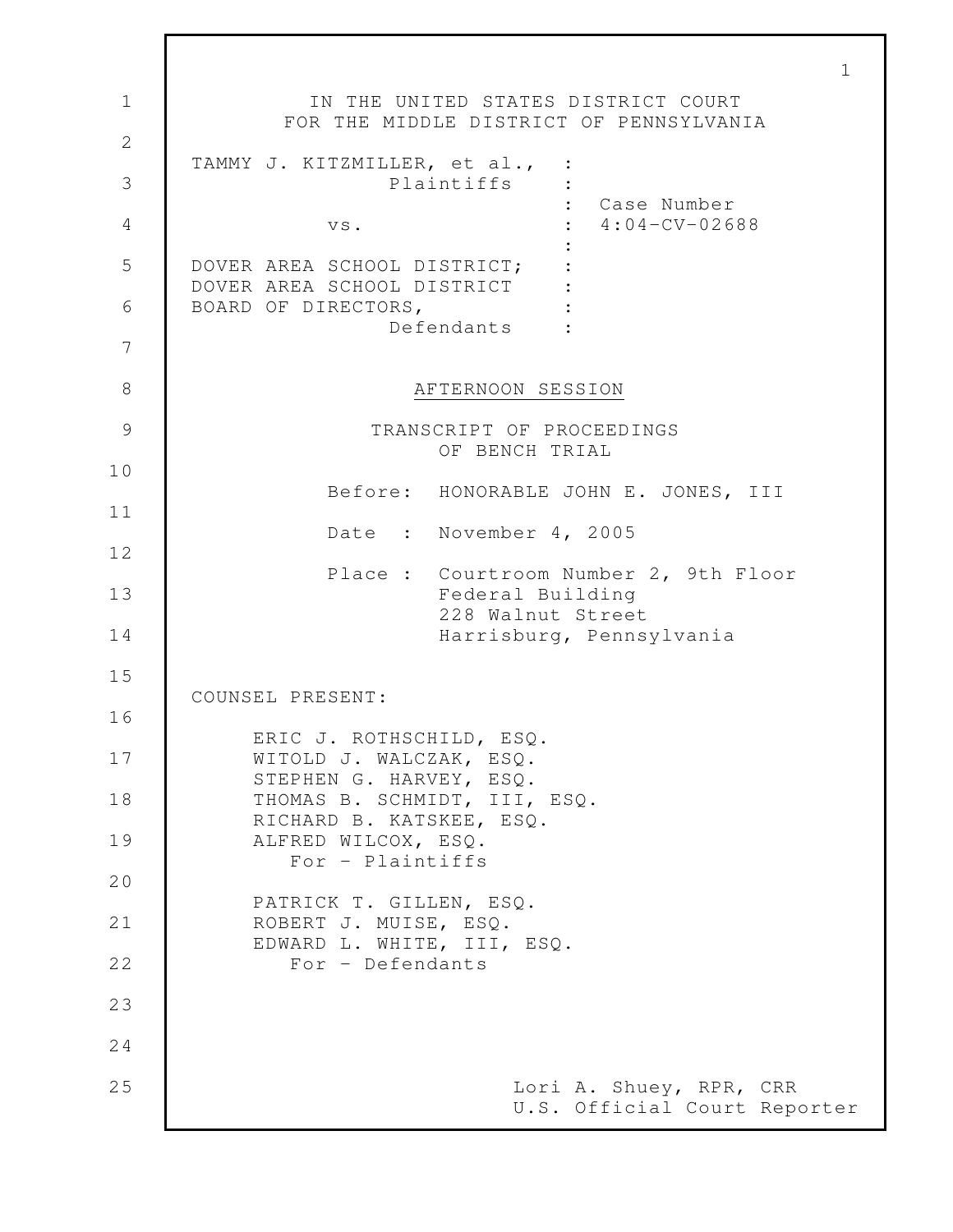1 THE COURT: All right. Consistent with what we discussed immediately prior to lunch, is your pleasure, gentlemen, to take the exhibits first? Can we do that? MR. MUISE: Yes, Your Honor. We've reached, I believe, an agreement on how we're going to handle the demonstrative exhibits for the experts. And for the defendants, the exhibits for Dr. Behe and the exhibits for Dr. Minnich, we provided them. They'll 10 be in a binder for the Court. Dr. Behe's exhibits will be marked as 12 Defendants' Exhibit 300, all the demonstratives. And 13 then the ones that we've agreed to that will come in 14 substantively we've marked as subparts with an L, 300-L, so forth. And we'll be providing copies of 16 those binders to the Court before the close of business. 18 THE COURT: All right. 19 MR. MUISE: And then Dr. Minnich's exhibits are Defendants' Exhibits 301 with the subparts L through the completion. The subparts are the ones 22 that come in substantively. I believe the plaintiffs 23 have a similar formulation for their demonstratives for their experts. MR. WALCZAK: Yes, Your Honor, and that's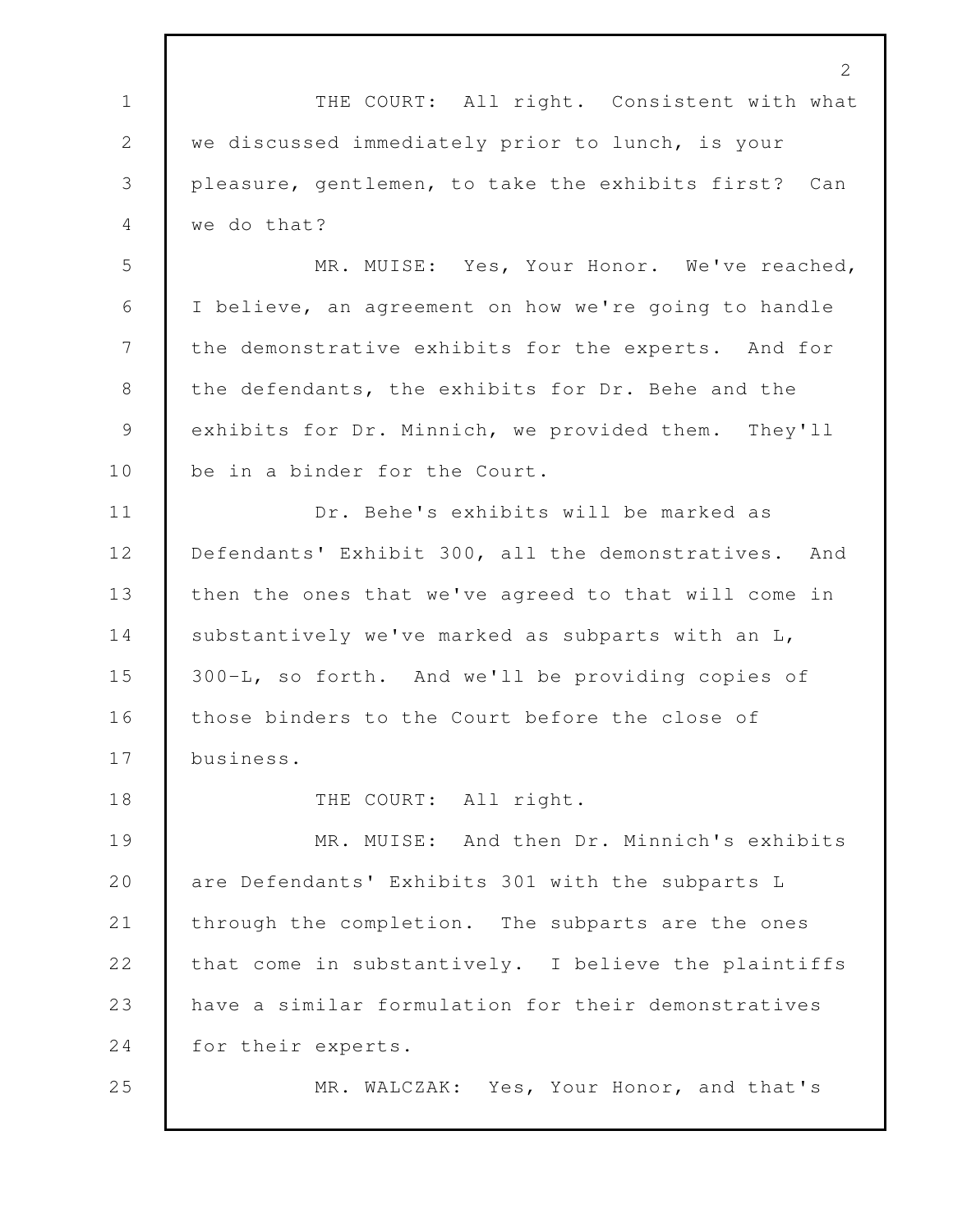3 1 agreeable to the plaintiffs. We have used a slightly 2 different marking system, but we have binders of the 3 entire Padian and Miller slide shows, and those will 4 all come in for demonstrative purposes. 5 The ones that we are moving in substantively 6 are marked on a separate sheet of paper that we will 7 put at the start of the exhibit binder. We also are 8 moving in substantively about a dozen slides from the 9 | Barbara Forrest presentation. And those are graphs, 10 those are not representations of any of the articles 11 or cases. 12 THE COURT: So at this point do I understand 13 | that I don't have to rule on any of the 14 demonstratives? 15 MR. MUISE: That's correct, Your Honor. 16 There are none that there's any objection. We've 17 | reached agreement on all of them. All the exhibits --18 all the demonstratives come in for demonstrative 19 purposes, and the ones that are separately marked as 20 subparts will come in substantively, move for 21 admission of those exhibits. 22 THE COURT: All right. 23 MR. MUISE: And those are all separately 24 marked. We have a different marking system, but it's 25 fairly consistent.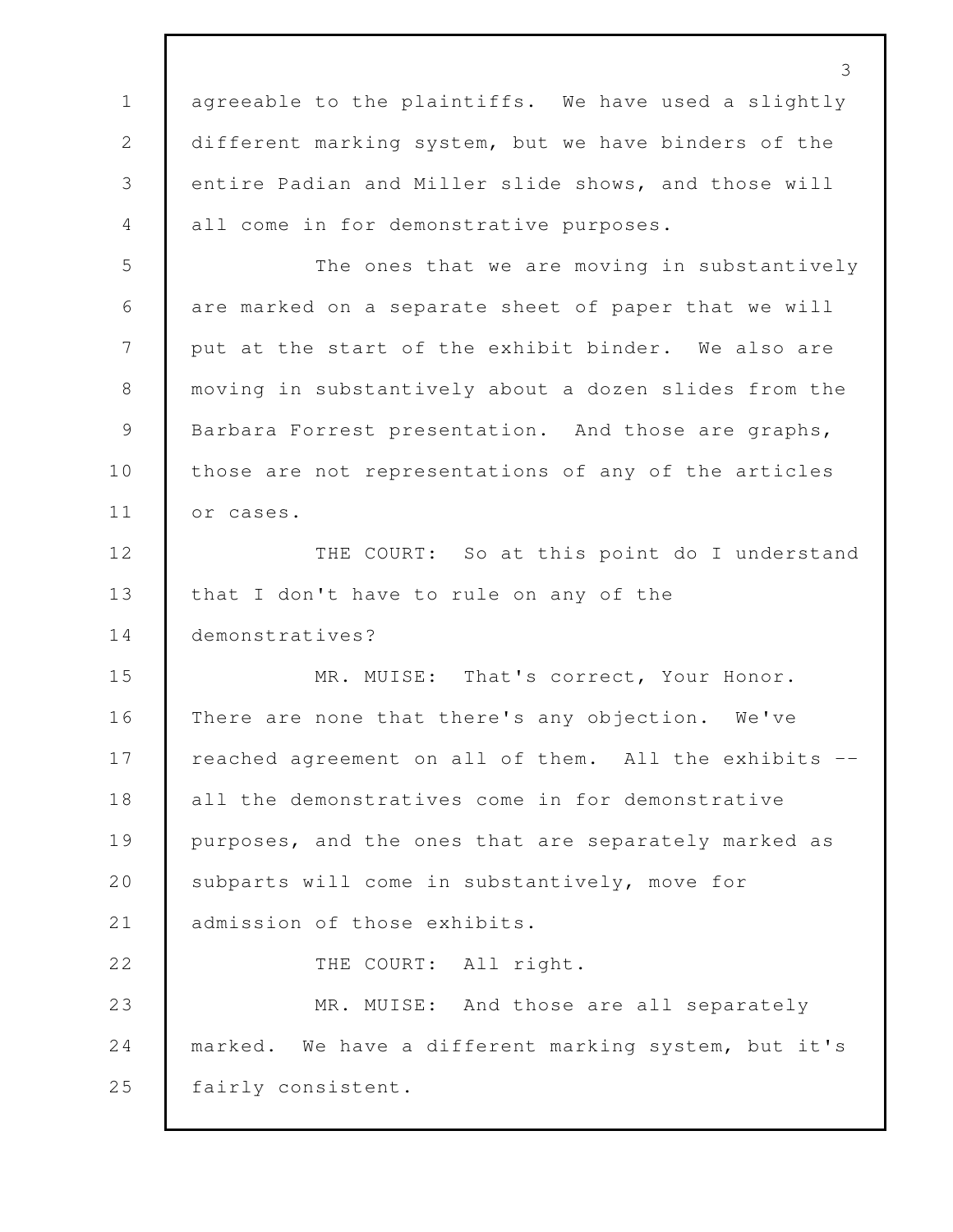4 1 THE COURT: So for the record, we'll just 2 indicate that pursuant to both of the proffers then, 3 we'll admit them for the purposes as designated by 4 counsel. Is that sufficient? 5 MR. MUISE: That's sufficient, Your Honor. 6 THE COURT: All right. Then that covers the 7 demonstratives. Now, let's -- do you want to say 8 | something, Mr. Walczak? 9 MR. WALCZAK: If we're moving to the 10 newspaper articles, before we do, we just have a 11 couple of exhibits that do not appear to have been 12 | admitted. 13 THE COURT: All right. Let's take those up. 14 And we'll give the defense the same courtesy if we 15 missed any specific exhibits, non-demonstrative. 16 MR. WALCZAK: Plaintiffs' Exhibit 124A and 17 B, it's not clear that both of those -- it's not clear 18 to us if both of those are in. That's the 19 administrator's biology statement that was read in 20 January, January 18th of 2005. 21 THE COURT: What do you have, Liz? 22 COURTROOM DEPUTY: I just have they're 23 admitted, not specifically A and B, so that's fine. 24 MR. WALCZAK: I think the difference is that 25 A has handwriting on it. So, for instance, where it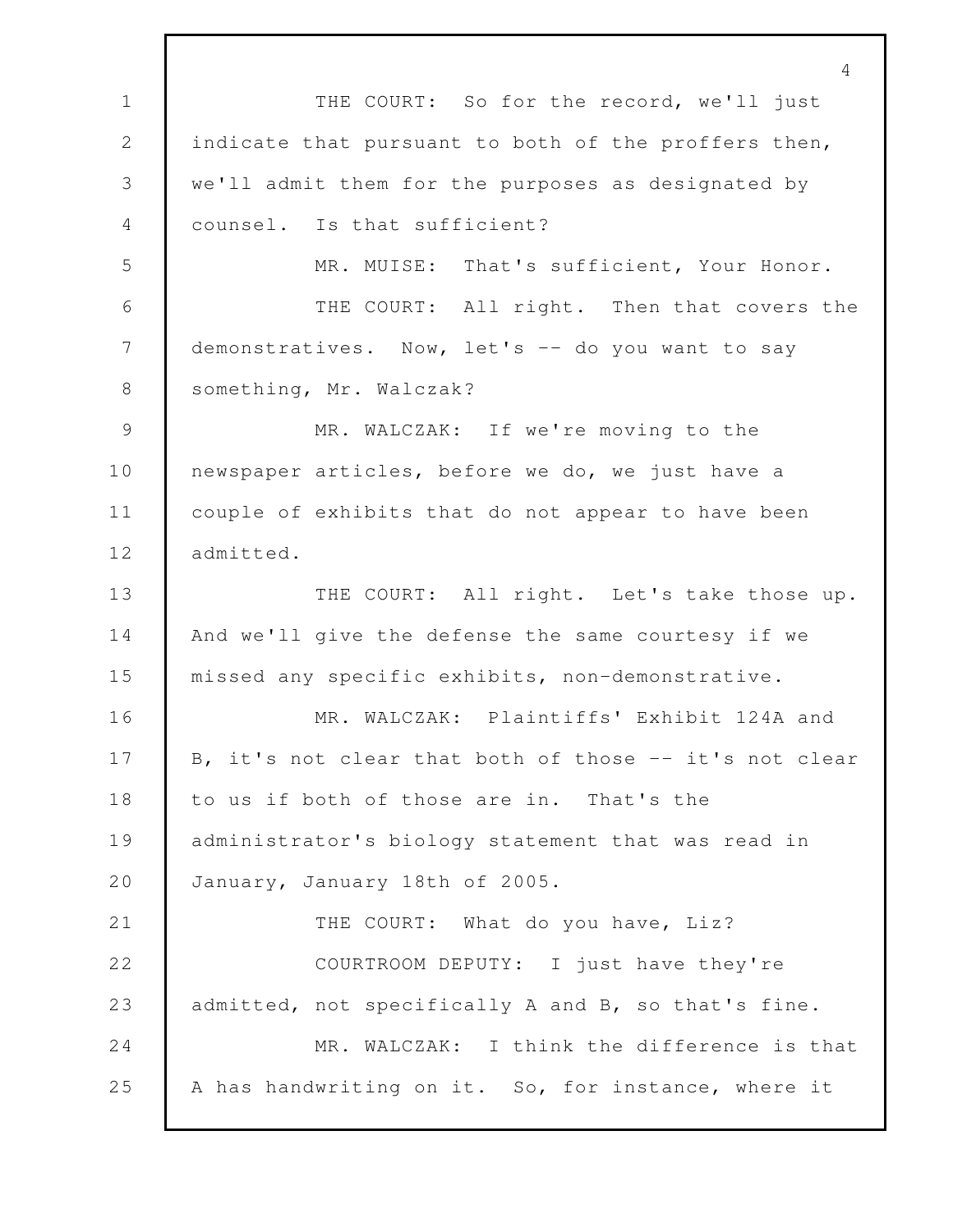5 1 said Mr. Riedel, it has Mr. Baksa written over that. 2 THE COURT: So is there a 124 and a 124A and 3 B? 4 MR. WALCZAK: No, there's 124A and there's 5 124B. 6 THE COURT: And, Liz, you just have a 7 listing for 124 generally? 8 COURTROOM DEPUTY: Yes. 9 THE COURT: Any objection to 124A and B from 10 the defense? 11 MR. GILLEN: I can't see any basis for an 12 objection to that. 13 THE COURT: All right. Well, then we'll 14 admit 124A and B clarified by Mr. Walczak. 15 MR. WALCZAK: Plaintiffs' Exhibit 670 is the 16 Aryani declaration that came in attendant to the chart 17 | for the letters and the op-eds. 18 THE COURT: Any objection to that? 19 MR. GILLEN: No, Your Honor, I have no 20 **objection to the affidavit used to establish** 21 authenticity, but our standard objection to 22 | admissibility. 23 MR. WALCZAK: Plaintiffs -- 24 THE COURT: Well, now, wait. Hold it. Are 25 you moving to admit it?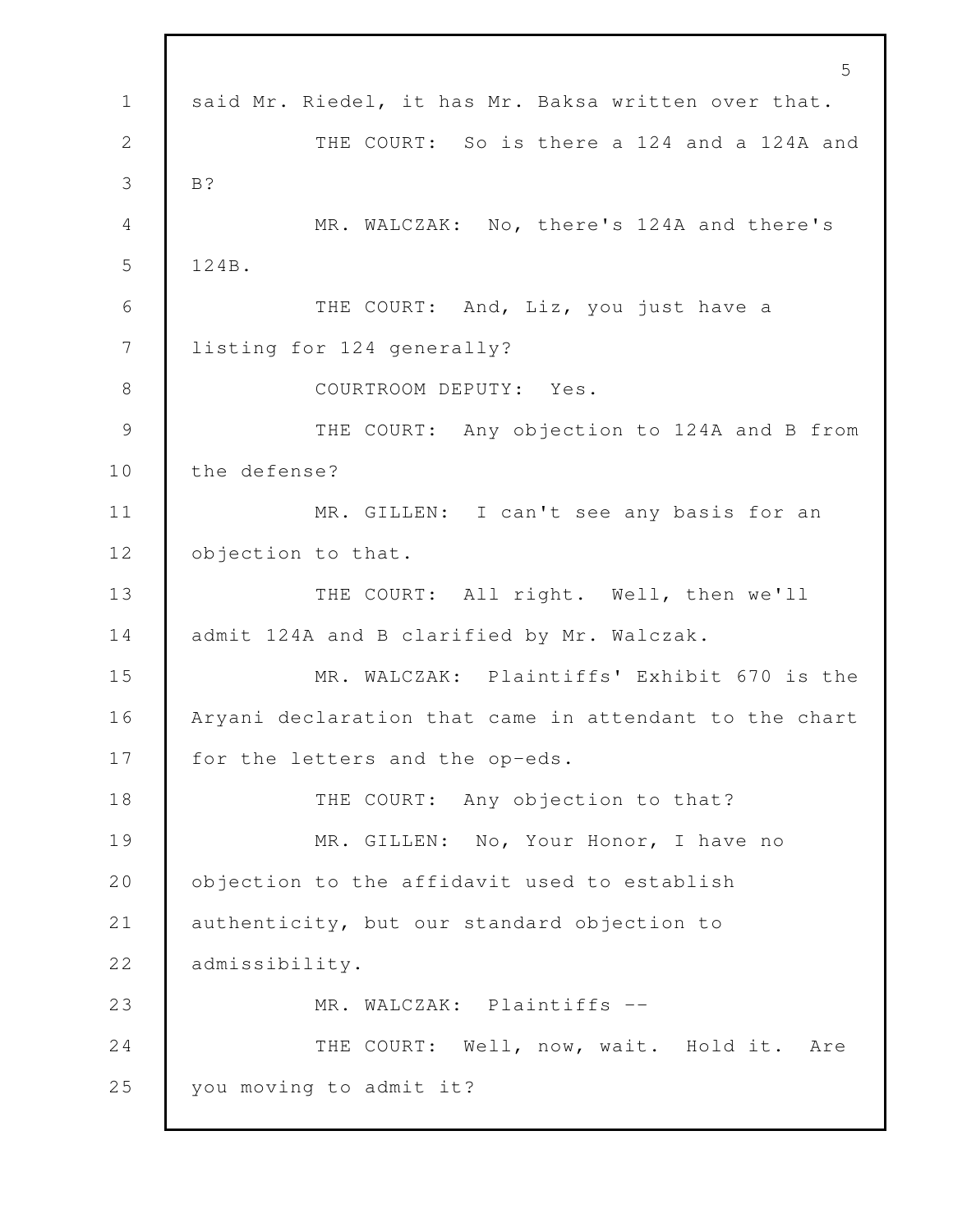6 1 MR. WALCZAK: We are moving to admit it for 2 the limited purpose of authentication. 3 THE COURT: And I think it should be 4 admitted for that purpose only. That's really what 5 the basis of your objection is, isn't it? You don't 6 want it admitted for any purpose other than 7 authenticity? 8 MR. GILLEN: Correct. 9 THE COURT: All right. Well, then we'll 10 admit it for that purpose. 11 | MR. WALCZAK: Plaintiffs' Exhibit 681 is a 12 letter from Casey Brown to Michael Baksa dated 13 September 22nd, 2004. I have a copy. 14 THE COURT: My recollection is that she 15 testified to it and she authenticated it during her 16 | testimony. 17 MR. GILLEN: Yes. I have no objection, Your 18 Honor. 19 THE COURT: Well, then that's admitted. 20 That would be 681. 21 MR. WALCZAK: And then we have a copy of 22 Plaintiffs' Exhibit 688, which is the Carol Casey 23 Brown resignation speech. 24 THE COURT: Any objection? 25 MR. GILLEN: It's hearsay. As I recall,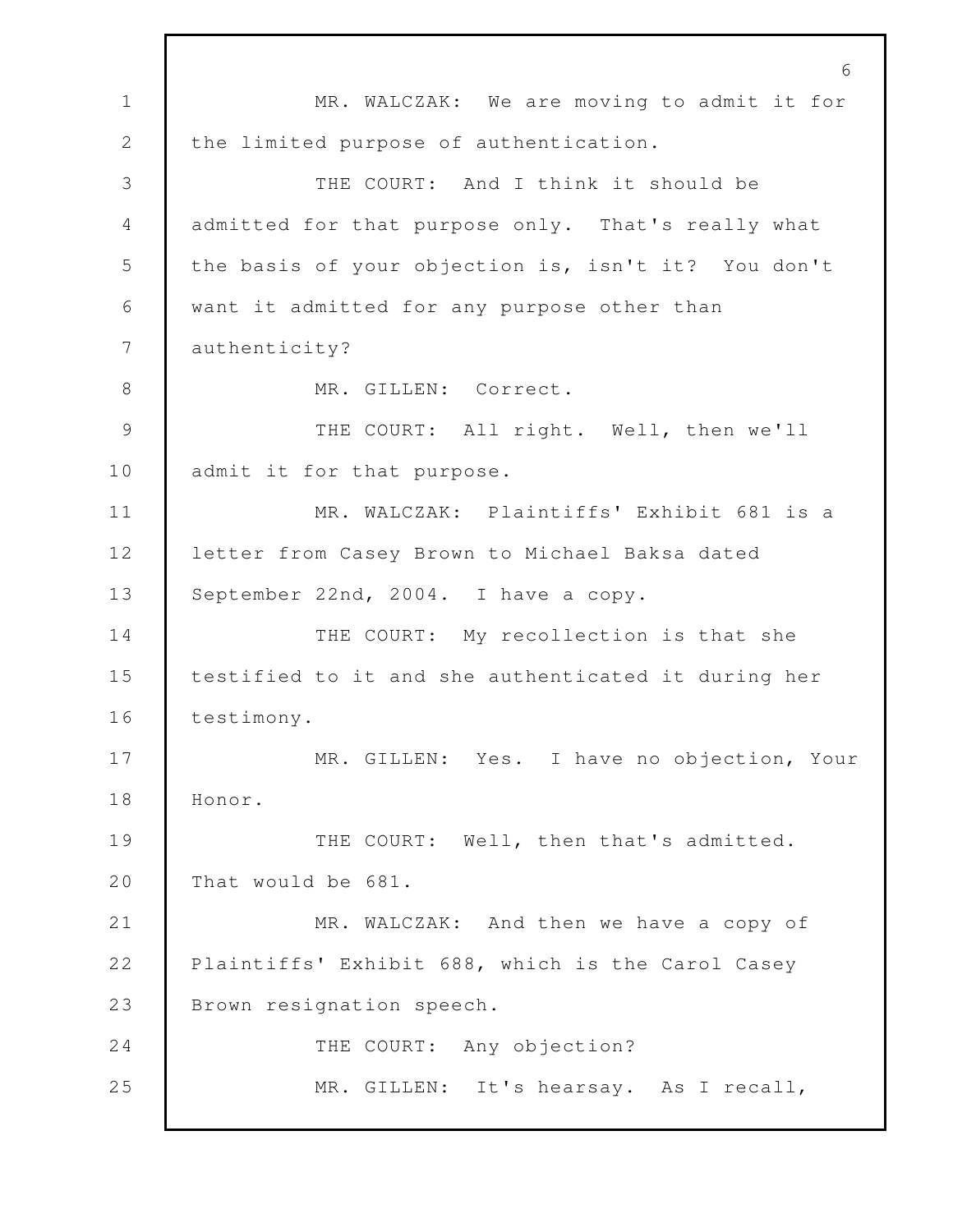7  $1 \quad$  she  $-$ 2 THE COURT: I think she read it into the 3 record. 4 MR. GILLEN: She did. 5 THE COURT: I'll admit it under those 6 circumstances. You may have a technical objection, I 7 | understand, Mr. Gillen, but it's in. 8 MR. GILLEN: That's fine. 9 THE COURT: It's really cumulative, but 10 we'll put it in. 11 MR. WALCZAK: Your Honor, then we have 12 Plaintiffs' Exhibits 671, 672, 674, 675. Those are 13 the letters to the editor and the editorials. 14 THE COURT: All right. We're going to wait 15 on those. 16 MR. WALCZAK: That's all we have. 17 THE COURT: Now, on the defense side, do you 18 need to pick up any exhibits that we missed? Go 19 ahead. 20 MR. MUISE: My understanding, Your Honor, is 21 we are going to leave the record open so we can, 22 perhaps, clean up some things next week. 23 I THE COURT: Yes. 24 MR. MUISE: And that would probably be a 25 more appropriate time.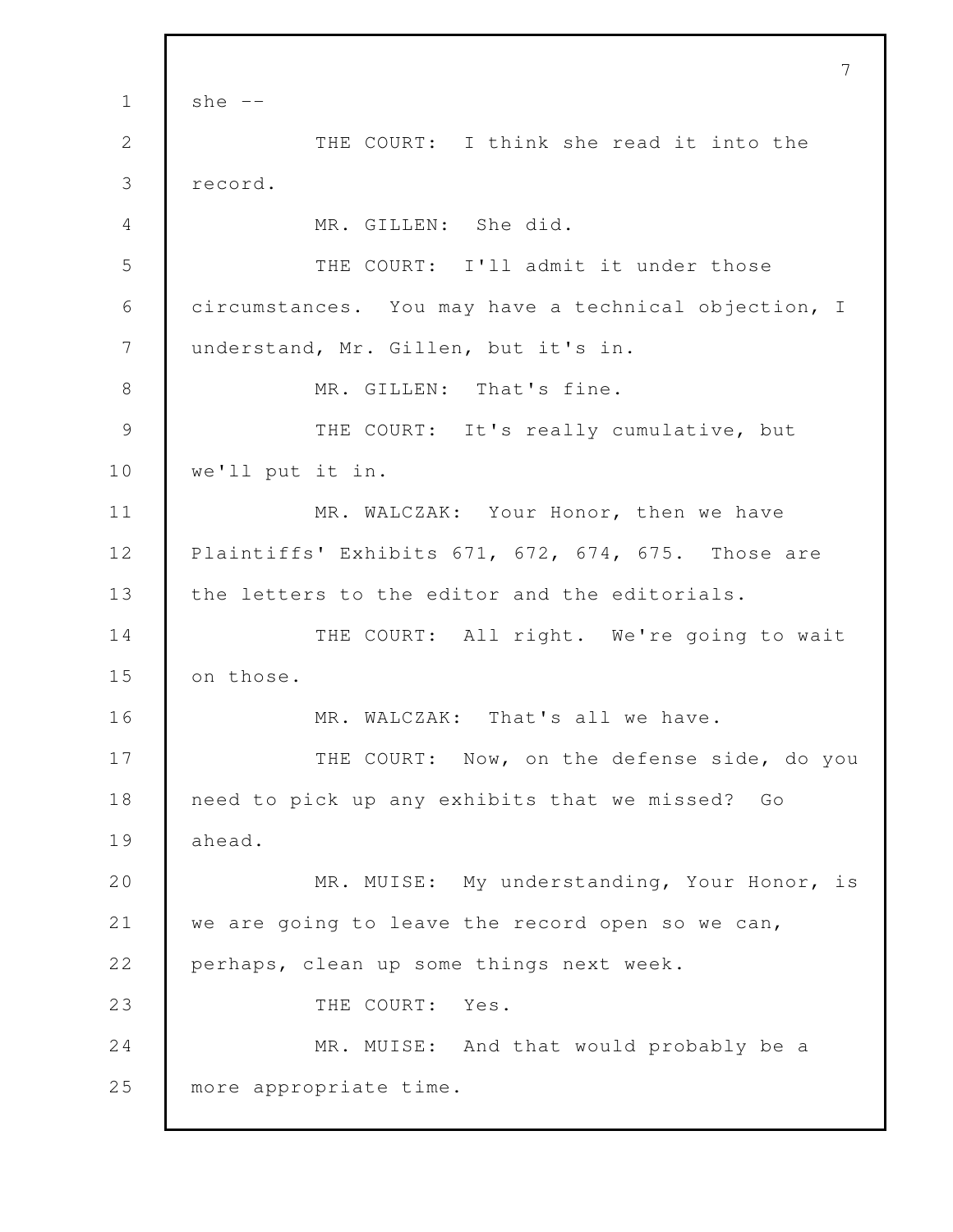1 THE COURT: We'll note that. And what I 2 would ask that you do in that vein so that we don't 3 | lose track of this is, if you determine -- and this 4 goes for both parties or all parties -- if you 5 determine that there's an exhibit that we missed, 6 consult with the opposing party. And if you reach an 7 agreement as to that exhibit, simply notify my 8 chambers by letter, and we'll admit that after the 9 fact.

10 If, in fact, there is a dispute as to a 11 particular exhibit, obviously notify us of that fact 12 and we'll set up a conference call on the record so 13 that you can argue that particular exhibit at that 14 time. And wait until the process is finished so that 15 we don't have successive small telephone arguments. 16 We can pick it up in one wrap-around argument if 17 that's necessary. All right?

18 Now, moving to the articles. Now, the news 19 articles, let's -- I'm going to ask for somebody to 20 prompt me, and probably best the plaintiffs, someone 21 on the plaintiffs' side. Would you give me the 22 exhibit numbers of the newspaper articles? This is 23 not -- I am not referring to the editorials, and I'm 24 not referring to the letters to the editor. These are 25 the news articles themselves.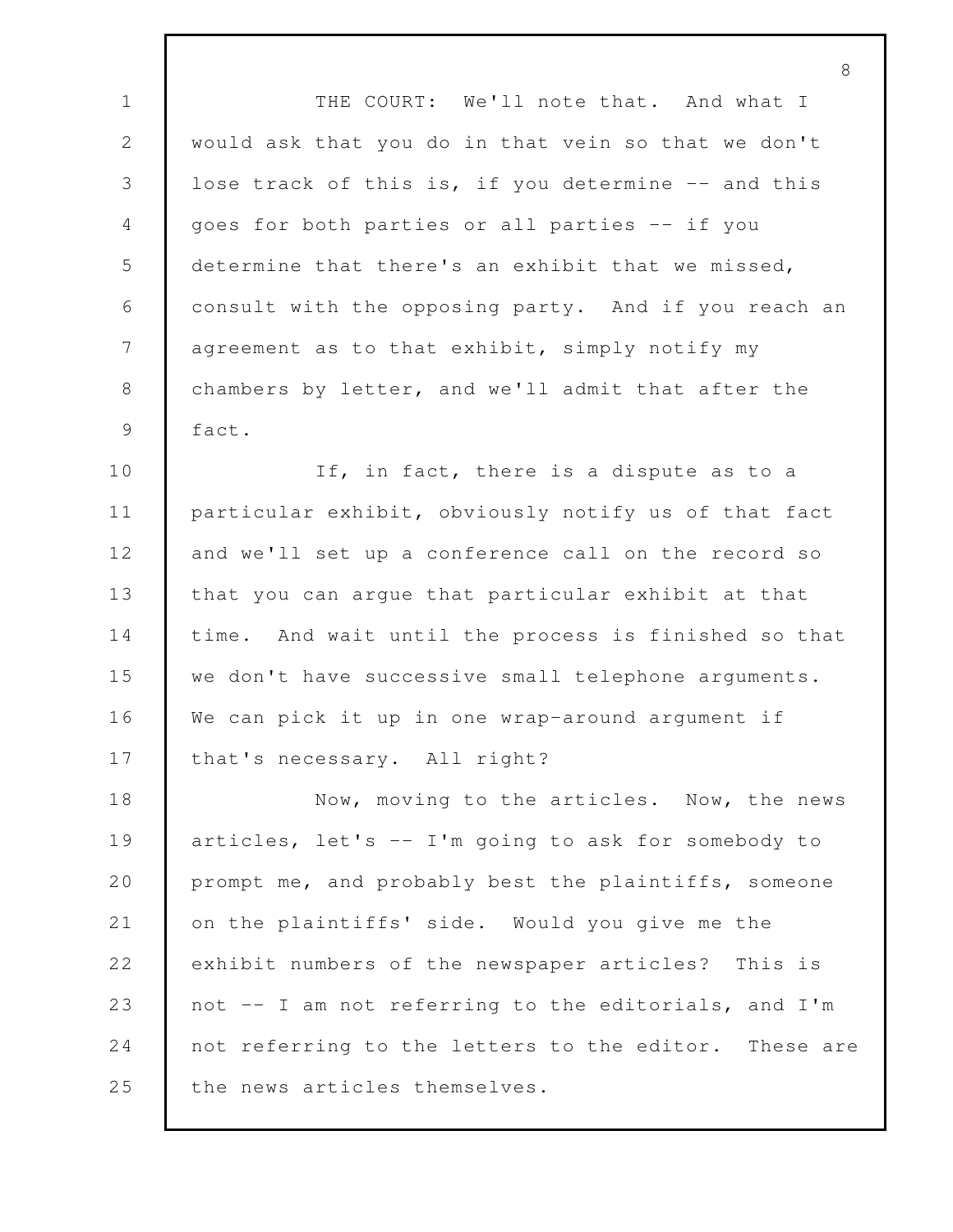9 1 MR. WALCZAK: Your Honor, just to complicate 2 | things a little bit more --3 THE COURT: Good, great. 4 MR. WALCZAK: Some of the newspaper articles 5 were actually referred to in separate exhibits. So 6 many of the plaintiffs referred to the Internet 7 printout copies of the exhibits. Steve Stough was the 8 one who actually went through every single one of the 9 articles. And then when the reporters testified, most 10 of the articles they were referring to were the 11 printouts. So I have the corresponding numbers for 12 each of those articles, if that's useful. 13 THE COURT: So you're saying that they 14 duplicate? 15 MR. WALCZAK: They duplicate, but the format 16 is -- they appear to be different, and when the 17 Witnesses are referring to them, they may be referring 18 to one or the other. 19 THE COURT: Is that distinction important if 20 the extraneous material, which I don't care about 21 anyway -- and I recall the format. Some of them were 22 pulled down off the Internet, some of them were 23 photocopies of the actual articles as they appeared in 24 newsprint. Can we take, so that we don't jumble up 25 the record, a single copy of each article with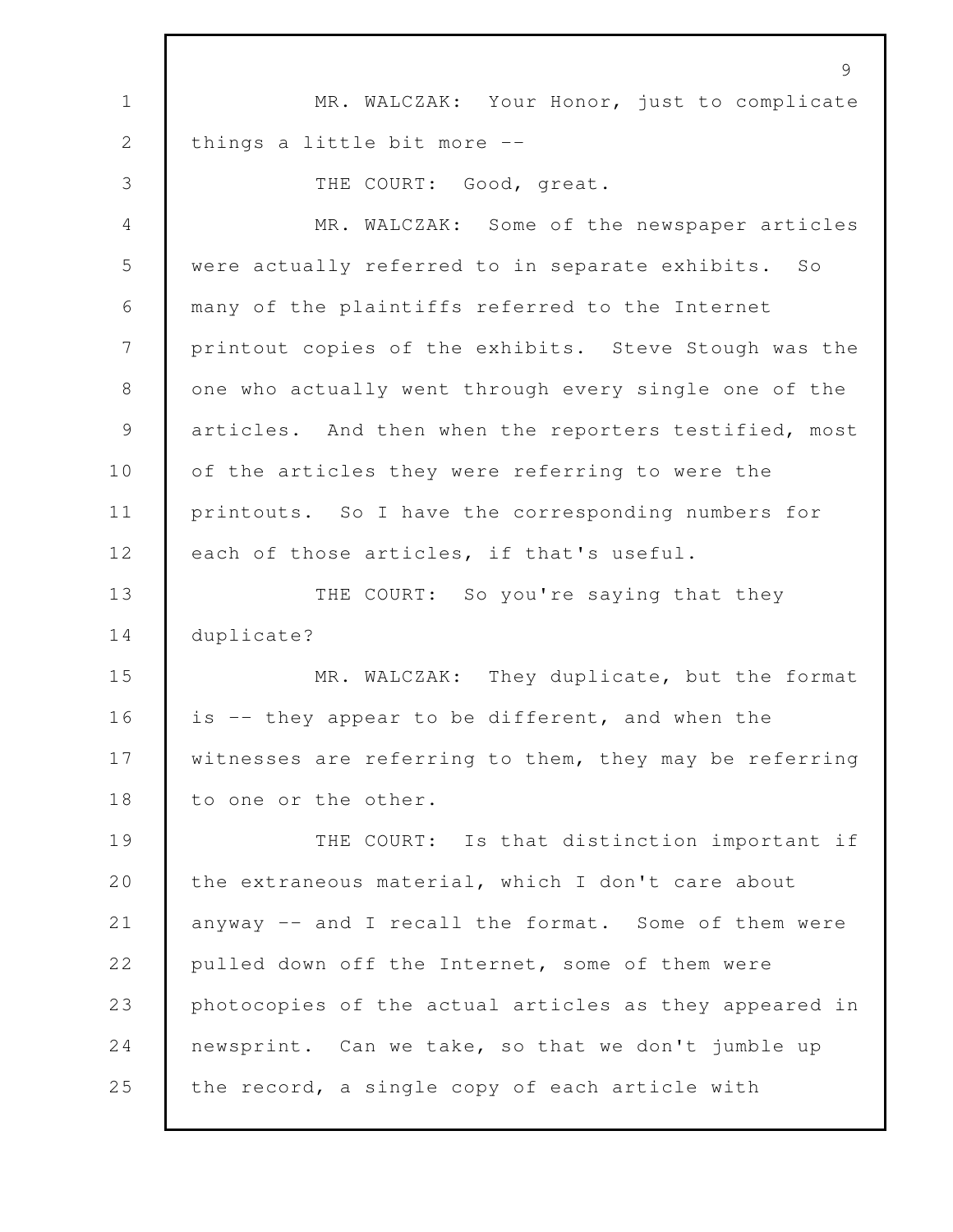|                | 10                                                     |
|----------------|--------------------------------------------------------|
| $\mathbf 1$    | whatever the exhibit number is, or do you not have     |
| 2              | that?                                                  |
| 3              | MR. WALCZAK: I'd be concerned, Your Honor,             |
| 4              | without looking at the articles, that if there is some |
| 5              | reference in the testimony to look at the third        |
| 6              | paragraph of the second column, it may not be the      |
| $\overline{7}$ | same.                                                  |
| 8              | THE COURT: I understand. Okay. On that                 |
| $\mathcal{G}$  | basis, that certainly makes sense. All right. I see    |
| 10             | your point.                                            |
| 11             | Let me tell you what I have. Liz just                  |
| 12             | handed it up. Maybe this will help. We have then,      |
| 13             | with that potential duplication, as to -- and we'll    |
| 14             | take them in order of testimony. As to                 |
| 15             | Ms. Bernhard-Bubb, we have P804, 805, 806, 807, 808,   |
| 16             | 809, 810, and 813.                                     |
| 17             | Now, as to Maldonado, we have 790, 791, 792,           |
| 18             | 793, 794, 795, 797, and 798. Now, that would probably  |
| 19             | indicate that there are others that you may have. I'm  |
| 20             | not sure. Or does that pick it all up?                 |
| 21             | MR. WALCZAK: That's the universe of the                |
| 22             | articles testifying about -- or testified to by the    |
| 23             | reporters. I also have, if Your Honor would like, the  |
| 24             | corresponding numbers to the same articles testified   |
| 25             | to by the plaintiffs. Is that useful?                  |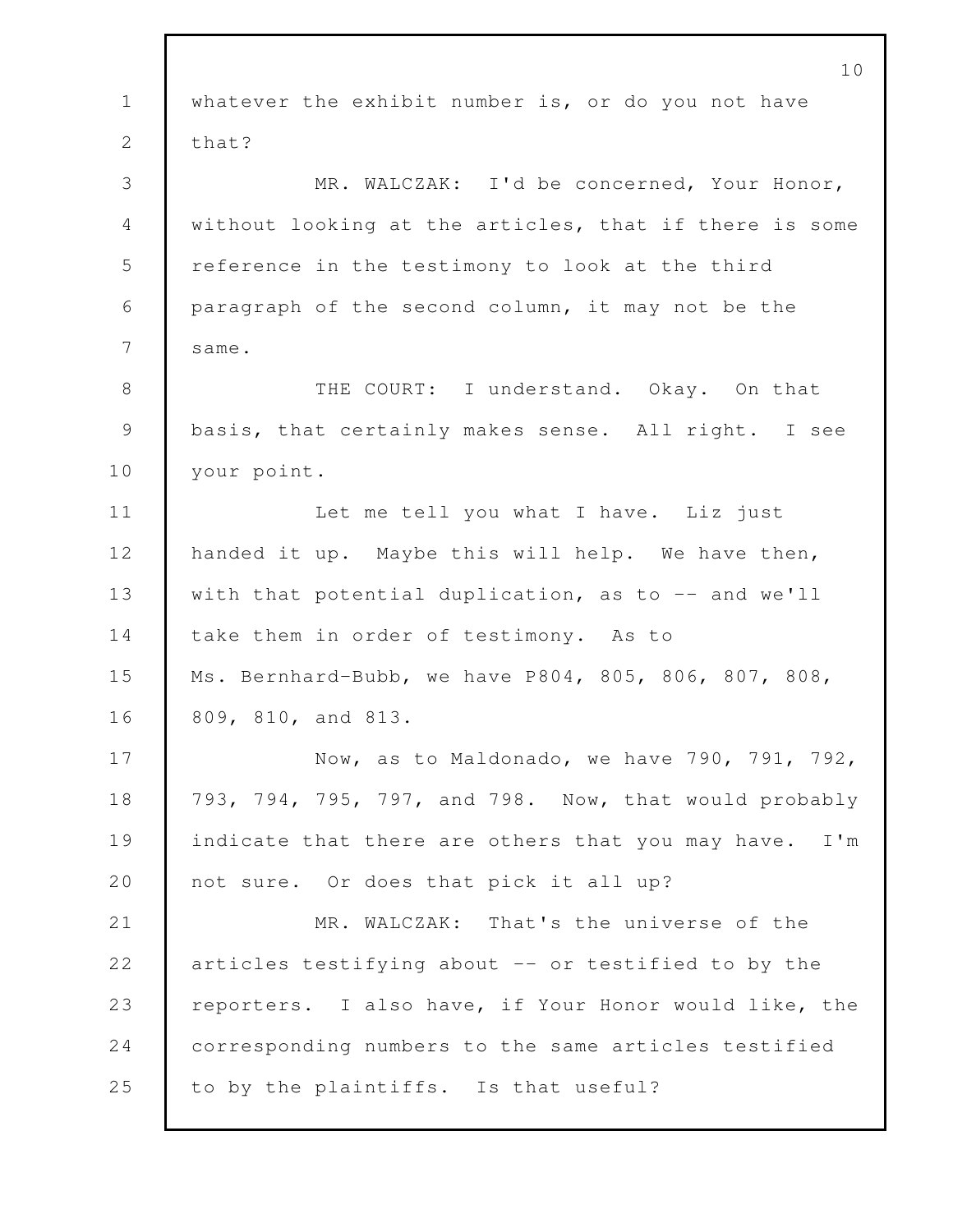1 THE COURT: Say it again. MR. WALCZAK: We were just talking about the plaintiffs referred to a different version. So, for instance, 804 is also Plaintiffs' 44. THE COURT: Well, because your concern is that they may have, if I understand it, referred to 7 parts of those duplicates formated in a different way, 8 why don't you recite those numbers now so we have 9 them. Because your purpose then, based on what you 10 said, is to move for the admission of all of them. Is 11 | that correct? 12 MR. WALCZAK: Yes, Your Honor. 13 THE COURT: All right. Then name the 14 additional numbers that I didn't name. MR. WALCZAK: Under Ms. Bubb, 804 corresponds to Plaintiffs' Exhibit 44. 805 corresponds to Plaintiffs' 45. 806 corresponds to Plaintiffs' 54. 807 corresponds to Plaintiffs' 683. There is no corresponding for 808. 809 corresponds to 684. Plaintiffs' 687 corresponds to 810. And there 21 is no corresponding exhibit for 813. **On Mr. Maldonado's articles, Plaintiffs' 46**  corresponds to 790. Plaintiffs' 47 corresponds to 791. Plaintiffs' 51 corresponds to 792. Plaintiffs' 53 corresponds to 793. There is no corresponding for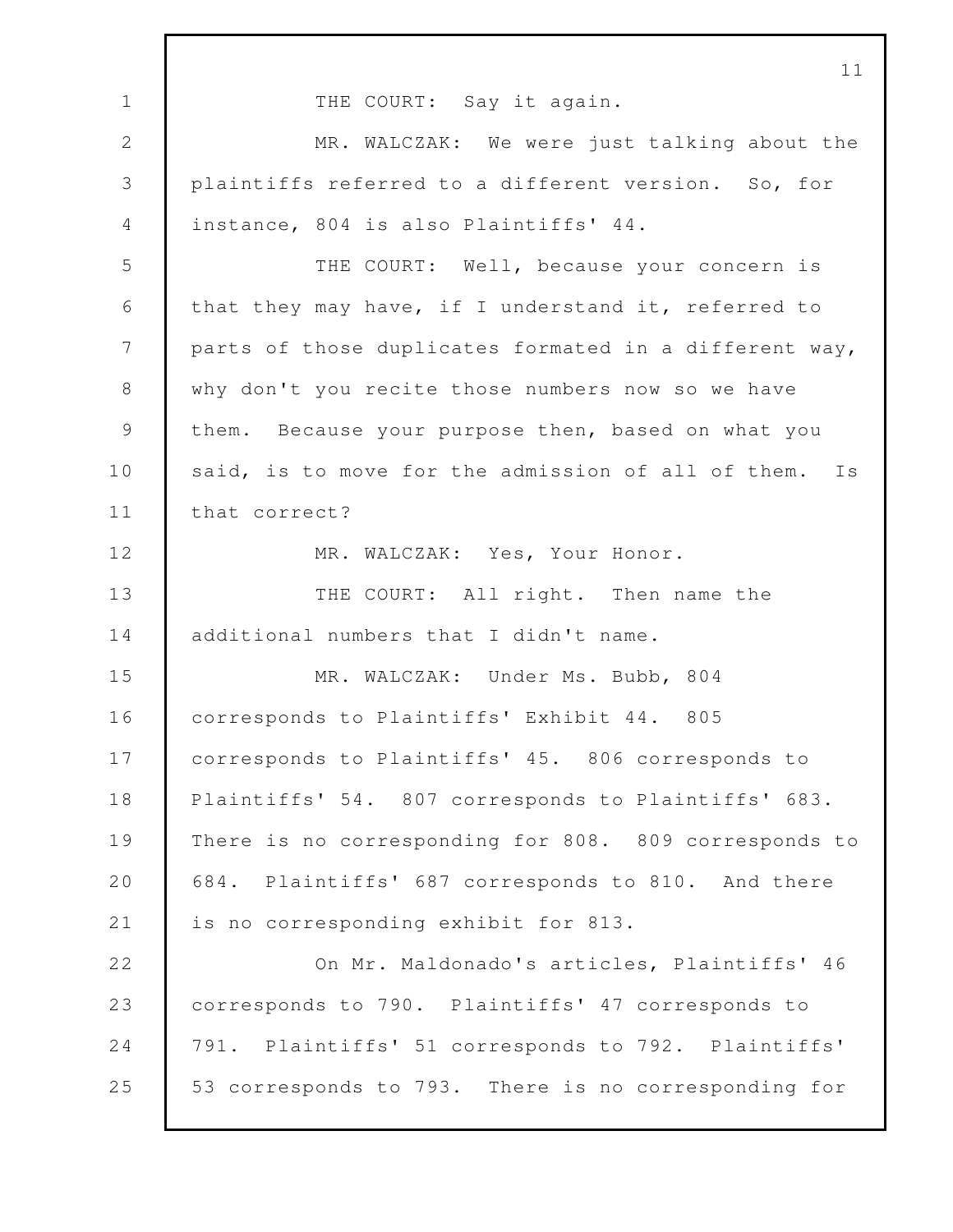12 1 794. 795 corresponds to 682. 797 corresponds to 678. 2 And there is no corresponding on 798. 3 THE COURT: All right. 4 MR. WALCZAK: And we would move the 5 admission of all of those articles, both for the fact 6 that this is what was printed and also under the Rule 7 607 residual hearsay exception. 8 THE COURT: 807. 9 MR. WALCZAK: I'm sorry, 807. 10 THE COURT: All right. Well, it goes to 11 both. You said for the fact of what was printed and 12 also under 807, but I think it's not distinct, is it? 13 You want them in for the fact of what's in the 14 articles? 15 MR. WALCZAK: We do, Your Honor. 16 THE COURT: Which would be permitted under 17 807. You couch it "or," but it's really not, is it? 18 MR. WALCZAK: I'm sorry? 19 THE COURT: If you let them in under 807 20 under the residual hearsay exception, then it can go 21 to the truth, can it not? 22 MR. WALCZAK: That's right. We want them in 23 for both. These particular articles, we want 24 them in  $-$ 25 THE COURT: Both what, though? The truth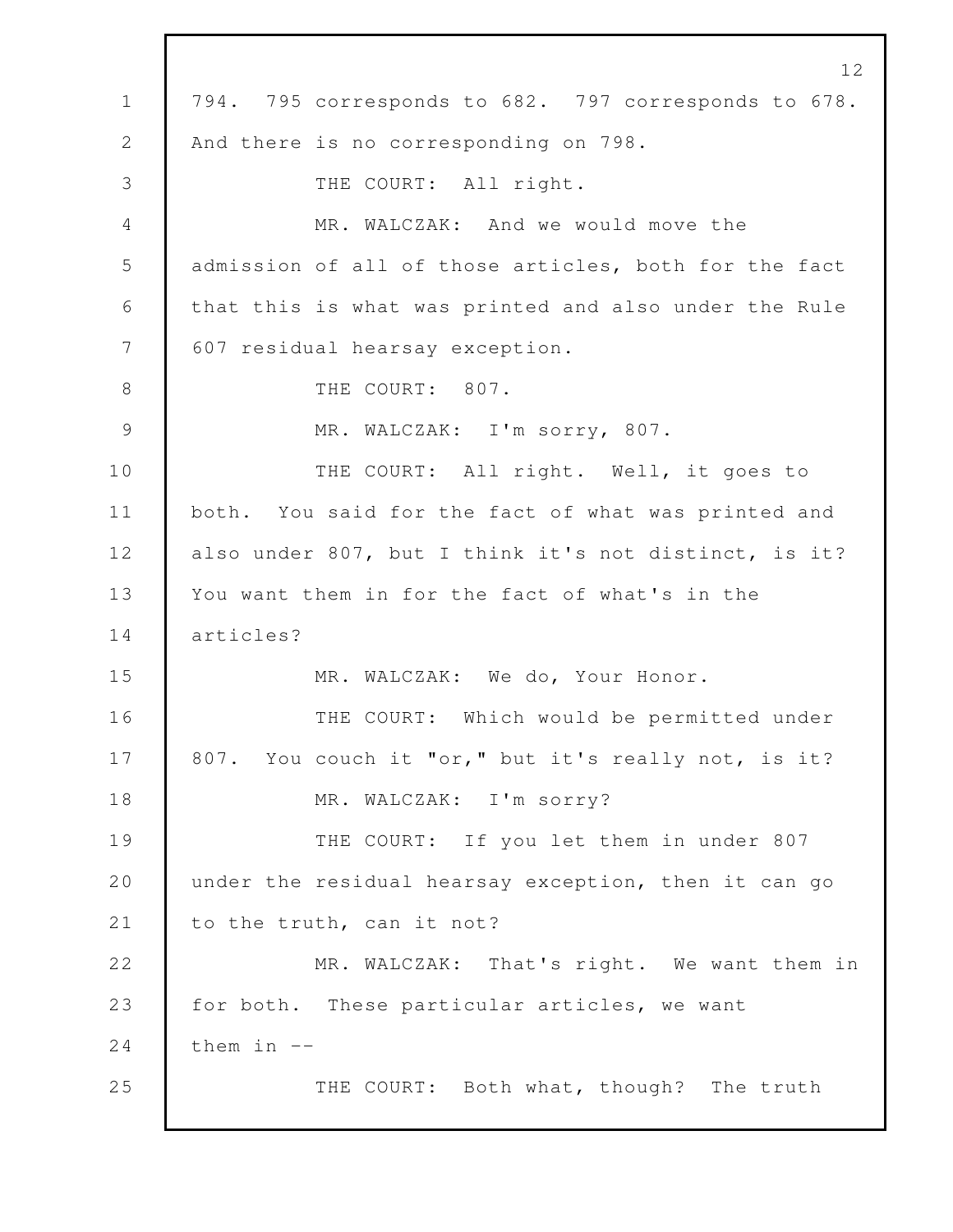1 and what else? 2 MR. WALCZAK: And the fact that this is what 3 was printed, sort of the verbal act of these articles 4 having been printed and distributed. 5 THE COURT: To the effect prong? 6 MR. WALCZAK: I mean, that's a question that 7 I understood we were leaving for another day. 8 THE COURT: Well, that's what I thought, and 9 I just want to make sure that I'm clear. And what I 10 want to elicit -- and you've arqued considerably. 11 I'll add some additional argument as needed, and I 12 think I understand expressly what the plaintiffs' 13 position is with respect to the admissibility of the 14 articles on the -- and we're talking about, here, the 15 somewhat narrow or at least narrower grounds of the 16 statements that are in dispute by the various board 17 members and others as referenced in the articles. 18 And I want you, on the defendants' side, I 19 | think -- Mr. White, I'm not sure if you're going to 20 argue this -- but argue only as to the admissibility 21 of the articles for the -- as they relate to the 22 disputed statements as recited within the articles, in 23 other words, the statements that were denied by the 24 various speakers but are set forth in the articles. 25 And we'll take up the other purposes, as I said -- and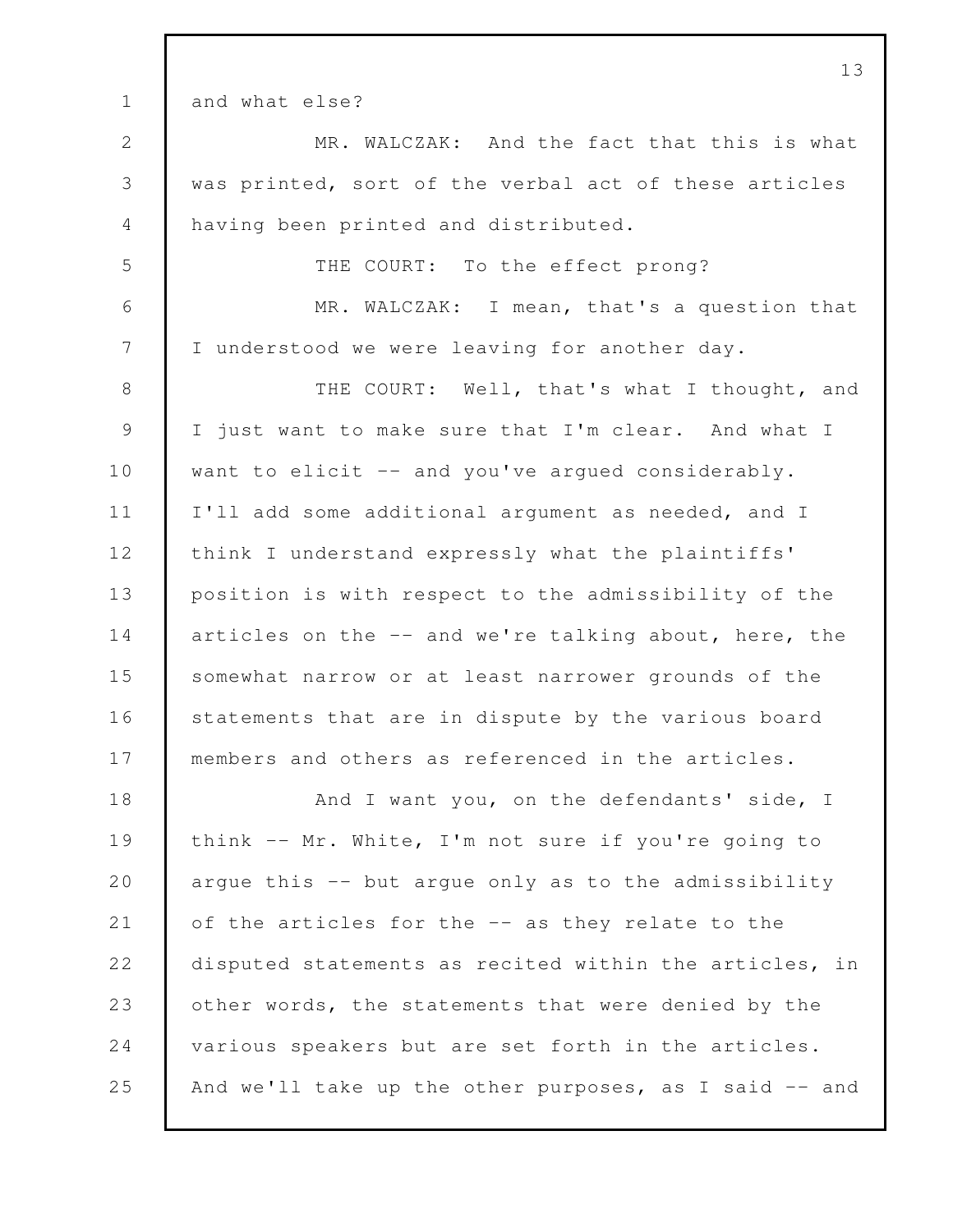|                | 14                                                     |
|----------------|--------------------------------------------------------|
| $\mathbf 1$    | I'm going to speak to this after we're finished with   |
| $\mathbf{2}$   | that -- by a separate mechanism.                       |
| 3              | So whoever is going to argue on the defense,           |
| $\overline{4}$ | I'll hear you on what I assume is your objection to    |
| 5              | the admissibility of the articles for that narrower    |
| 6              | purpose.                                               |
| 7              | MR. WHITE: Our objection to the articles               |
| 8              | being admitted through the residual hearsay exception  |
| $\mathcal{G}$  | is that these articles are hearsay. There has to be a  |
| 10             | showing that there's trustworthiness, which has not    |
| 11             | been done.                                             |
| 12             | THE COURT: Why hasn't it been done?                    |
| 13             | MR. WHITE: Because the reporters testified             |
| 14             | that these were conversations -- a lot of them were    |
| 15             | summarized statements that they put down there. It     |
| 16             | goes through a filtering process through their         |
| 17             | perception or their perspective.                       |
| 18             | So these are all slanted, as would naturally           |
| 19             | be done, statements that are then written, gone        |
| 20             | through an editorial process, unlike a situation where |
| 21             | you have live testimony coming from people who were    |
| 22             | there and were testifying to it.                       |
| 23             | But the key hurdle would be with regard to             |
| 24             | these articles are not more probative than any other   |
| 25             | evidence that could have been reasonably procured.     |
|                |                                                        |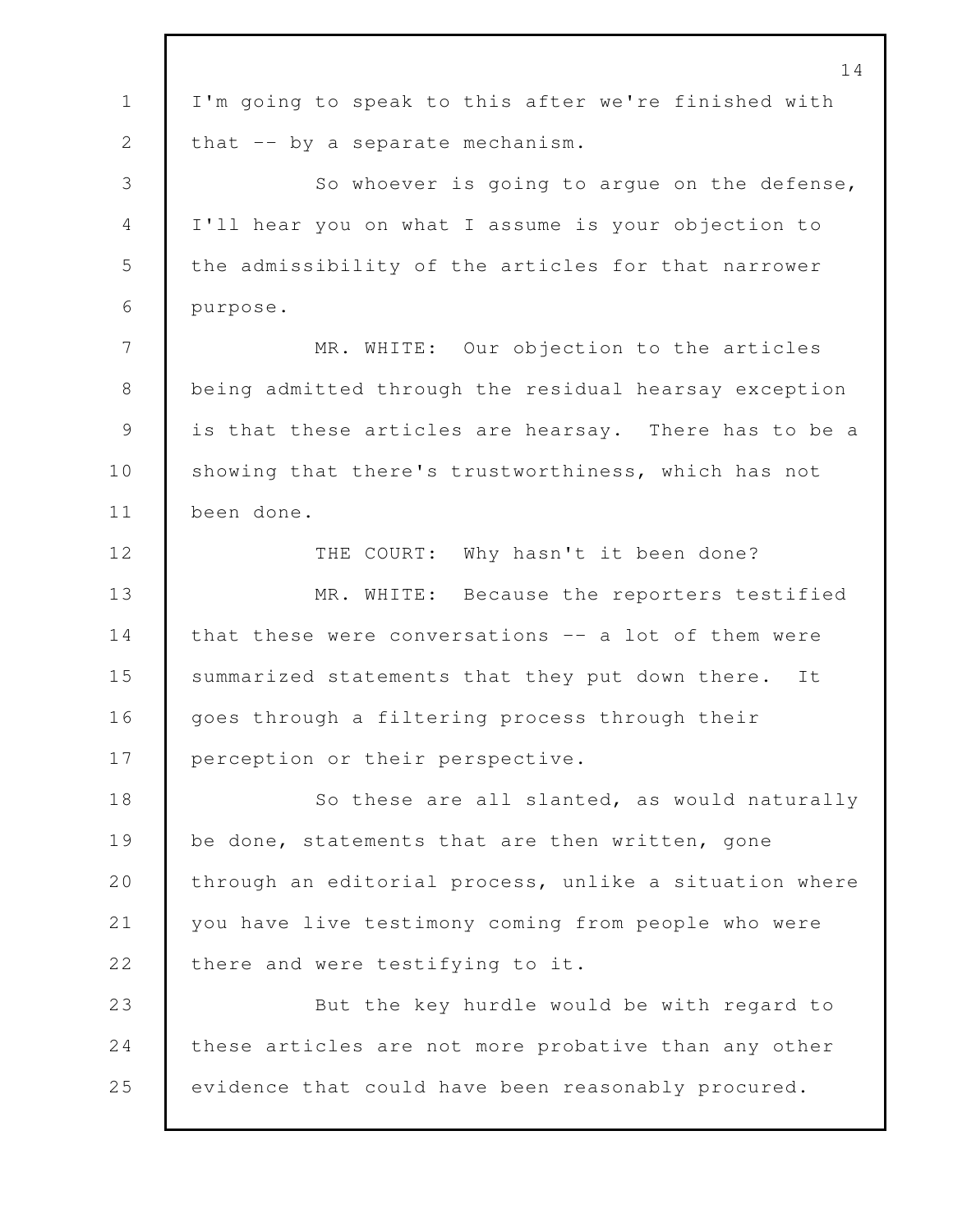15 1 You could have had live testimony brought in here by 2 people who were actually there who could testify, who 3 would then be subject to thorough cross-examination, 4 not the limited nature -- 5 THE COURT: Didn't we have some of that? 6 MR. WHITE: You did. That's one reason why 7 you don't even need these articles, since you've 8 already had testimony coming in. And in that regard, 9 these articles, even if they were relevant, would just 10 be cumulative under 403. 11 THE COURT: Aren't the articles somewhat 12 cumulative to the testimony of the reporters? 13 MR. WHITE: They would be cumulative to the 14 testimony of the reporters, but the reporters weren't 15 brought in here to be fact witnesses regarding what 16 was going on at these meetings, it was only the -- 17 THE COURT: They weren't? 18 MR. WHITE: No. My understanding from your 19 orders is that they were limited here just to testify 20 as through their affidavit to the authenticity --21 THE COURT: Well, what's the effect of their 22 testimony? They were at the meetings. They have 23 testified. What do you suggest that the Court does 24 with their testimony? How do I take that testimony? 25 They were at the meetings, and they testified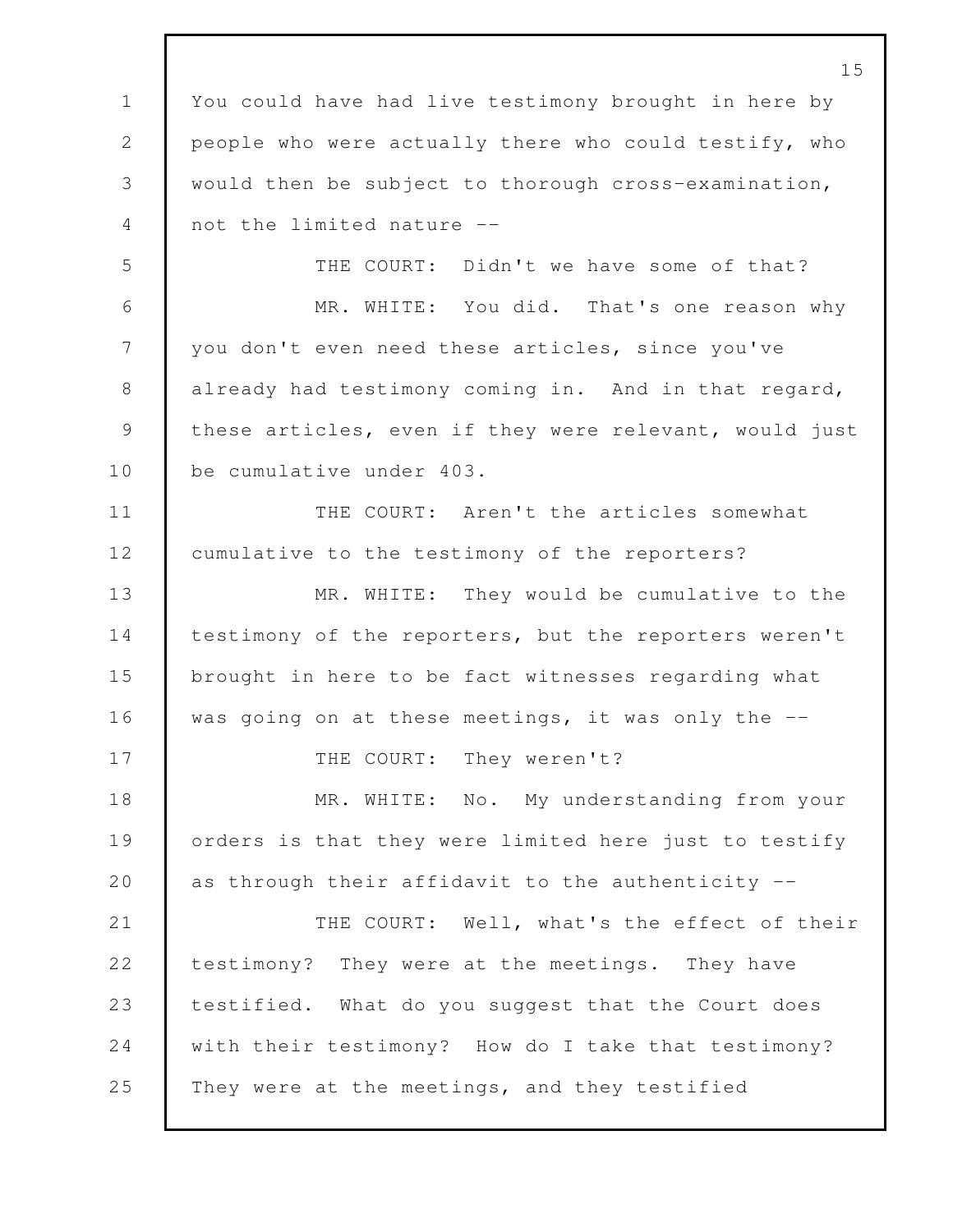|                | 16                                                     |
|----------------|--------------------------------------------------------|
| $\mathbf 1$    | expressly as to what they saw. Now, what do I          |
| 2              | consider that testimony for?                           |
| 3              | MR. WHITE: The testimony was for the                   |
| $\overline{4}$ | purposes of whether the articles come within the       |
| 5              | residual hearsay exception. That's why we were         |
| 6              | limited to how we could cross-examine them about their |
| 7              | bias, et cetera, unlike other people who were          |
| 8              | $actually --$                                          |
| $\mathcal{G}$  | THE COURT: Well, that's not the only                   |
| 10             | reason, Mr. White, that you were limited in your       |
| 11             | examination. But if, in fact, their testimony proves   |
| 12             | that the articles are accurate and if the Court so     |
| 13             | finds, doesn't it deflect back and, in effect, make    |
| 14             | the reporters' testimony relevant for a factual        |
| 15             | determination as to who said what? Could I not         |
| 16             | consider it for that basis?                            |
| 17             | MR. WHITE: Well, under the case law,                   |
| 18             | exactly, the fact that the reporters can come in and   |
| 19             | testify shows that you don't need the articles. Our    |
| 20             | point as far as the testimony of the reporters should  |
| 21             | not be admitted for any fact reason just because they  |
| 22             | were brought in to authenticate and to testify to      |
| 23             | their articles, and that was the scope of your orders. |
| 24             | THE COURT: Understand. All right. I                    |
| 25             | understand your point.                                 |
|                |                                                        |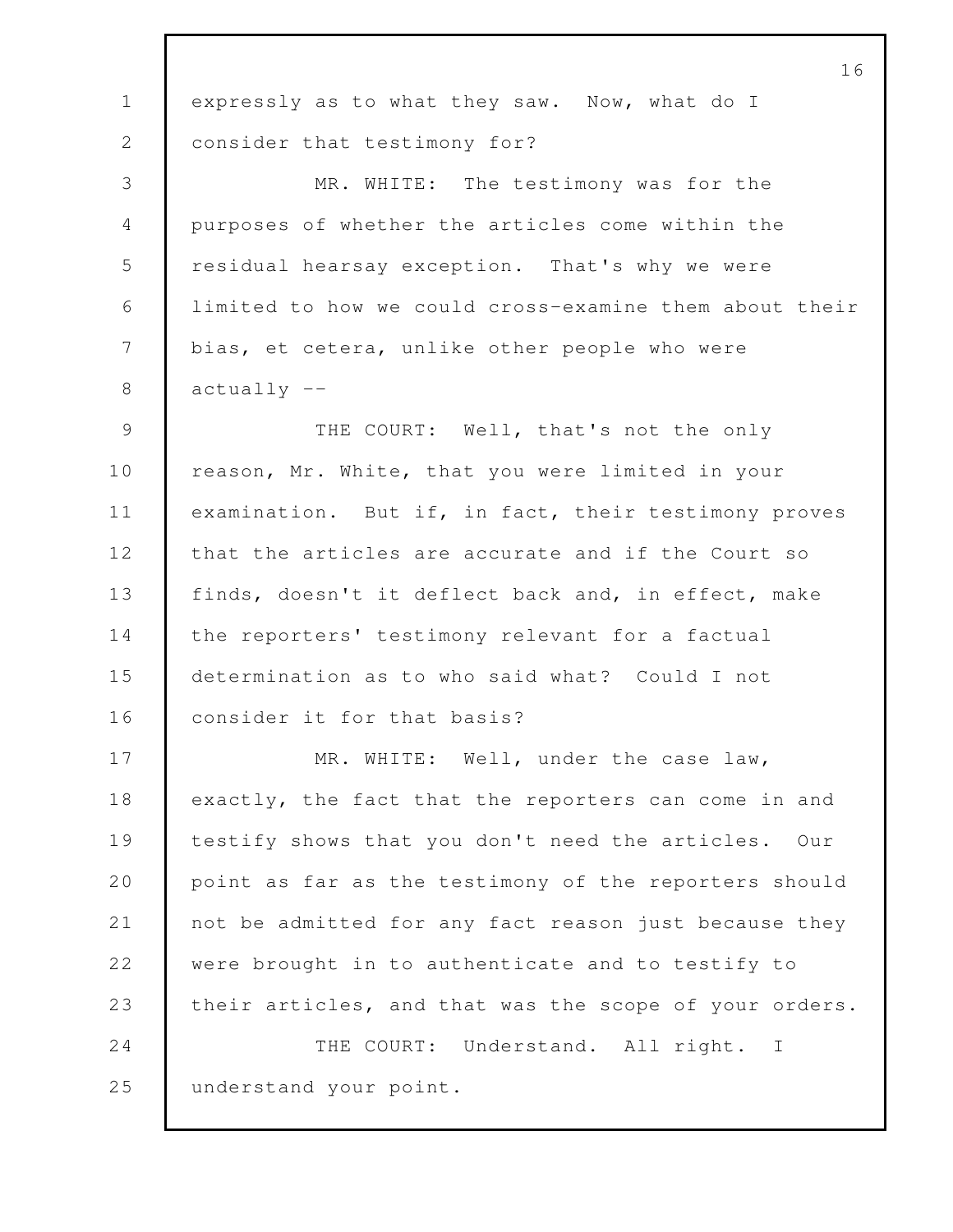1 MR. WHITE: But beyond that, I mean, none of 2 these articles should be brought in, I mean, as we've 3 briefed before and as we can brief out further for 4 you, Your Honor.

5 THE COURT: All right. Under the 6 circumstances, making specific reference then to Rule 7 807 and finding as we do in this particular case that 8 the articles meet the tests of the residual hearsay 9 exception in Rule 807, including that the evidence has 10 been offered, that is, the articles, of a material 11 | fact, they are probative for a point which is offered, 12 more probative than other evidence which the proponent 13 could procure through reasonable efforts, we will 14 specifically find that the interest of justice and the 15 general purposes of the rules of evidence are served 16 by admitting the articles.

17 We'll find, certainly, that in this case the 18 parties seeking to admit the articles, the plaintiffs, 19 have notified the defendants of their intention to 20 **offer the evidence sufficiently in advance of trial in** 21 order to provide the defendants with the opportunity 22 to prepare to meet it.

23 Having heard the testimony of the reporters, 24 Mr. Maldonado and Ms. Bernhard-Bubb, and understanding 25 the broad provisions as contained in Rule 807 of the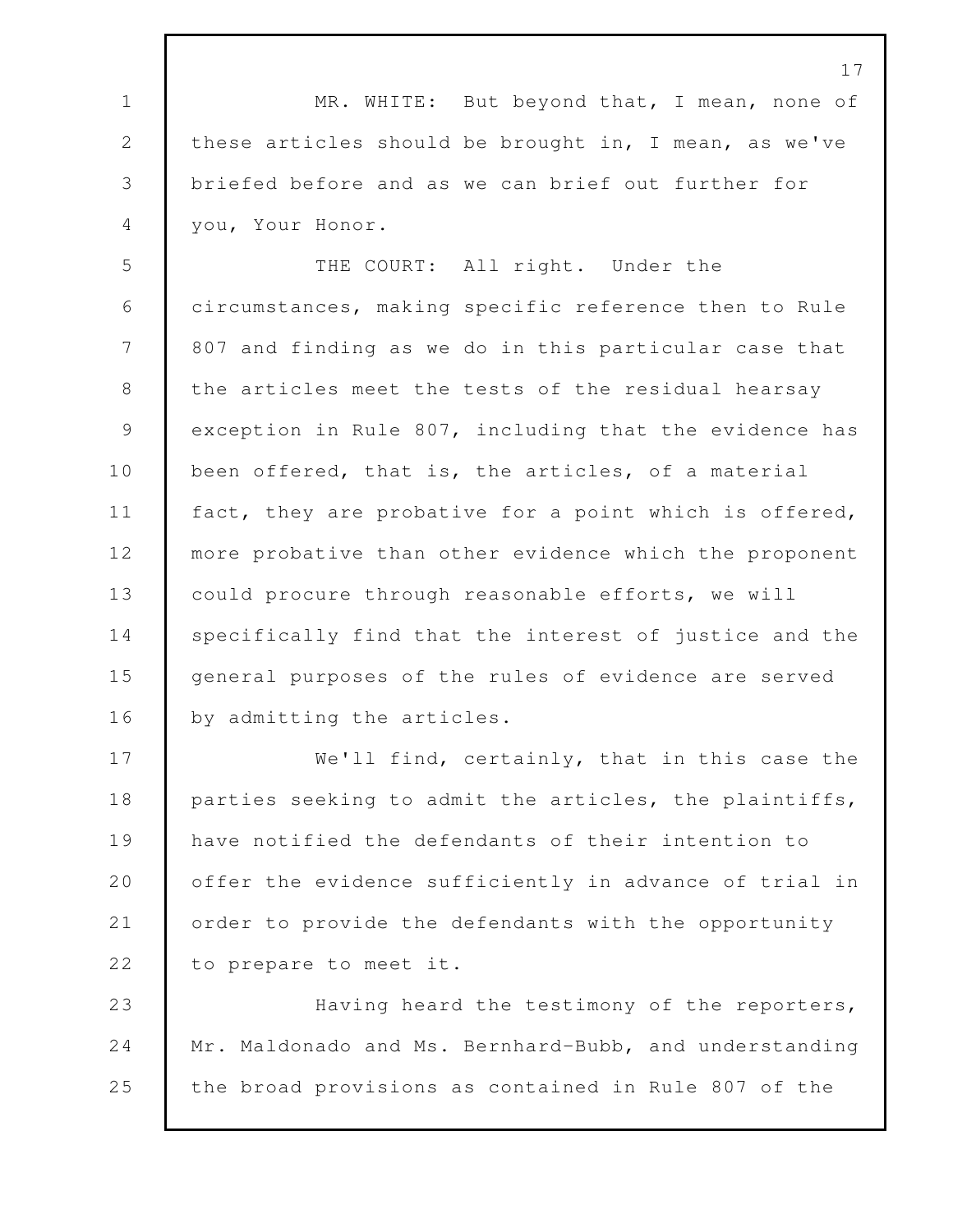Federal Rules of Evidence, we will admit the articles. However, we do so at this time for the limited purpose of those disputed statements as have come up during the course of this trial and in order to aid the Court in making and resolving factual determinations as to those statements.

 Now, having so ruled, that leaves us with 8 the use of the articles for other purposes, presumably on the effect prong under the *Lemon* test, and the use 10 of the -- and, in fact, the admissibility of any editorials and letters. And as I previewed before 12 lunch, I think it is most appropriate for counsel to **d** address that.

14 I do have a submission from the plaintiffs, although the plaintiffs can feel free to amend that within your submission or submissions after trial. 17 But specifically, I would ask that the defendants 18 speak to that issue. I think they're intertwined, and I think I would like to get more argument on that 20 point. Yes, Mr. Walczak.

21 MR. WALCZAK: Your Honor, before we leave 22 the news articles, I believe that under Rule 807, the Court needs to make a specific finding that no other hearsay exception is available under either Rule 803 or 804.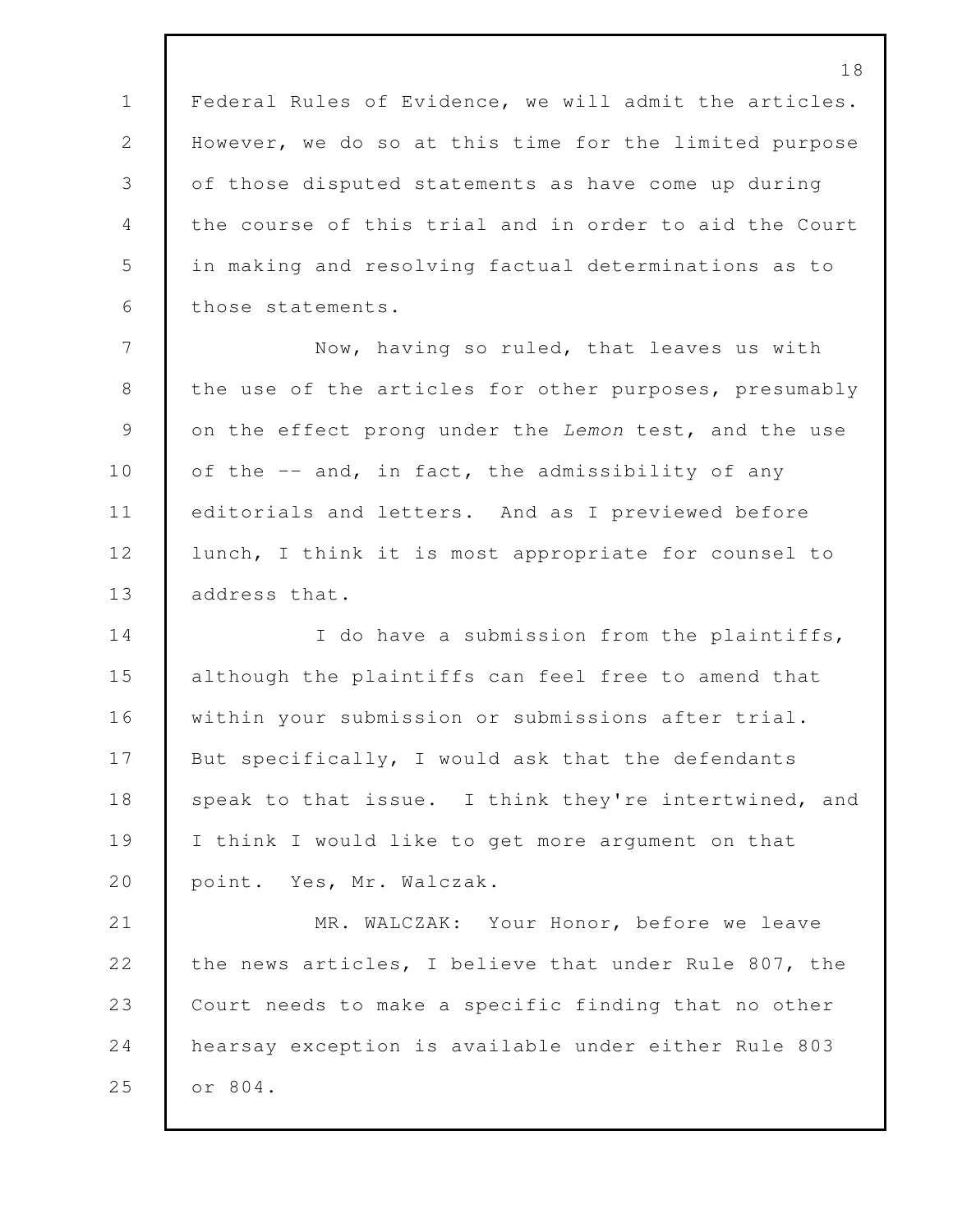19 1 THE COURT: And that's so found, that's so 2 found. And I appreciate that. But there is no other 3 exception that would apply to admit the articles under 4 the circumstances, which is why we deflect to Rule 5 807. 6 MR. GILLEN: And we will address your 7 concerns, Your Honor, in connection with the proposed 8 | findings of fact and conclusions of law. Is that what 9 you envision? 10 THE COURT: I think that's best, and I will 11 tell you why. It's because you're going to argue, 12 both sides, on the applicability of the -- not the 13 applicability so much, but as to how to apply the 14 effect prong. And intertwined with that, necessarily, 15 would be how we use these exhibits. And if we choose 16 to take a certain course, we may not need these 17 exhibits. So there's no reason, in my mind, not to 18 give you the opportunity to have a combined argument 19 which goes to both the admissibility and obviously the 20 use. Yes, sir. 21 MR. WALCZAK: So there still is a question, 22 Your Honor, about admissibility, leaving aside the 23 relevance prong, about the letters and the articles. 24 Because we would be moving them not for the truth of 25 the matter asserted --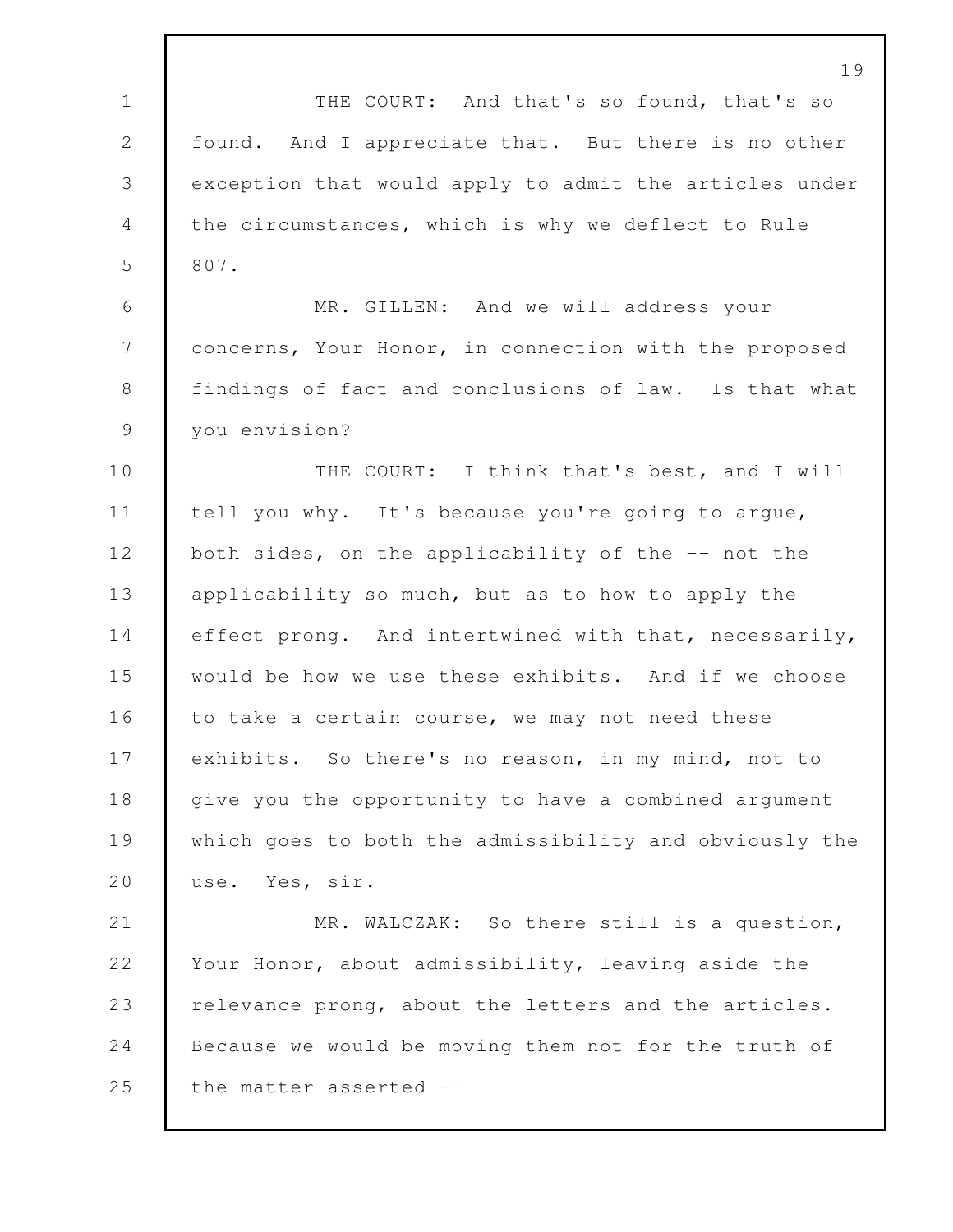|                | 20                                                     |
|----------------|--------------------------------------------------------|
| $\mathbf 1$    | THE COURT: I understand that.                          |
| 2              | MR. WALCZAK: So under 801, it's not                    |
| 3              | hearsay.                                               |
| 4              | THE COURT: No, I understand that. And                  |
| 5              | that's the argument that you've made via the           |
| 6              | submission, and I've had an opportunity to just really |
| $\overline{7}$ | glance at your submission. And in fairness to the      |
| 8              | defendants, I think they should be able to meet that.  |
| $\mathcal{G}$  | But because we could argue extensively about this and, |
| 10             | frankly, because I need more time to look at it. I     |
| 11             | think it's an important question. I recognize that it  |
| 12             | doesn't go to the truth.                               |
| 13             | And then that brings up $--$ well, before I            |
| 14             | get to the next area, does that cover all of the       |
| 15             | exhibits we have, other than those that you may, as    |
| 16             | Mr. Muise notes, that you may want to supplement after |
| 17             | you peruse the record and see if we've dropped any?    |
| 18             | MR. WALCZAK: The only other point is the               |
| 19             | designations, and I think by agreement of counsel      |
| 20             | we've agreed to a process whereby we will identify     |
| 21             | them in the next week or two.                          |
| 22             | THE COURT: And consistent with what we                 |
| 23             | discussed before lunch then, I would say, you know,    |
| 24             | anywhere within the 21-day window, you can get that to |
| 25             | me, and there will be some key that I can follow on    |
|                |                                                        |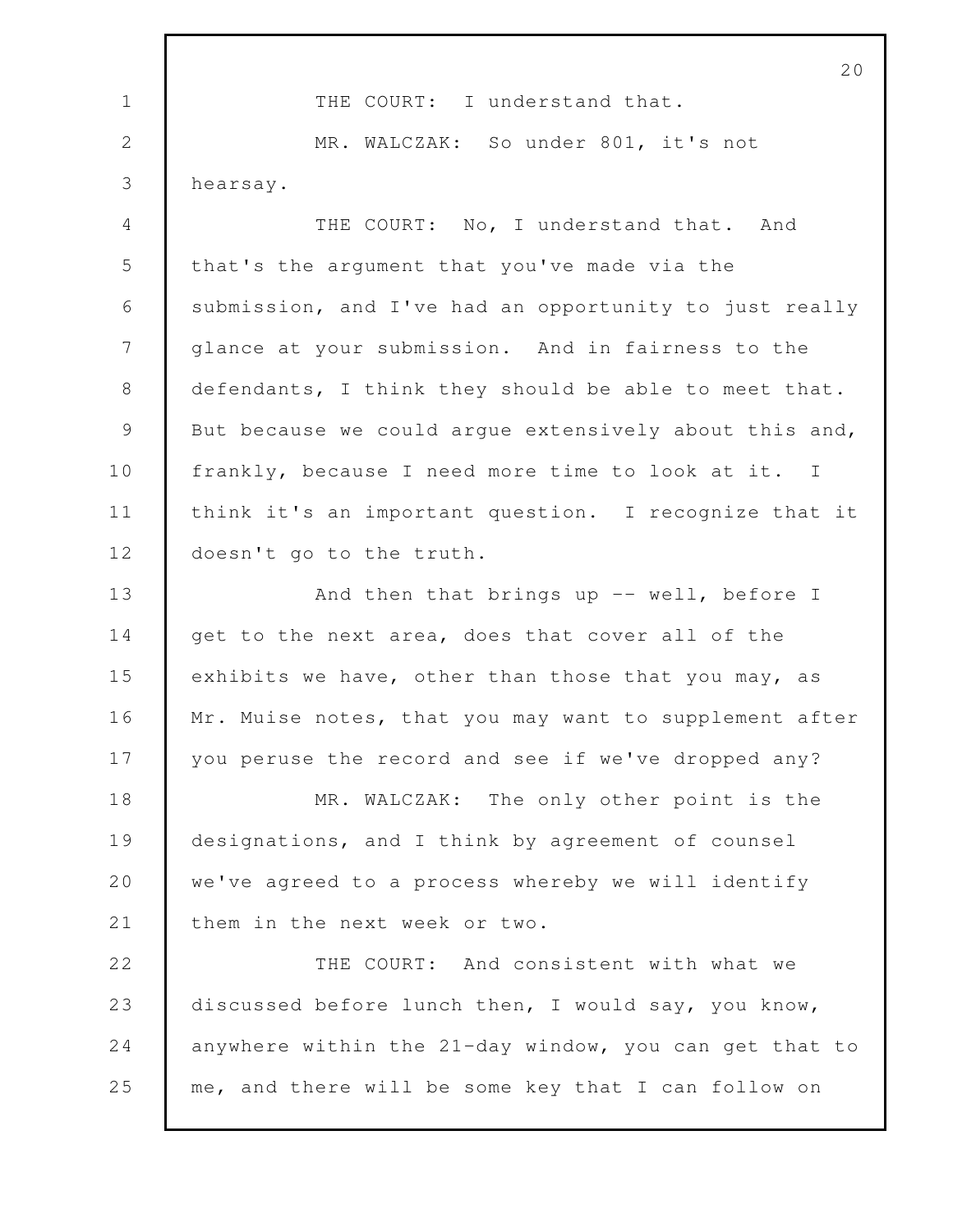21 1 the submissions. All right? 2 MR. GILLEN: Yes, Your Honor. 3 THE COURT: Now, I want you to pay attention 4 in your submissions, in addition to the myriad of 5 other things that you've got to deal with and I 6 recognize -- and I'm not attempting to narrow your 7 focus, I'm just telling you what's on my mind as we 8 get into this. 9 First of all, we appear to agree, based on 10 the submissions that I have thus far, that the 11 entanglement prong of *Lemon* is not applicable. Do we 12 agree on that? 13 MR. ROTHSCHILD: Yes, Your Honor. 14 THE COURT: All right. I just want to 15 clarify that. There has been an argument interposed 16 at various times by the plaintiffs that we should 17 apply the endorsement test, if I understand it. 18 MR. ROTHSCHILD: Yes, we are reserving that 19 position, Your Honor. 20 THE COURT: Well, I want you to flesh that 21 out in your submission, and certainly the defendants 22 will have the same opportunity. Are you suggesting 23 that I perform an analysis in the alternative? 24 MR. ROTHSCHILD: I think, Your Honor, 25 that -- and we will brief this more, but because the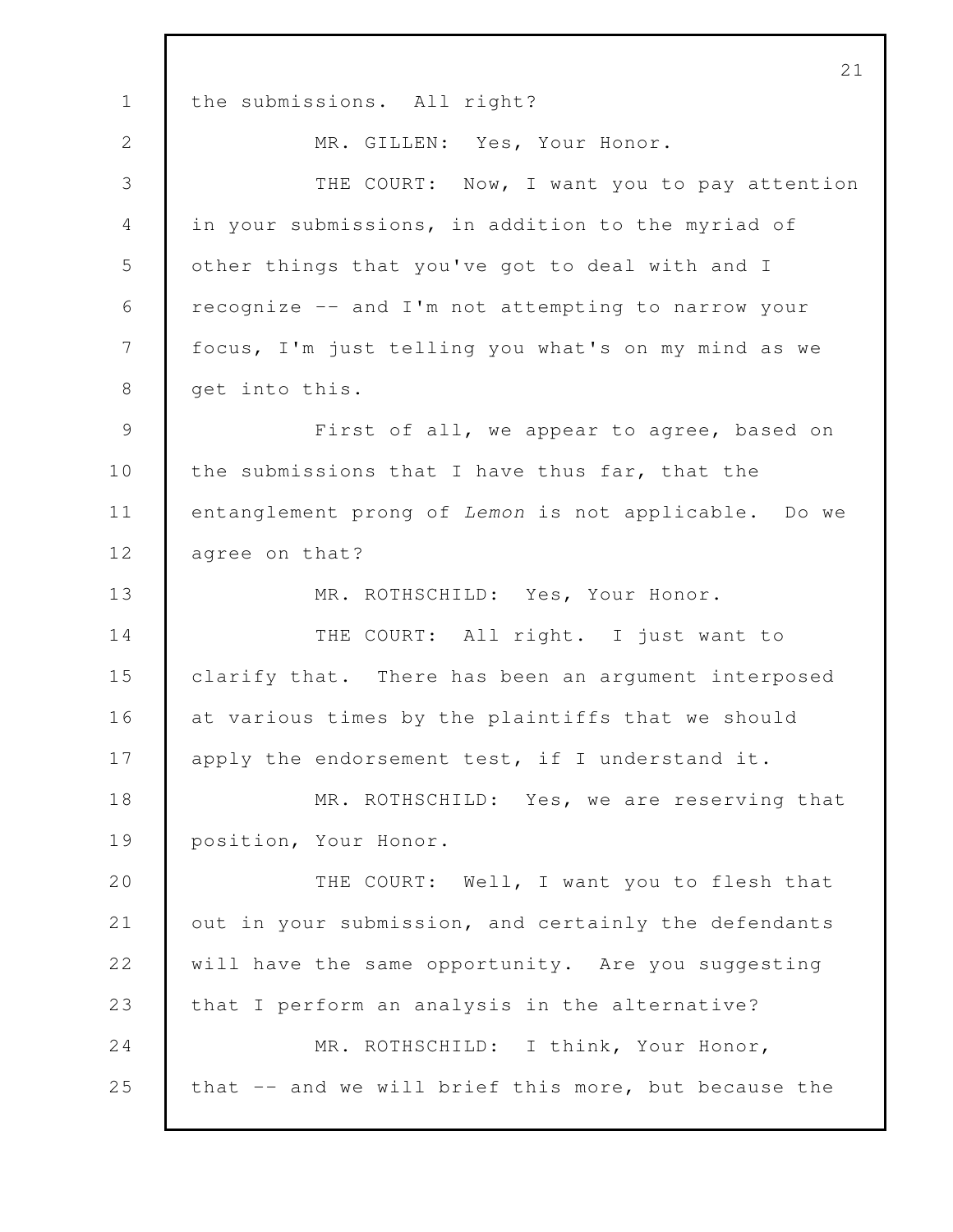22 1 | Third Circuit has employed the endorsement test -- and 2 I realize, given that we've now had more recent 3 Supreme Court jurisprudence, the reliability of that 4 test might be in question, but that's certainly part 5 of what the Third Circuit has applied. 6 You know, I know there are arguments about 7 whether it only applies to certain kinds of 8 | establishment law cases rather than others, but, you 9 know, based on our reading so far, I think there is --10 | that is something we would want to consider 11 presenting. 12 THE COURT: Well, I think you should pay 13 some attention to that and give that some thought. 14 And I say that to all parties because, to me, it's 15 less than clear. 16 As you know, the endorsement test combines 17 certain aspects of the *Lemon* test, and I know that 18 certain courts have performed an analysis in the 19 alternative. You know that. I think that's a 20 tortuous way to proceed, but it's the way that we'll 21 proceed if we must, and we can take a look at that. 22 Now, I know preliminarily, at least from the 23 defendants' submissions, that you believe the 24 endorsement test doesn't apply under any 25 circumstances. Is that correct?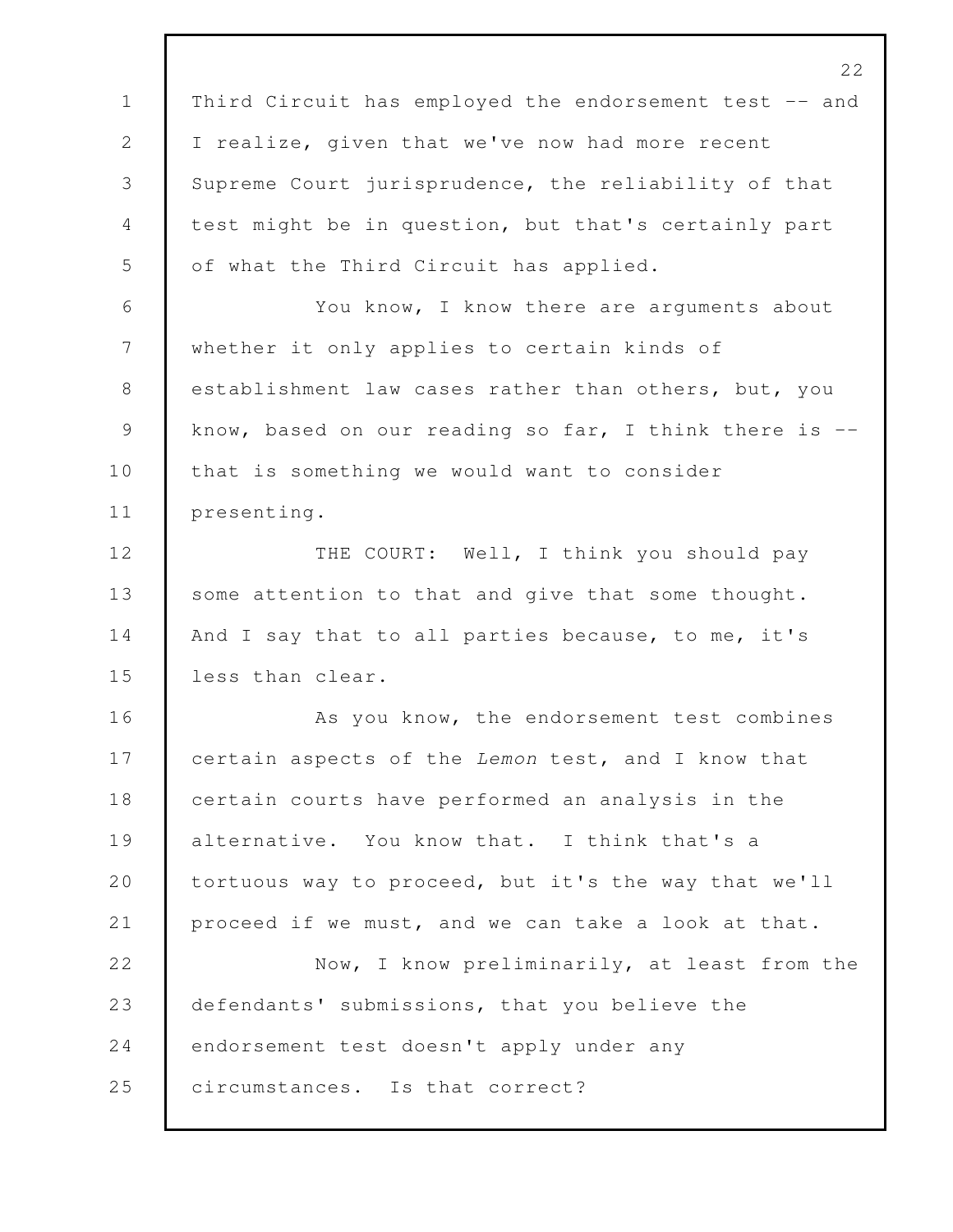23 1 MR. GILLEN: Correct, Your Honor. 2 THE COURT: And certainly you can elaborate 3 on that in your submissions, as well. And that will 4 pick up any new jurisprudence, as Mr. Rothschild has 5 referred to, so that we can take a look at that. But 6 it is something that I'm a little bit puzzling over, 7 and I wanted to make you aware of that. 8 And I think both sides -- well, I understand 9 the defense position is that the endorsement test 10 doesn't apply at all, but from the plaintiffs' 11 Standpoint, if you're going to argue the endorsement 12 test, tell me how you want me to do it next to the 13 *Lemon* test. 14 I may not do it that way, obviously, but I'm 15 interested in your view of what the best way is to 16 proceed, and then that will give defendants fair 17 notice so they can argue particularly on that point. 18 You understand the time constraints for the 19 Submissions, 14 days, and then seven days to respond 20 to the -- to the counter-submission? So we should 21 have everything in 21 days. Is that correct? 22 Mr. Gillen has a rather pained look on his face when I 23 say that. 24 MR. GILLEN: Truly I do, Judge. This has 25 been a pleasant prospect, but still, as we draw it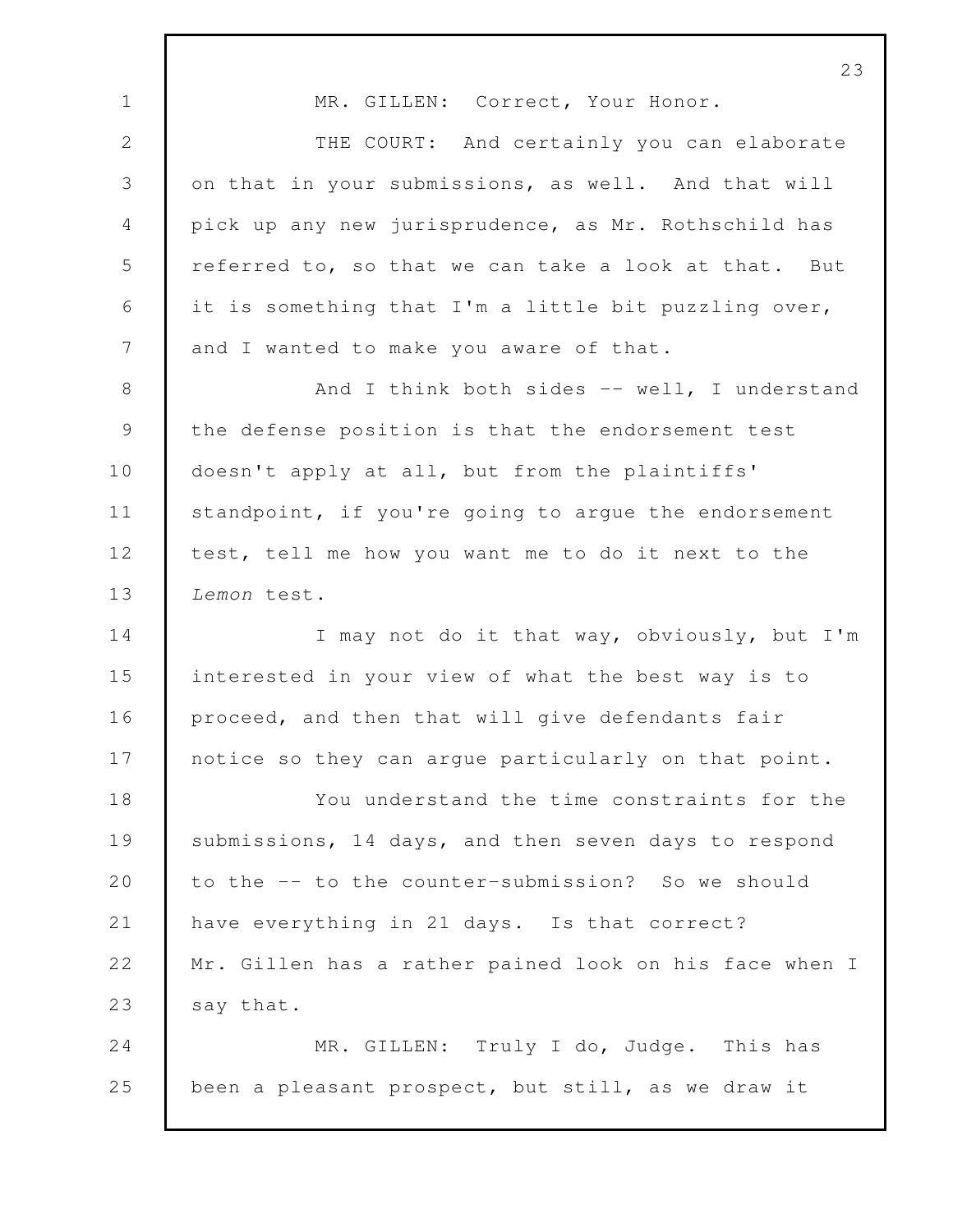24 1 closed, would you -- and I don't want to ask for an 2 extension unless we need it, but looking at the size 3 of the record we've generated over these 21 trial  $4$  days  $-$ 5 THE COURT: I can't believe you'd say that. 6 MR. GILLEN: -- would you be at least open 7 to the possibility of perhaps adding a week? 8 THE COURT: I'd like you to use your best 9 efforts, and I'll tell you why, because as I intended 10 to say but I'll say now, it is my strong desire to try 11 to get this case decided this year. And the later you 12 | push the submissions, the harder it is for me to do 13 that. 14 MR. GILLEN: You can be assured, Judge. 15 THE COURT: And so give it a try, and we'll 16 take it up later. I don't want to anticipate an 17 extension that you may not need. And these things, 18 having practiced law myself and knowing how this is, 19 these don't get better with age. They're best tackled 20 at the front end rather than the back end. So do your 21 level best, and we'll take up the issue of an 22 extension if necessary later on. 23 But, you know, 21 days, quite obviously, 24 takes us right to Thanksgiving or so, and I can't do 25 much until I get your submissions, it would appear to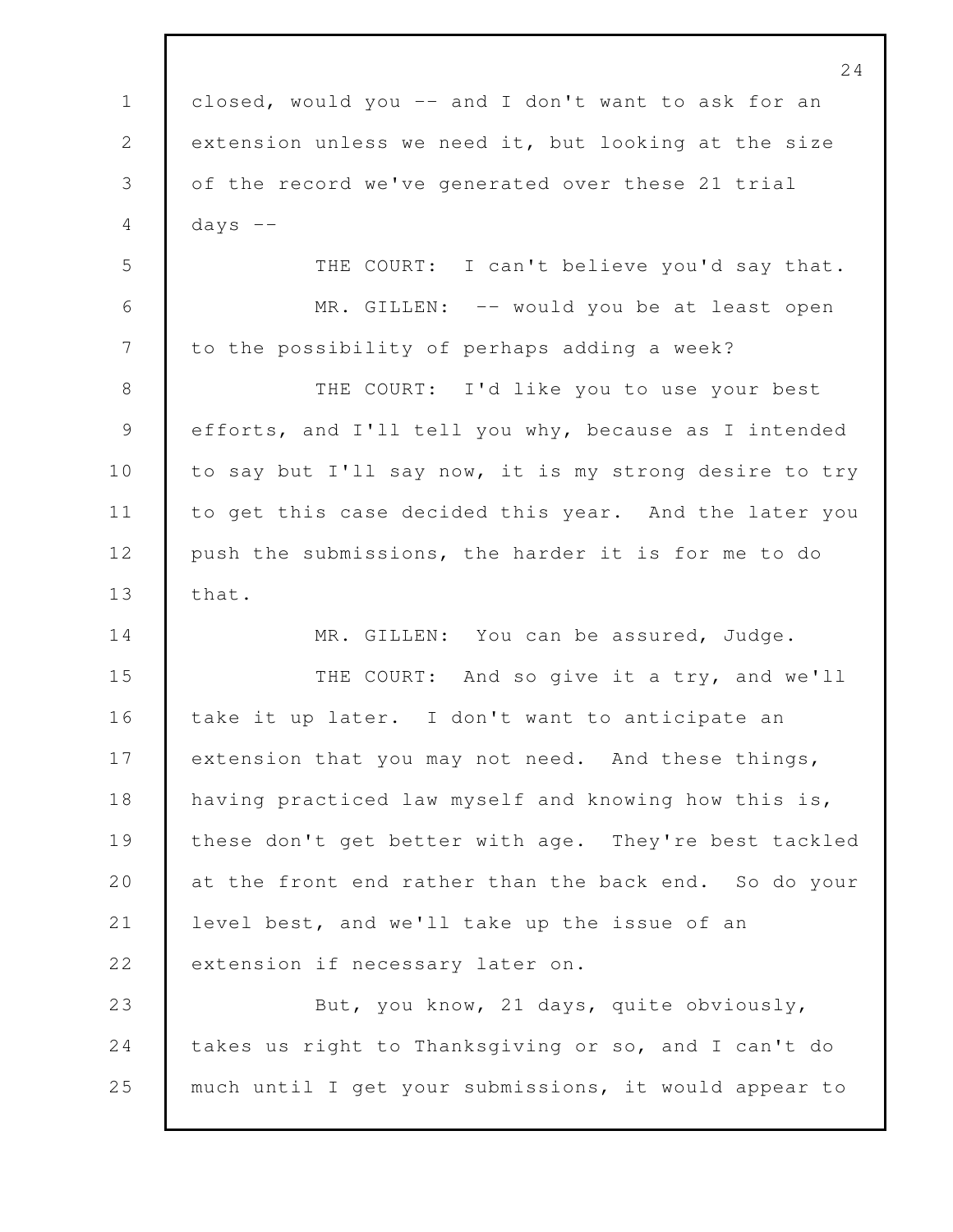|                | $\angle$ 5                                             |
|----------------|--------------------------------------------------------|
| $\mathbf{1}$   | me. And that doesn't leave me a lot of time if I'm     |
| 2              | going to try to work -- and I'm not going to try to    |
| $\mathcal{S}$  | set a time frame that's hard and fast because as I get |
| 4              | into it, I may need a little bit more time. But I      |
| 5              | think in the interest of justice and because this is   |
| 6              | important to everyone, I'm going to make every effort  |
| $\overline{7}$ | to try to get it in, at the latest I would say by      |
| $8\,$          | early January, but hopefully, very much I hope, by the |
| $\mathsf 9$    | end of the year. We're going to do our level best.     |
| 10             | MR. GILLEN: We will too, Your Honor.                   |
| 11             | THE COURT: All right. Anything else? Liz               |
| 12             | is giving me a note, and that says -- one other area   |
| 13             | in your briefs and prompted by Adele. Under the        |
| 14             | effects prong, or the effect prong, I want you to pay  |
| 15             | some special attention, too -- and this is the         |
| 16             | plaintiffs' burden, obviously -- on the audience       |
| 17             | issue.                                                 |
| 18             | I know you will, but I note that anyway,               |
| 19             | because as you well know, you could construe the case  |
| 20             | law as limiting it to the intended audience that would |
| 21             | be within the class or the much broader audience, and  |
| 22             | I'd like if you'd pay some attention to that. That's   |
| 23             | probably a superfluous reference because you're going  |
| 24             | to do it anyway, but I would mention that as it        |
| 25             | relates to the effect prong, as well. Anything         |

 $\sim$   $\sim$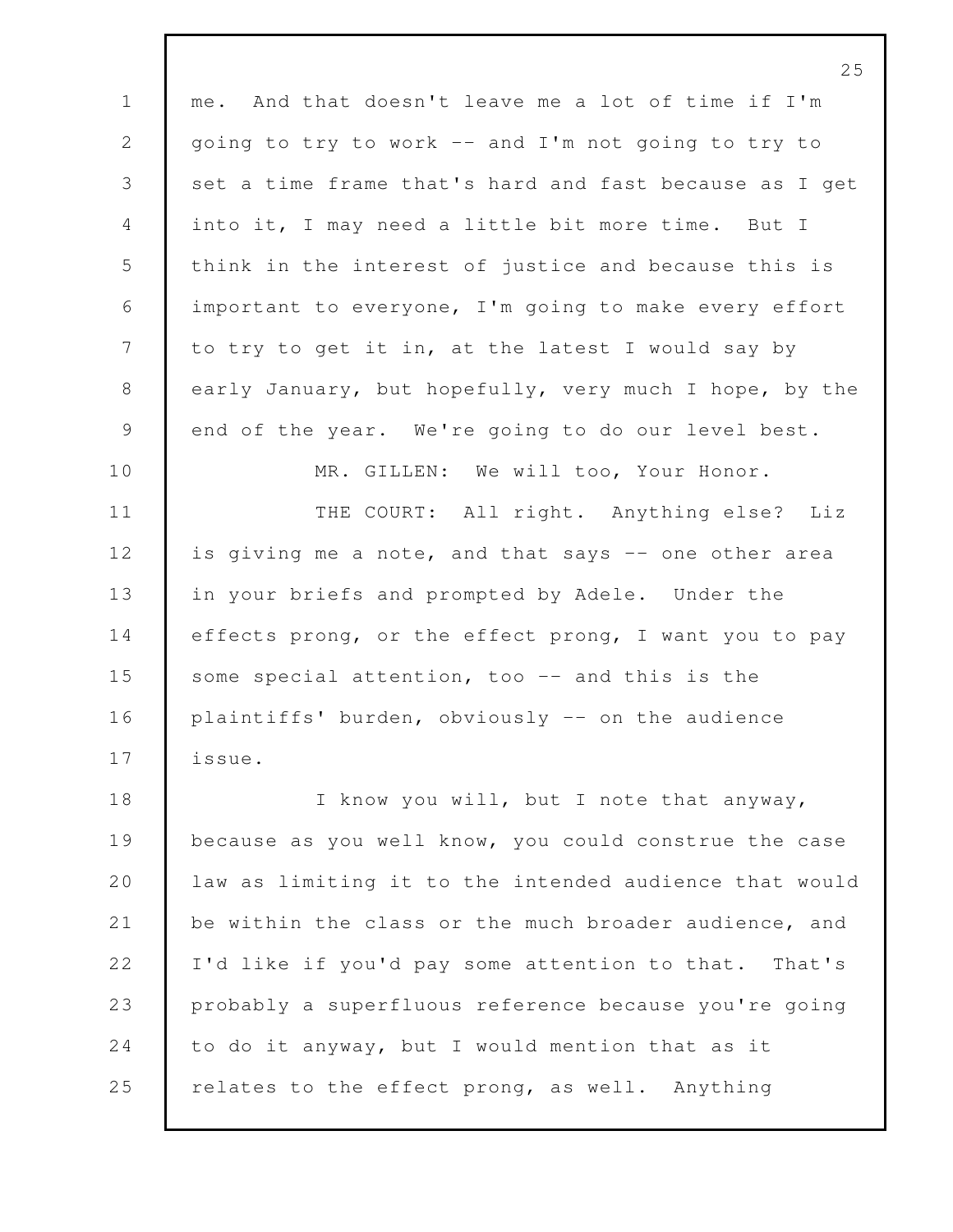26 1 further before we hear closings? 2 MR. WALCZAK: Your Honor, just one minor 3 point. On the additional exhibits and the deposition 4 designations, could we ask that the Court impose a 5 deadline of 14 days from now so that we have a closed 6 record, and then when we're doing the replies, you 7 know, we're not going to be surprised with new 8 evidence after the fact? 9 THE COURT: I did mention that I thought 10 that was a good idea, but I didn't make that hard and 11 fast. Can you live with that, 14 days? I think that 12 makes sense. 13 MR. GILLEN: I think we should be able to 14 clean everything up in that time. 15 THE COURT: And I think it makes sense only 16 because then you've got -- for both sides you have the 17 additional seven days if something comes up during 18 that 14-day period. You don't want to extend it out 19 21 days and then have an issue that you need to extend 20 the response time to. So let's say that we'll get all 21 of those ancillary matters, identify any exhibits that 22 got dropped for any reason within the 14-day period. 23  $\parallel$  So the record  $\parallel$ -24 MR. GILLEN: Thank you, Your Honor. 25 THE COURT: Mr. White, do you have a point?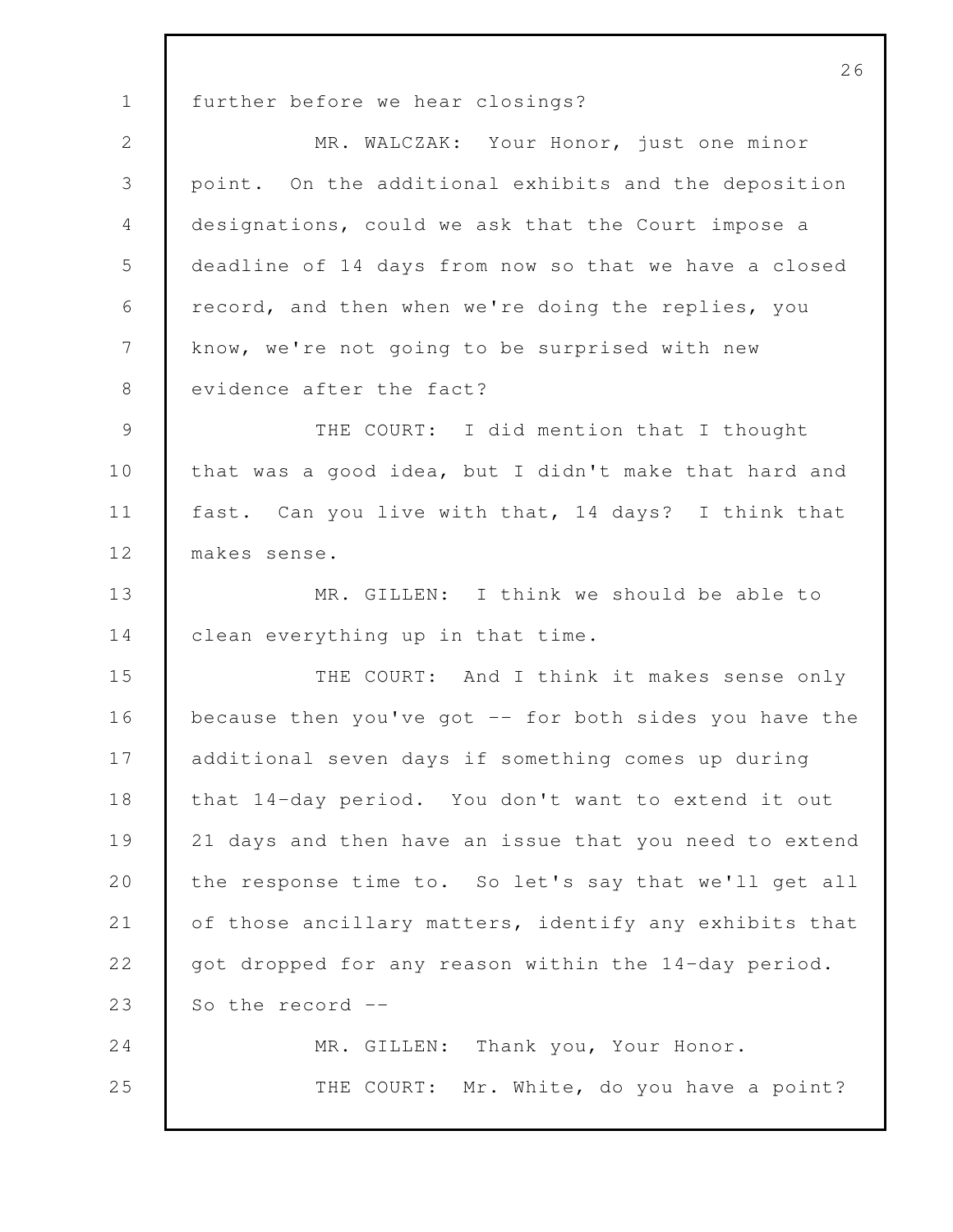27 1 MR. GILLEN: The additional newspaper points 2 will be briefed in connection with the findings of 3 fact and conclusions of law? 4 THE COURT: Exactly. That's understood. To 5 clarify, Mr. White, that's something that I'll rule on 6 concurrently with my opinion when it's handed down. 7 What I'm interested in for these purposes are those 8 things that you think you can agree on or, as I said, 9 exhibits that you dropped and you're going to get it 10 in. 11 So we're going to close the record, let's 12 say, in 14 days from today's date. That's game, set, 13 match, we're done, everything should be in by that 14 point, and so we'll close the record at that time. 15 Anything further? Mr. Rothschild. 16 MR. ROTHSCHILD: Thank you, Your Honor. 17 THE COURT: You may close. And you have --18 vou're on a loose clock of --19 COURTROOM DEPUTY: 44 minutes. 20 THE COURT: 44 minutes. And you may reserve 21 | for rebuttal. 22 MR. ROTHSCHILD: Thank you. I think there 23 are probably a lot of people in this courtroom who 24 Will hope that I don't. 25 Good afternoon, Your Honor. I want to echo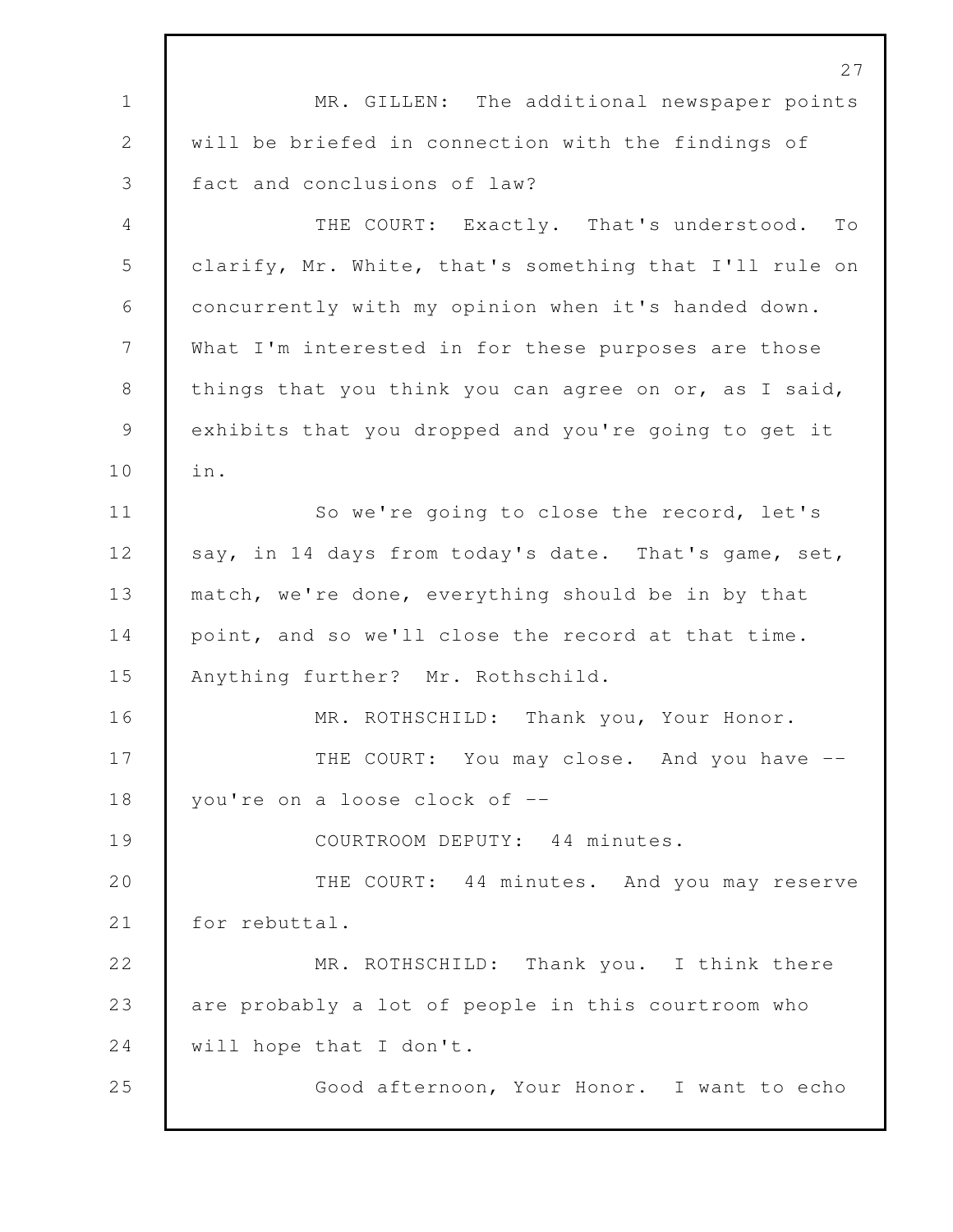28 1 Mr. Thompson's comments before lunch. This has been a 2 | long and exhausting trial, but it has been a privilege 3 to appear before you and your entire chambers. 4 I agree with Mr. Thompson that both parties 5 have been given the opportunity to fully and fairly 6 present their case, and on the plaintiffs' behalf I 7 want to summarize that case. 8 | What am I supposed to tolerate? A small 9 encroachment on my First Amendment rights? Well, I'm 10 not going to. I think this is clear what these people 11 have done, and it outrages me." That's a statement of 12 one citizen of Dover, Fred Callahan, standing up to 13 the wedge that has been driven into his community and 14 his daughter's high school by the Dover School Board's 15 anti-evolution, pro-intelligent design policy. 16 The strategy that the Discovery Institute 17 announced in its Wedge document for promoting theistic 18 and Christian science and addressing cultural 19 conditions that it disagrees with is to denigrate 20 evolution and promote supernatural intelligent design 21 as a competing theory. 22 This is the Discovery Institute that advised 23 both William Buckingham and Alan Bonsell before the 24 board voted to change the biology curriculum. This is 25 the Discovery Institute the defendants' experts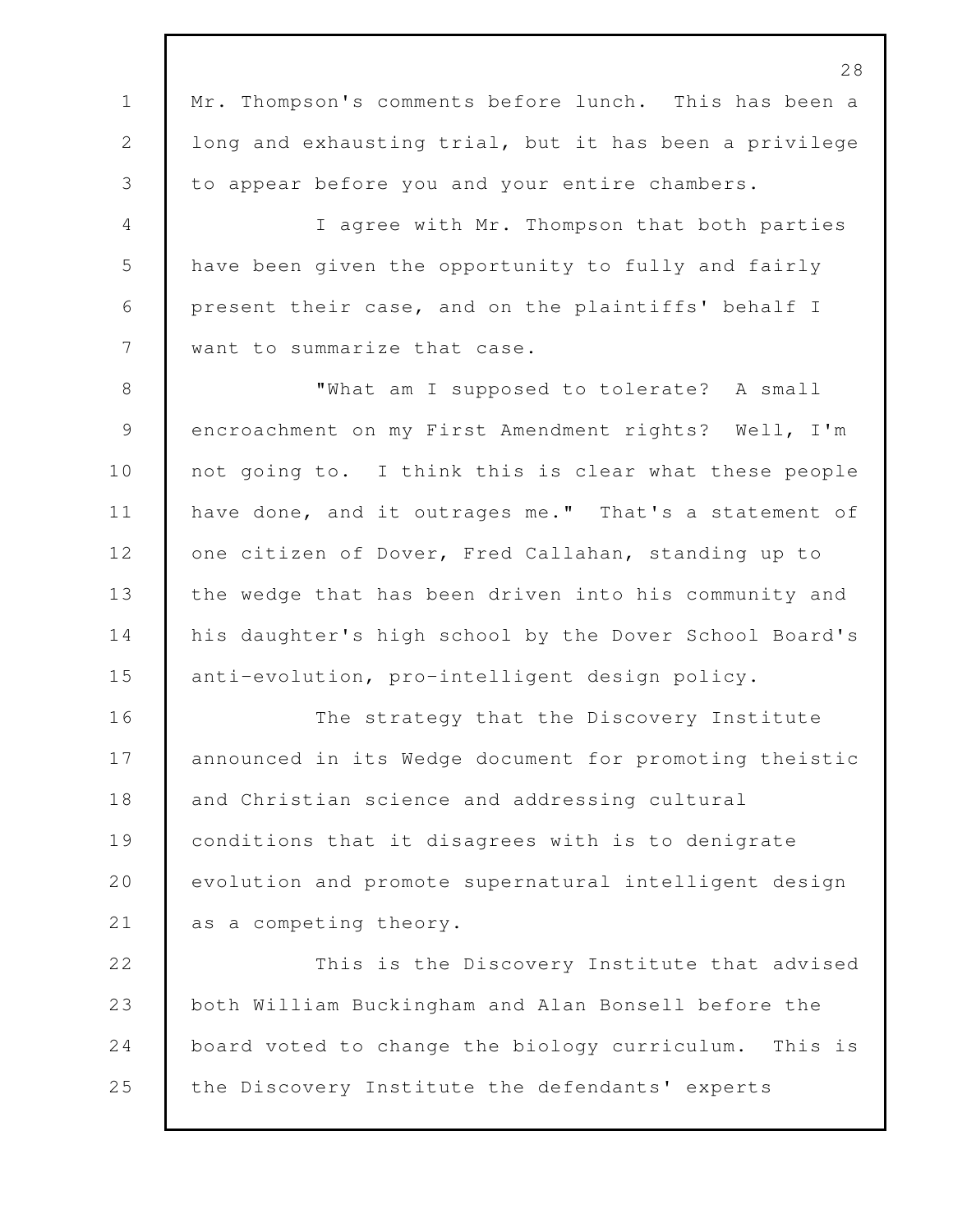1 | Michael Behe and Scott Minnich proudly associate with, along with intelligent design leaders William Dembski, Paul Nelson, Jonathan Wells, Stephen Meyer, Nancy Pearcey, and Phillip Johnson. This group's strategy of Christian apologetics and cultural renewal includes the integration of intelligent design into public school 8 science curriculum, which is now on trial in this 9 | courtroom. Dover is now the thin edge of the wedge. 10 Let's review how we got here. Beginning with Alan Bonsell's election to the Dover Area School Board in the end of 2001, the teaching of evolution in 13 biology class became a target of the board, and 14 teaching creationism was suggested as an alternative. As Mr. Gillen told the Court in his opening 16 statement, Mr. Bonsell had an interest in creationism. He wondered whether it could be discussed in the **classroom.** He didn't just wonder to himself, he wondered out loud about teaching creationism at two 20 board retreats. He made his opposition to the teaching of evolution known to Mr. Baksa and the 22 science teachers. In 2004, Mr. Bonsell became the president of the board and chose Bill Buckingham to head the curriculum committee. When the teachers and members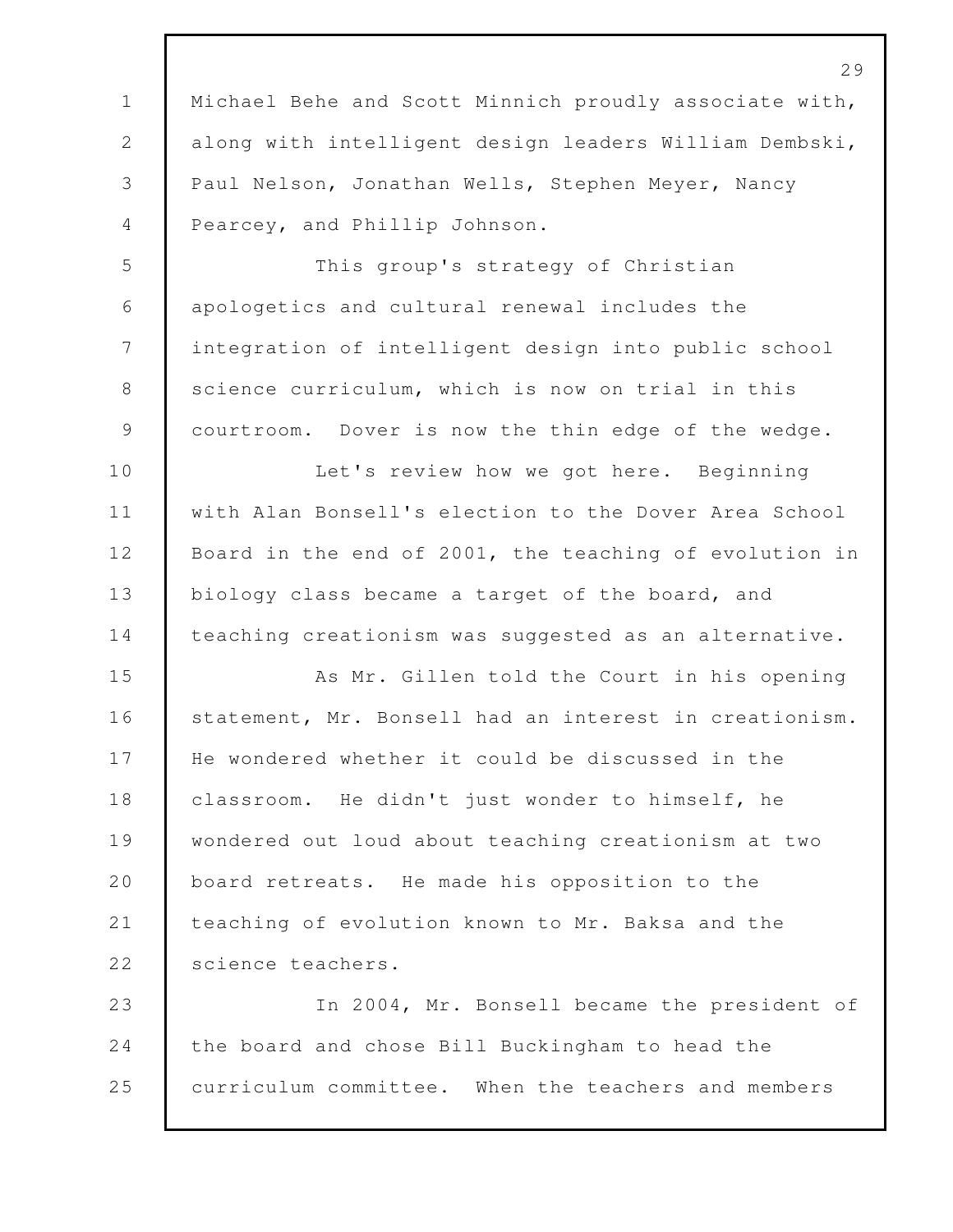of the community tried to get a new biology book approved, members of the board, including particularly Mr. Buckingham, but also Mr. Bonsell, insisted in public board meetings that any new biology book include creationism.

 There is no evidence that any of the board members that eventually voted to change the biology 8 curriculum objected to this idea. Heather Geesey emphatically endorsed it in her letter to the York 10 Sunday News.

 At the same meetings in June where he 12 discussed creationism, Mr. Buckingham also made the 13 unforgettable statement that, quote, 2,000 years ago a man died on a Cross, can't we take a stand for Him now, and after one meeting said to a reporter that we 16 are not a nation founded on Muslim ideas or evolution, 17 but on Christianity, and our children should be taught 18 as such.

**Around the time of those June meetings,**  Mr. Buckingham received materials and guidance from 21 the Discovery Institute, the sponsors of theistic 22 Christian science. After that, intelligent design became the label for the board's desire to present creationism.

At this trial, plaintiffs have submitted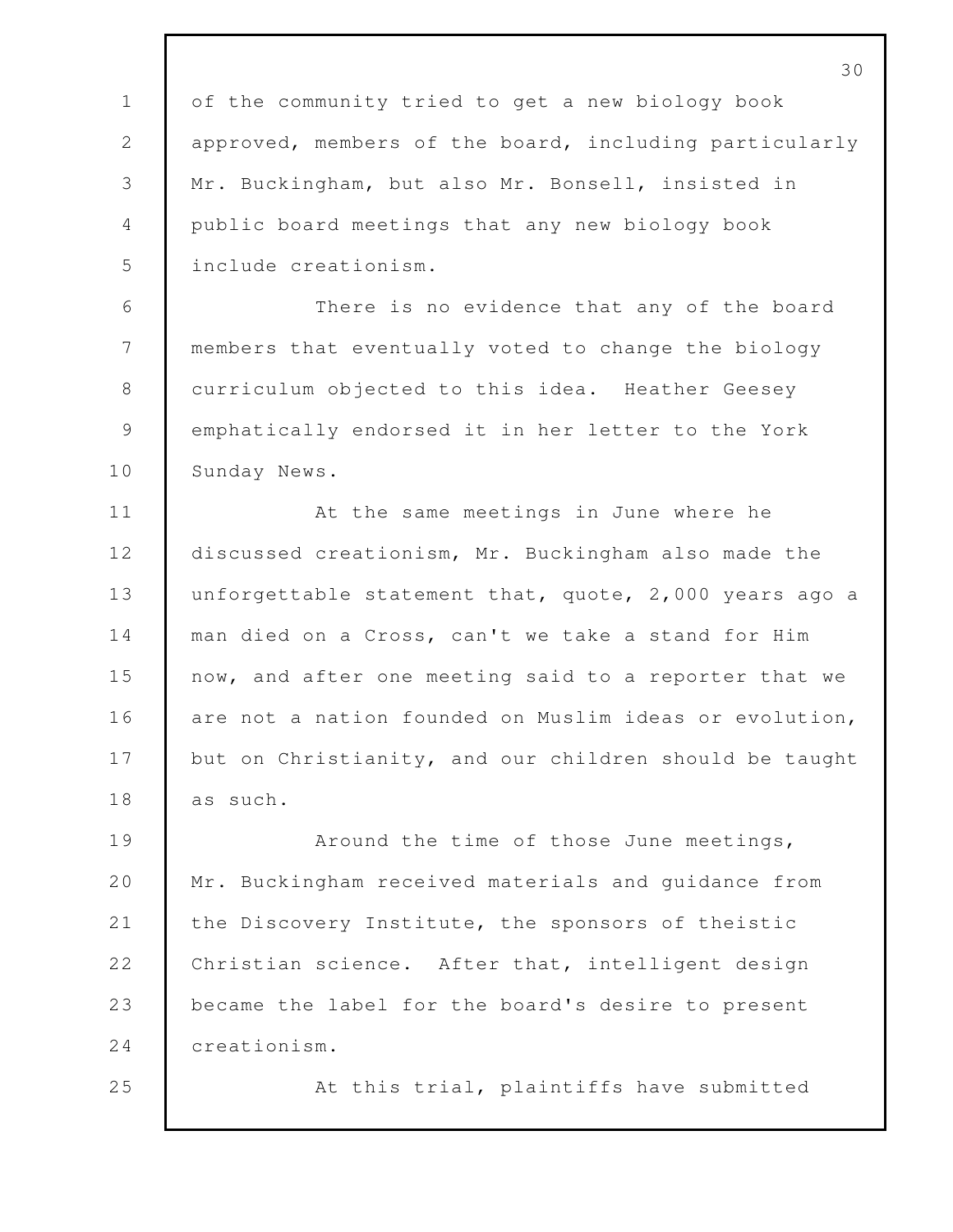overwhelming evidence that intelligent design is just 2 a new name for creationism discarding a few of traditional creationism tenets, such as direct reference to God or the Bible and a specific commitment to a young earth, but maintaining essential aspects, particularly the special creation of kinds by 7 a supernatural actor.

8 Make no mistake, the leading sponsors on the 9 | board for the change to the biology curriculum and 10 Administrators Nilsen and Baksa knew that intelligent 11 design was a form of creationism when they added it to 12 the curriculum.

 Matt, could you pull up Plaintiffs' Exhibit 149, the second page Bates stamped 213. This is the views on the origins of the universe chart that both Casey Brown and Jennifer Miller testified that Assistant Superintendent Baksa circulated to members 18 of the board curriculum committee and faculty. 19 Mrs. Harkins testified that she had this document as 20 early as June of 2004.

21 The second column of this chart provided to 22 members of the board curriculum committee and 23 administration demonstrates clearly that intelligent 24 design is a form of progressive creation or old earth 25 creation. At the bottom of the chart of that column,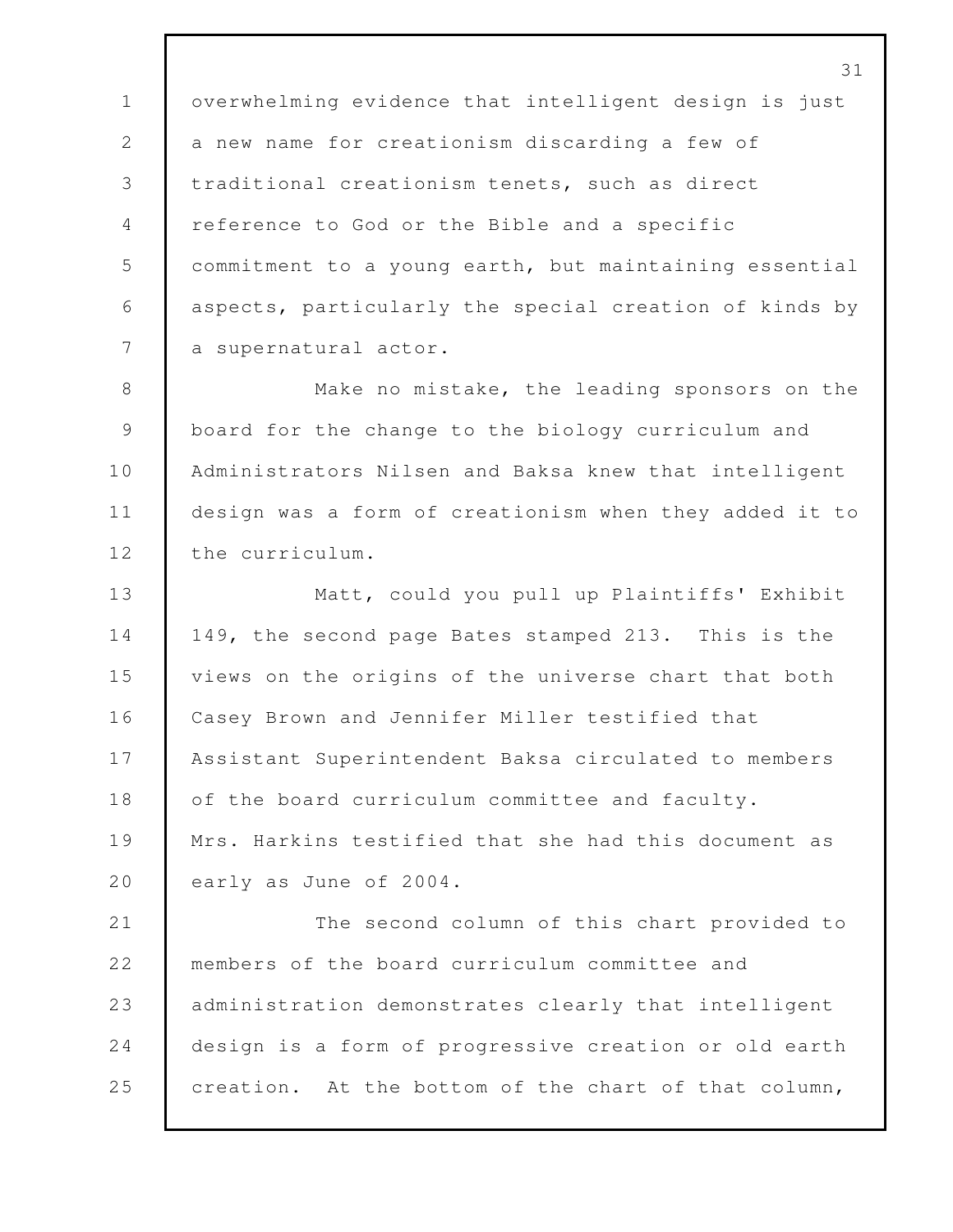the second column, under Progressive Creation and Old Earth Creation, you see the words, Intelligent Design Movement, Phillip Johnson and Michael Behe. Matt, could you pull up D35. Mr. Baksa testified in response to questions from his lawyer that he researched intelligent design and *Pandas* before the board adopted both into the district's curriculum and that his research included this order form from the Institute for Creation Research, which promotes *Pandas*, describing it as a book that contains interpretations of classic evidences in harmony with 12 the creation model. Board President Bonsell and Superintendent Nilsen testified that they understood the definition of intelligent design found on Pages 99 to 100 of *Pandas* to be a tenet of creationism. 17 Matt could you pull up P70. The district 18 Solicitor, Stephen Russell, sent this e-mail to Richard Nilsen advising Dr. Nilsen and eventually the 20 board members who received this e-mail that, quote, Thomas More refers to the creationism issue as intelligent design. You can take that down, Matt. Thank you. Board members Jeff and Casey Brown and the science teachers also warned the board that *Pandas* and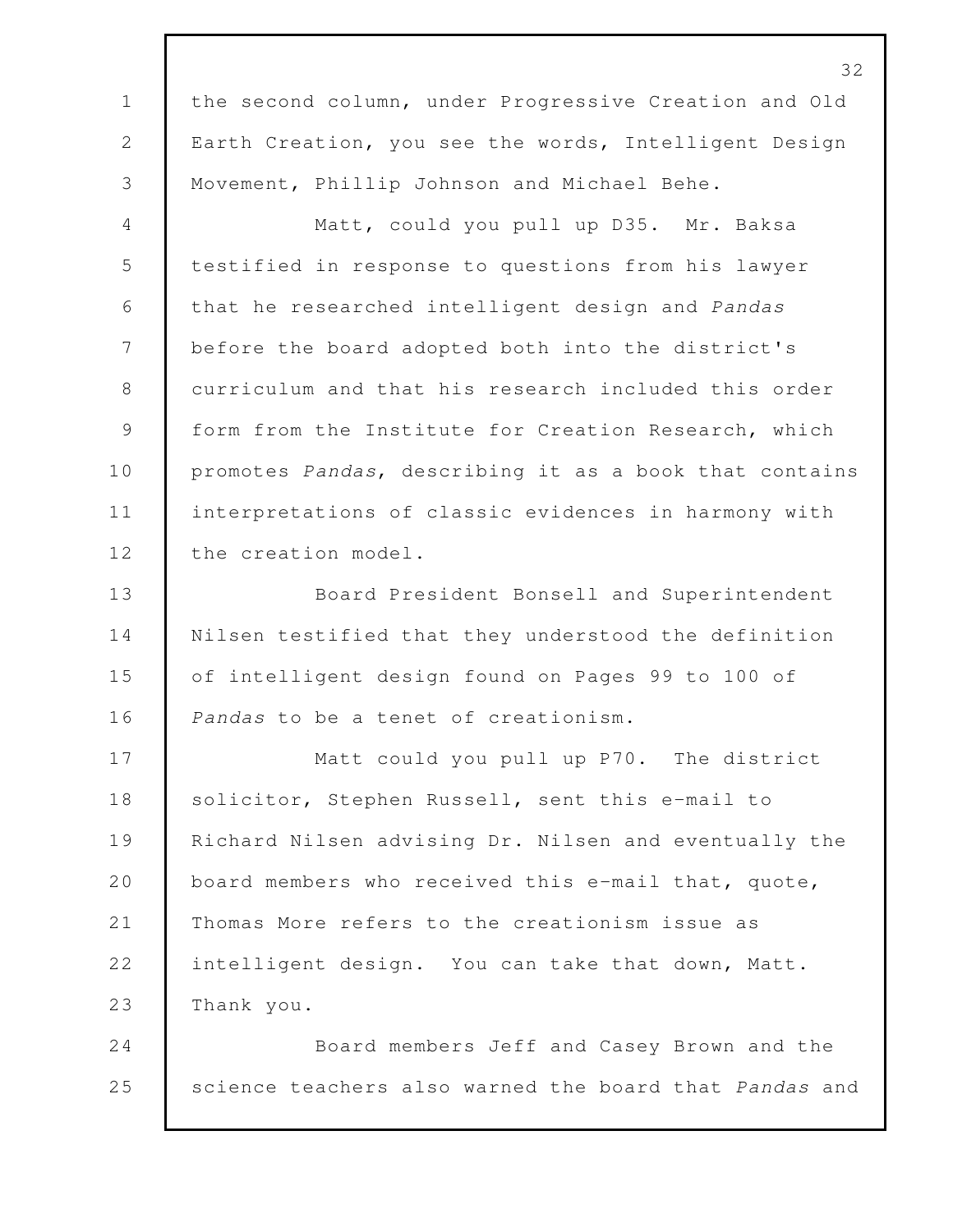intelligent design are creationism or too close for comfort, and there could be legal consequences for teaching it. This information, equating intelligent design with creationism, did not deter the school board at all. It emboldened them. They rushed the curriculum change to a vote, discarding all past 8 practices on curriculum adoption, such as placing the item on a planning meeting agenda before bringing it 10 to a vote, involving the citizens' curriculum advisory committee with a meeting, or showing deference to the 12 district's experts on the curriculum item, the school 13 | science teachers. The record is overwhelming that board members were discussing creationism at the meetings in 16 June of 2004. Two separate newspaper reporters, Heidi Bernhard-Bubb and Joe Maldonado, reported this in articles about the meeting which they confirmed in 19 Sworn testimony in this court. Former board members 20 | Casey and Jeff Brown and Plaintiffs Barrie Callahan and Christy and Bryan Rehm also testified to these 22 | facts. Finally, at the end of this trial, Assistant Superintendent Mike Baksa, an agent of the defendant Dover Area School District in this case, admitted that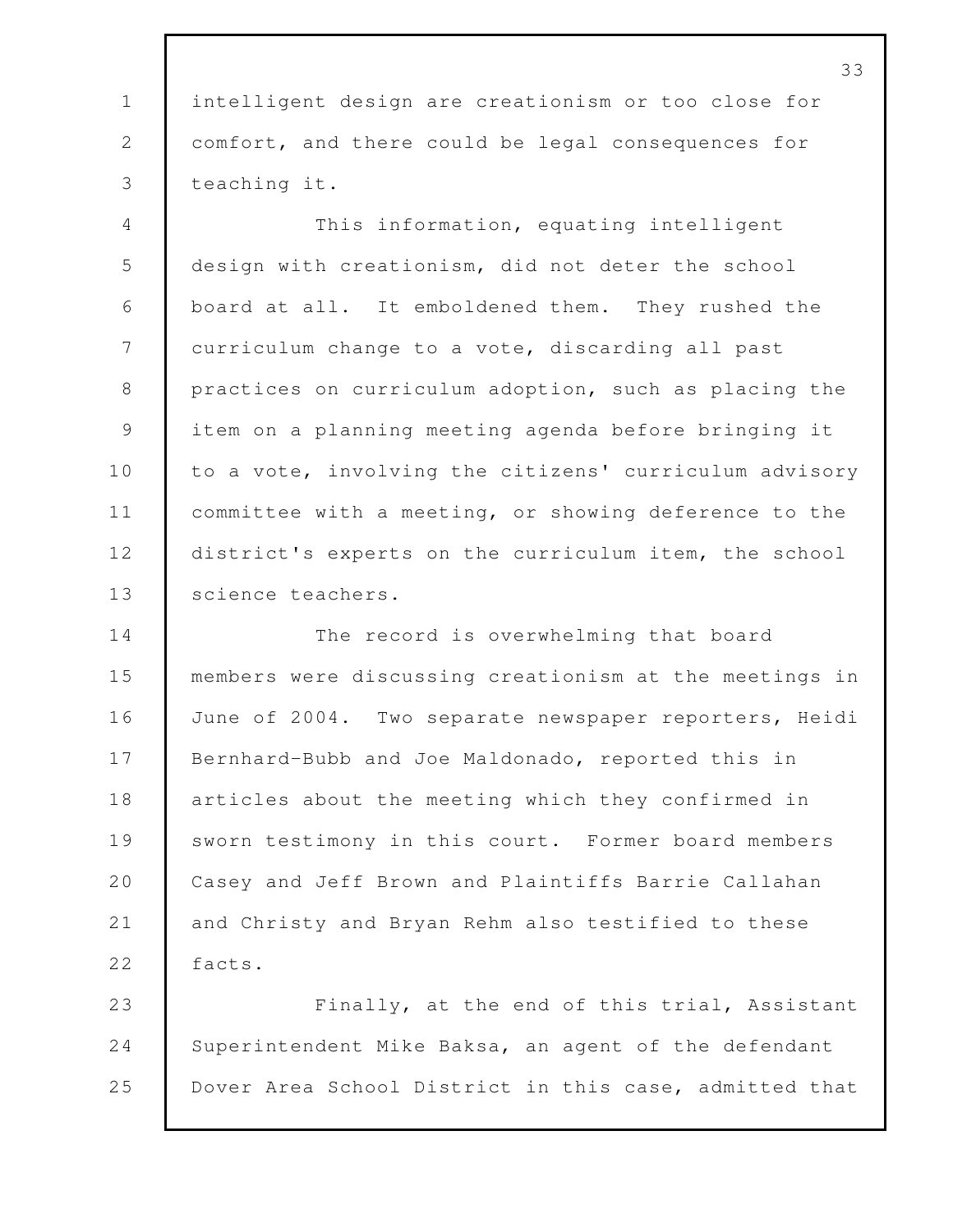Bill Buckingham discussed creationism at the June board meetings when discussing the biology curriculum. After a year of denying that fact, forcing reporters to testify, the truth was confirmed by defendants' own witness.

6 And, of course, we saw Mr. Buckingham talk about creationism on the tape of the Fox 43 interview using language almost identical to the words attributed to him by newspaper reporters covering the 10 June, 2004 board meetings.

11 His explanation that he misspoke the word **Weighter I** creationism" because it was being used in news 13 articles, which he had just previously testified he 14 had not read, was, frankly, incredible. We all 15 | watched that tape. And per Mr. Linker's suggestion 16 that all the kids like movies, I'd like to show it one 17 more time. (Tape played.) That was no deer in the headlights. That deer was wearing shades and was 19 totally at ease.

 Testimony from many witnesses called by the plaintiffs and the same newspaper reports established that Bill Buckingham made the statement "2,000 years ago" when discussing the biology textbook in June. After preparing together for their January, 25 2004 depositions, four witnesses for the defense --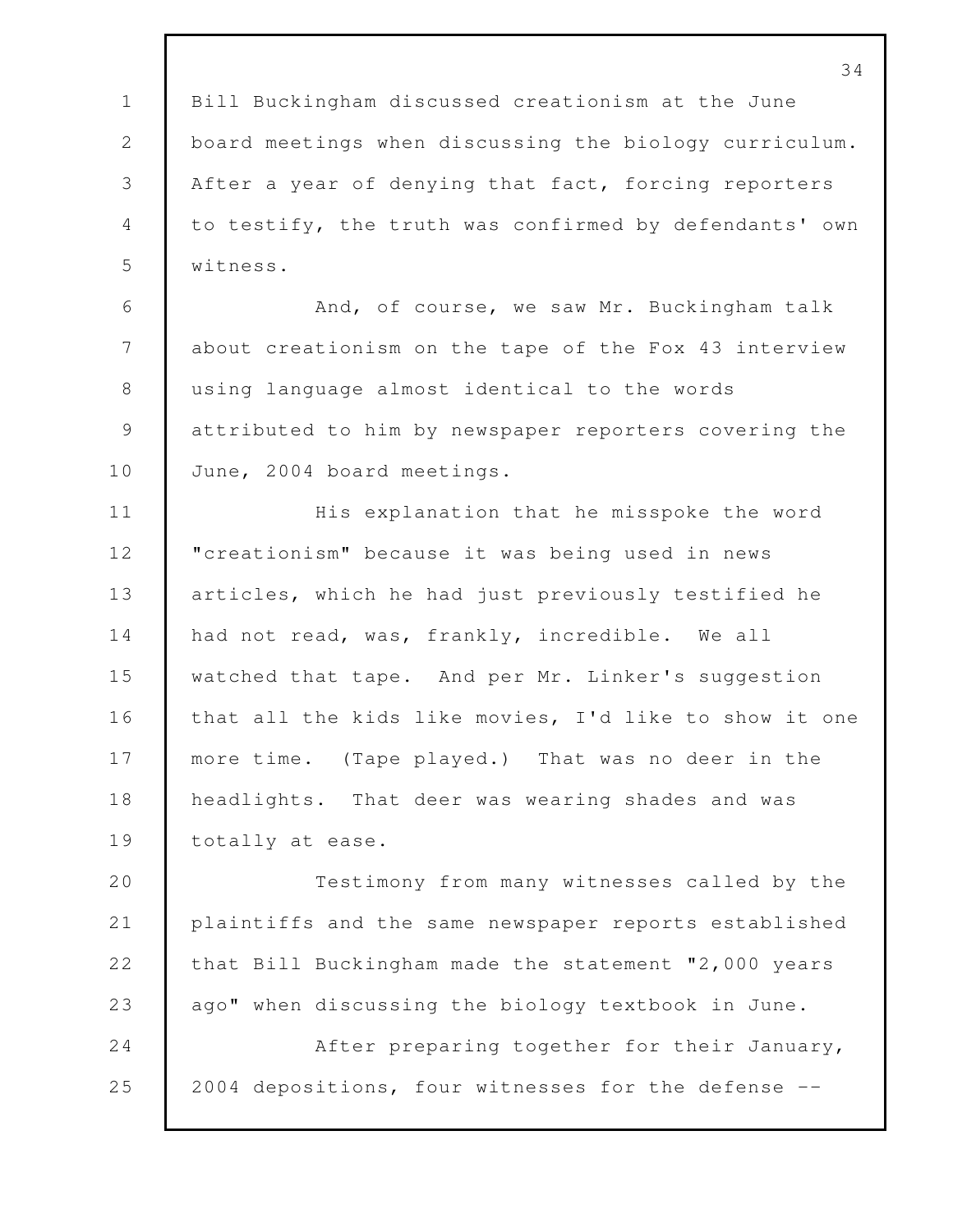35 1 Richard Nilsen, Bill Buckingham, Alan Bonsell, and 2 | Sheila Harkins -- all testified that Buckingham, 3 Mr. Buckingham, did not make that statement at that 4 meeting, but rather only at a different meeting in 5 November when the Pledge of Allegiance was discussed. 6 But every plaintiff, teacher, reporter, and 7 dissenting board member who testified at trial about 8 the June 14th meeting knows this is not true, and 9 defendants' witnesses Harkins and Baksa conceded that 10 the statement could have been made in June as the 11 | contemporaneous, unchallenged news reports suggest. 12 What I am about to say is not easy to say, 13 and there's no way to say it subtly. Many of the 14 witnesses for the defendants did not tell the truth. 15 They did not tell the truth at their depositions, and 16 they have not told the truth in this courtroom. 17 They are not telling the truth when they 18 assert that only intelligent design and not 19 creationism was discussed at the June, 2004 board 20 **meetings.** They are not telling the truth when they 21 placed the "2,000 years ago" statement at the meeting 22 discussing the pledge and not at the June 14th, 2004 23 meeting discussing the biology textbook. They did not 24 tell the truth in their depositions or, for that 25 matter, to the citizens of Dover about how the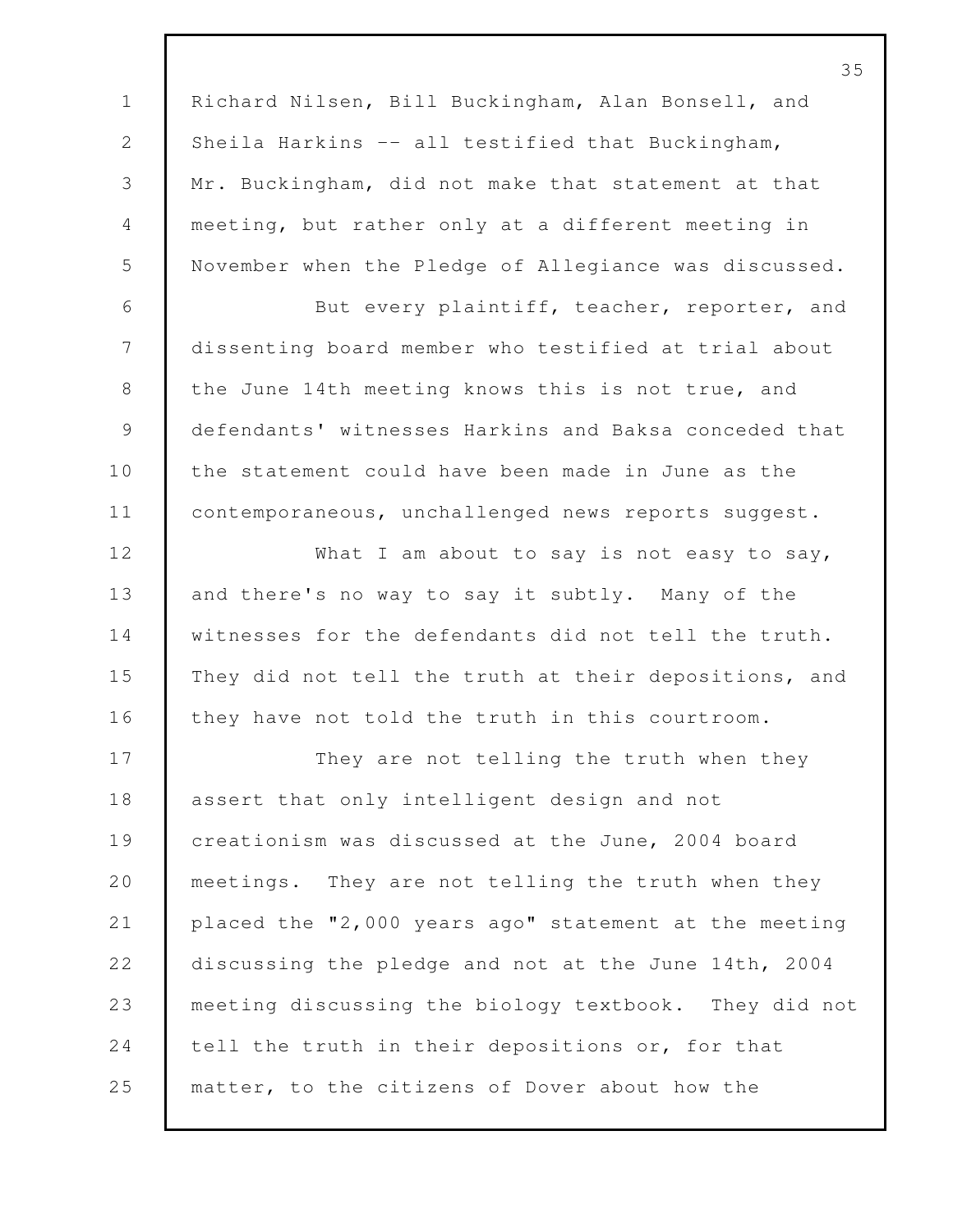donation of the *Pandas* books came about.

2 Truth is not the only victim here. In misrepresenting what occurred in the run-up to the change to the biology curriculum, there were human casualties. Two hard-working freelance reporters had their integrity impugned and were dragged into a legal case solely because the board members would not own up 8 to what they had said. They could have just asked 9 Mike Baksa. He knew.

10 Trudy Peterman, the former principal, has not testified in this case, but we know she was negatively evaluated for what she reported in her April, 2003 memo about her conversation with Bertha Spahr. And Superintendent Nilsen continued to question her truthfulness in this court, but he never asked Mrs. Spahr what she told Dr. Peterman on the 17 subject of creationism.

 Had he asked her, he would have heard exactly what you heard from Mrs. Spahr in this courtroom. Mr. Baksa did tell her that Board Member Bonsell expressed his desire to have creationism taught 50/50 or in equal time with evolution. And, of course, you've heard from board members who were at that meeting, including Casey Brown and Barrie Callahan, that Mr. Bonsell did say he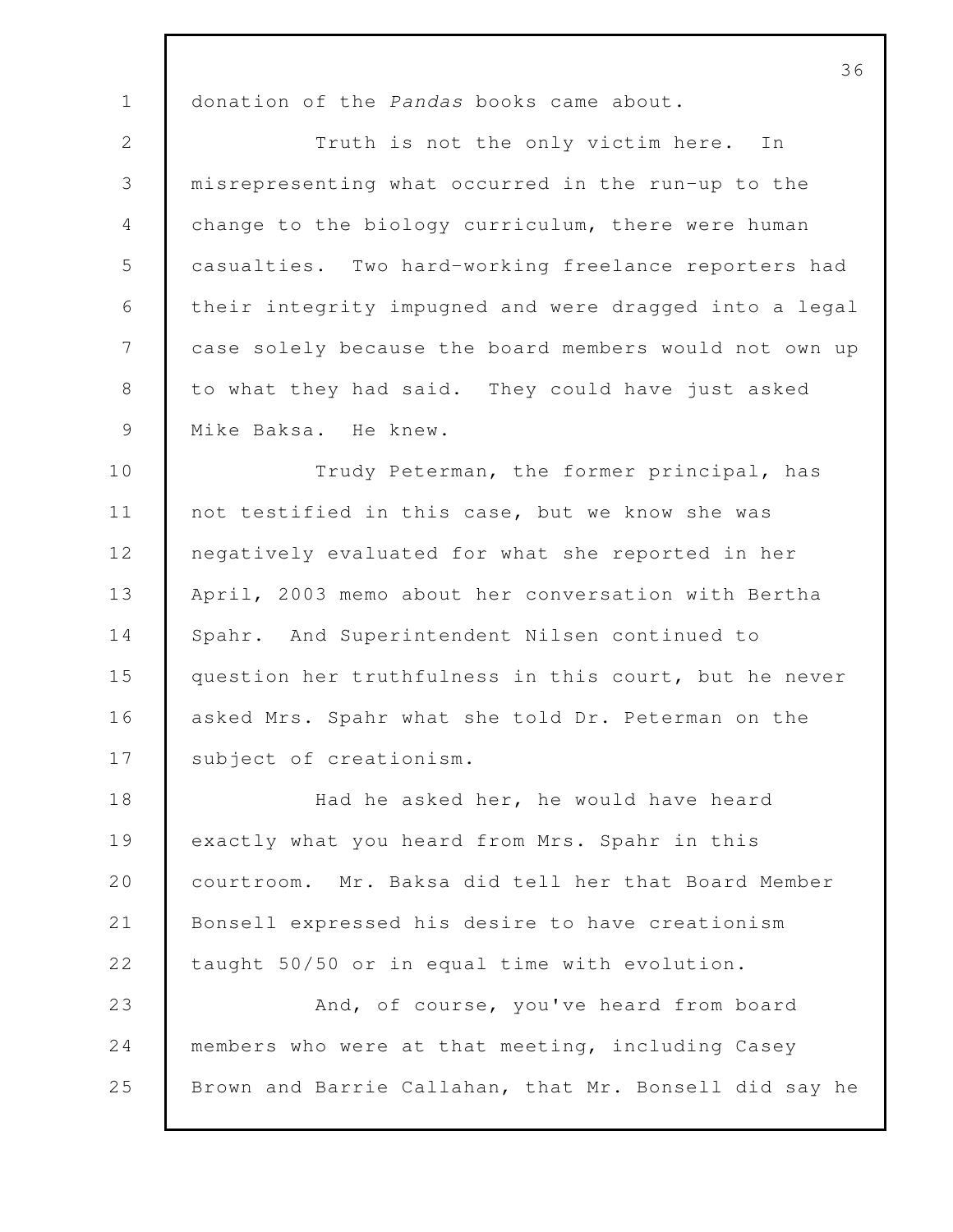wanted creationism taught 50/50 with evolution. In fact, Mrs. Callahan had contemporaneous notes recording Mr. Bonsell saying just that. And Dr. Nilsen also had contemporaneous notes showing that Mr. Bonsell talked about creationism at the March board retreat, March, 2003 board retreat. Confronted with Dr. Nilsen's notes, Mr. Bonsell finally admitted he talked about creationism, at least then. Defendants' smear of 10 Dr. Peterman is unpersuasive and inexcusable. 11 There are consequences for not telling the truth. The board members and administrators who testified untruthfully for the defendants are entitled 14 to no credibility, none. In every instance where this Court is confronted with a disputed set of facts as between the plaintiffs' witnesses and defendants' 17 witnesses that the Court deems to have been 18 untruthful, the plaintiffs' witnesses account should be credited. And furthermore, and perhaps more importantly, this Court should infer from their false 22 Statements that defendants are trying to conceal an improper purpose for the policy they approved and implemented, namely an explicitly religious purpose. The board's behavior mimics the intelligent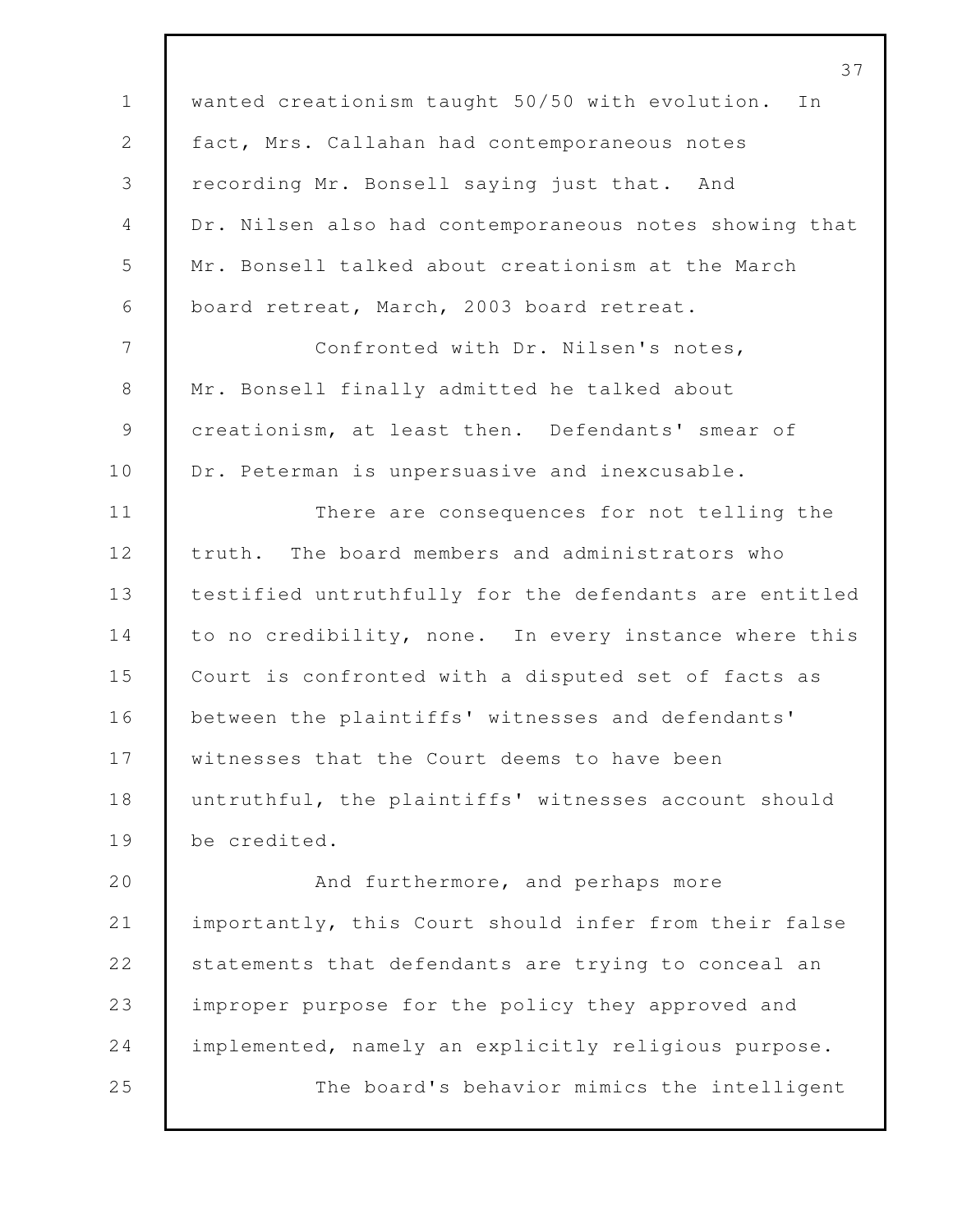38 1 design movement at large. The Dover board discussed 2 teaching creationism, switched to the term 3 "intelligent design" to carry out the same objective, 4 and then pretended they had never talked about 5 creationism. 6 As we learned from Dr. Forrest's testimony, 7 the intelligent design movement used the same sleight 8 of hand in creating the *Pandas* textbook. They wrote 9 it as a creationist book and then, after the *Edwards* 10 decision outlawed teaching creationism, simply 11 inserted the term "intelligent design" where 12 | "creationism" had been before. 13 Dean Kenyon wrote the book at the same time 14 that he was advocating creation science to the Supreme 15 Court in *Edwards* as the sole scientific alternative to 16 the theory of evolution. But now, like the Dover 17 board, the intelligent design movement now pretends 18 that it never was talking about creationism. 19 I want to make a very important point here. 20 In this case, we have abundant evidence of the 21 religious purpose of the Dover School Board that 22 Supports a finding that its policy is 23 unconstitutional. However, if the board had been more 24 circumspect about its objectives or better at covering 25 its tracks, it would not make the policy it passed any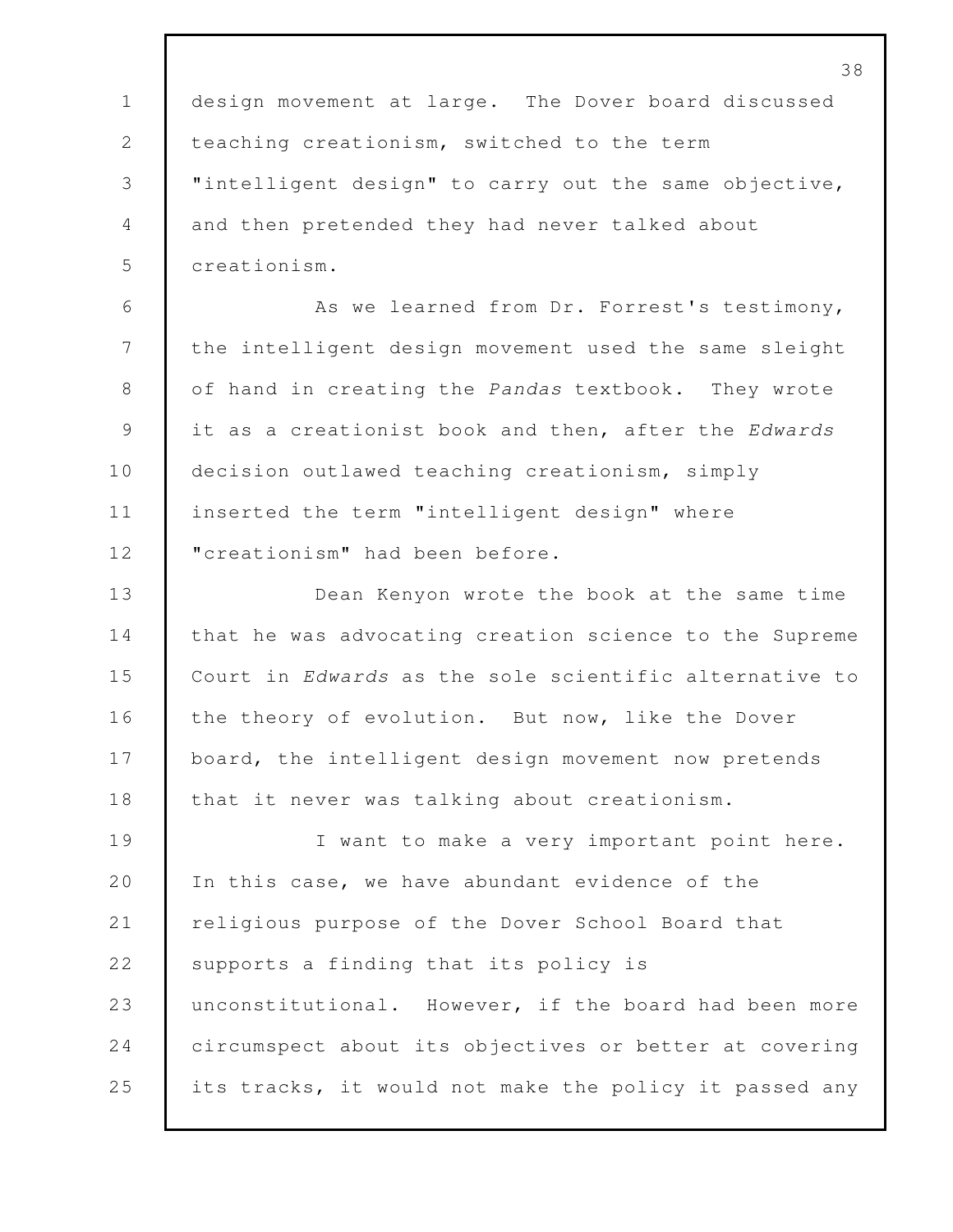1 less unconstitutional.

 Your Honor, you have presided over a six-week trial. Both parties have had a fair opportunity to present their cases about what happened in the Dover community and about the nature of intelligent design. Leading experts from both sides 7 of the issue have given extensive testimony on the 8 | subject.

9 This trial has established that intelligent 10 design is unconstitutional because it is an inherently 11 religious proposition, a modern form of creationism. 12 It is not just a product of religious people, it does 13 not just have religious implications, it is, in its 14 essence, religious. Its central religious nature does 15 not change whether it is called creation science or 16 intelligent design or sudden emergence theory. The 17 shell game has to stop.

18 If there's any doubt about the religious 19 nature of intelligent design, listen to these 20 exemplary descriptions of intelligent design by its 21 leading proponents, which are in evidence in this 22 **case:** 

23 Phillip Johnson said, "Intelligent design 24 means that we affirm that God is objectively real as 25 Creator and that the reality of God is tangibly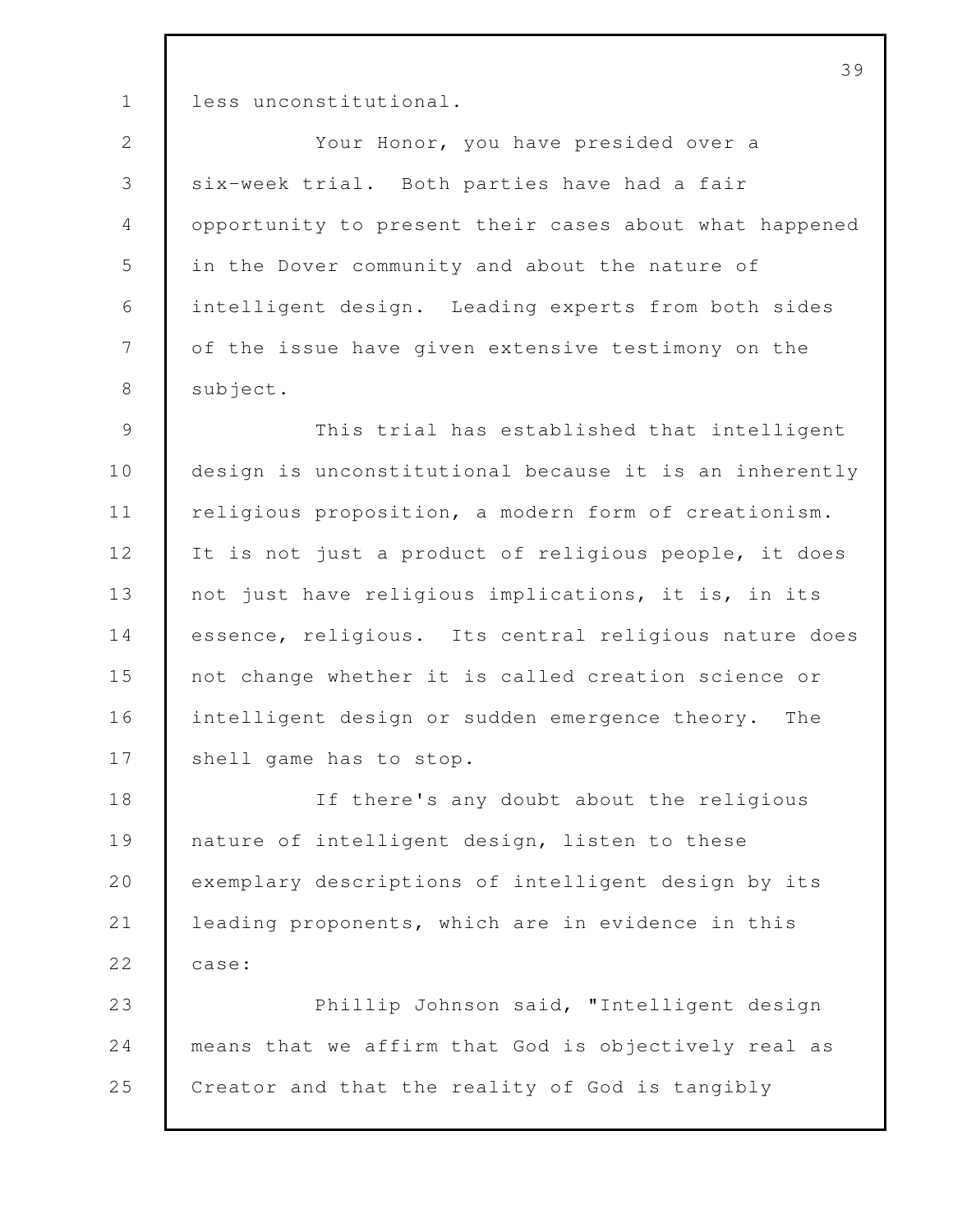recorded in evidence accessible to science, particularly in biology." William Dembski: "In its relation to Christianity, intelligent design should be viewed as a ground-clearing operation that gets rid of the intellectual rubbish that for generations has kept Christianity from receiving serious consideration." William Dembski again, "Intelligent design is just the 9 | logos theology of John's Gospel restated in the idiom 10 of information theory." Michael Behe told this Court that intelligent design is not a religious proposition, but 13 he told the readers of the New York Times the question intelligent design poses is whether science can make 15 room for religion. He acknowledges that the more one believes in God, the more persuasive intelligent design is. The religious nature of intelligent design is also proclaimed loudly and repeatedly in the Wedge document. 20 The other indisputable fact that marks intelligent design as a religious proposition that 22 cannot be taught in public schools is that it argues 23 that a supernatural actor designed and created biological life. Supernatural creation is the religious proposition that the Supreme Court said in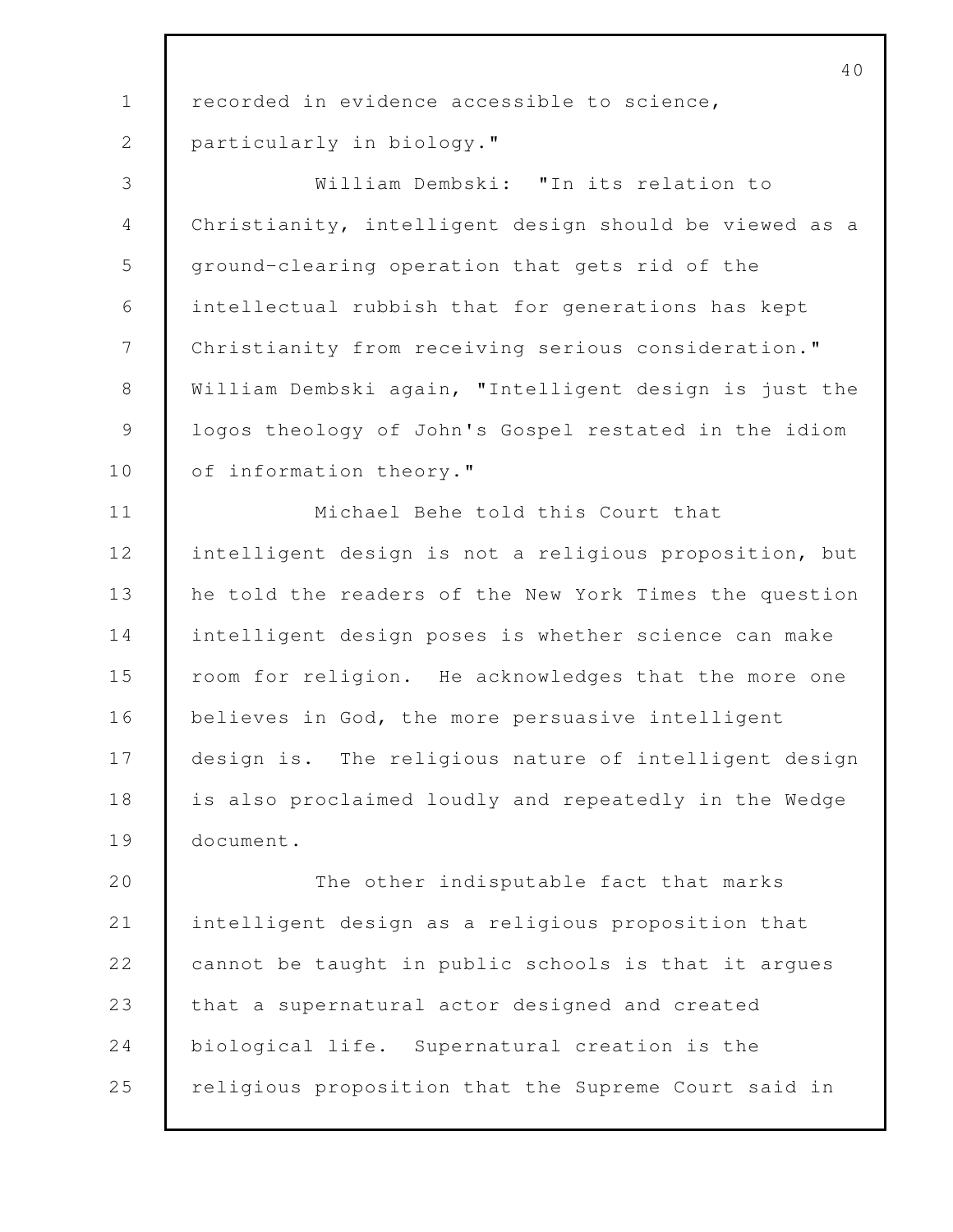41 1 *Edwards* cannot be taught in public schools. 2 And it's obvious why this has to be the 3 case. When we talk about an actor outside nature with 4 the skills to design and create and build biological 5 life, we are talking about God. 6 The experts that testified at this trial 7 admit that in their view, the intelligent designer is 8 God. The Discovery Institute's Wedge document's first 9 paragraph bemoans the fact that the proposition that 10 human beings are created in the image of God has been 11 undermined by the theory of evolution. Professor Behe 12 admitted that his argument for intelligent design was 13 essentially the same as William Paley's, which is a 14 classic argument for the existence of God. 15 Who else could it be? Michael Behe suggests 16 candidates like aliens or time travelers with a wink 17 and a nod, not seriously. Intelligent design hides 18 behind an official position that it does not name the 19 designer, but as Dr. Minnich acknowledged this 20 morning, all of its advocates believe that the 21 designer is God. Intelligent design could not come 22 **closer to naming the designer if it was spotted with** 23 the letters G and O. 24 The case for intelligent design as a 25 religious proposition is overwhelming. The case for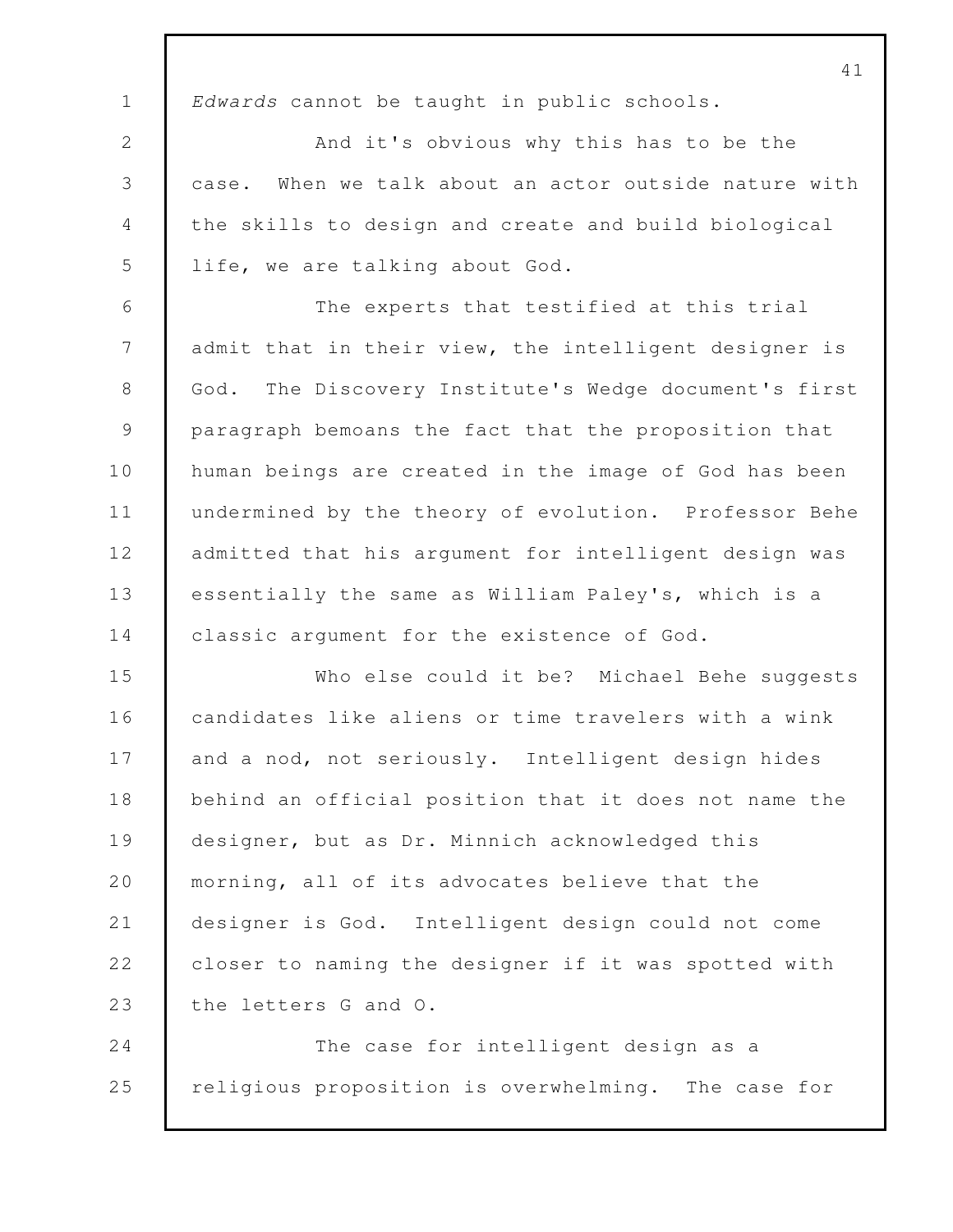42 1 it as a scientific proposition, by contrast, is 2 nonexistent. It has been unanimously rejected by the 3 National Academy of Science, the American Association 4 for the Advancement of Science, and every other major 5 scientific and science education organization that has 6 considered the issue, including, we learned this 7 | morning, the American Society of Soil Scientists. 8 The fact that it invokes the supernatural 9 is, by itself, disqualifying. As William Dembski 10 stated, unless the ground rules of science are changed 11 to allow the supernatural, intelligent design has, 12 quote, no chance Hades, close quote. 13 In this courtroom, Steve Fuller confirmed 14 that changing the ground rules of science is 15 intelligent design's fundamental project, and if 16 defendants get their way, those ground rules get 17 changed first in Dover High School. 18 There's a reason that science does not 19 consider the supernatural. It has no way of measuring 20 or testing supernatural activity. As Professor Behe 21 testified, you can never rule out intelligent design. 22 Defendants' comparisons to the big bang or 23 Newton's work make no sense, for those, as with many 24 Scientific propositions, we may have at one time 25 attributed natural phenomena to supernatural or divine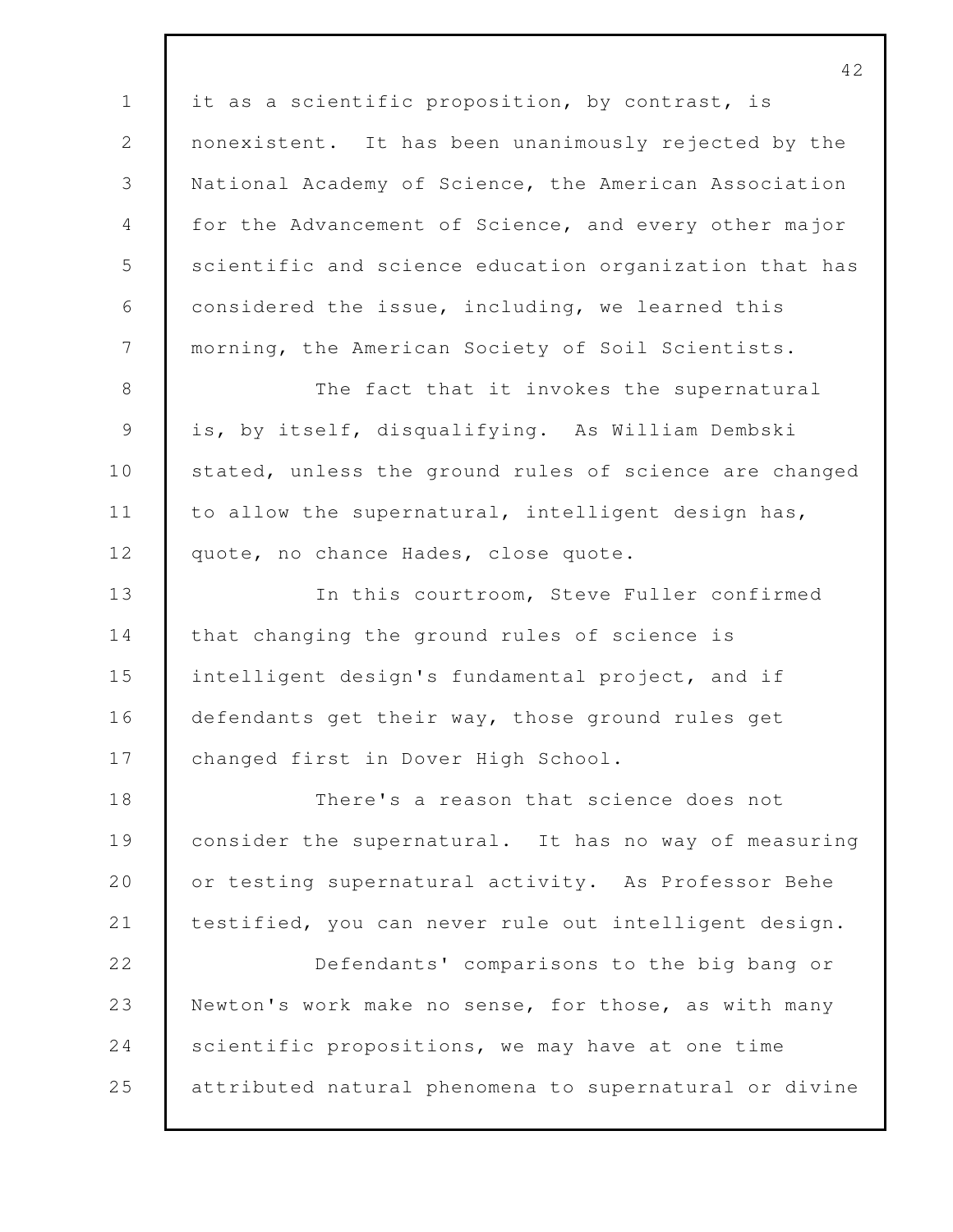|                | 43                                                     |
|----------------|--------------------------------------------------------|
| $\mathbf 1$    | action before working out the natural explanations     |
| $\mathbf{2}$   | that fall under the heading "science."                 |
| 3              | Intelligent design is moving in the opposite           |
| $\overline{4}$ | direction, replacing a well-developed natural          |
| 5              | explanation for the development of biological life     |
| 6              | with a supernatural one which it has no evidence to    |
| 7              | support.                                               |
| 8              | The positive case for intelligent design               |
| $\mathsf 9$    | described by plaintiffs' experts Michael Behe, the     |
| 10             | leading light of the intelligent design movement, and  |
| 11             | Scott Minnich over the last couple of days is a meager |
| 12             | little analogy that collapses immediately upon         |
| 13             | inspection.                                            |
| 14             | Professor Behe and Professor Minnich's                 |
| 15             | argument, summed up by the amorphous phrase            |
| 16             | "purposeful arrangement of parts" is that if we can    |
| 17             | tell that a watch or keys or a mousetrap or a cell     |
| 18             | phone was designed, we can make the same inference     |
| 19             | about the design of a biological system by an          |
| 20             | intelligent designer. This is, as both experts         |
| 21             | acknowledge, the same argument that Paley made, the    |
| 22             | argument that Paley made for the existence of God.     |
| 23             | Plaintiffs' witnesses Robert Pennock and               |
| 24             | Kenneth Miller explained and under cross-examination   |
| 25             | defendants' expert Professor Behe admitted that the    |
|                |                                                        |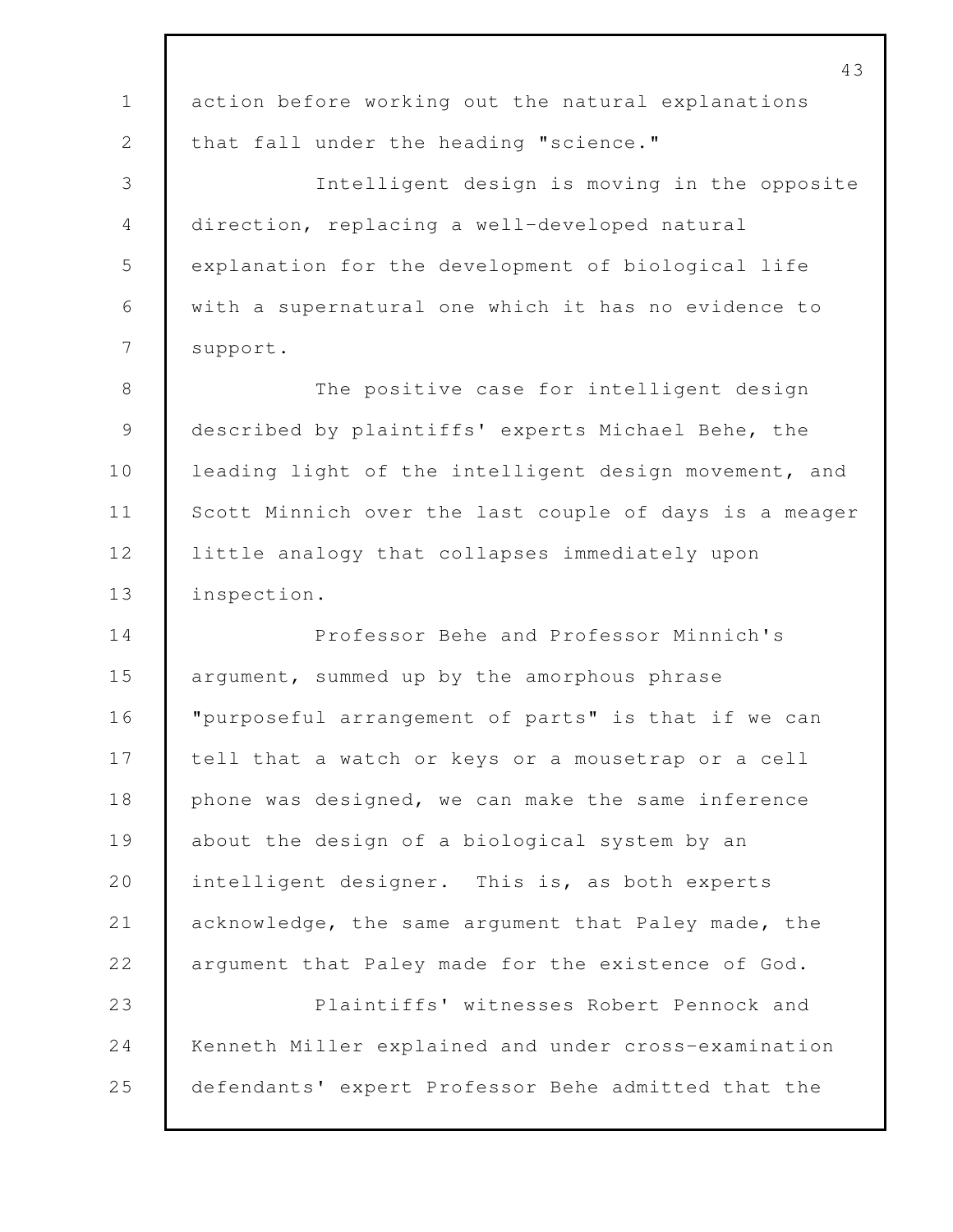44 1 difference between inferences to design of artifacts 2 and objects and to design of biological systems 3 overwhelms any purported similarity. 4 Biological systems can replicate and 5 reproduce and have had millions or billions of years 6 to develop in that fashion, providing opportunities 7 for change that the keys, watches, stone tools, and 8 statutes designed by humans do not have. 9 And, of course, those objects and artifacts 10 we recognize as design in our day-to-day life are all 11 the product of human design. We know the designer. 12 In the case of intelligent design of biological life, 13 however, that crucial information is, to use Professor 14 Behe's own phrase, a black box. 15 Because we know that humans are the 16 designers of the various inanimate objects and 17 artifacts discussed by Professor Behe, we also know 18 many other useful pieces of information, what the 19 designer's needs, motives, abilities, and limitations 20 are. Because we are that designer, we can actually 21 re-create the designer's act of creation. 22 **Professor Behe admitted that none of this** 23 information is available for the inference to 24 intelligent design of biological systems. In fact, 25 the only piece of information that is available to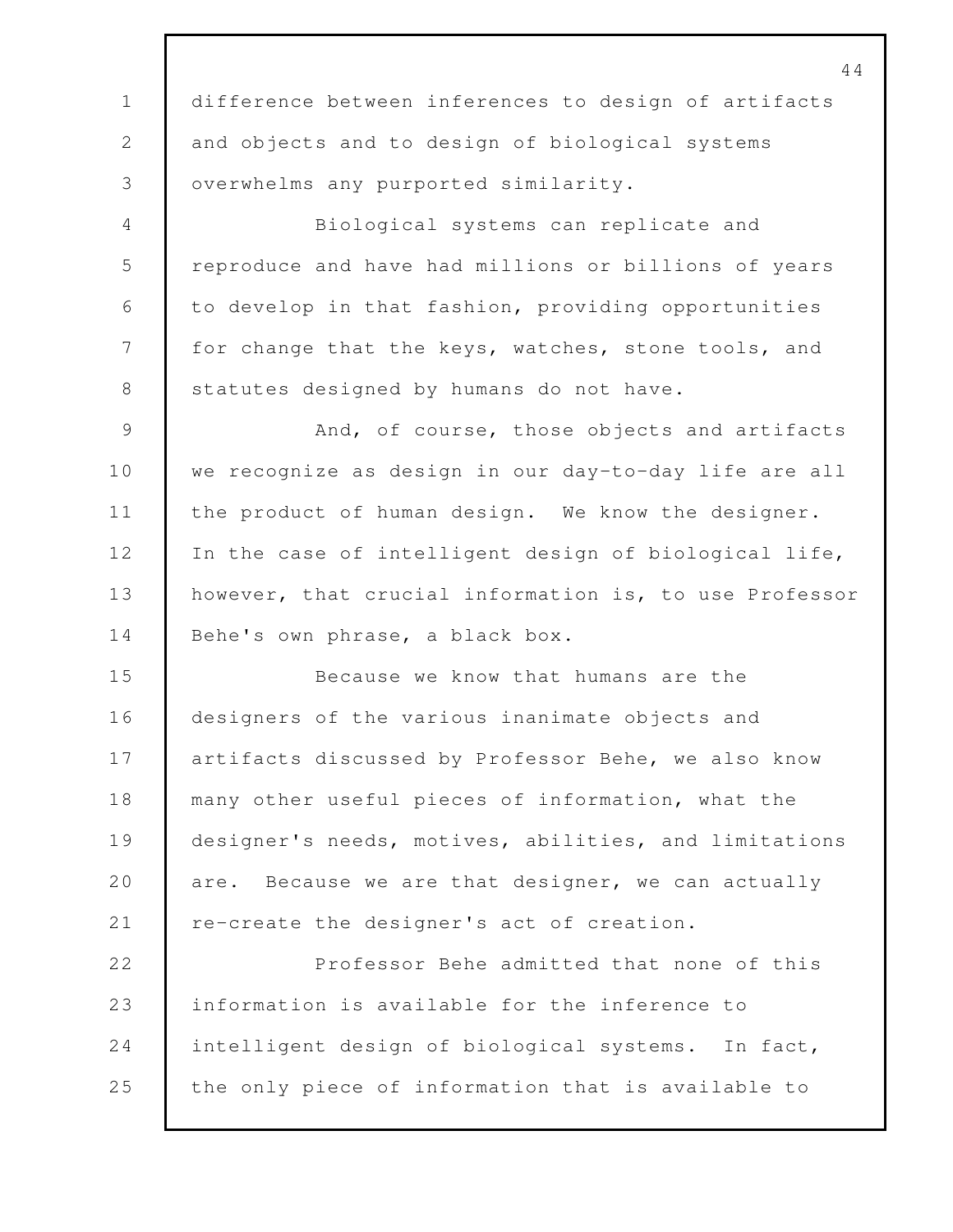45 1 support that inference is appearance. If it looks 2 designed, it must be designed. But if that 3 explanation makes sense, then the natural sciences 4 must be retired. Almost everything we see in our 5 marvelous universe -- biological, chemical, 6 physical -- could be subsumed in this description. 7 Other than this meager analogy, intelligent 8 design is nothing but a negative argument against 9 evolution, and a poor one at that. This was made 10 Strikingly clear when Professor Behe was asked about 11 his statement that intelligent design's only claim is 12 about the proposed mechanism for complex biological 13 systems, and he admitted that intelligent design 14 proposes no mechanism for the development of 15 biological systems, only a negative argument against 16 one of the mechanisms proposed by the theory of 17 evolution. 18 **And, of course, Professor Behe also had to** 19 admit, reluctantly, that intelligent design, as 20 explained in *Pandas*, goes far beyond the argument 21 about mechanism to attack another core proposition of 22 the theory of evolution, common descent. In page 23 after page of *Pandas*, the authors argue against common 24 descent in favor of the creationist biblical argument 25 for the abrupt appearance of created kind, birds with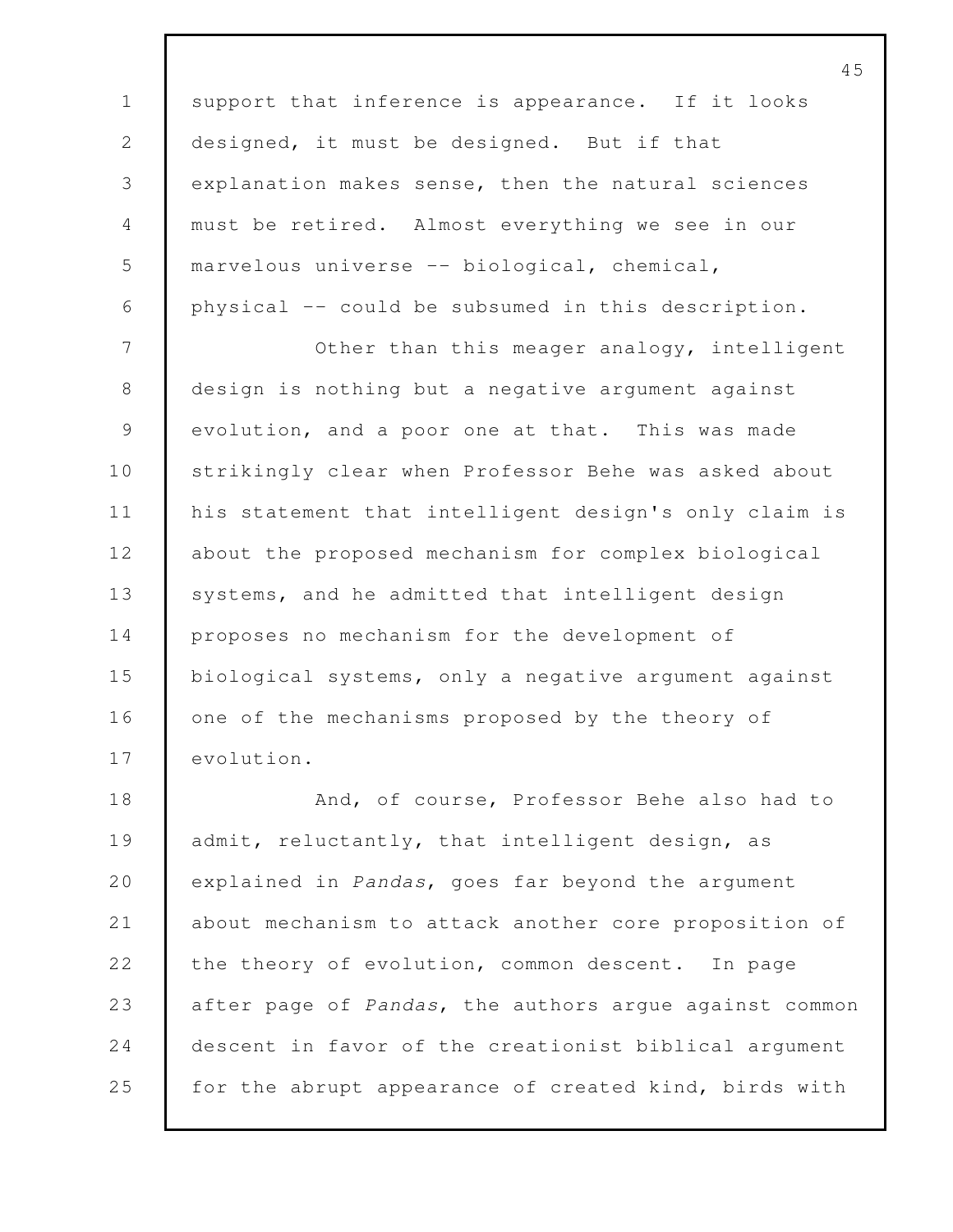1 | beaks, fish with fins, et cetera.

 The arguments in *Pandas* are based on wholesale misrepresentations of scientific knowledge, much of which has been known for years or even decades before *Pandas* was published and some of which has been developed after its last publication, demonstrating that science marches on while intelligent design 8 stands still.

 Kevin Padian was the only evolutionary 10 biologist who testified in this trial. He described massive and pervasive misrepresentations of the fossil record and other scientific knowledge in *Pandas*. His testimony went completely unrebutted by any qualified 14 expert.

 The board members cannot claim ignorance about the flaws in *Pandas*. Dr. Nilsen and Mr. Baksa testified that the science teachers warned them that *Pandas* had faulty science, was outdated, and beyond 19 the reading level of ninth-graders.

20 The board members had no contrary information. They have no meaningful scientific expertise or background and did not even read *Pandas* 23 thoroughly. Their only outside input in favor of *Pandas* was a recommendation from Mr. Thompson of the 25 Thomas More Law Center, a law firm with no known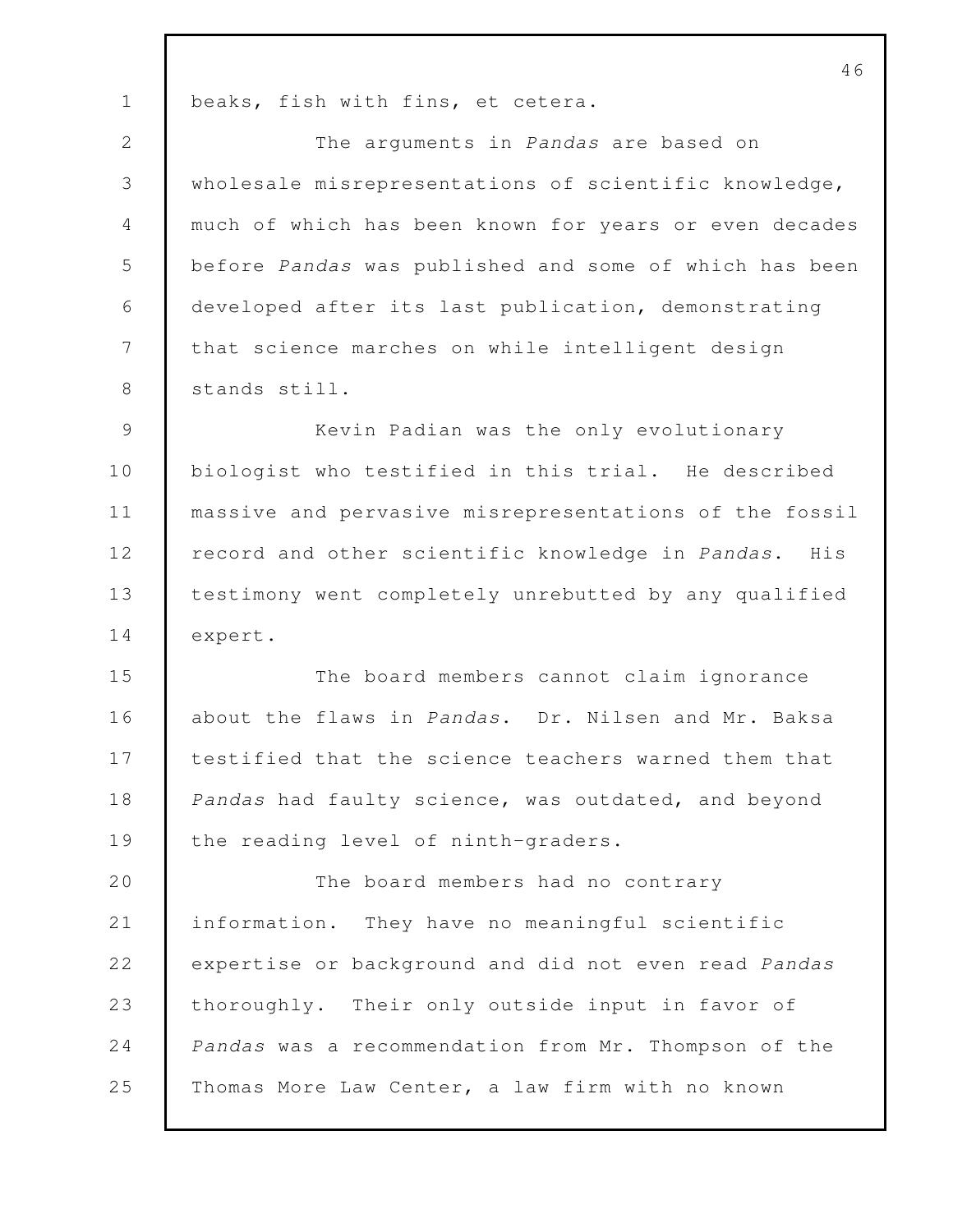1 scientific expertise. What these board members are 2 doing then, knowingly, is requiring administrators or teachers to tell the students, go read that book with the faulty science.

 It's not just *Pandas* that's faulty, it's the entire intelligent design project. They call it a 7 Scientific theory, but they have done nothing, they have produced nothing. Professor Behe wrote in *Darwin's Black Box* that if a scientific theory is not 10 published, it must perish. That is the history of intelligent design.

12 As Professor Behe testified, there are no peer-reviewed articles in science journals reporting 14 original research or data that arque for intelligent design. By contrast, Kevin Padian, by himself, has written more than a hundred peer-reviewed scientific articles.

 Professor Behe's only response to the intelligent design movement's lack of production was repeated references to his own book*, Darwin's Black Box*. He was surprised to find out that one of his purported peer-reviewers wrote an article that 23 evealed he had not even read the book. 24 But putting that embarrassing episode aside, consider the following facts: Professor Behe admitted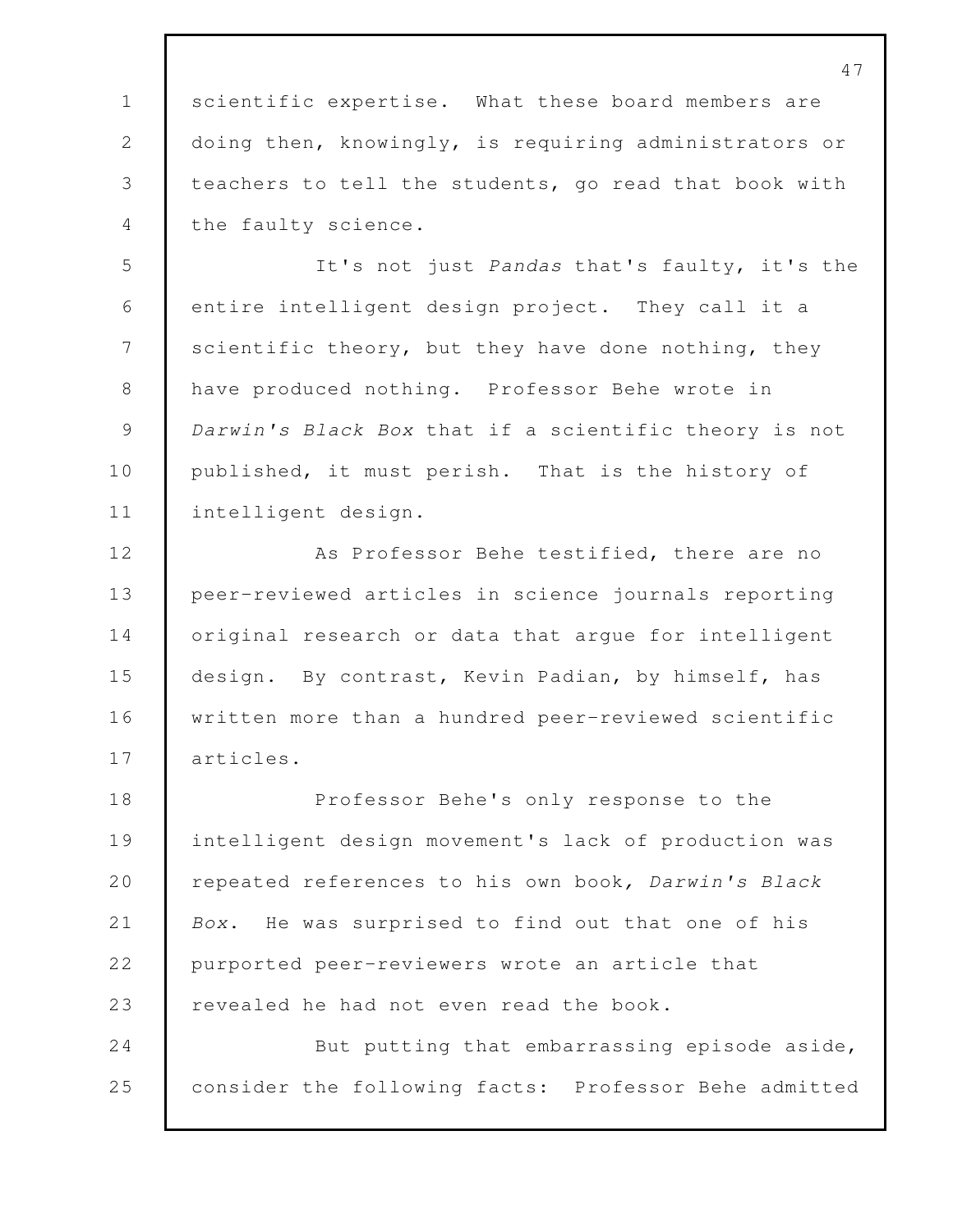in his article *Reply to My Critics* that his central 2 challenge to natural selection, irreducible complexity, is flawed because it doesn't really match up with the claim made for evolution. It works backwards from the completed organism rather than forward. But he hasn't bothered to correct that flaw. He also admits that there is no original research reported in *Darwin's Black Box*, and in the almost ten 9 vears since its publication, it has not inspired 10 research by other scientists.

 Professor Behe's testimony and his book *Darwin's Black Box* is really one extended insult to 13 hard-working scientists and the scientific enterprise. For example, Professor Behe asserts in *Darwin's Black Box* that, quote, The scientific literature has no 16 answers to the question of the origin of the immune 17 system, close quote, and, quote, The complexity of the 18 system dooms all Darwinian explanations to frustration.

 I showed Professor Behe more than 50 articles, as well as books, on the evolution of the 22 immune system. He had not read most of them, but he confidently, contemptuously dismissed them as inadequate. He testified that it's a waste of time to 25 look for answers about how the immune system evolved.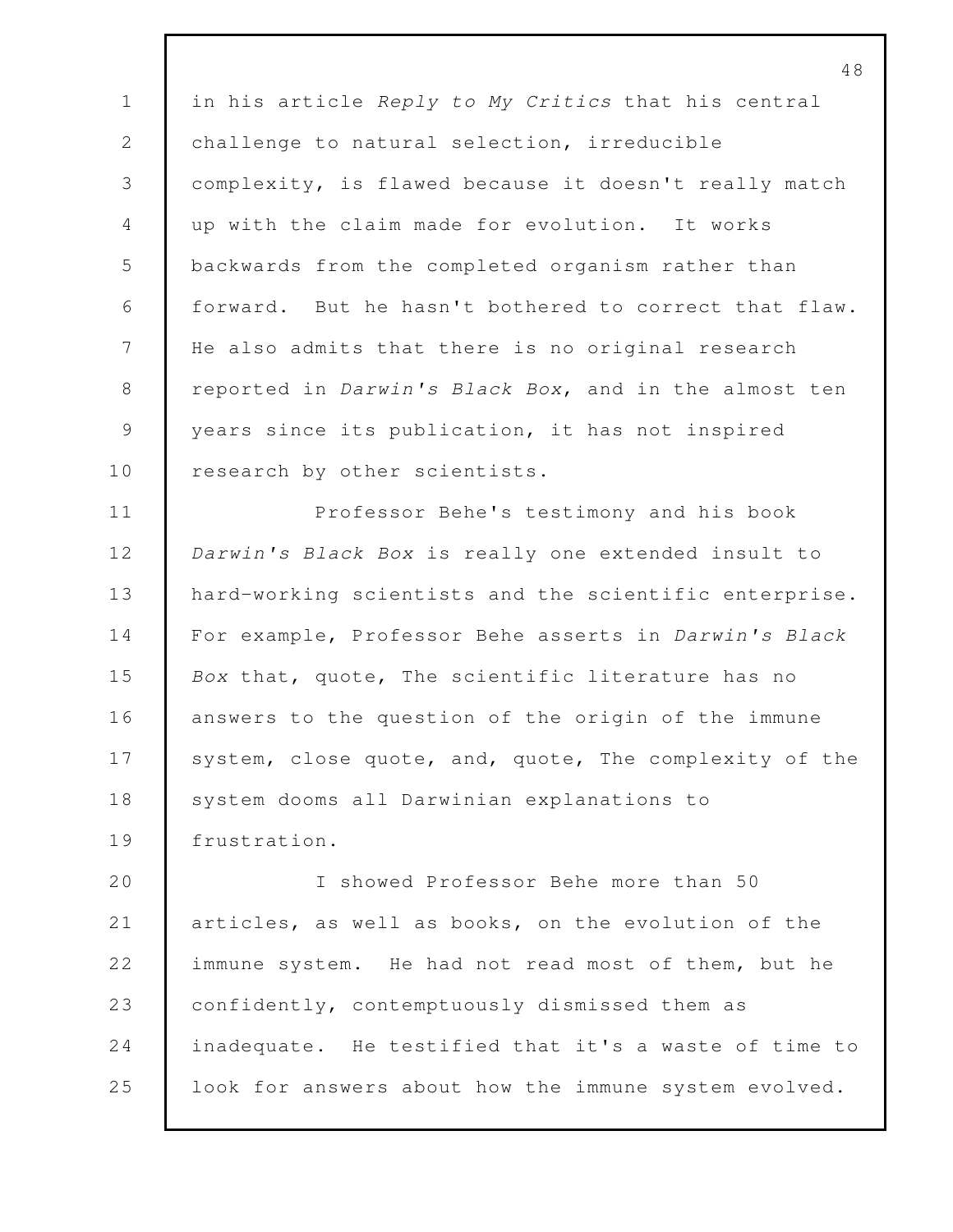49 1 Thankfully, there are scientists who do 2 search for answers to the question of the origin of 3 the immune system. It's the immune system. It's our 4 defense against debilitating and fatal diseases. The 5 scientists who wrote those books and articles toil in 6 obscurity, without book royalties or speaking 7 engagements. Their efforts help us combat and cure 8 serious medical conditions. By contrast, Professor 9 Behe and the entire intelligent design movement are 10 doing nothing to advance scientific or medical 11 knowledge and are telling future generations of 12 | scientists, don't bother. 13 Not only does intelligent design not present 14 its argument in the peer-reviewed journals, it does 15 not test its claims. You heard plaintiffs' experts 16 Pennock, Padian, and Miller testify that scientific 17 propositions have to be testable. Defendants' expert 18 Stephen Fuller agreed that for intelligent design to 19 be science, it must be tested, but he admitted that so 20 far, intelligent design had not done so. 21 **Of course, there's an obvious reason that** 22 intelligent design hasn't been tested. It can't be. 23 The proposition that a supernatural intelligent 24 designer created a biological system is not testable 25 and can never be ruled out.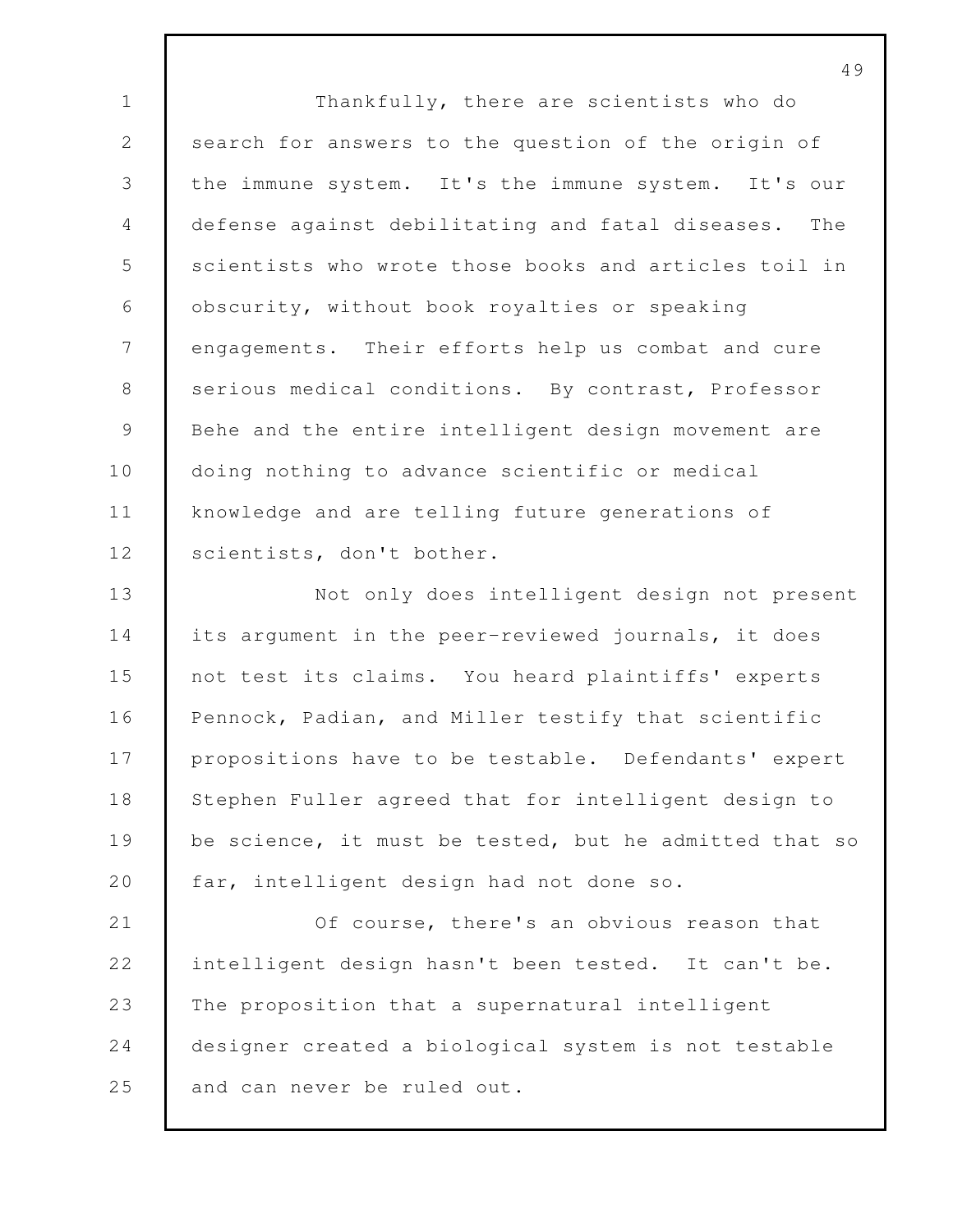Intelligent design does not even test its narrower negative claims. As plaintiffs' experts explained and again Dr. Fuller agreed, arguments like irreducible complexity, even if correct, only negate 5 aspects of the theory of evolution. They do not demonstrate intelligent design. It does not logically follow. But intelligent design does not even test 8 | this negative argument.

9 Professor Behe and Professor Minnich 10 articulated the test of irreducible complexity. Grow 11 a bacterial flagellum in the laboratory. The test is, 12 as I think Dr. Minnich acknowledged this morning, 13 somewhat ridiculous. Evolution doesn't occur over two 14 or five or -- that evolution that doesn't occur over 15 two or five or ten years in a laboratory population 16 doesn't rule out evolution over billions of years.

17 But if Professor Behe and Professor Minnich 18 think this is a valid test of their design hypothesis, 19 they or their fellow intelligent design adherents 20 should be running it, but they haven't. Their model 21 of science is, we've brought an idea, sit back, do no 22 research, and challenge evolutionists to shoot it 23 down. That's not how science works. Sponsors of a 24 scientific proposition offer hypotheses, and then they 25 test it.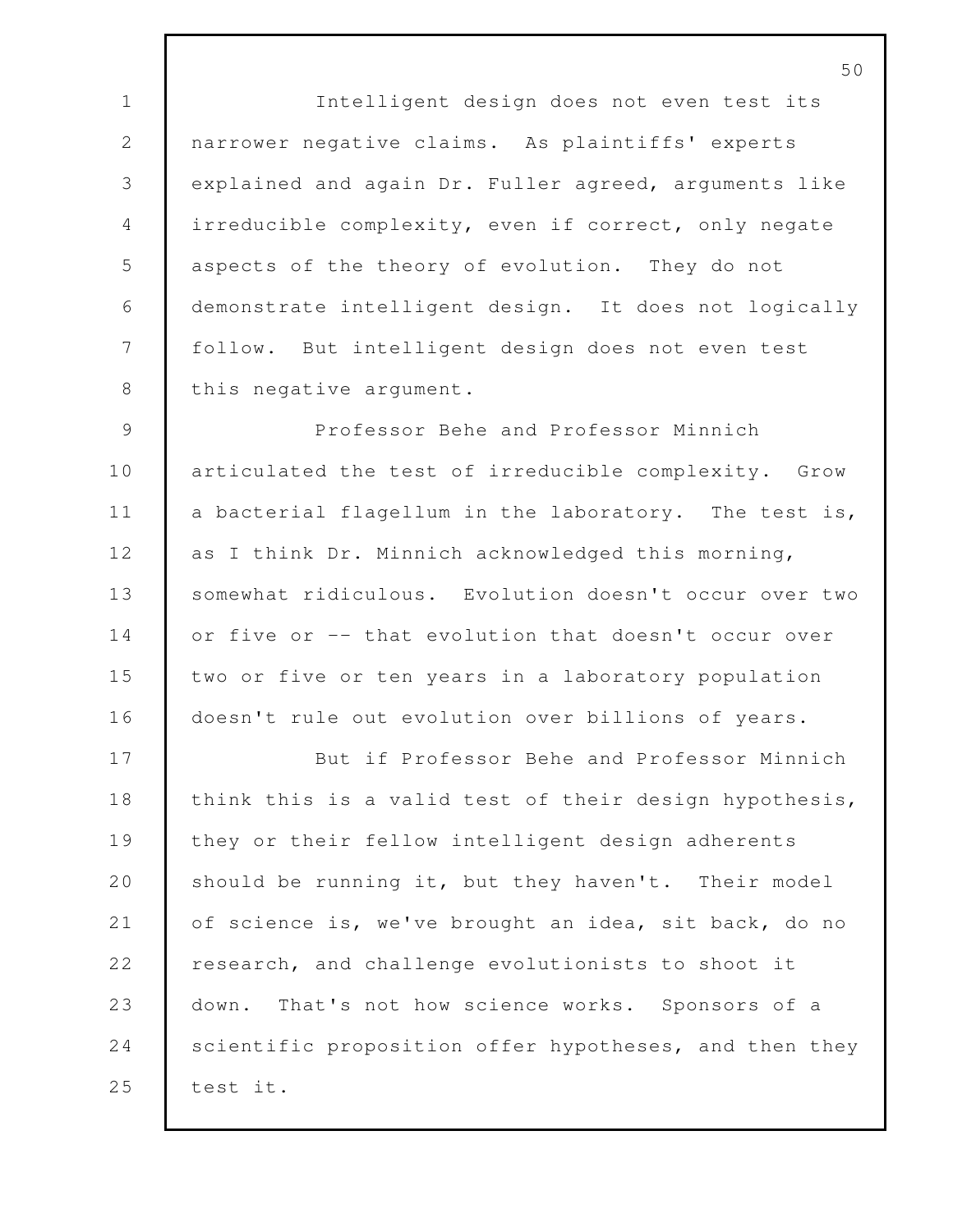Consider the amazing example that Ken Miller 2 | gave. Evolutionary biologists were confronted with the fact that we humans have two fewer chromosomes than chimpanzees, the creatures hypothesized to be our closest living ancestors based on molecular evidence and homology. Evolutionary biologists didn't sit back 7 and tell creationists to figure out this problem. 8 They rolled up their sleeves, tackled it themselves, 9 and they figured it out. That's real science. 10 And, in fact, the common ancestry of chimpanzees and humans is real science. It's the real 12 Science that William Buckingham and Alan Bonsell and all their fellow board members who voted for the 14 change to the curriculum made sure that the students 15 | of Dover would never hear. Make no mistake about it, William Buckingham was determined that Dover students would not be taught 18 anything that conflicts with the special creation of humans, no mural, no monkeys to man, no Darwin's descent of man, his wife's sermon from Genesis. This was all focused on protecting the biblical proposition 22 that man was specially created by God. Similarly, Alan Bonsell ensured that the entire biology curriculum was molded around his religious beliefs. He testified in this courtroom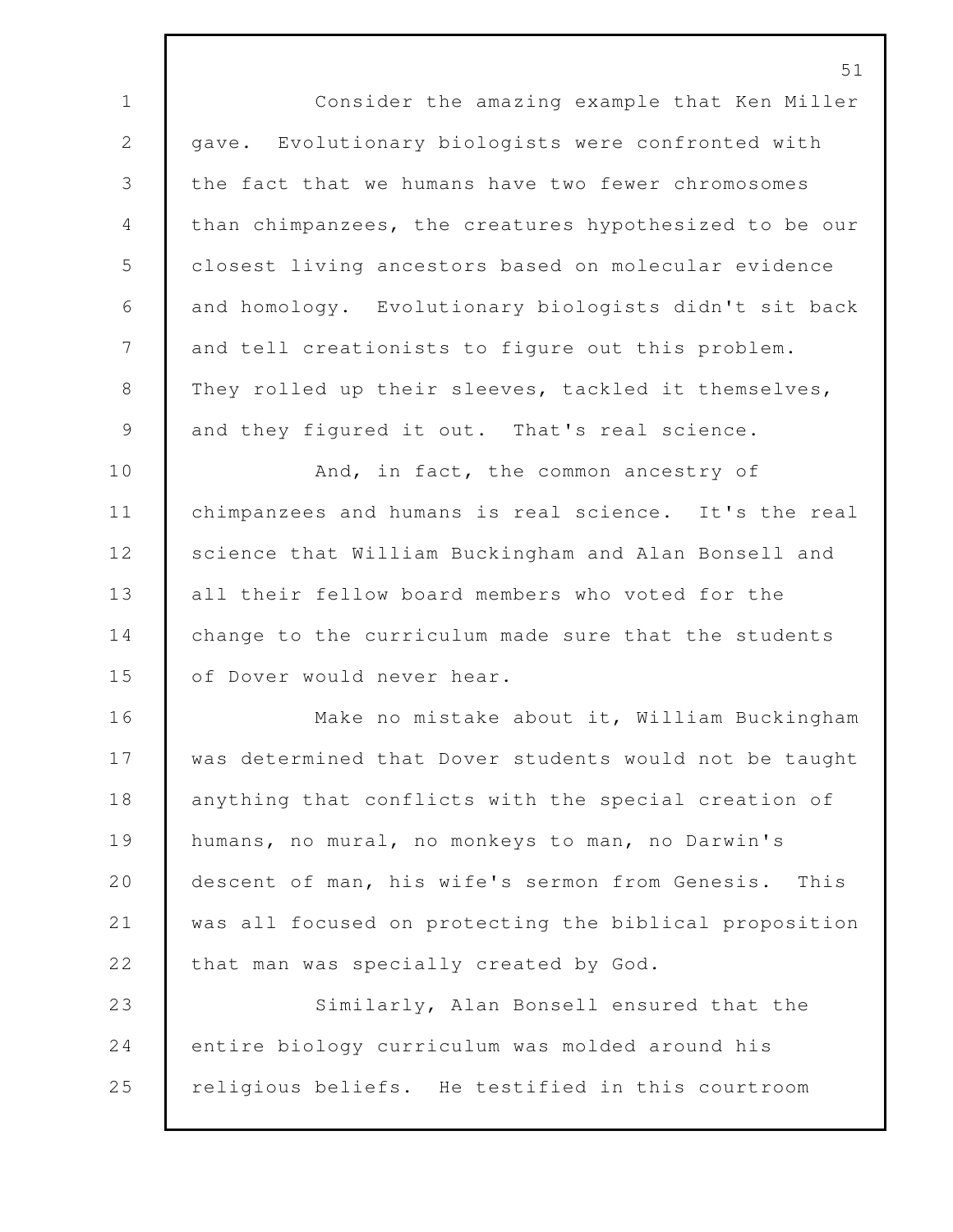|                 | 52                                                     |
|-----------------|--------------------------------------------------------|
| $\mathbf{1}$    | that it is his personal religious belief that the      |
| 2               | individual kinds of animals -- birds, fish, humans --  |
| 3               | were formed as they currently exist and do not share   |
| $\overline{4}$  | common ancestors with each other.                      |
| 5               | Macroevolution is inconsistent with his                |
| $\sqrt{6}$      | religious beliefs. The only aspect of the theory of    |
| $7\phantom{.0}$ | evolution that conforms to his religious beliefs is    |
| $8\,$           | microevolution, change within a species. He also       |
| $\mathcal{G}$   | believes in a young earth, thousands, not billions of  |
| 10              | years old.                                             |
| 11              | Sure enough, in the fall of 2003, as the               |
| 12              | older of his two children prepare to take biology,     |
| 13              | Mr. Bonsell sought assurances the teachers only taught |
| 14              | microevolution and not what the board members call     |
| 15              | origins of life, macroevolution, speciation, common    |
| 16              | ancestry, including common ancestry of humans, all the |
| 17              | things that contradict his personal religious beliefs. |
| 18              | He received the assurances he was looking              |
| 19              | for that most of evolution wasn't being taught. On     |
| 20              | October 18, this practice of depriving students of the |
| 21              | thorough teaching of the theory of evolution, in the   |
| 22              | minds of the board members, became board policy.       |
| 23              | Now, in fairness to the teachers, they                 |
| 24              | weren't really short-changing the students to the      |
| 25              | extent Mr. Bonsell hoped. Mrs. Miller testified that   |
|                 |                                                        |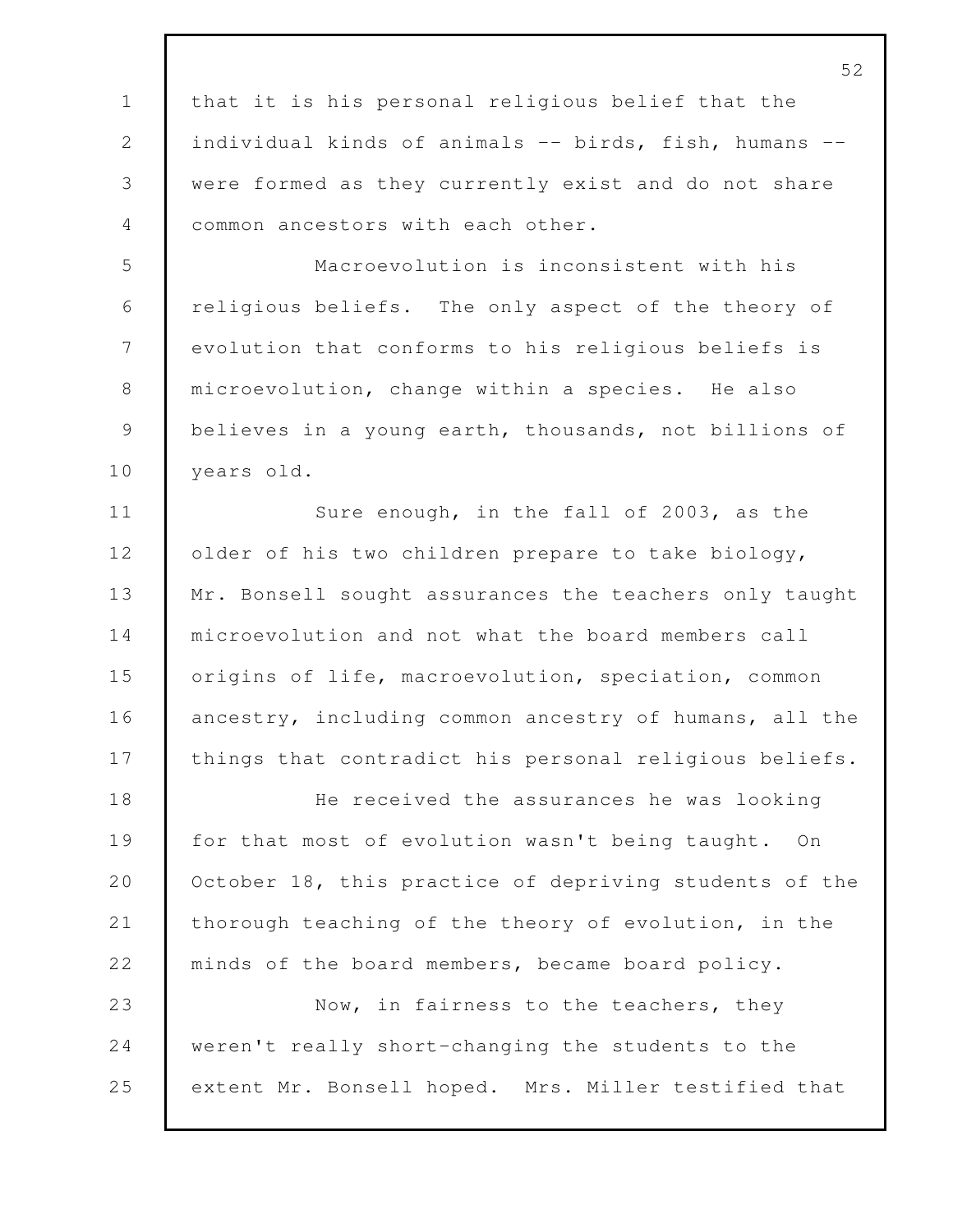|               | 53                                                     |
|---------------|--------------------------------------------------------|
| $\mathbf 1$   | she does teach speciation with Darwin's finches, her   |
| $\mathbf{2}$  | attempt to teach evolutionary theory as                |
| 3             | nonconfrontationally as possible.                      |
| 4             | Mr. Buckingham and Mr. Bonsell also wanted             |
| 5             | to make sure that the teachers pointed out gaps and    |
| 6             | problems with the parts of the theory of evolution     |
| 7             | they did teach. None of the board members cared        |
| $8\,$         | whether students knew about gaps and problems in the   |
| $\mathcal{G}$ | theory of plate tectonics or germ theory or atomic     |
| 10            | theory. But for evolution, it was essential that the   |
| 11            | students see all the purported warts.                  |
| 12            | The resource the board relied upon for                 |
| 13            | information about problems with evolution was not from |
| 14            | any of the mainstream scientific organizations, but    |
| 15            | rather the Discovery Institute, the think-tank         |
| 16            | pursuing theistic science.                             |
| 17            | For Mr. Bonsell, however, making sure that             |
| 18            | the teaching of evolution didn't contradict his        |
| 19            | religious beliefs wasn't enough. He then joined        |
| 20            | Mr. Buckingham in promoting an idea that affirmatively |
| 21            | supported his religious beliefs. Intelligent design    |
| 22            | asserts that birds are formed with beaks, feathers,    |
| 23            | and wings and fish with fins and scales, created kinds |
| 24            | just like Mr. Bonsell believes. And intelligent        |
| 25            | design accommodates Mr. Bonsell's belief in young      |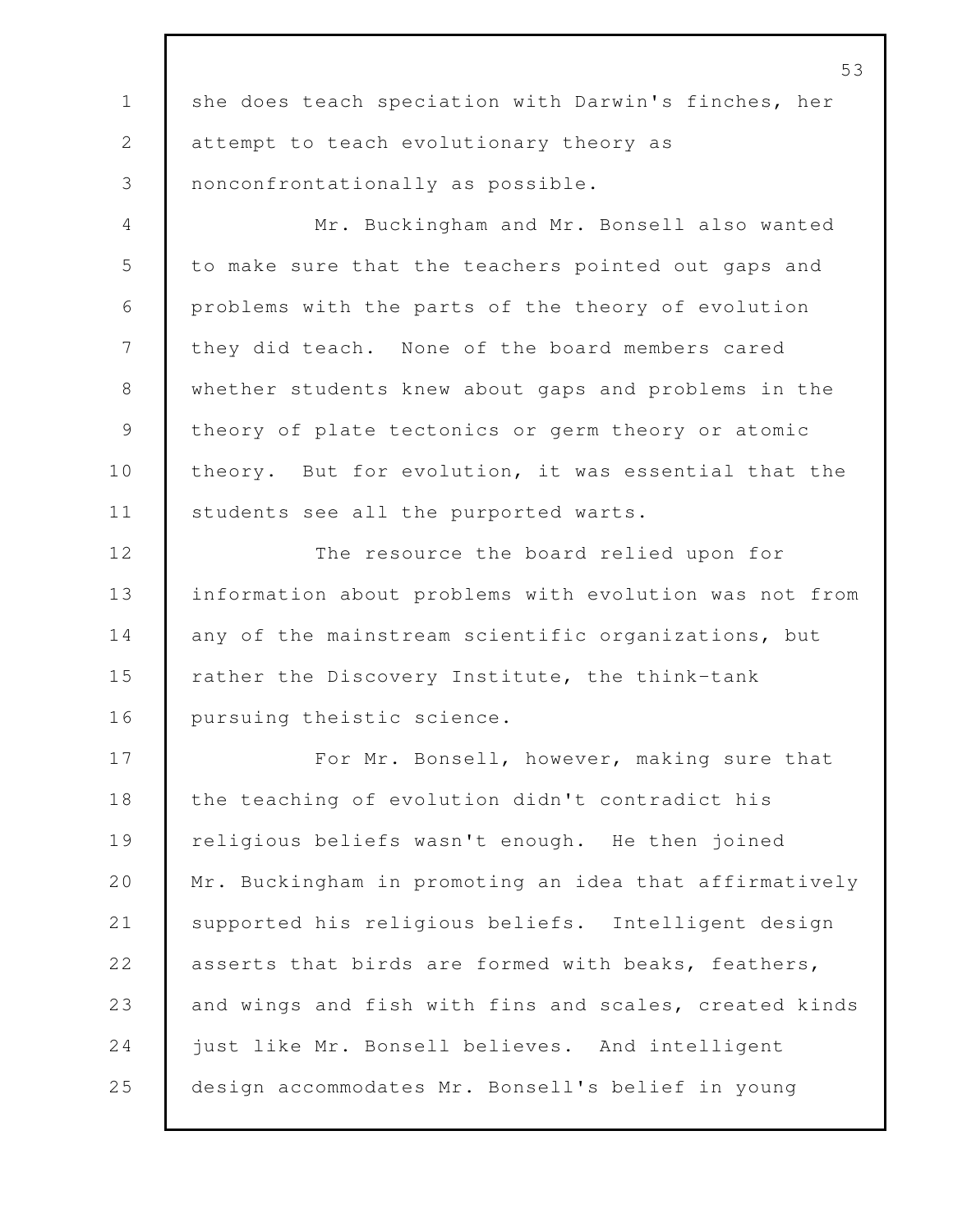1 earth creationism. He is welcome in intelligent 2 design's big tent. 3 And if there was any doubt that the board 4 wanted to trash evolution and not teach it, it was 5 confirmed by the development of the statement read to 6 | the students. There was nothing administration or 7 faculty could do about intelligent design because 8 that's what the board wanted. 9 But the language they developed about 10 evolution was actually quite honest and reasonable. 11 "Darwin's theory of evolution continues to be the 12 dominant scientific explanation of the origin of 13 species. Because Darwin's theory is a theory, there 14 is a significant amount of evidence that supports the 15 theory, although it is still being tested as new 16 evidence is discovered. Gaps in the theory exist for 17 Which there is yet no evidence." 18 If this language had made it into the 19 version read to the students, it would not have cured 20 the harm caused by promoting the religious argument 21 for intelligent design and directing students to the 22 deeply flawed *Pandas* book, but at least it would have 23 conveyed to students that the theory of evolution is 24 well accepted and supported by substantial evidence. 25 The board would have none of it. The only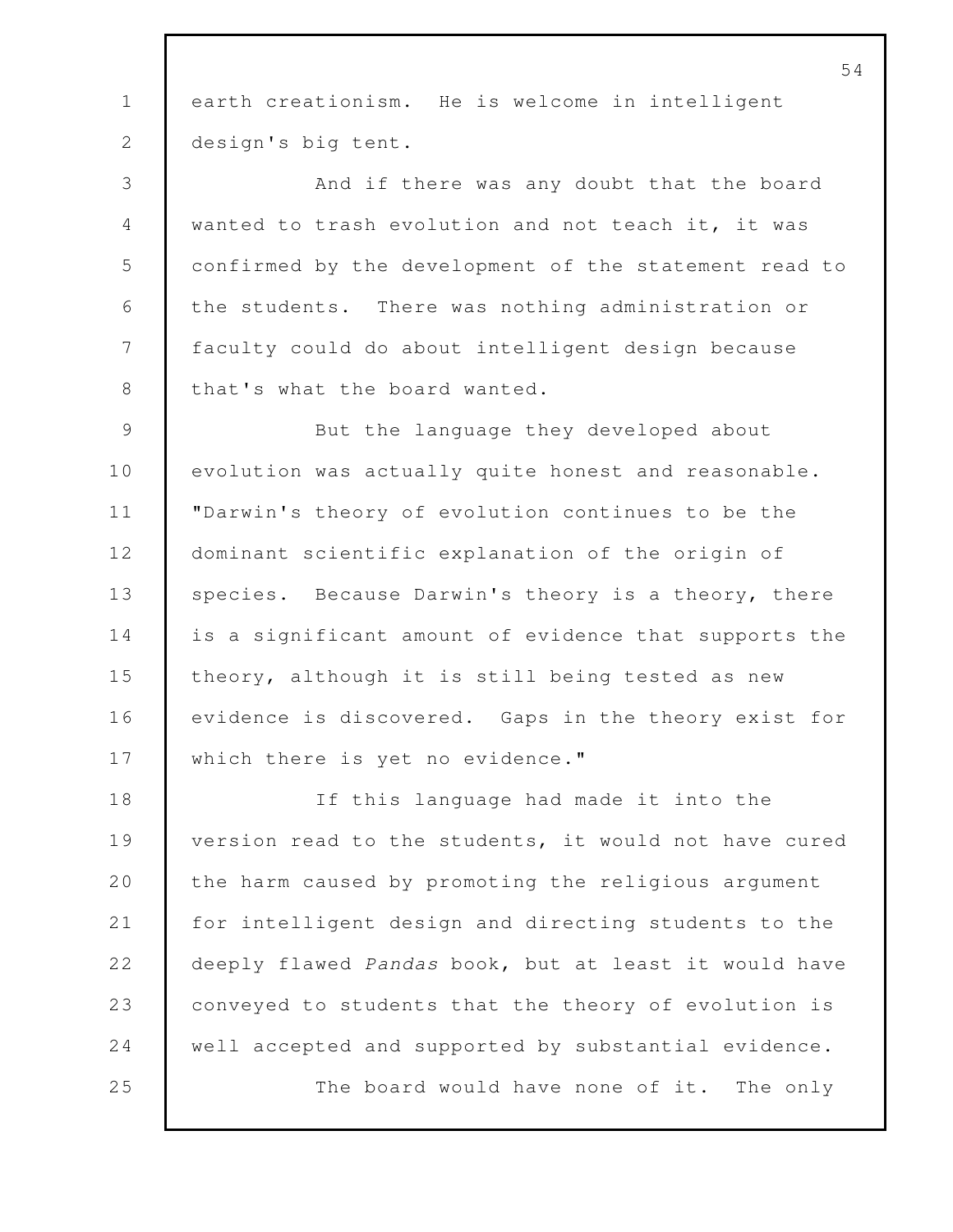1 | thing that the board -- all that language came out. The board would have none of it. The only things that the board wanted the students to hear about evolution were negative things. There are gaps, it's a theory, 5 not a fact, language that the defendants' own expert, Steve Fuller, admitted is misleading and denigrates 7 the theory of evolution. As Dr. Fuller and plaintiffs' expert Brian Alters agreed, the board's message was, we're teaching evolution because we have 10 | to.

11 As if their views weren't clear enough, the board issued a newsletter which accused the scientific community of using different meanings of the word "evolution" to their advantage as if scientists were trying to trick people into believing something that 16 | there isn't evidence to support.

 Your Honor, you may remember Cindy Sneath's testimony about her 7-year-old son Griffin who is fascinated by science. This board is telling Griffin 20 and children like him that scientists are just tricking you. It's telling students like Griffin the same thing Mr. Buckingham told Max Pell, don't go off 23 to college or you'll just be brainwashed, don't 24 research the theory of evolution.

The board is delivering Michael Behe's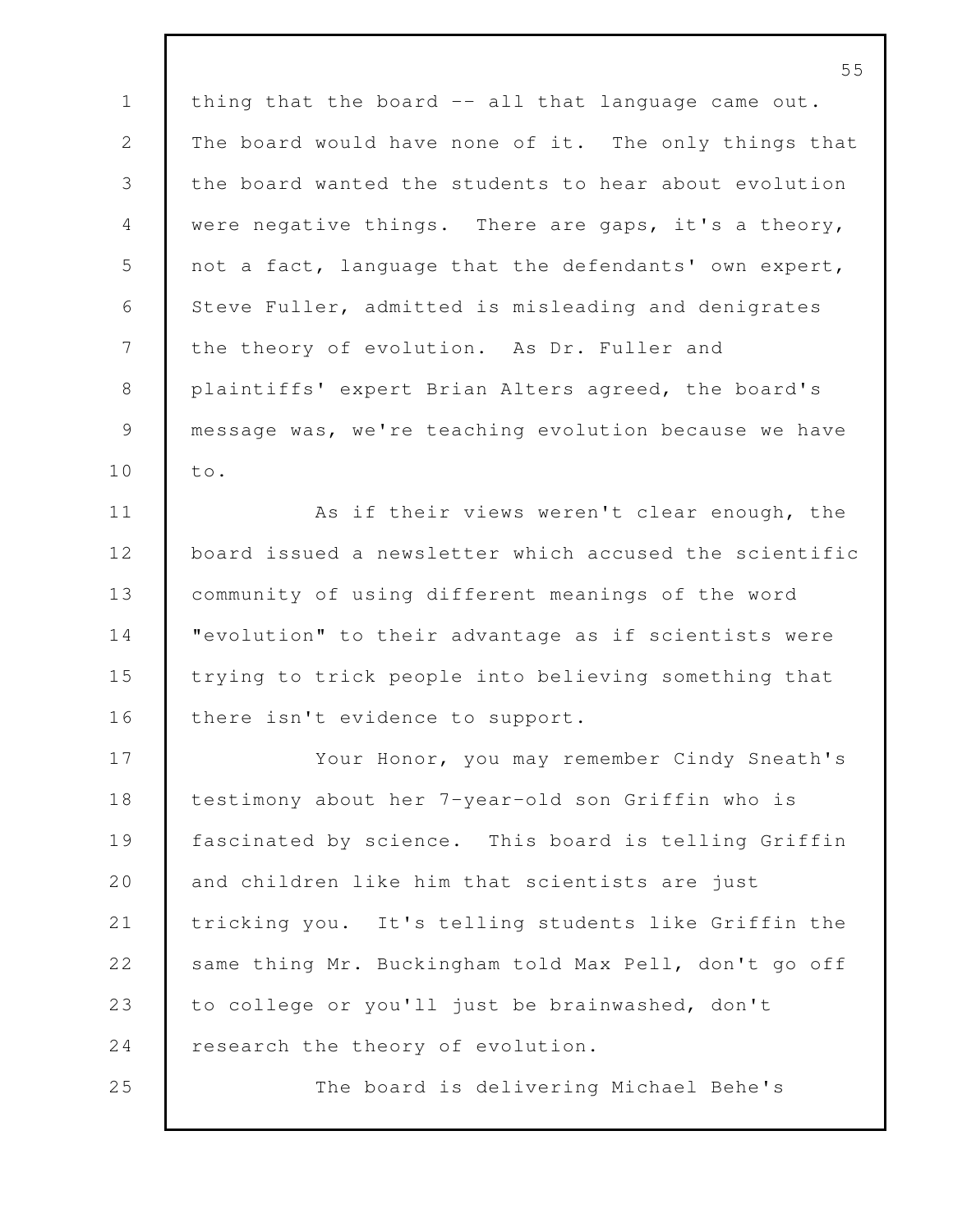message. Don't bother studying the development of the immune system, you're just doomed to failure. In 3 Science class, they are promoting the unchanging certainty of religion in place of the adventure of open-ended scientific discovery that Jack Haught described.

 How dare they. How dare they stifle these children's education, how dare they restrict their 9 | opportunities, how dare they place a ceiling on their 10 aspirations and on their dreams. Griffin Sneath can become anything right now. He could become a science teacher like Bert Spahr or Jen Miller or Bryan Rehm or 13 Steven Stough turning students on to the wonders of 14 the natural world and the satisfaction of scientific discovery, perhaps in Dover or perhaps some other 16 lucky community.

 He could become a college professor and **F** renowned scientist like Ken Miller or Kevin Padian. He might solve mysteries about the immune system 20 because he refused to quit. He might even figure out something that changes the whole world like Charles Darwin.

 This board did not act to improve science education. It took one area of the science curriculum 25 that has historically been the object of religiously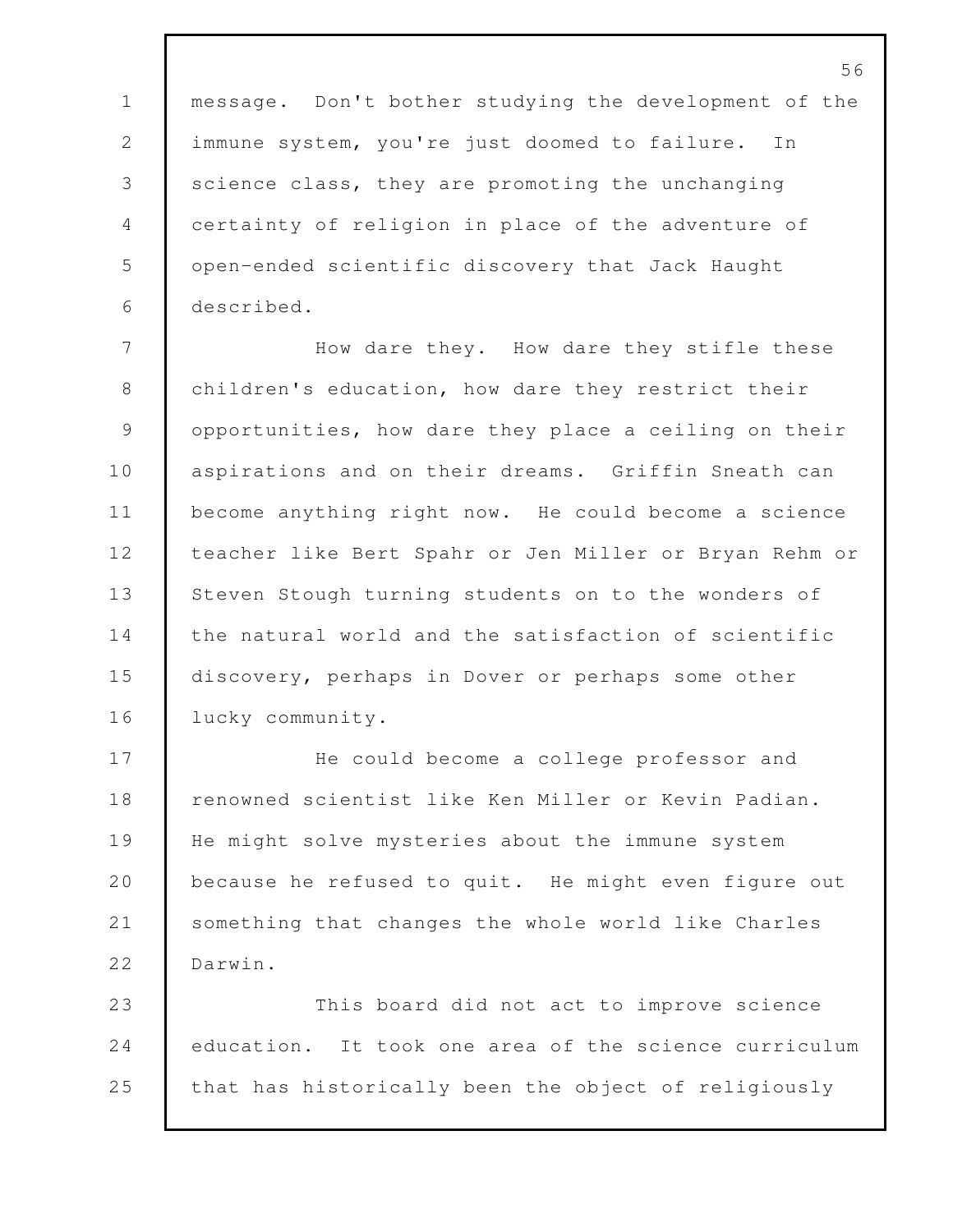1 motivated opposition and molded it to their particular 2 religious viewpoints.

3 You heard five board members testify in this 4 court. I focus today on Mr. Buckingham and 5 Mr. Bonsell who are most explicit about their 6 creationist objectives and who worked hardest to 7 browbeat administrators and teachers to their will. 8 But Mrs. Geesey's letter to the editor establishes her 9 creationist position. Her testimony and 10 Mrs. Cleaver's also demonstrates that they abdicated 11 their decision-making responsibility to Mr. Bonsell 12 and Mr. Buckingham. 13 In Mrs. Harkins' case, it's hard to discern 14 what her motives were beyond depriving students of the 15 book their teachers said they needed while supplying 16 them with books describing a concept intelligent 17 design that to this day she candidly admits she does

19 The board never discussed what intelligent 20 design is or how it could improve science education. 21 Clearly no valid secular purpose can be derived from 22 those facts. All that remains is the religious 23 objectives represented in Mr. Bonsell and 24 Mr. Buckingham's statements about teaching creationism 25 and Christian values, the same values that animate the

18 not understand.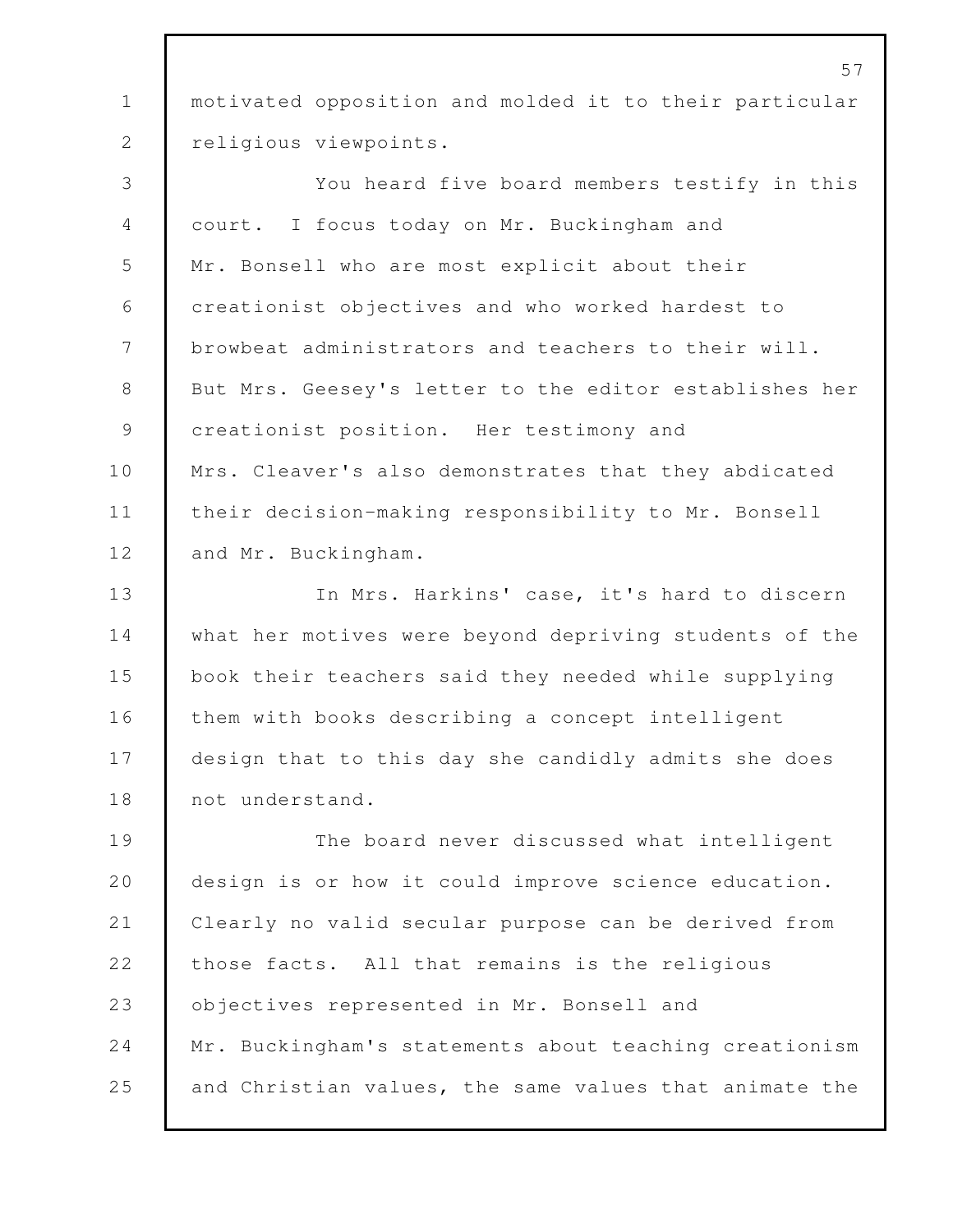1 entire Wedge strategy.

| $\mathbf{2}$  | Mr. Buckingham said that separation of                |
|---------------|-------------------------------------------------------|
| $\mathsf S$   | church and state is a myth, and then he acted that    |
| 4             | way. Mr. Buckingham and his fellow board members      |
| 5             | wanted religion in the public schools as an assertion |
| 6             | of their rights as Christians. But Christianity and   |
| 7             | all religious exercise have thrived in this country   |
| $\,8\,$       | precisely because of the ingenious system erected by  |
| $\mathcal{G}$ | our founders which protects religious belief from     |
| 10            | intervention by government.                           |
| 11            | The law requires that government not impose           |
| 12            | its religious beliefs on citizens, not because        |
| 13            | religion is disfavored or unimportant, because it is  |
| 14            | so important to so many of us and because we hold a   |
| 15            | wide variety of religious beliefs, not just one.      |
| 16            | The Supreme Court explained in McCreary that          |
| 17            | one of the major concerns that prompted adoption of   |
| 18            | the religion clauses was that the framers and the     |
| 19            | citizens of their time intended to guard against the  |
| 20            | civil divisiveness that follows when the government   |
| 21            | weighs in on one side of a religious debate.          |
| 22            | We've seen that divisiveness in Dover:                |
| 23            | School board member pitted against school board       |
| 24            | member. Administrators and board members no longer on |
| 25            | common ground with the schoolteachers. Julie Smith's  |
|               |                                                       |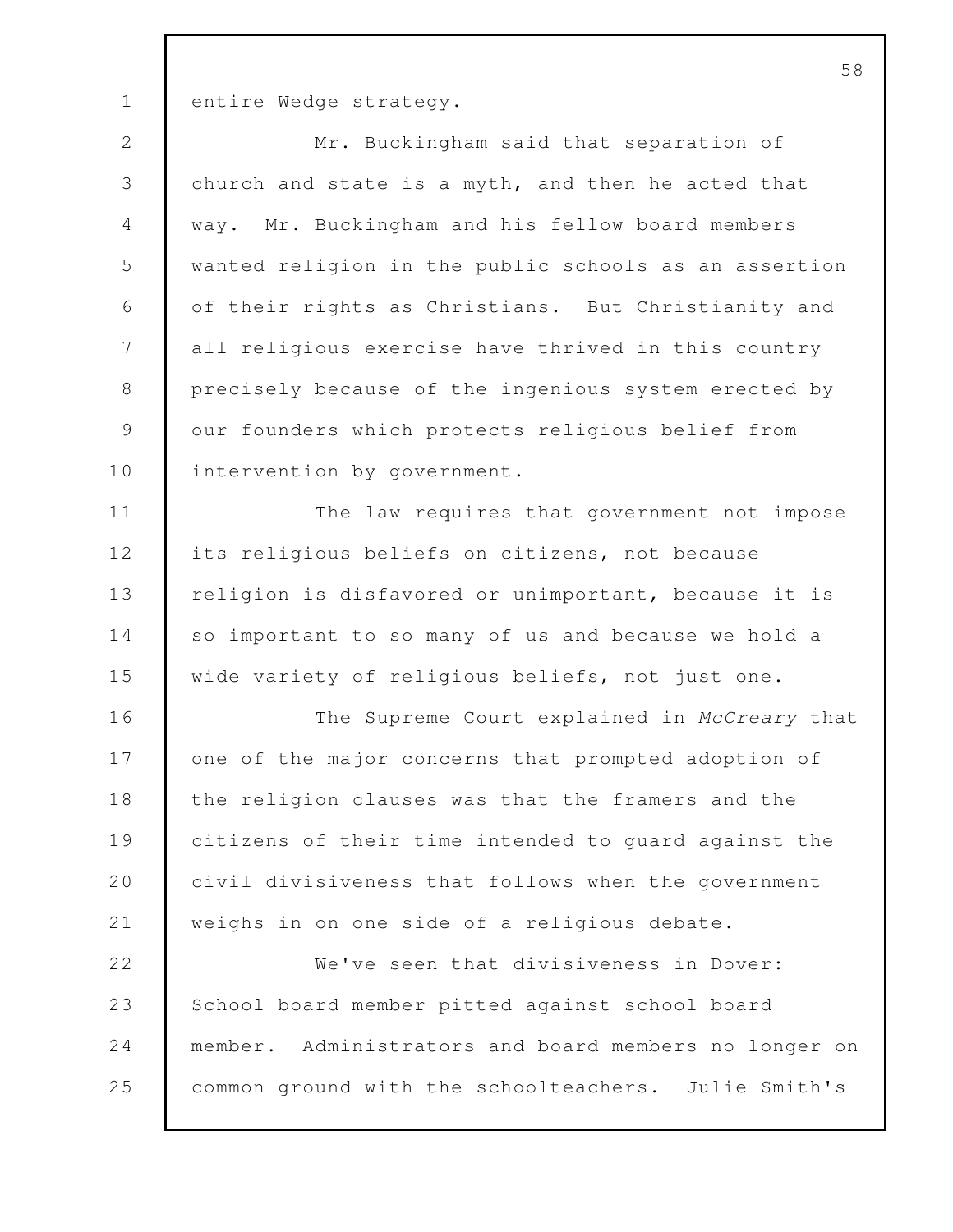daughter asking "what kind of Christian are you?" because her mother believes in evolution. Casey Brown and Bryan Rehm being called atheists.

 It even spilled over into this courtroom where Jack Haught, a prominent theologian and practicing Catholic, had his religious beliefs questioned, not as they relate to the subject of evolution, but on basic Christian tenets like the 9 virgin birth of Christ. That was impeachment by the 10 defendants' lawyers in this case.

**It's** ironic that this case is being decided in Pennsylvania in a case brought by a plaintiff named Kitzmiller, a good Pennsylvania Dutch name. This 14 colony was founded on religious liberty. For much of the 18th Century, Pennsylvania was the only place under British rule where Catholics could legally worship in public.

 In his declaration of rights, William Penn stated, "All men have a natural and indefeasible right 20 to worship Almighty God according to the dictates of their own consciences. No man can of right be 22 compelled to attend, erect, or support any place of worship or to maintain any ministry against his consent. No human authority can, in any case whatever, control or interfere with the rights of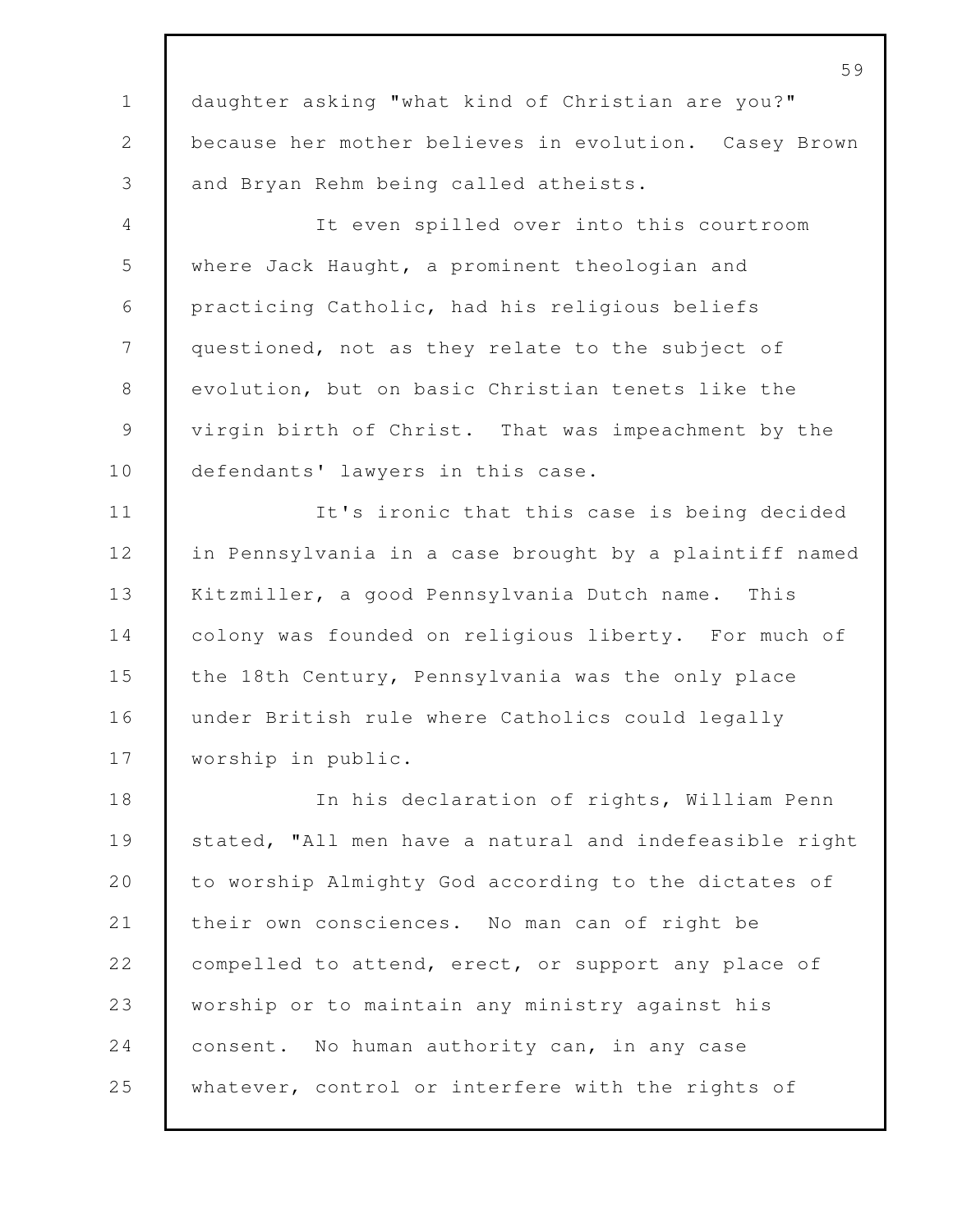60 1 conscience, and no preference shall ever be given by 2 law to any religious establishment or modes of 3 worship." 4 In defiance of these principles which have 5 served this state and this country so well, this board 6 imposed their religious views on the students in Dover 7 High School and the Dover community. You have met the 8 parents who have brought this lawsuit. The love and 9 | respect they have for their children spilled out of 10 that witness stand and filled this courtroom. 11 They don't need Alan Bonsell, William 12 Buckingham, Heather Geesey, Jane Cleaver, and Sheila 13 Harkins to teach their children right from wrong. 14 They did not agree that this board could commandeer 15 the religious education of their children, and the 16 Constitutions of this country and this Commonwealth do 17 not permit it. Thank you, Your Honor. 18 THE COURT: Thank you very much, 19 Mr. Rothschild. Arguing then for the defendants will 20 be Mr. Gillen. Mr. Gillen, you're up. You have about 21 | 35 minutes. 22 MR. GILLEN: Loose clock, Judge. Right? 23 THE COURT: Loose clock. 24 MR. GILLEN: All right. Good afternoon, 25 Your Honor. I want to echo the sentiments of everyone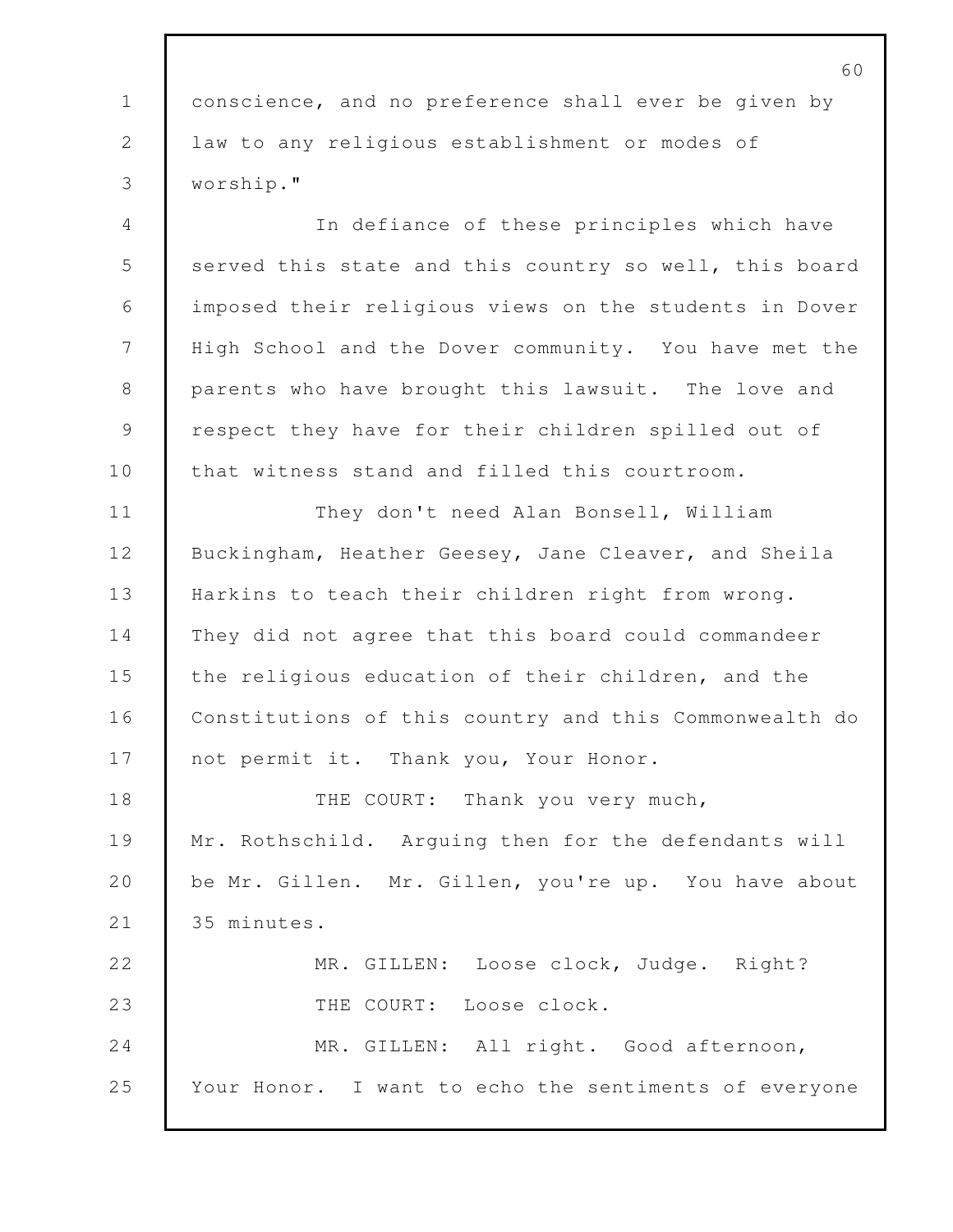who has appeared in these proceedings and thank you 2 for your cordiality, your respect for the lawyers who appeared before you, and that of your staff. I would also compliment my opposing counsel and, of course, my colleagues. That said, I'd like to address the argument of plaintiffs' counsel. And I think that for all the magnificent vista of science and religious liberty that he has discussed in detail, what is missing is 10 due attention to the facts of this matter. 11 Because as I appear before you today, I am confident that upon a full deliberation and reflection 13 on the evidence of record, not rhetoric, that, as I 14 said at the beginning of these proceedings, you will find that the plaintiffs have failed to prove that the 16 predominant purpose or primary effect of the 17 curriculum change which was approved by the Dover Area 18 School District on October 18, 2004, is to advance 19 | religion. **Quite the contrary, the evidence of record**  demonstrates that the curriculum change at issue here had, as its primary purpose and has as its primary effect, science education. It is true that it attracts attention to a new and fledgeling science

movement. But look at Steve Fuller. See it through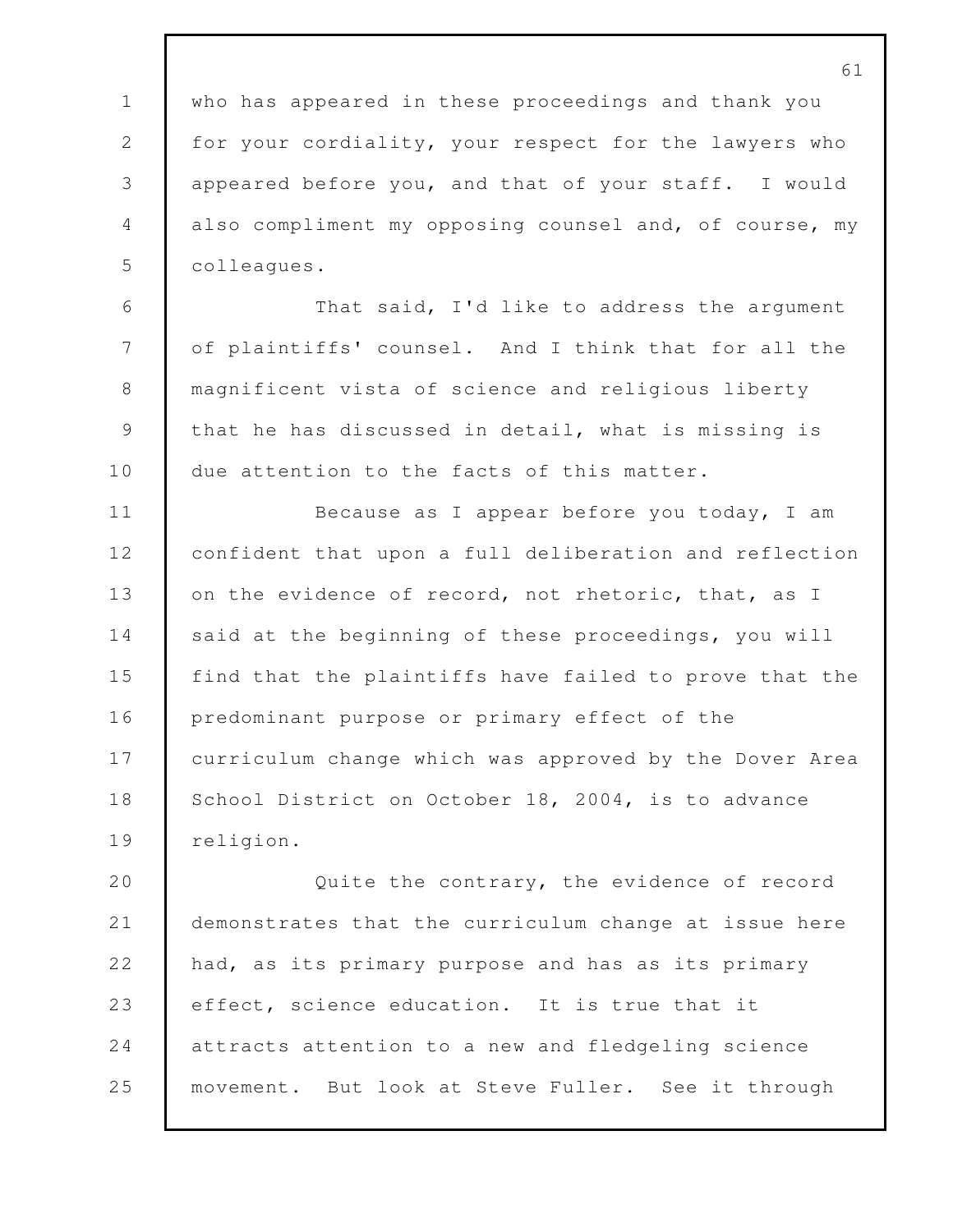1 his eyes. See it through the eyes of history and 2 watch how he can see what may be the next great paradigm shift in science, a wholly new vista that does service to the children of this district by allowing them to put together scientific fields in a new and exciting way which is ultimately productive of 7 Scientific progress.

 Let's look at the facts of the matter as it relates to the conduct of these board members. Sheila Harkins does not fit the bill the plaintiffs would have her fit, a religiously motivated co-conspirator who has no interest in the welfare of the children of 13 the district. Not at all. She voted against the text in 2004 because she was trying to save taxpayers money 15 and knew that teachers weren't using the one they had. That's a simple, common sense reason.

17 She was for making students aware of other 18 theories, including, but not limited to, intelligent design because she believed it would encourage 20 critical thinking. As she said, when those students cross the stage at Dover, it's more important we told 22 them, you know, how to think than what to think. And 23 she thought this small and modest measure would **contribute to that.** 

Jane Cleaver is the same. She has an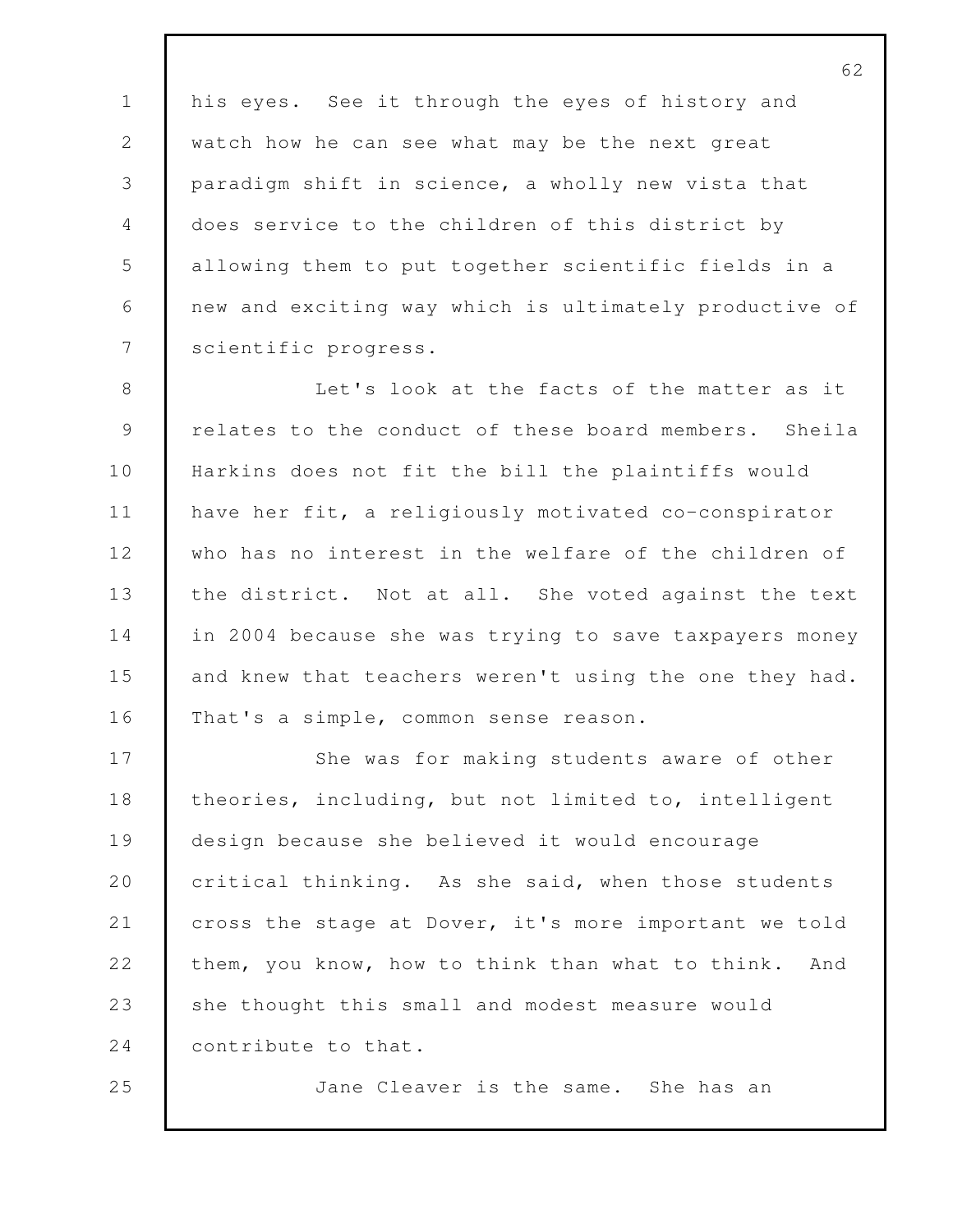eighth-grade education. She loved the kids in this district. She thought this was a good idea. She has no interest whatsoever in imposing creationism on the children of the district, and she did not. As she 5 said, creationism is based on the Bible. That's for 6 the church, that's for the family.

 Heather Geesey cannot be cast as a religious 8 co-conspirator. She went to Christian schools and her child -- was taught creationism as a child. She knew 10 intelligent design was not creationism because it's 11 not based on the Bible, which she grew up learning. 12 She thought it was good education to make students aware of other scientific theories. She voted to 14 delay the text purchase because she thought the board could reach consensus.

16 She took it for granted, quite rightly it 17 turns out, that the text recommended by the faculty would be purchased. She did not vote in August to hold up the text indefinitely, she did not vote to make *Of Pandas* the basal text. She was voting for a 21 | supplemental text.

 Here again, her actions speak louder than words. Her whole point in sending her children to public school is to introduce them to those broader vistas that she did not experience as a child. And as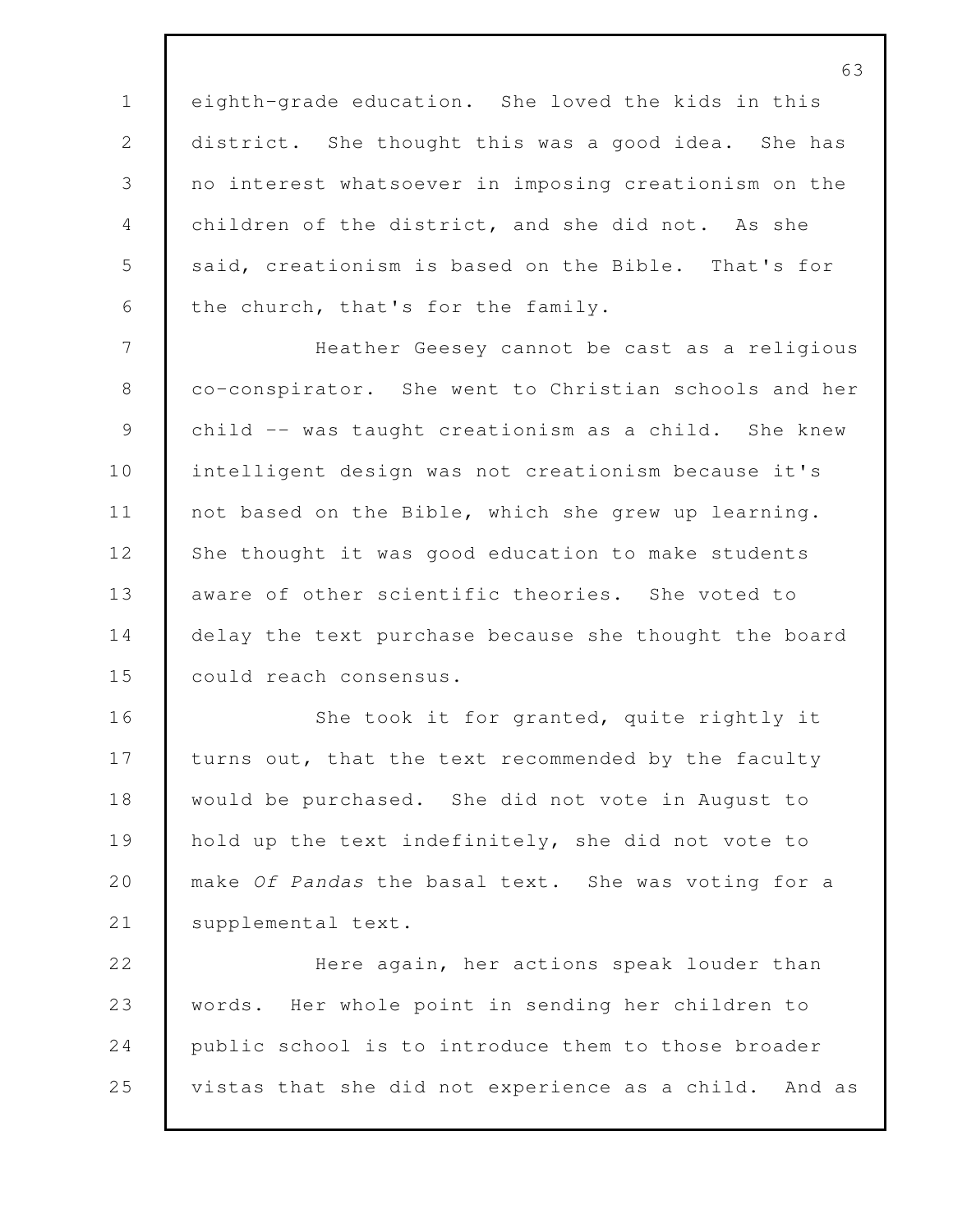1 she explained in her letter to the editor, her whole purpose was to make clear there that Dover does cooperate with parents by leaving religion to the family.

5 At the end of the day, Alan Bonsell cannot be regarded as a creationist bent on violating the law, either. While a board member since December of 8 2001, he has never initiated any change to the biology text curriculum or instruction. Bonsell's questions 10 concerning the presentation of evolutionary theory derived from his personal reading cannot be disregarded out of hand as the tendentious assertions 13 of one with a religious agenda.

14 He had legitimate questions, scientific questions, about the claims made for evolutionary theory, statistical probability of biological life developing through a random and undesigned process, 18 the conclusory assertions which seem to underlie claims for change from one species to another.

**For that matter, he knows that Jen Miller**  teaches speciation through the finches, and he has no **objection.** True, he is not a scientist, but what of 23 it? Highly credentialed biologists, yes, in the minority, like all discoverers are, offered highly **technical expert opinion substantiating the**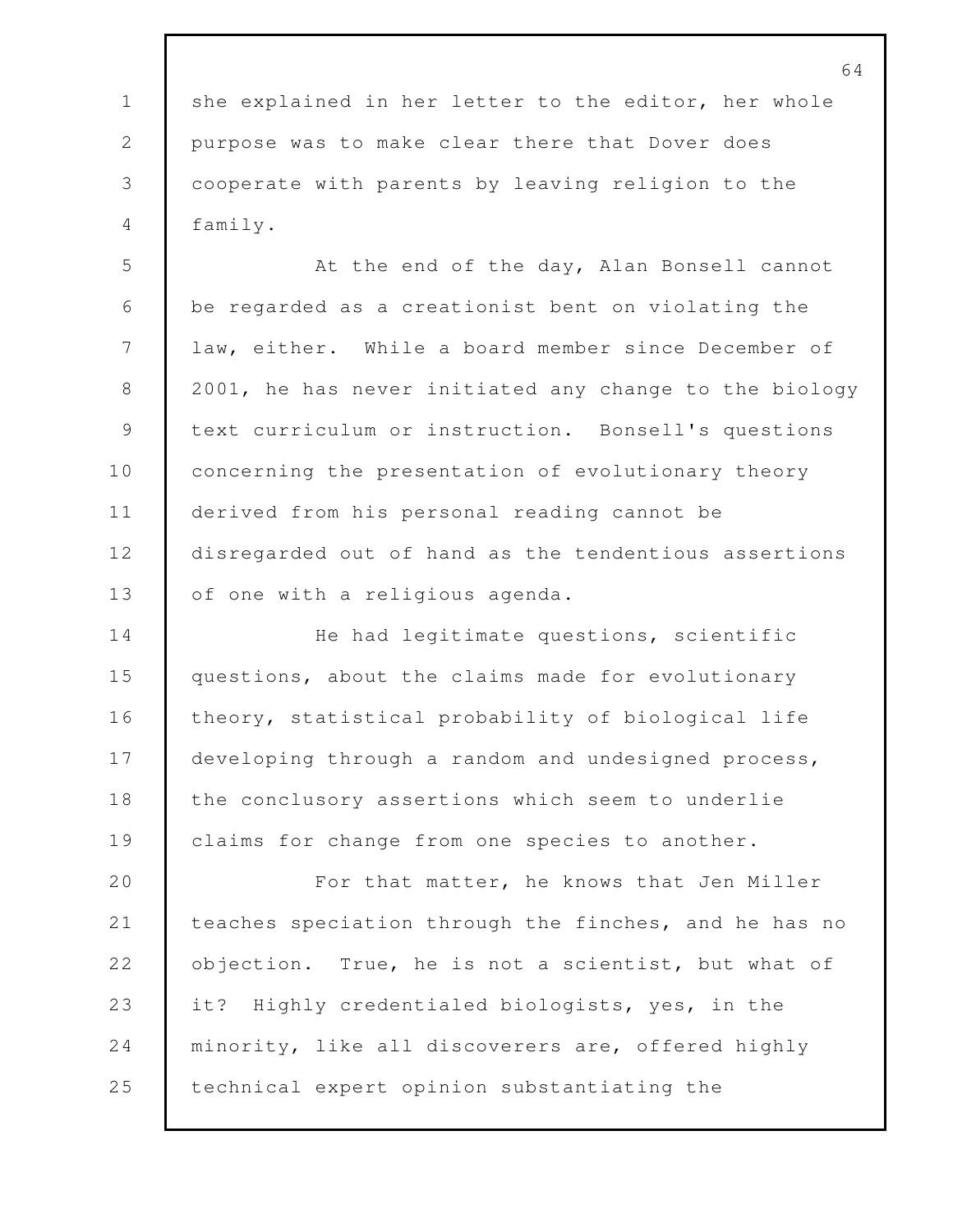reservations that Bonsell had based upon his personal 2 | reading. As for Bonsell's interest in creationism, this interest is not illegal and provides no grounds to void the actual policy at issue here. He understands creationism to be based upon a literal 7 | reading of the Bible, the Book of Genesis, and, yes, he does believe it. When he met with the science faculty in the fall of 2003, he learned that faculty mentioned creationism but did not teach it because they believed it would be illegal. He left that meeting pleased because teachers mentioned creationism as an 14 introductory matter but did not teach it. He regards 15 this as a matter for church and family. And he was pleased to see that teachers did not tell the children creationism was wrong, for as the plaintiffs' expert 18 | Brian Alters has testified, that is not the place of 19 the science faculty. Yes, our nation does guarantee religious liberty, and Bonsell is entitled to it like everyone else. He can express his interest so long as he acts 23 within the law, and he has done so here. More importantly, neither Bonsell nor the board can be penalized for interest because the law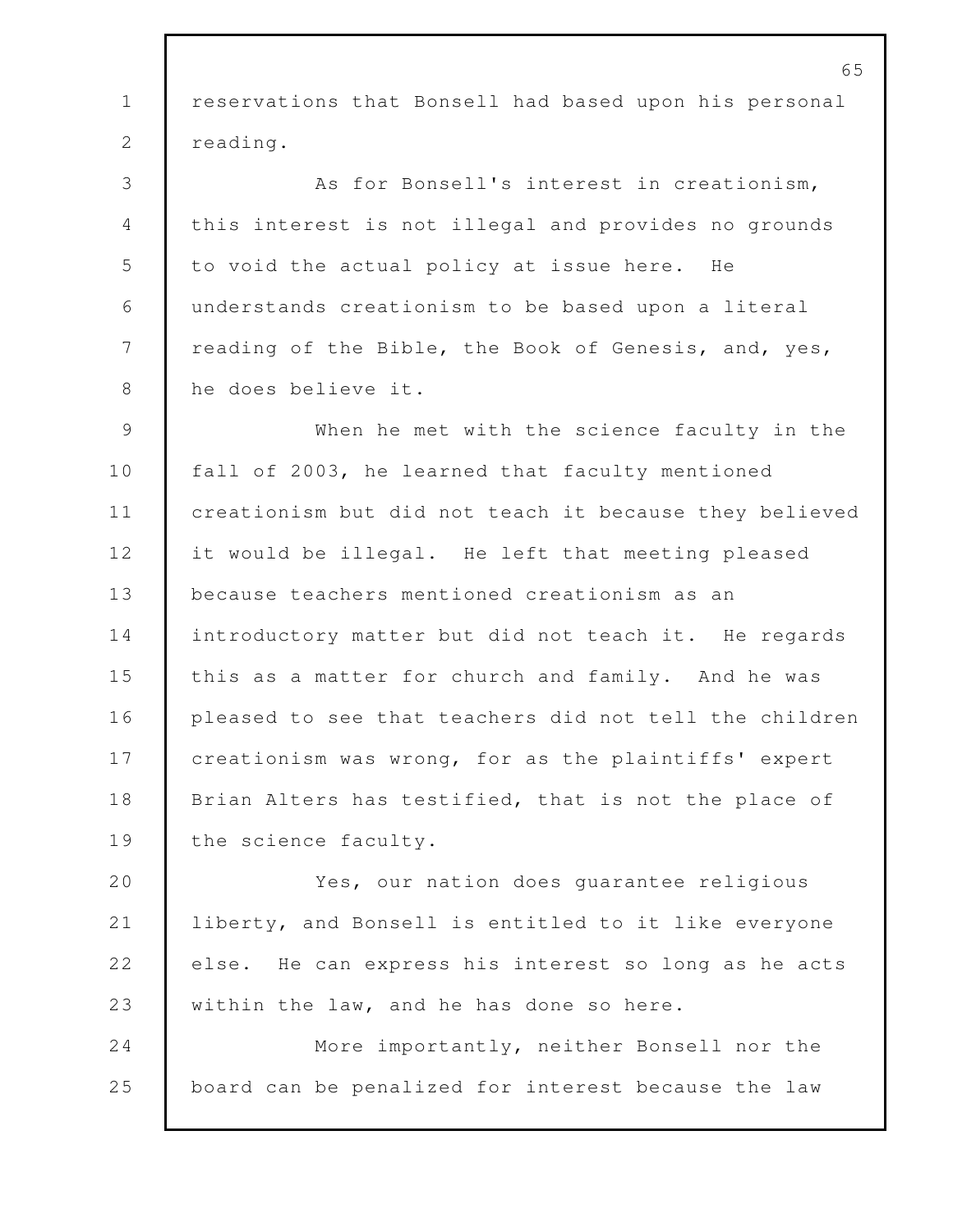prescribes improper purpose, not interest. Bonsell had an interest in creationism, but the evidence shows he never took any action to require the teaching of creationism in Dover.

 Quite the contrary, the net result of the curriculum policy challenged in this litigation has 7 been to absolutely prohibit the teaching of creationism. Indeed, the record shows that interest 9 and action are two very different things, and it's an 10 | important distinction, Your Honor.

 Bonsell had an interest in how Dover School has treated prayer -- students have a constitutional right to pray if they want -- but he never took action 14 requiring prayer in schools.

 Bonsell had an interest in the social studies curriculum. In 2002, he gave Mike Baksa a 17 book advancing a wholly legitimate historical and 18 legal analysis that has endured for 65 years 19 concerning the separation of church and state and what 20 it means, a line of argument advanced by no less than 21 | the late Chief Justice of the United States Supreme 22 Court, William Rehnquist, a line of argument that has generated thousands of books and law review articles. More importantly, Your Honor, here we are in November of 2005, and he has never taken any action to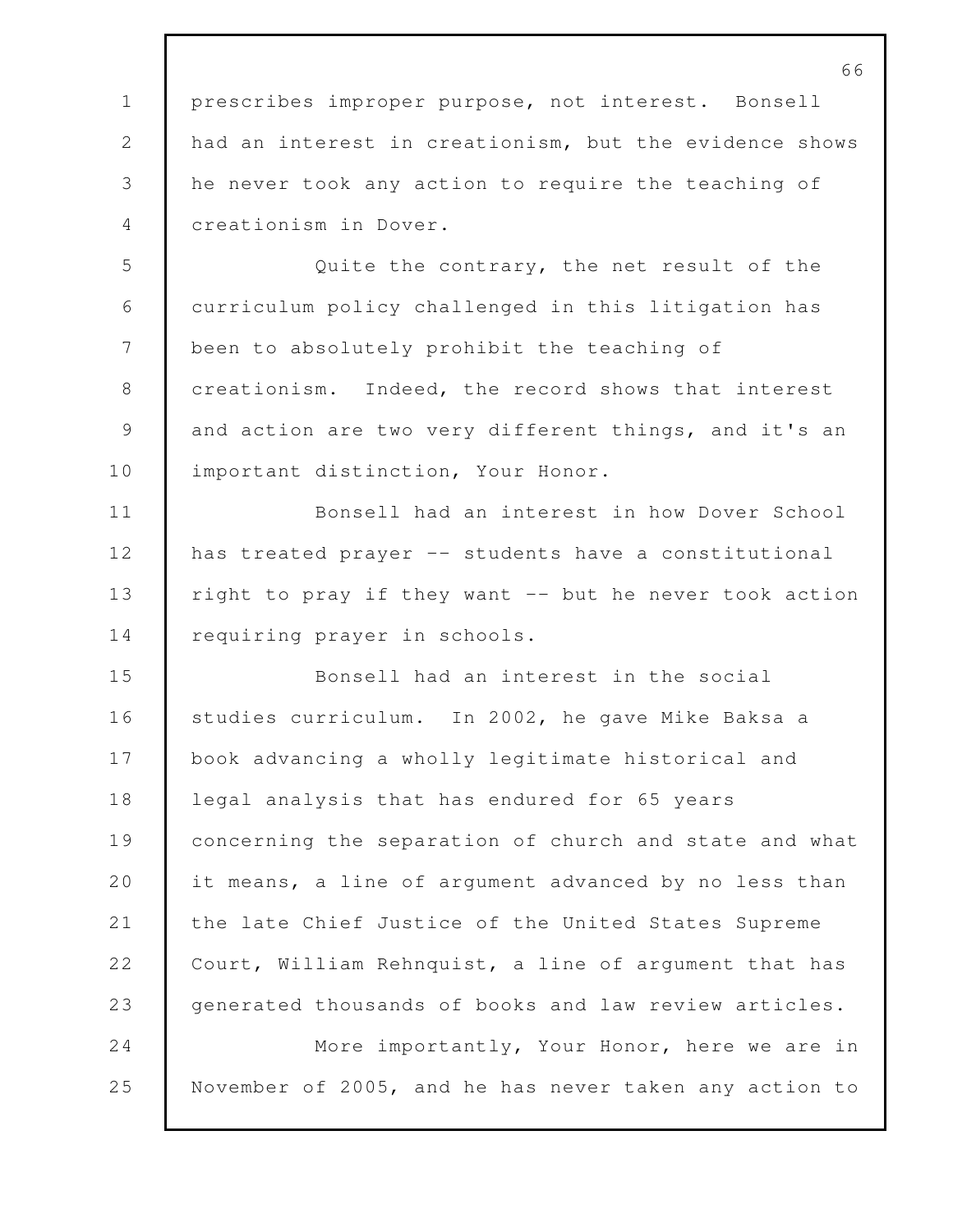|                 | 67                                                     |
|-----------------|--------------------------------------------------------|
| $\mathbf 1$     | change the social studies curriculum. Interest and     |
| 2               | action are two very different things.                  |
| 3               | More fundamentally, in the areas at the very           |
| 4               | heart of this case, Bonsell's actions show that he did |
| 5               | not let his religious convictions affect his service   |
| 6               | to the students of this district. When Bill            |
| $7\phantom{.0}$ | Buckingham tried to hold up the purchase of the        |
| $8\,$           | biology text recommended by the science teachers in    |
| $\mathcal{G}$   | August of 2004, Bonsell voted against Buckingham's     |
| 10              | motion because he believed the students should have    |
| 11              | the text recommended by the science faculty regardless |
| 12              | of whether Of Pandas was approved.                     |
| 13              | And on the night of the board policy                   |
| 14              | approved here, Bonsell added a note which ensured that |
| 15              | intelligent design was not taught in biology class as  |
| 16              | desired by the science faculty. Bonsell's motion was   |
| 17              | seconded by Jeff Brown, who opposed the curriculum     |
| 18              | change, but also shared Bonsell's goal of ensuring     |
| 19              | that intelligent design was not taught at present.     |
| 20              | And it was approved unanimously by the                 |
| 21              | board, including members who opposed the curriculum    |
| 22              | change, because it was understood to have the effect   |
| 23              | Alan intended, to prohibit the teaching of intelligent |
| 24              | design right now.                                      |
| 25              | Finally, any implication that Bonsell acted            |
|                 |                                                        |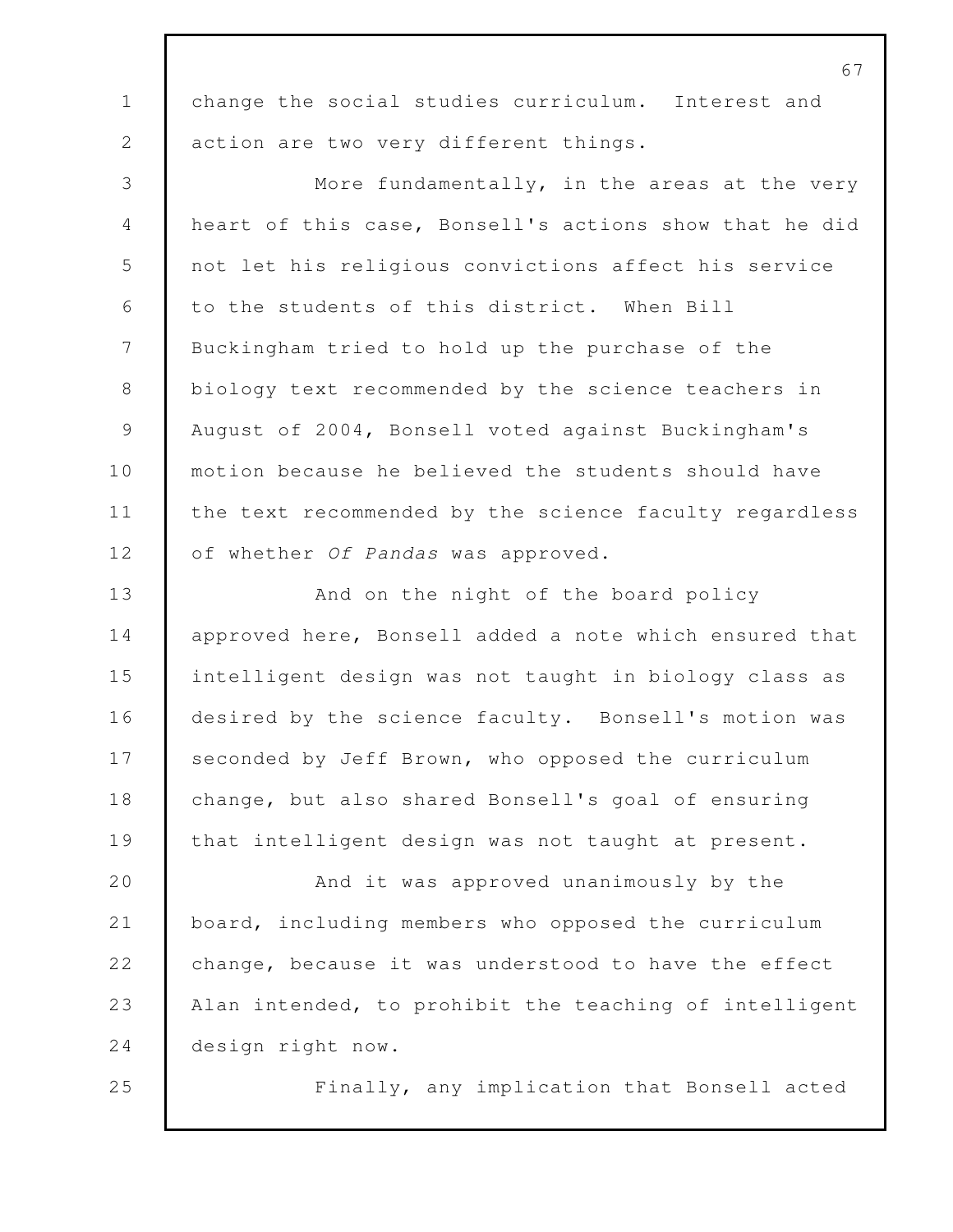to influence the curriculum to shield his daughter 2 from evolutionary theory or tailor the curriculum to his religious beliefs is wholly untenable. His daughter is in biology class. She will learn evolutionary theory as required by state standards, and he will not have his daughter opt out. Alan Bonsell is not afraid of the truth. He is afraid of 8 something that we have seen here, science taught as dogma.

 Angie Yingling is another member of the board who voted for the curriculum change at issue 12 here. The whole notion that the text selection 13 process or curriculum change were rigged to secure a religious end is wholly undermined by her role.

 In August of 2004, she initially voted with Buckingham to link approval of the basal text with the supplemental text *Of Pandas*. Although she did so, she 18 changed her vote in response to the reaction of the crowd, not because she had some sudden revelation that her action was illegal, but because she was responding 21 to her constituents.

22 In any event, we can tell that by the way 23 she voted on October 18th, in favor of the curriculum change. There is no evidence in this case that she 25 ever did anything for a religious purpose.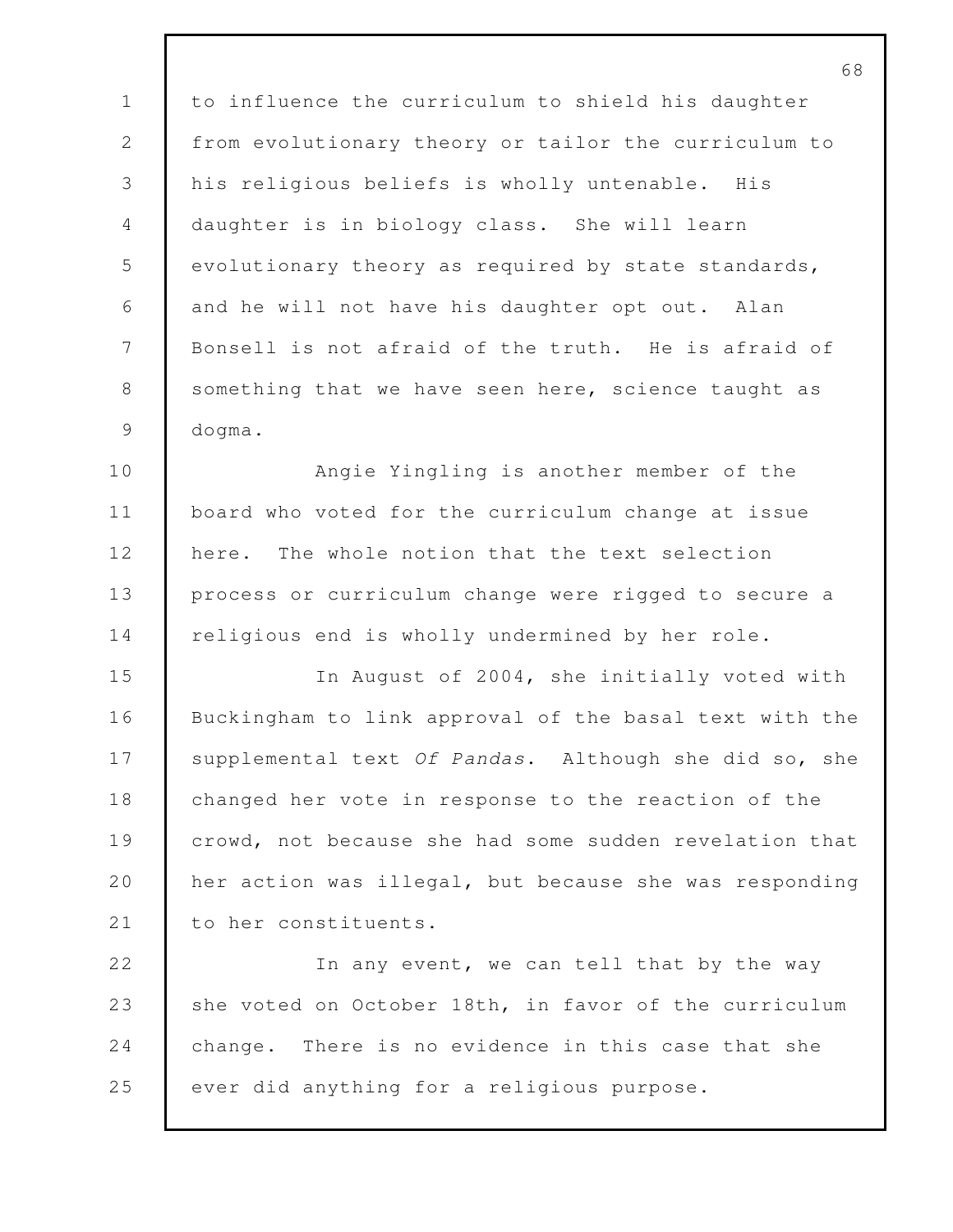Even Bill Buckingham, for all the statements attributed to him, cannot defy the great weight of the evidence in this case which has been ignored by the plaintiffs. Based upon his personal reading, he believed the biology text made claims for evolutionary theory far in advance of what had been demonstrated by 7 science. He wanted students to be aware of intelligent design theory, a scientific theory he 9 believed to be supported by numerous scientists.

10 In June of 2004, biology teachers reviewed 11 the materials he received from Discovery Institute. 12 Yesterday you heard Bob Linker. He was glad to review 13 the tape, a sign of his intellectual integrity, 14 curiosity. He thought it was beneficial to receive 15 information about gaps and problems with evolutionary 16 theory, the same sort of information that these board 17 members wanted children to have.

18 Maybe that would excite them, either to fill 19 those gaps and problems or think this is a deficient 20 theory, we need another. Certainly that's what Mike 21 Behe thinks. That's what Dr. Scott Minnich thinks. 22 That also is a step to scientific progress. And, in 23 fact, at every stage in the history of science, as 24 recounted by Steve Fuller, is the dissatisfaction with 25 the cumulating problems which have been testified to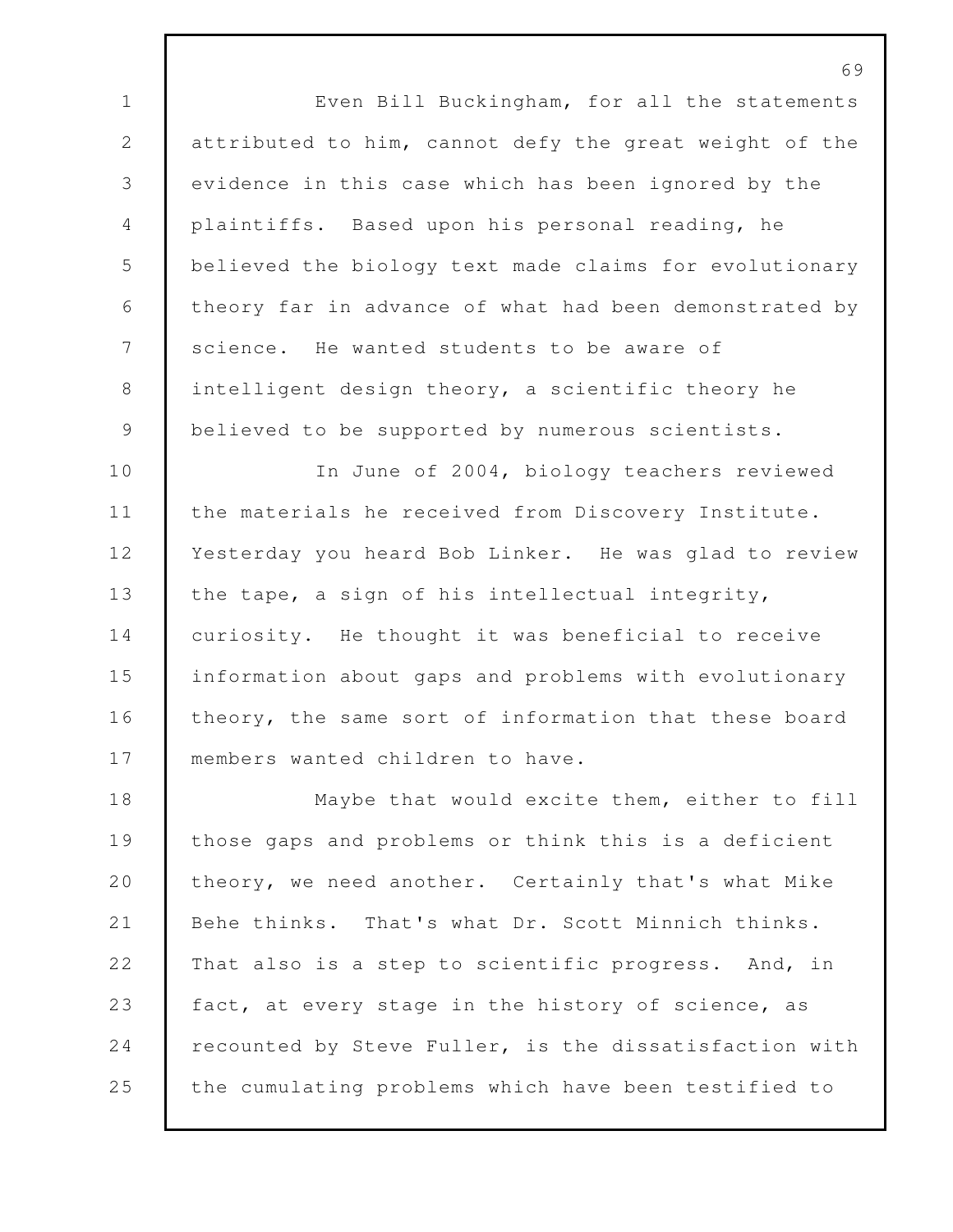in this court which has become the spur for scientific advance. It's not just all fall in line and work by the guidelines established in a dominant theory. Again, Buckingham's concerns with evolutionary theory cannot be discounted out of hand. Yesterday you heard Mike Baksa, an impartial administrator with no ax to grind against evolutionary 8 theory. Baksa's review in comparison of the 2002 and 2004 editions of Miller and Levine conducted with the 10 Science teachers tended to accredit Buckingham's 11 | concerns, for the changes to the 2004 edition of Miller and Levine implicitly legitimized many of Buckingham's complaints that the text was overstating 14 achievements for evolutionary theory. It is true that Buckingham wanted approval 16 of the basal text recommended by the teachers to be linked to approval of the supplemental text *Of Pandas*. 18 | That's true. But he never intended to block approval 19 of the basal text. He wanted the students to have two books, not one. In a similar way, the plaintiffs cannot prove that the board was bent on a religious purpose, 23 ramroding a curriculum change through, heedless to the 24 Science faculty or community, given the evidence of 25 the actual process which produced the curriculum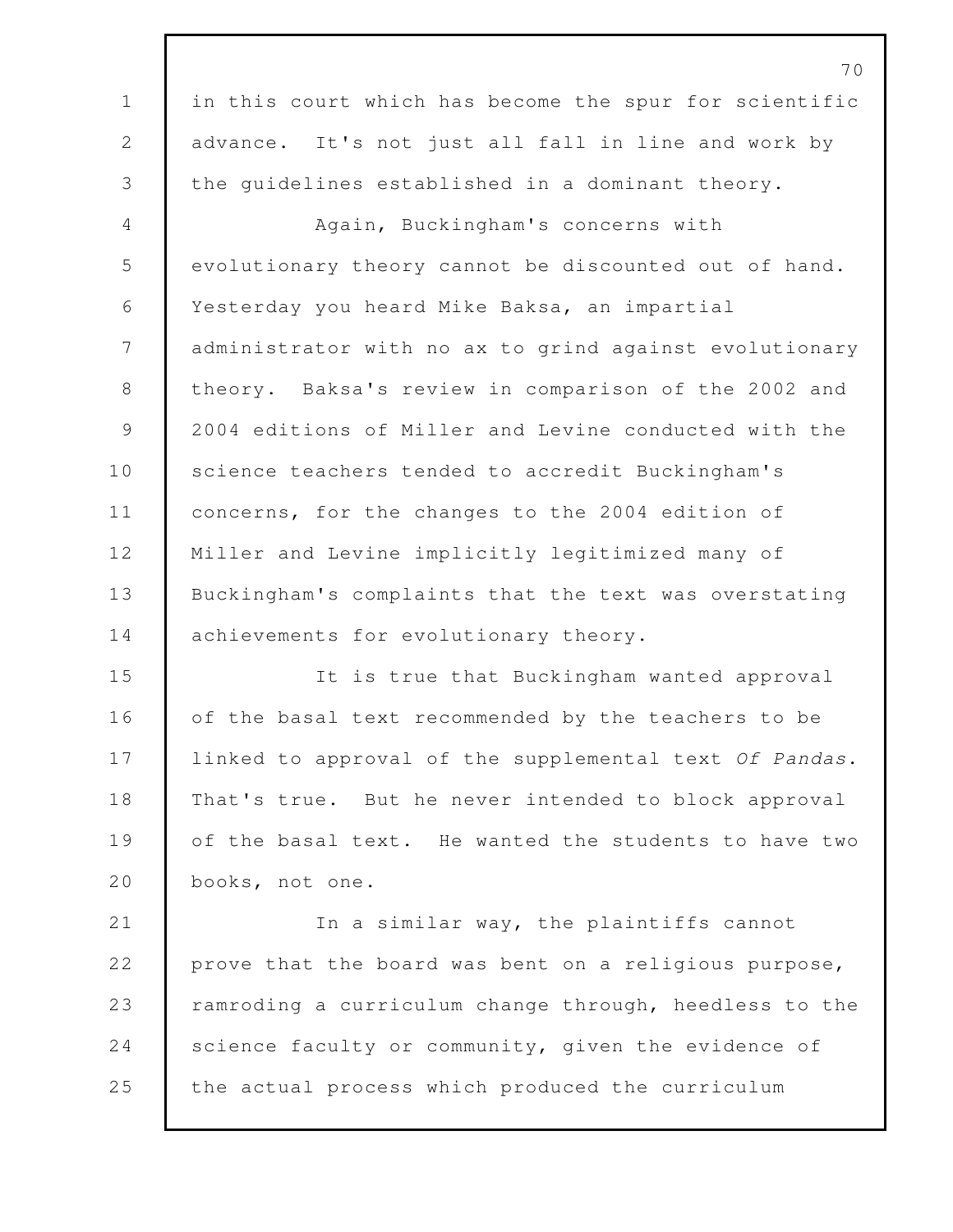|                | 71                                                     |
|----------------|--------------------------------------------------------|
| $\mathbf 1$    | change. The starting point here must be the actual     |
| 2              | context for the development of the policy.             |
| 3              | On the day of the board administrative                 |
| $\overline{4}$ | retreat on March 26th, 2003, the very day that Alan    |
| 5              | Bonsell mentioned creationism, Mike Baksa attended a   |
| 6              | seminar on creationism and the law sponsored by the    |
| 7              | Pennsylvania School Board Association. The presenter   |
| 8              | had a law degree from Harvard and had authored the     |
| 9              | Equal Access Act, a provision that guarantees          |
| 10             | religious liberty. The facilitator had a Ph.D. in the  |
| 11             | history of science.                                    |
| 12             | Mike Baksa had been sent to the seminar by             |
| 13             | Rich Nilsen, who knew that the science text and        |
| 14             | curriculum were up for review and that knowledge of    |
| 15             | the law in this area was important.                    |
| 16             | At that seminar, Mike Baksa learned two                |
| 17             | things which informed his part in this policy-making   |
| 18             | process. He learned that creationism could not be      |
| 19             | taught, but also that the discussion of creationism    |
| 20             | might add to the fullness of the presentation of       |
| 21             | evolutionary theory, place it in context. We're not    |
| 22             | talking about a religious doctrine here now. It's a    |
| 23             | scientific doctrine as testified to by the defendants' |
| 24             | experts.                                               |
| 25             | Five days later, after attending this                  |
|                |                                                        |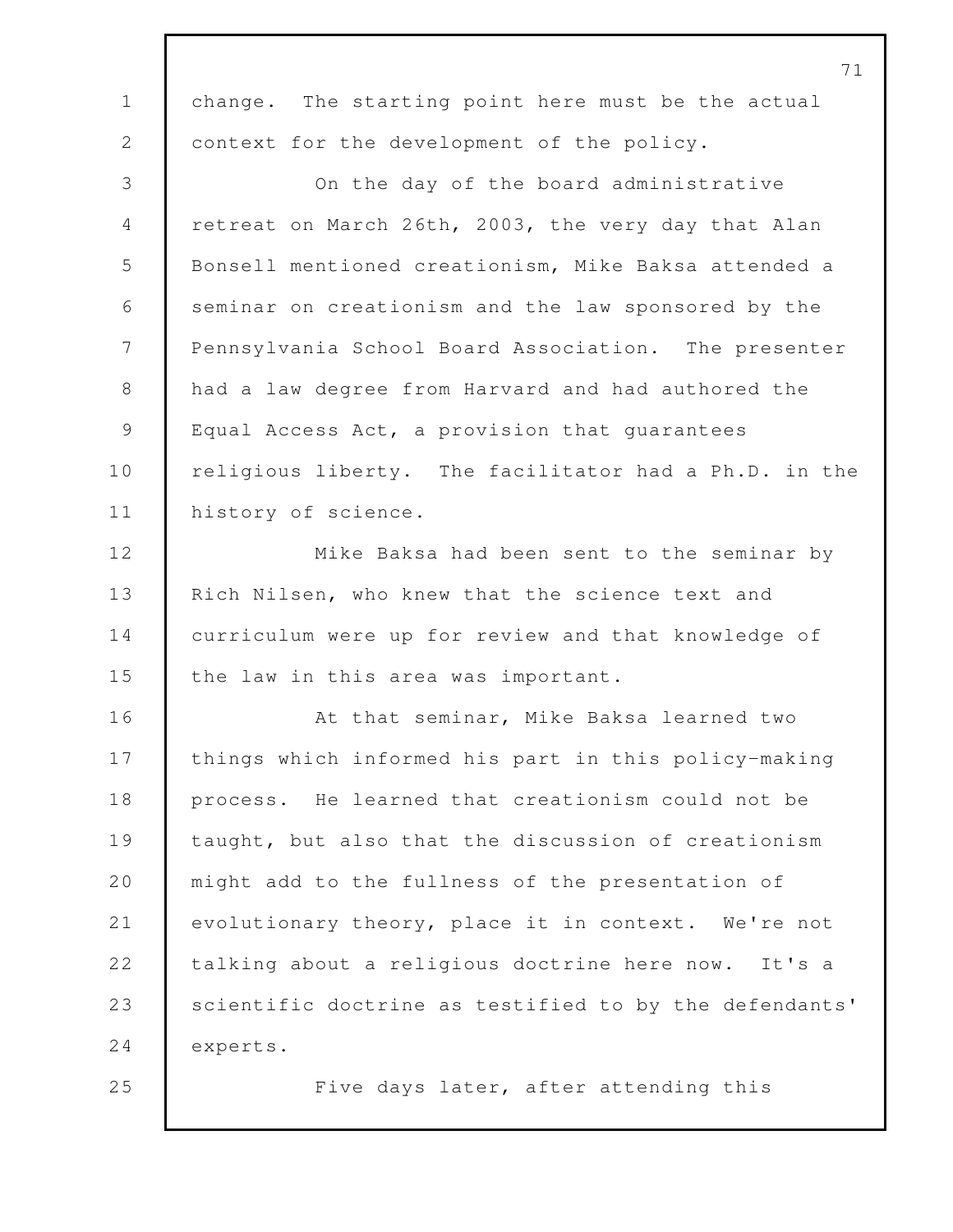72 1 | seminar, Baksa received a memo from Trudy Peterman, 2 the principal of Dover High School, indicating that 3 teachers did discuss creationism as another theory of 4 evolution. Mike knew that the memo was inaccurate, 5 but the more significant point is through the Peterman 6 memo and subsequent discussions with teachers such as 7 Bob Linker, Mike learned that the practice of the 8 teachers seemed to reflect the very sort of idea he 9 had heard described at the seminar, one described as 10 conducive to good science education, one, which it can 11 easily be seen, would reduce resistence to scientific 12 theory and progress by students with religious 13 convictions. 14 Taking Bert Spahr's assumption that Bonsell 15 was talking about creationism, as a starting point, 16 Mike Baksa thought he might be able to respond to 17 Bonsell's interest by including a mention of 18 creationism in the curriculum, but at no point did 19 Mike entertain an illegal objective. 20 To see him testify, unvarnished and matter 21 of fact, yielding points to both sides as required by 22 honesty, is to see the very administrator who stood at 23 the center of this process and that he facilitated no 24 agenda he believed to be illegal. 25 And Mike Baksa was not the sole source of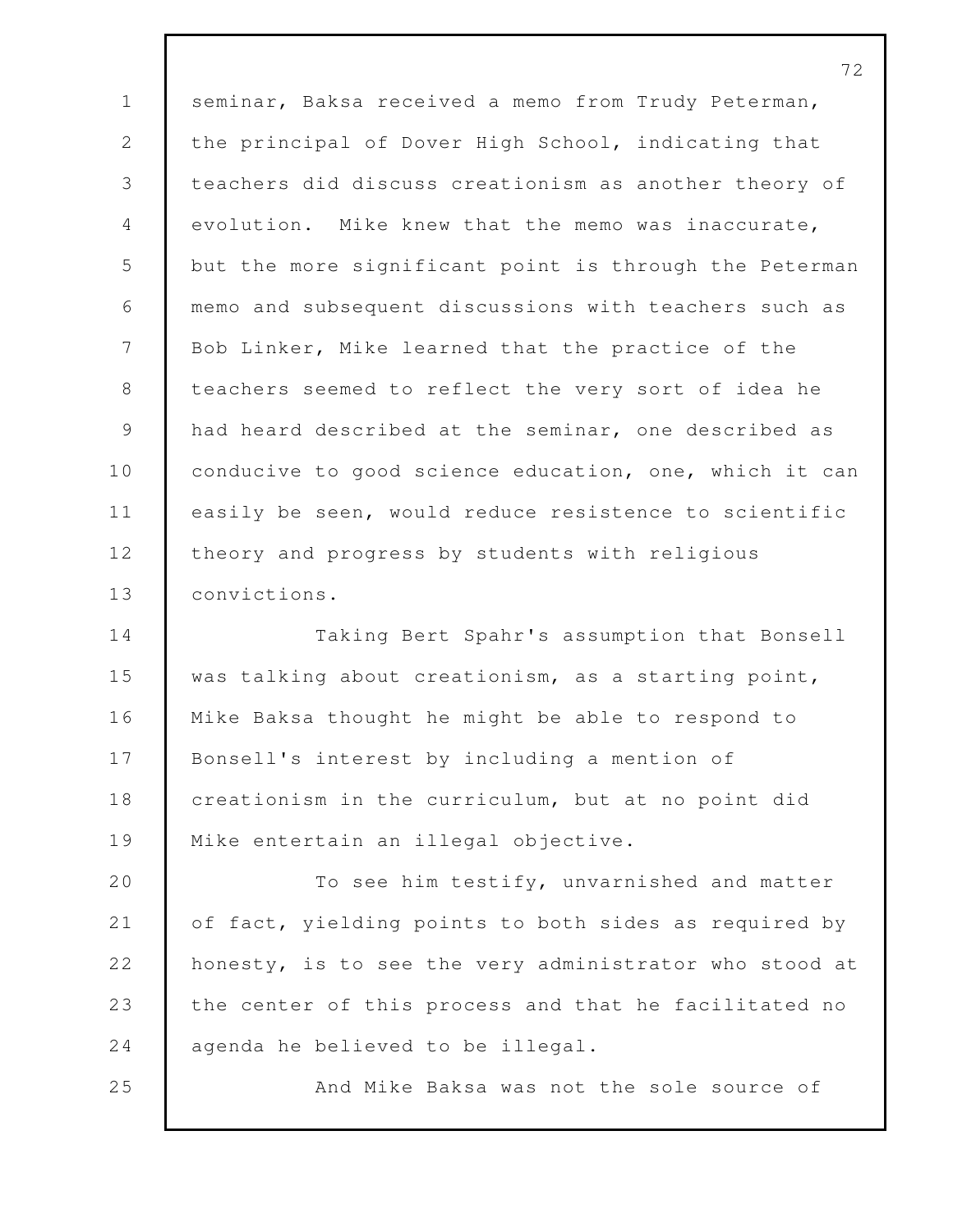input into the board's deliberation. While the plaintiffs have alleged that neither the science faculty nor the community advisory committee were consulted with respect to the curriculum change, the evidence shows that both the faculty and the community advisory committee were consulted.

 Rich Nilsen ensured that the community advisory committee was given an opportunity to provide feedback despite the objections of Bill Buckingham, 10 because Nilsen valued the input, and he knew, as have many in this process, that Bill Buckingham was not the board.

13 The teachers were also consulted. The **critical benchmark here is the recognition that**  Buckingham sought to secure balance by tying approval 16 of the two texts together. He lost that vote. The 17 Same is true with respect to Buckingham's effort to ensure that the supplemental text *Of Pandas* was given to students in the classroom. He lost that vote. 20 Teachers agreed to its use as a reference text, ultimately was placed in the library.

22 Teachers were also consulted with respect to Buckingham's effort to secure the teaching of intelligent design theory. Members of the board curriculum committee and the science faculty met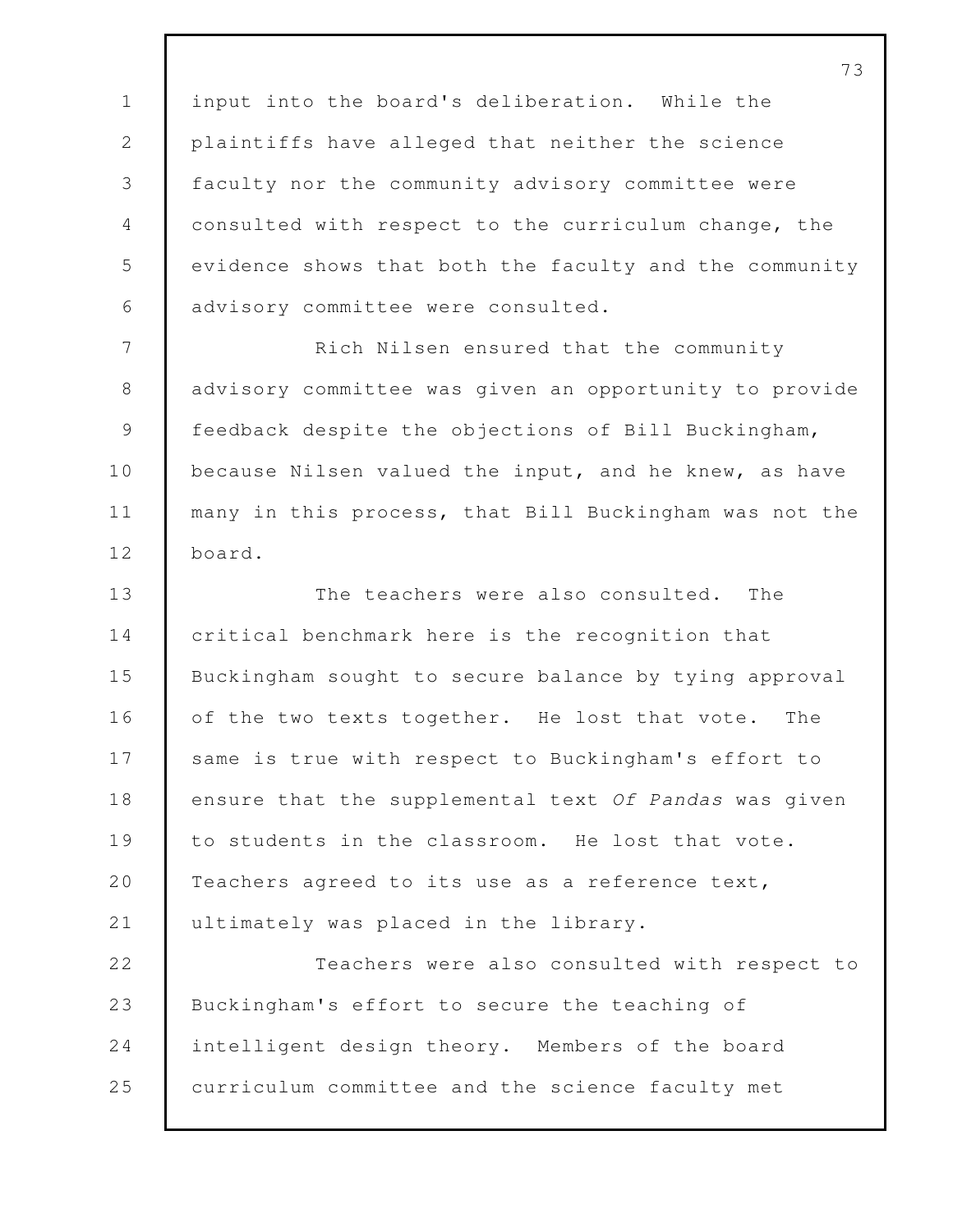74 1 throughout the summer of 2004. Science teachers 2 | reviewed materials regarding intelligent design 3 provided by Discovery Institute and agreed that 4 evolutionary theory, like any theory, had gaps and 5 problems. 6 Teachers agreed to make students aware of 7 | gaps. The basal text mentioned strengths and 8 weaknesses of evolutionary theory because it is good 9 science education, on that consensus became part of 10 the curriculum change. 11 Here, Your Honor, you must notice that any 12 argument to the effect that the teachers were coerced 13 into making these concessions is belied by their own 14 words and actions. They have adamantly refused to 15 implement the curriculum change at issue here. 16 Finally, the plaintiffs cannot prove an 17 improper religious purpose given the board's 18 consultation with teachers regarding implementation of 19 the curriculum change. The board agreed to a 20 Statement designed to address teacher concerns with 21 | respect to that implementation. 22 You heard Jen Miller, the senior biology 23 teacher at Dover. In a meeting with administrators, 24 she demanded to be told exactly what they were to say 25 to students about intelligent design, exactly how to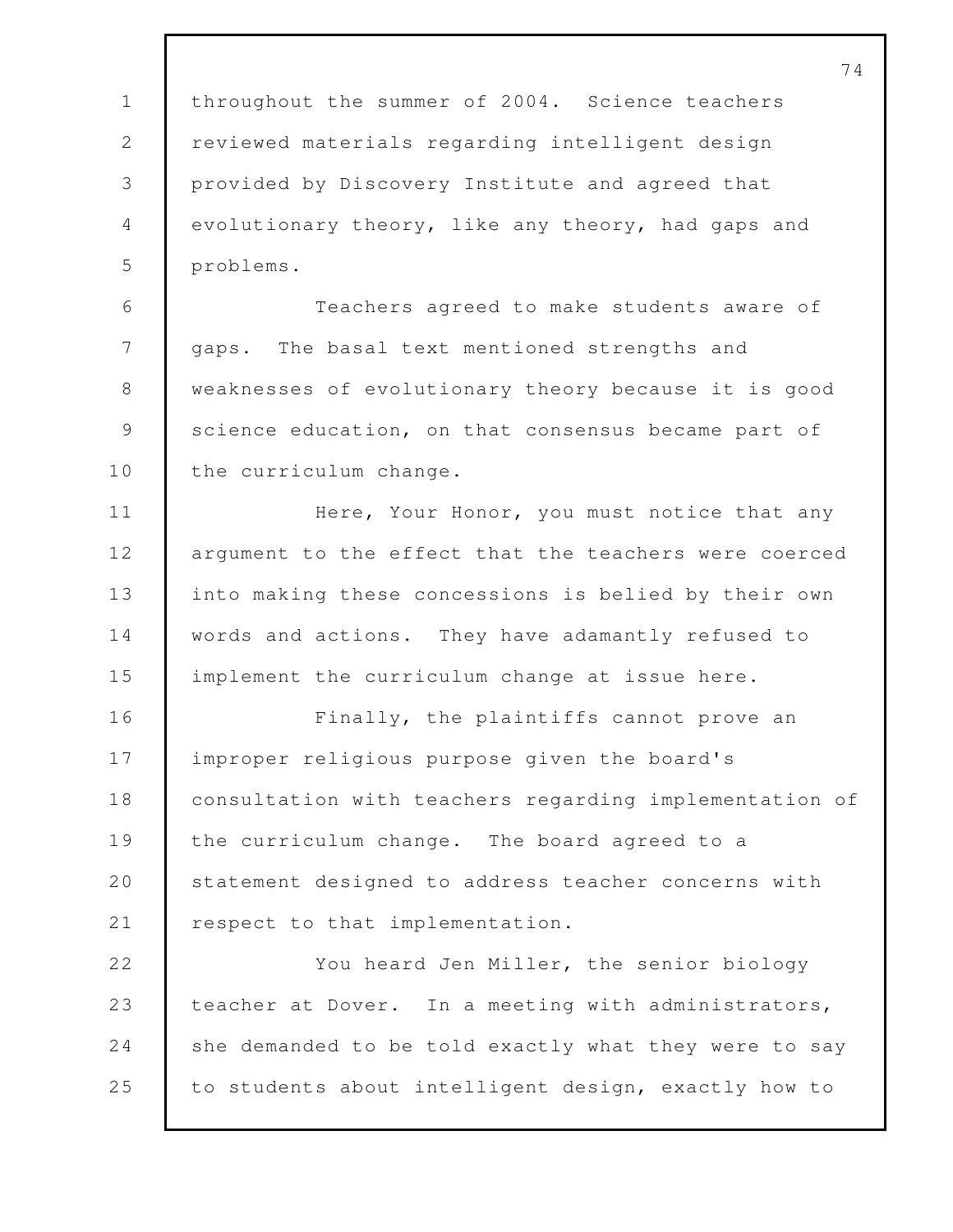1 answer questions from students.

 Faced with a request plainly impossible to 3 satisfy, Mike and the board fell back on the idea that Bert Spahr had given him when the curriculum change was discussed in the spring and summer of 2004, an informational statement.

 In sum, teachers were also consulted 8 extensively in connection with the curriculum change, 9 and their final result reflects, in very large 10 measure, their input. In fact, the final result has much more to do with the teachers' input than Bill 12 Buckingham's.

13 As you decide this case, I ask you to consider this, Judge: On the one hand, the teachers resisted implementation of the curriculum change on 16 the grounds that they were not educated in or trained 17 to teach intelligent design, but somehow they felt qualified to opine that it was not science. What 19 sense does that make if you're sitting on the board?

 Surely the board was well within its rights when it decided to resolve any doubts in favor of the likes of Mike Behe, who does have a Ph.D. and is doing work in the sciences but doesn't use intelligent design because papers that use that term can't be published.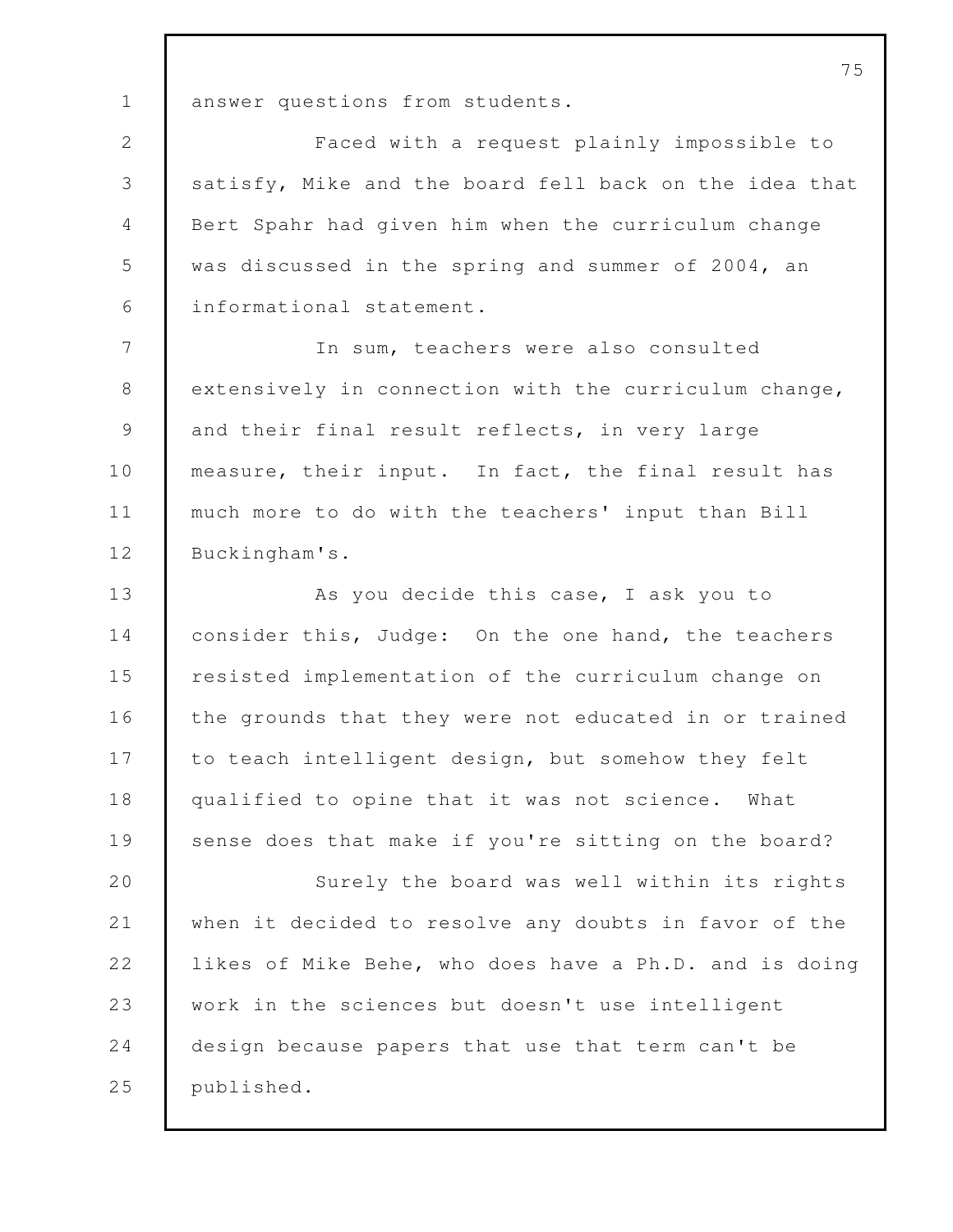There may well have been an honest disagreement between the board and faculty, but the law on this point is clear. The board has the final say in such cases.

 It speaks volumes that the actual result of 6 | the deliberative process is so far removed from 7 | Buckingham's objectives as chair of the board 8 curriculum committee. And this, in turn, shows that the plaintiffs' efforts to portray the board as a **faction bent on a religious mission cannot withstand** close scrutiny.

12 In addition, the plaintiffs' effort to establish a religious purpose based on isolated comments with a religious thrust must be rejected. Carol Brown's testimony, histrionic, even if believed, provides no basis for such a claim. Can it really be 17 claimed with any sort of integrity that comments made 18 by two board members, friends by their own admission, who dared to mention religion on two separate **occasions, are evidence of a religious purpose?** 

 Both denied, because of memory, perhaps, but both innocuous. One comment invited by Casey Brown when she visited with her friend Jane Cleaver and remarked in a religious display. The other when Bill Buckingham, in a display of charity, drove her home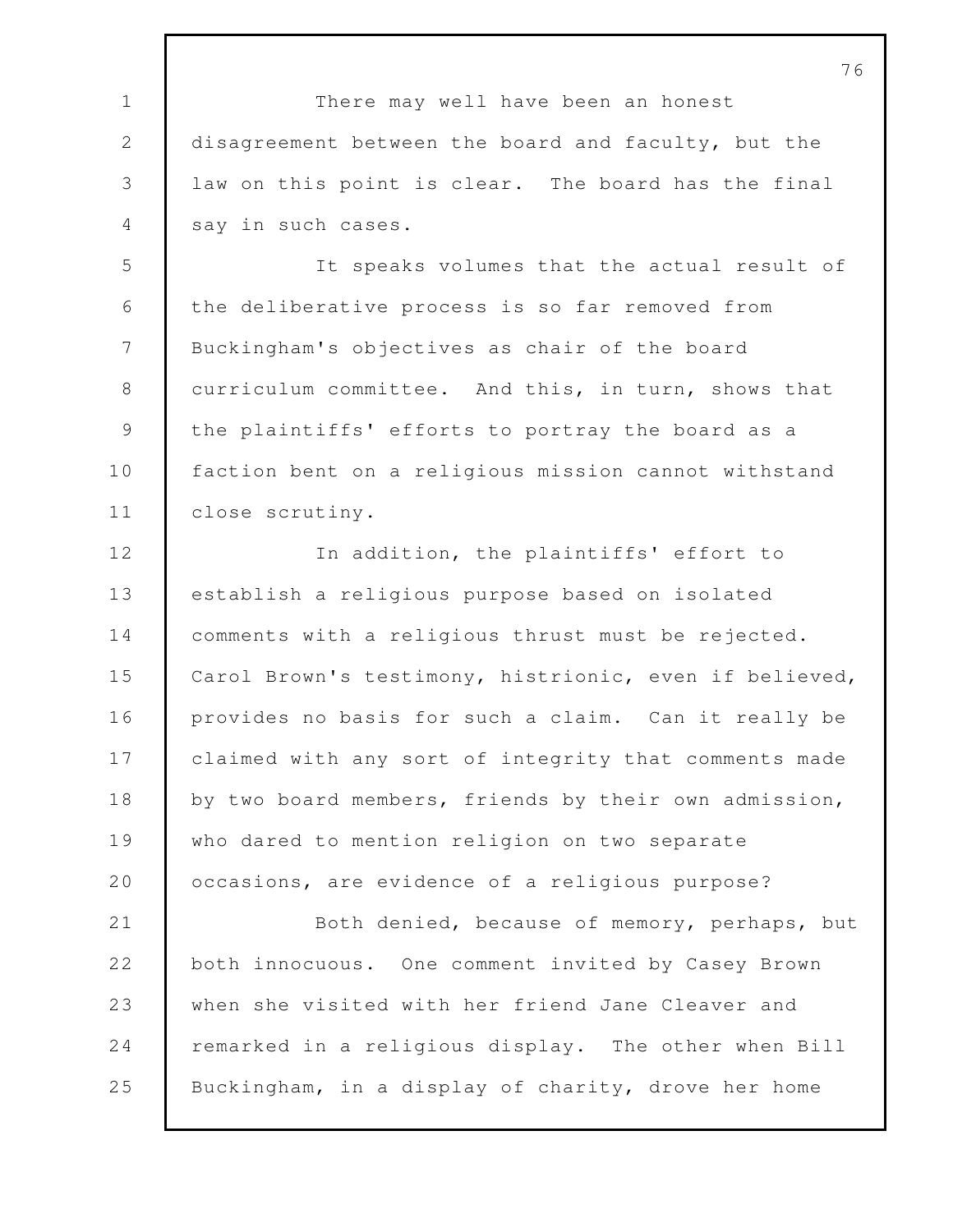from a meeting.

2 And what weight do Casey Brown's objections and complaints deserve when she's asking Sheila Harkins about Quakerism, her religious convictions, and what she believes? What weight to Jeff Brown's objections when he's voting on board resolutions because he's got a message from on high? To hear the testimony presented to the Court in this area is to realize that religious liberty cuts 10 both ways, and it would be absurd to penalize board actions based on a few isolated comments with a 12 religious thrust. 13 In any event, as you well know, the 14 plaintiffs cannot show that the defendants had a religious purpose based on statements made by individuals. What matters here is the action of the 17 public body as a whole determined first and foremost by the actual language of the policy that is at issue 19 and its actual effect. 20 The purpose of a public body, likewise, cannot be proven by the evidence of the motives or 22 purposes of third parties, whether scientists,

 academics, editors, authors, or publishers, because, again, the purpose of public bodies must be determined with reference to the collective purpose of the public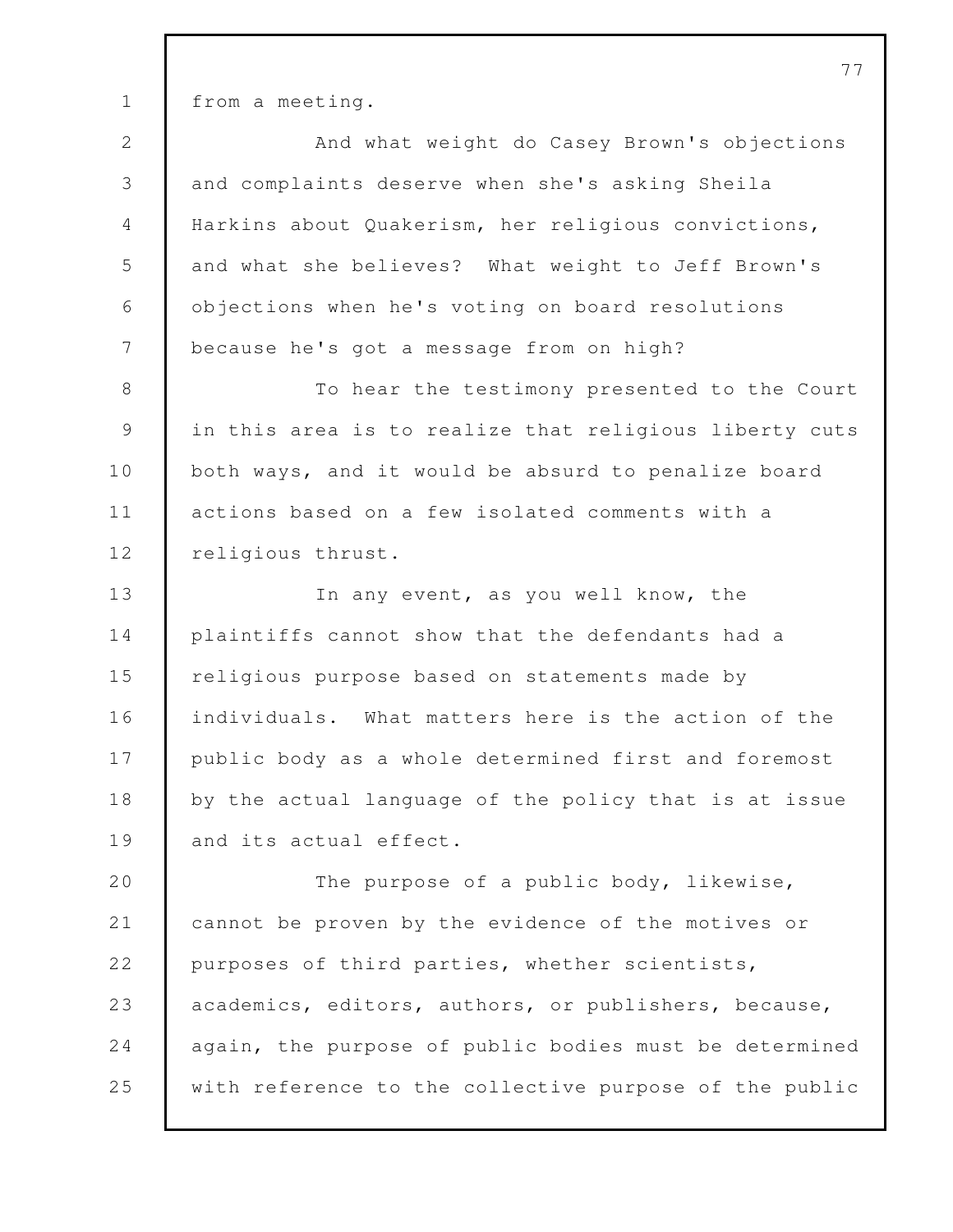1 body.

 Therefore, as you make your findings in this case, Judge, you must be mindful of something that is very clear and was stated throughout this case. Bill 5 Buckingham is not the board, as Jeff Brown, Alan Bonsell, Sheila Harkins, Mike Baksa, and Rich Nilsen all took pains to point out at various points in this 8 process we have scrutinized.

9 Likewise, the documents in 2002 and 2003 do 10 not satisfy the plaintiffs' burden of proof, because, 11 again, actions speak louder than words. It is simply 12 not the law that the mere mention of the word 13 **We "**creationism" is illegal in these United States. 14 Certainly Dover's principal and biology teachers 15 didn't think so, for they mentioned creationism in 16 their introduction to evolutionary theory.

17 The whole net result of this policy is to 18 Peplace that introductory mention of creationism with 19 an introductory mention of intelligent design. There 20 is simply no meaningful way in which this outcome can 21 be said to advance religion in any way given the 22 nature of the statement at issue in this case, 23 something Bob Linker acknowledged yesterday when he 24 asserted his honest, objective, and wholly reasonable 25 belief that mentioning creationism is not teaching it.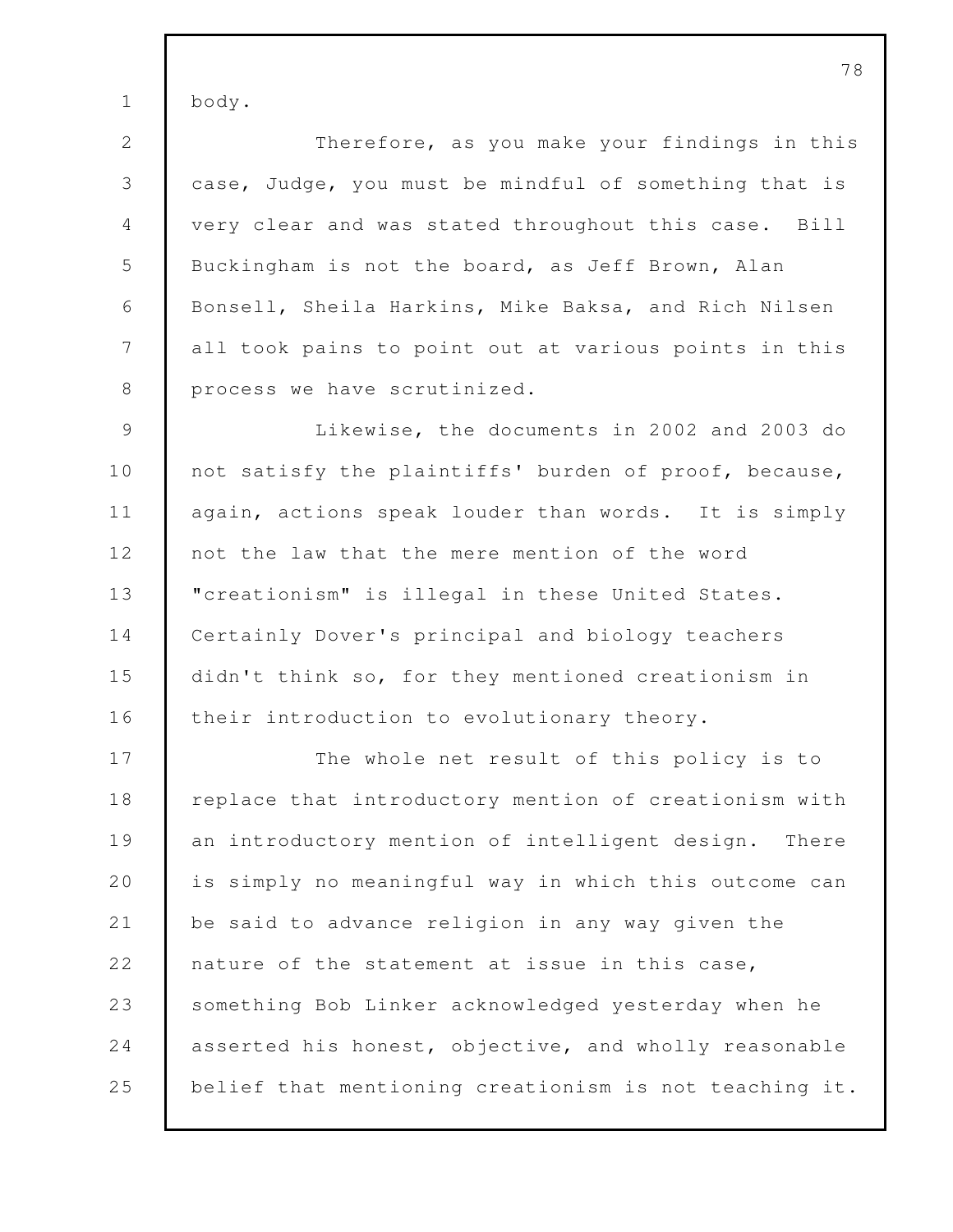1 Now, it is true that the board did not agree with all the assertions and recommendations of the 3 science faculty or the administration, for that matter, but, of course, it's the board's right and duty to exercise its judgment when adopting measures designed to serve the citizens of Dover. After all, consultation designed to help the board perform its 8 functions does not mean capitulation to the science 9 | faculty.

**Quite the contrary, the board's decision is**  entitled to great deference precisely because the 12 board is elected by citizens who entrust the board 13 with public responsibility, and it's those citizens 14 who have the ultimate say.

 It is these plain facts of the matter which explain why the plaintiffs have been forced so far 17 afield in order to advance their claims, offering 18 evidence with no meaningful connection to this case.

 Although the plaintiffs have focused a great 20 deal of attention on Discovery's Wedge strategy, there is no evidence that the defendants had ever seen this so-called Wedge document or discussed the so-called Wedge strategy with anyone at any time before they learned about it in the plaintiffs' complaint. Although the plaintiffs focus on Phillip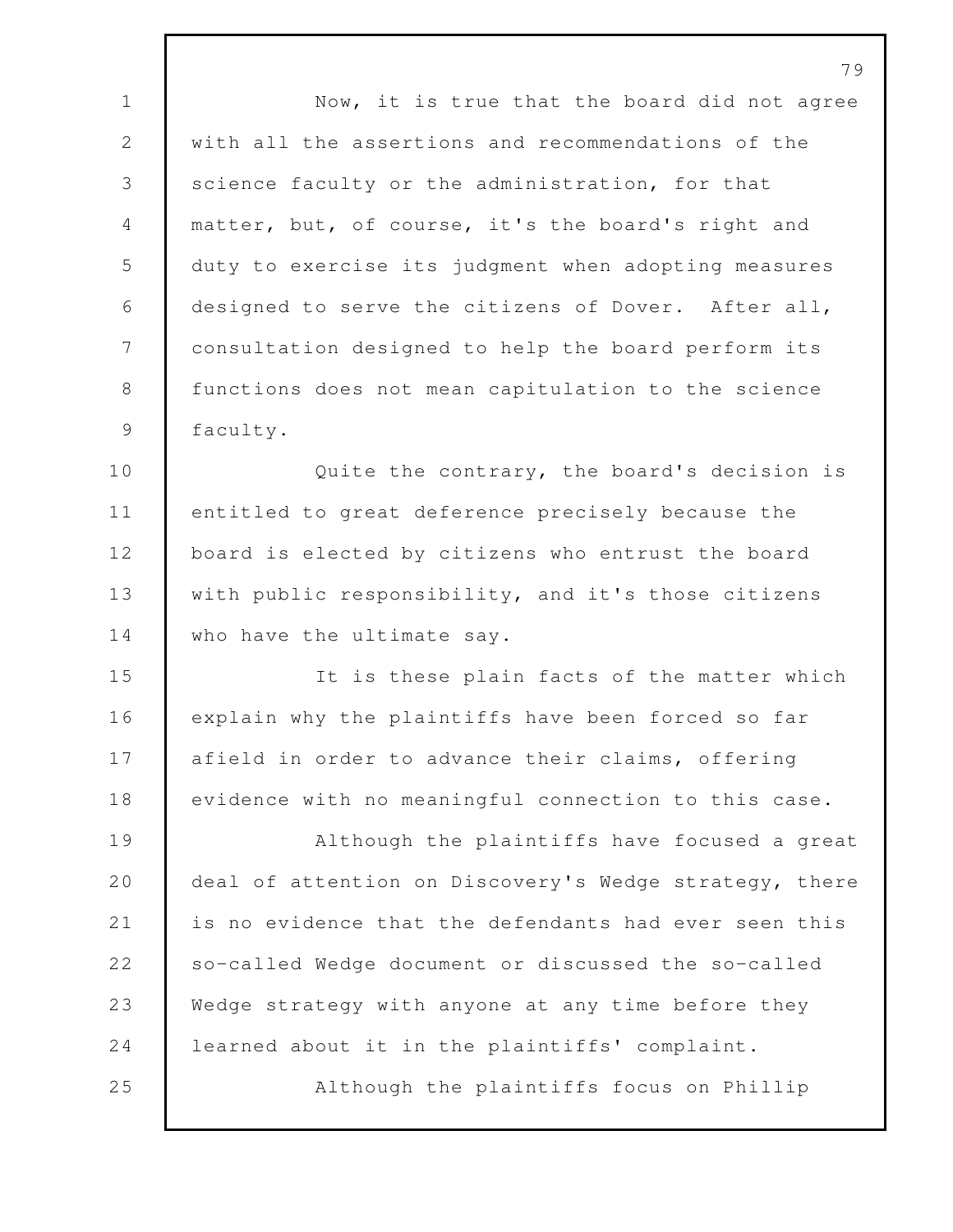Johnson, there is no evidence at all that the 2 defendants know the man. Although the plaintiffs focus on the Foundation for Thought and Ethics, statements made by Jon Buell, there is no evidence 5 that the defendants ever spoke to him or knew anything about the origins, purpose, or mission of FTE.

7 Although the plaintiffs have focused on 8 prior drafts of the text *Of Pandas* and the motives or 9 statements of its authors or editors, there is no 10 evidence that the defendants had any knowledge of or 11 interest in these statements or, for that matter, the 12 motives, purposes, or metaphysical commitments of 13 these strangers.

**And that is why the main support for the**  plaintiffs' claim is a mountain of press clippings built on a molehill of statements allegedly made by 17 one board member who, troubled and wrestling with the addiction of Oxycontin, occasionally allowed people to 19 put words in his mouth.

20 The real purpose at issue here is the 21 purpose that underlies the four-paragraph statement 22 that mentions intelligent design twice, that does not 23 even describe the hypothesis advanced by intelligent 24 design theorists, but simply informs students that 25 it's an explanation for the origins of life different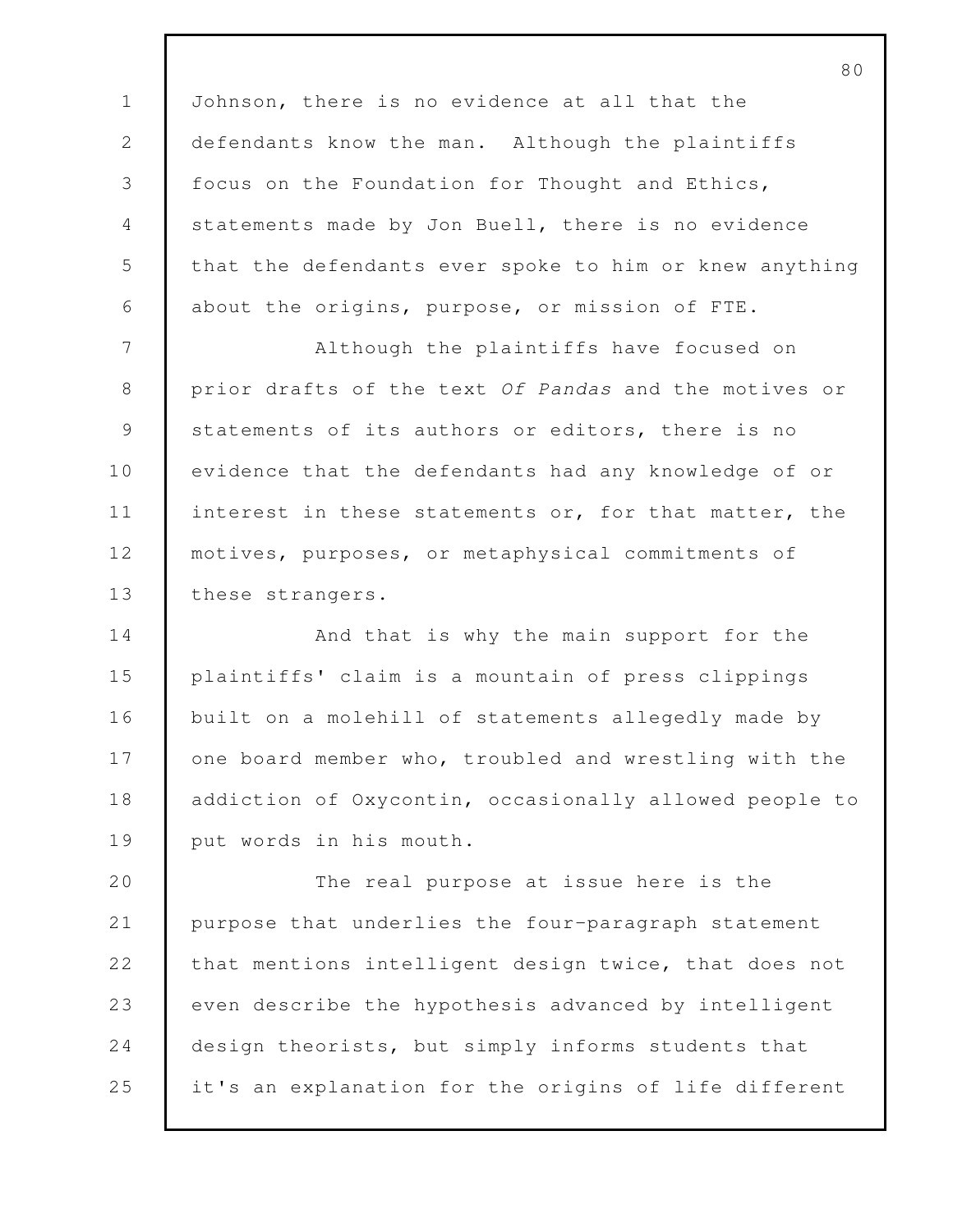81 1 from evolutionary theory and tells students that there 2 are books on the subject in the library. 3 This modest result, so far removed from what 4 various board members contemplated at different times, 5 shows that the plaintiffs have failed to prove, as 6 they must prove to prevail, that the actual primary 7 purpose of the actual policy at issue here is a 8 religious purpose. 9 The evidence has also demonstrated that the 10 | plaintiffs have failed to show that the primary effect 11 of the curriculum change is to advance religion. As 12 an initial matter, the primary effect of a curriculum 13 policy is the effect it has on instruction in the 14 class. 15 As you will see in our briefing, the Supreme 16 Court has never applied the endorsement test when 17 assessing the primary effect of a curriculum policy. 18 It focuses on the student in the classroom, and that 19 makes perfect sense. 20 It is likewise clear that the primary effect 21 of a curriculum change is not the secondary collateral 22 and indirect effect of newspaper articles written by 23 Perporters. The effects of newspaper articles are just 24 that, the effect of the words and deeds of third 25 parties, third parties not authorized to speak for the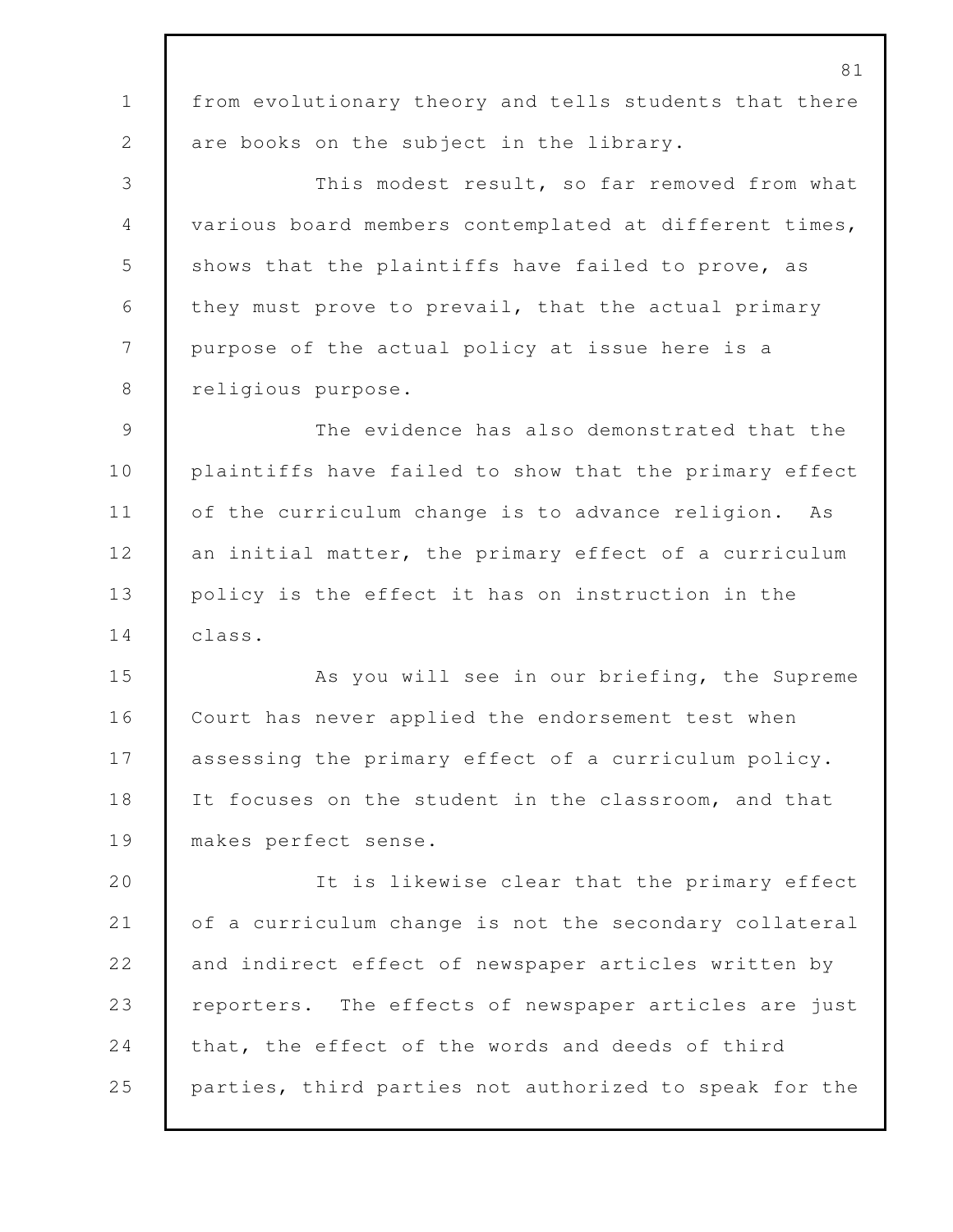defendants, not under their control, and therefore third parties for whose acts the defendants cannot in justice be held responsible.

 Indeed, the primary effect of the board's curriculum change is not even the district's press 6 | release or newsletter, for these were secondary and collateral consequences, by no means an integral or intended consequence of the curriculum change when it 9 was passed on October 18th, 2004, but simply the 10 wholly legitimate efforts of a public body to address misinformation and questions on the part of the public.

 Plaintiffs have failed to prove that the 14 actual primary effect of the defendants' policy is to advance religion. Your Honor, a four-paragraph 16 statement, an informational statement which does not 17 detail the claims of intelligent design, may serve to 18 prompt the curiosity of students, may lead them to the 19 | library, but it does not advance religion.

 Apart from this four-paragraph statement lasting about one minute, science teachers teach evolutionary theory as required by state standards. They use the basal text recommended by the science 24 faculty, a text recommended by the plaintiffs' expert. In this way, the evidence shows that while the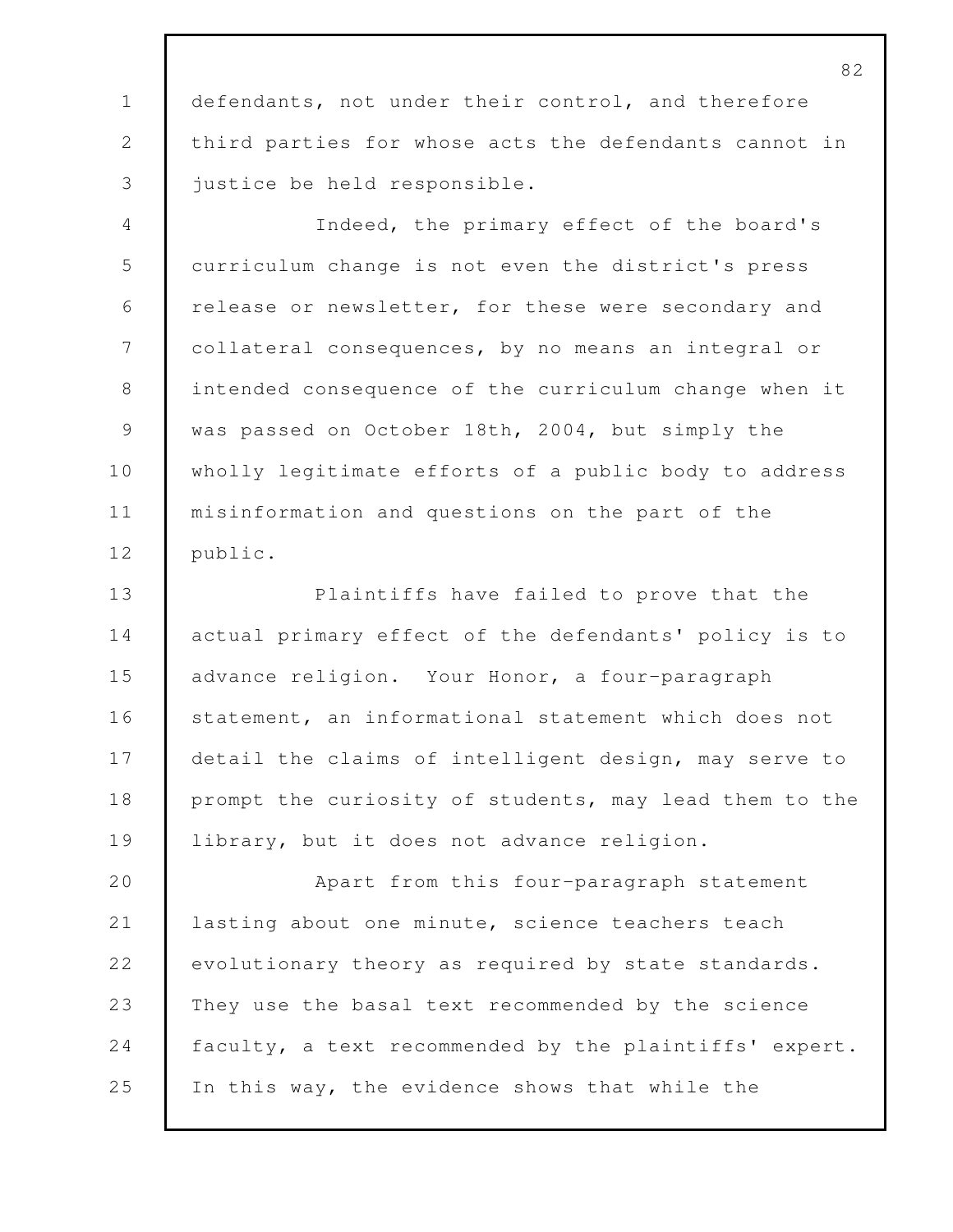83 1 students are taught evolutionary theory in the class, 2 they are merely made aware of intelligent design 3 theory through a one-minute statement. 4 And while students are assigned the basal 5 text authored by the plaintiffs' expert, they are 6 merely made aware that there is a reference text in 7 the library dealing with intelligent design, as well 8 as other books on the subject. And students are made 9 aware that they will be tested on evolutionary theory. 10 **Further**, the evidence has shown that to 11 allay any concerns on the parts of parents or faculty, 12 Rich Nilsen put in place quidelines to make sure that 13 intelligent design theory would not be taught at 14 present, it can't be under the policy, it is a 15 fledgeling scientific theory, that teachers would not 16 teach creationism, the religious beliefs of Bonsell 17 and Buckingham, that teachers wouldn't teach their own 18 religious beliefs, either. 19 Indeed, the plaintiffs have not proven that 20 the primary effect of the curriculum change is any 21 significant change in science education at Dover. The 22 note designed to allay the faculty's fears that they 23 would be required to teach intelligent design was not 24 intended to and did not, in fact, cause any change in 25 the presentation of material.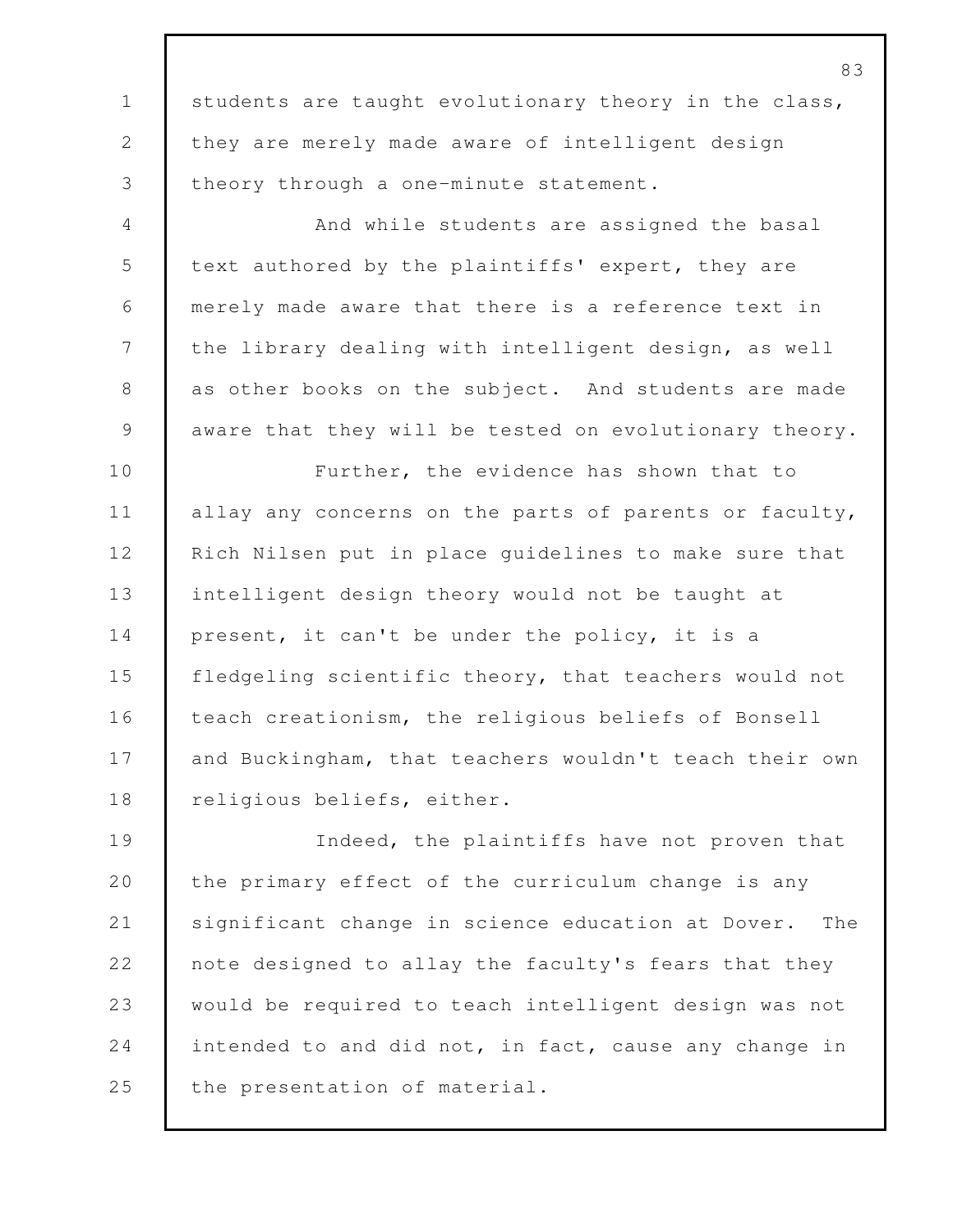1 As the teachers have uniformly stated, they never taught the origins of life. And there is no evidence whatsoever that whatever changes teachers may put in place or may have already, that those changes were authorized or required by the board. Those were changes put in place by the teachers in the exercise 7 of their discretion and changes for which the board 8 cannot be held liable.

 In many respects, the most interesting 10 result of this policy change is the addition of books to the collection of the high school library. Two 12 donations by two different groups of individuals, both **Paramele 13** readily accepted by the board and administration 14 without questioning the identity or motives of the donors.

 How can adding books to the library be a bad 17 thing? It is not. And for this reason, when all is 18 said and done, the circumstances surrounding the **donation volunteered by a father trying to protect his** 20 son from what he saw as politically motivated attacks, must not be allowed to undermine the legitimate 22 educational benefit those books confer.

 In this regard, Your Honor, it must be remembered that as the matter now stands, the text *Of Pandas* is counterbalanced by three texts critical of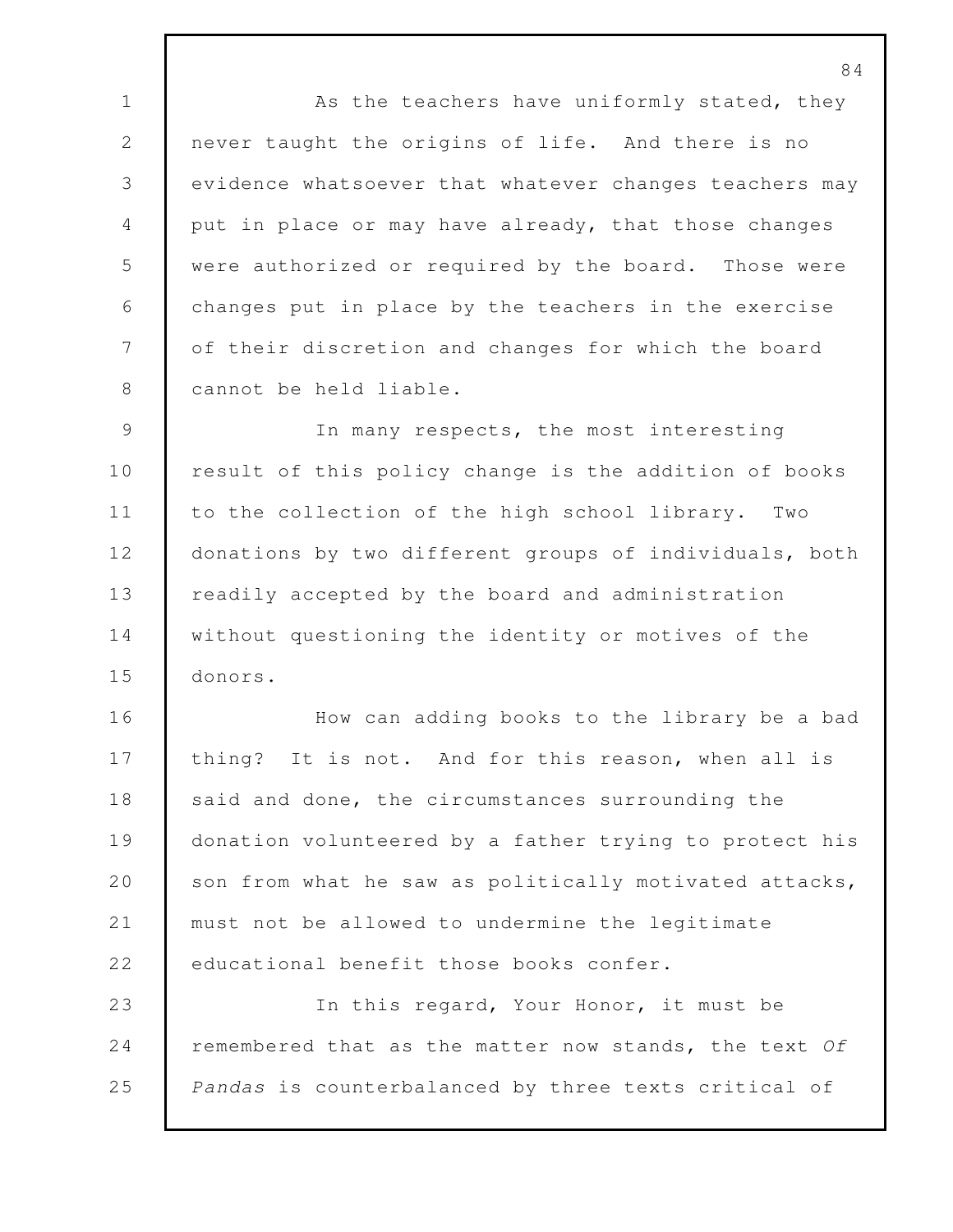intelligent design authored by the plaintiffs' experts. Indeed, if a student goes to the Dover High School library and inputs "intelligent design" into the catalog, he'll be directed to one book, a book written by plaintiffs' expert, Robert Pennock, that is critical of intelligent design.

7 Such results are not consistent with an 8 effort to advance a religious agenda, but such results 9 are quite consistent with the board's actual primary 10 purpose here, that is, good science education.

11 The plaintiffs have failed to prove that the 12 primary effect of Dover's curriculum change is to 13 advance religion for another reason. The evidence 14 shows that intelligent design is science, a theory 15 advanced in terms of empirical evidence and technical 16 knowledge proper to scientific and academic 17 | specialties. It is not religion.

18 The evidence has failed to support the claim 19 that intelligent design is a nonscientific argument 20 that is inherently religious. The testimony and 21 evidence offered by Behe and Dr. Scott Minnich proved 22 that IDT is science.

23 It's true to say that they are confronting 24 some of the sociological dimensions of scientific 25 progress, dimensions that Steve Fuller and others have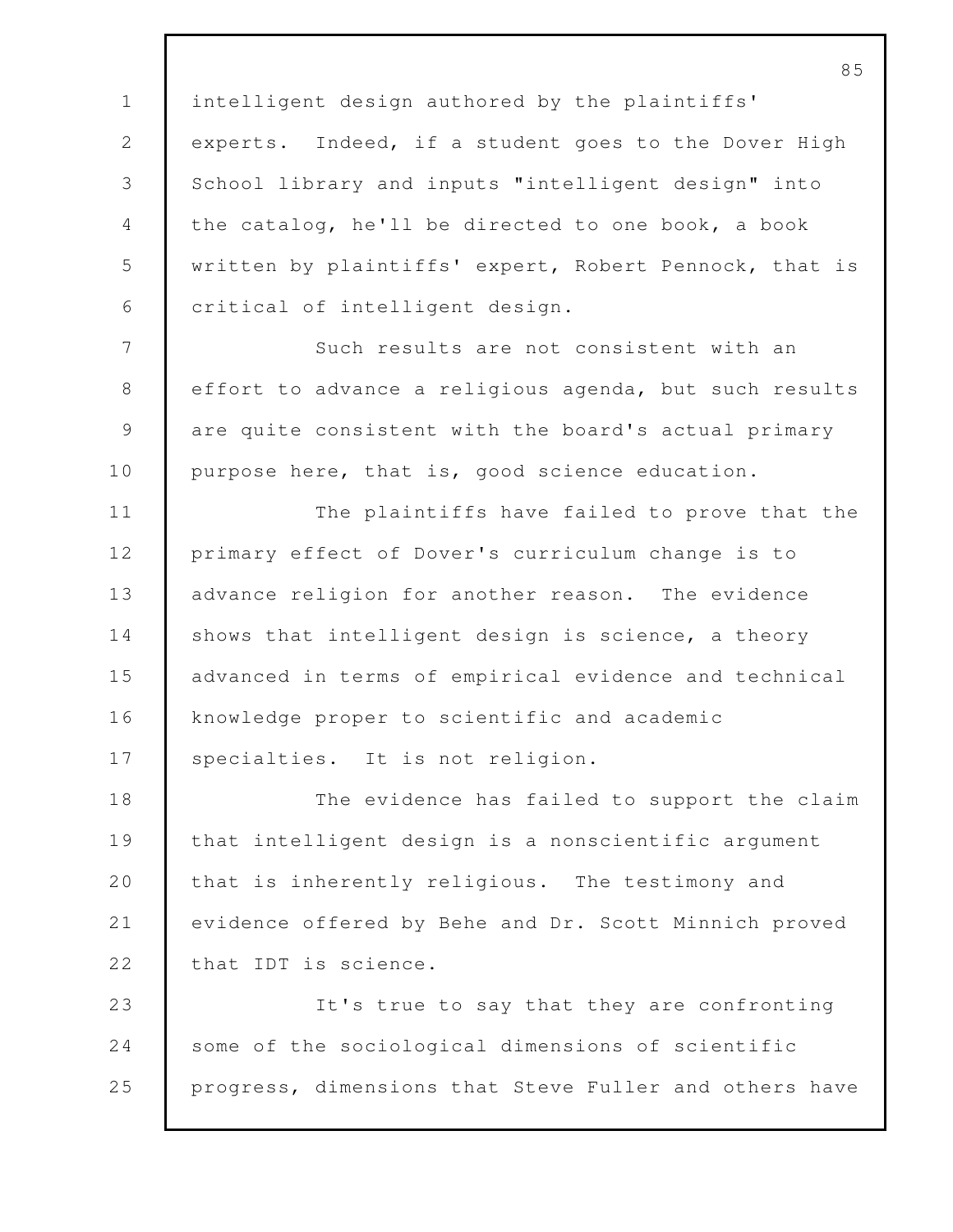|              | 86                                                     |
|--------------|--------------------------------------------------------|
| $\mathbf{1}$ | That doesn't mean they're wrong. Only time<br>studied. |
| 2            | will tell.                                             |
| 3            | Although the plaintiffs have objected to the           |
| 4            | defendants' observation that evolutionary theory has   |
| 5            | gaps, the evidence has shown and the plaintiffs'       |
| 6            | experts have conceded that evolutionary theory does    |
| 7            | have gaps. Indeed, it has problems. The evidence       |
| $8\,$        | also shows that the theory of evolution is just that,  |
| 9            | a theory, not a fact, something that the plaintiffs'   |
| 10           | experts have conceded.                                 |
| 11           | Moreover, to hear Steve Fuller testify, Your           |
| 12           | Honor, is to see that IDT's openness to the            |
| 13           | possibility of causation, which some might classify as |
| 14           | supernatural, at least in light of current knowledge,  |
| 15           | does not place intelligent design theory beyond the    |
| 16           | bounds of science.                                     |
| 17           | Quite the contrary, intelligent design                 |
| 18           | theory's refusal to rule out this possibility          |
| 19           | represents the essence of scientific inquiry,          |
| 20           | precisely because the hypothesis is advanced by means  |
| 21           | of reasoned argument, based not on the Bible, but on   |
| 22           | empirical evidence and existing knowledge.             |
| 23           | As Fuller has explained, it is merely a                |
| 24           | philosophical commitment to so-called methodological   |
| 25           | naturalism, adopted as a convention by the bulk of the |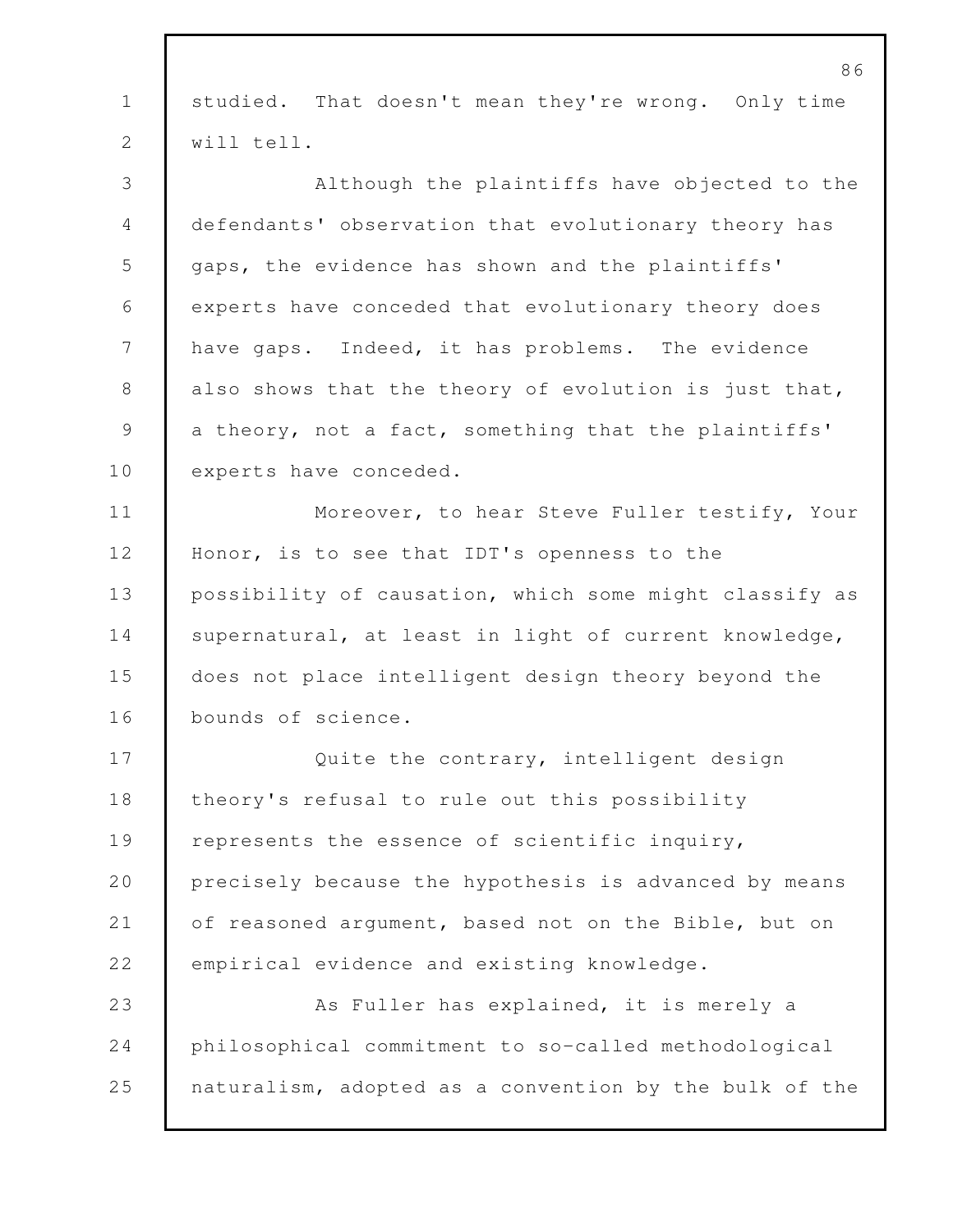1 scientific community, which bars reference to the 2 possibility of supernatural causation, again, at least 3 so far as such causation is currently regarded as 4 supernatural. Even Pennock agrees that philosophers 5 of science, those who have examined these matters in 6 detail, do not agree as to the viability or benefits 7 of this so-called methodological commitment. 8 Moreover, the evidence shows that this 9 philosophical, nonscientific commitment is in no way 10 an essential feature of scientific inquiry. One 11 should be reluctant, truly loathed to impose as a 12 matter of federal law a current convention of the 13 scientific community when the consequences would be to 14 greatly harm scientific progress, at least if the 15 history of science can shed any light on its future. 16 But that would be the practical effect of accepting 17 the artificially narrow view of science espoused by 18 the plaintiffs' experts. 19 This Procrustean effort to confine science

20 within bounds set by nothing greater than present-day 21 convention displays a deplorable lack of historical 22 perspective and philosophical sophistication. Such a 23 view of science is not science, it is bad philosophy 24 of science.

25 This Court must eschew the plaintiffs'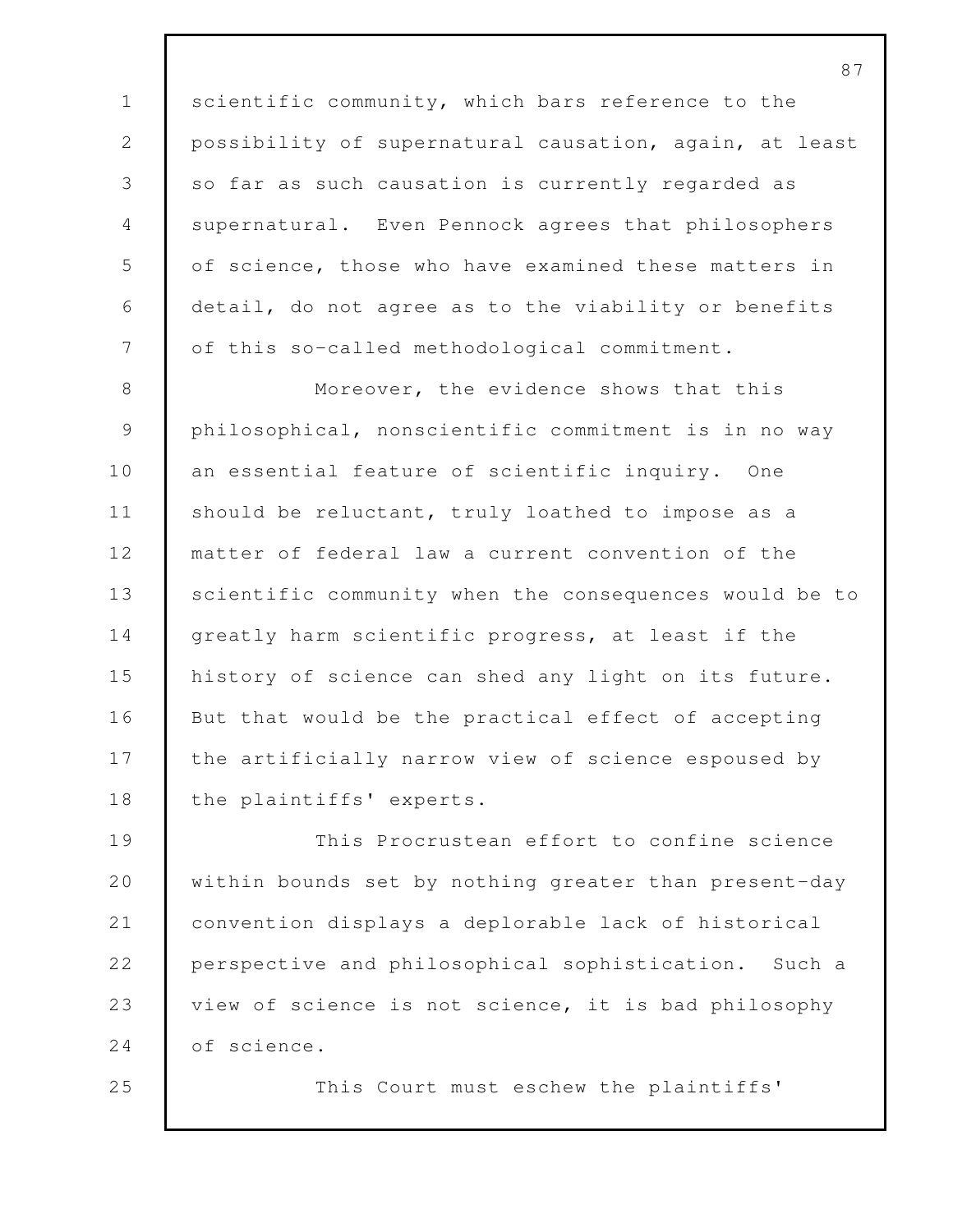invitation to declare the laws of science from the bench if only because history demonstrates that all 3 such efforts are doomed to failure. In this regard, the plaintiffs cannot hope to meet their burden of proof by changing it.

 Although we will brief it at length, it behooves me now to say that the plaintiffs cannot 8 | prove that Dover's curriculum policy fails the establishment clause because it is an endorsement of 10 religion that they would attribute to Dover's policy. 11 Of course, the endorsement test is improper because 12 the controlling case law is clear.

 One need look no further than the plaintiffs' argument to see the absurd results that would follow from an effort to apply the endorsement 16 test in this case, for by some strange alchemy, not 17 Science, it is the plaintiffs who seek to conjure an endorsement of religion from newspaper stories asserting that Dover's policy is religious when it 20 | addresses a scientific theory.

 By this sleight of hand, a change to the ninth-grade curriculum, which results in a one-minute 23 statement designed to spark curiosity and lead kids to 24 the library, becomes a policy that has the primary effect of advancing religion, not just in Dover, but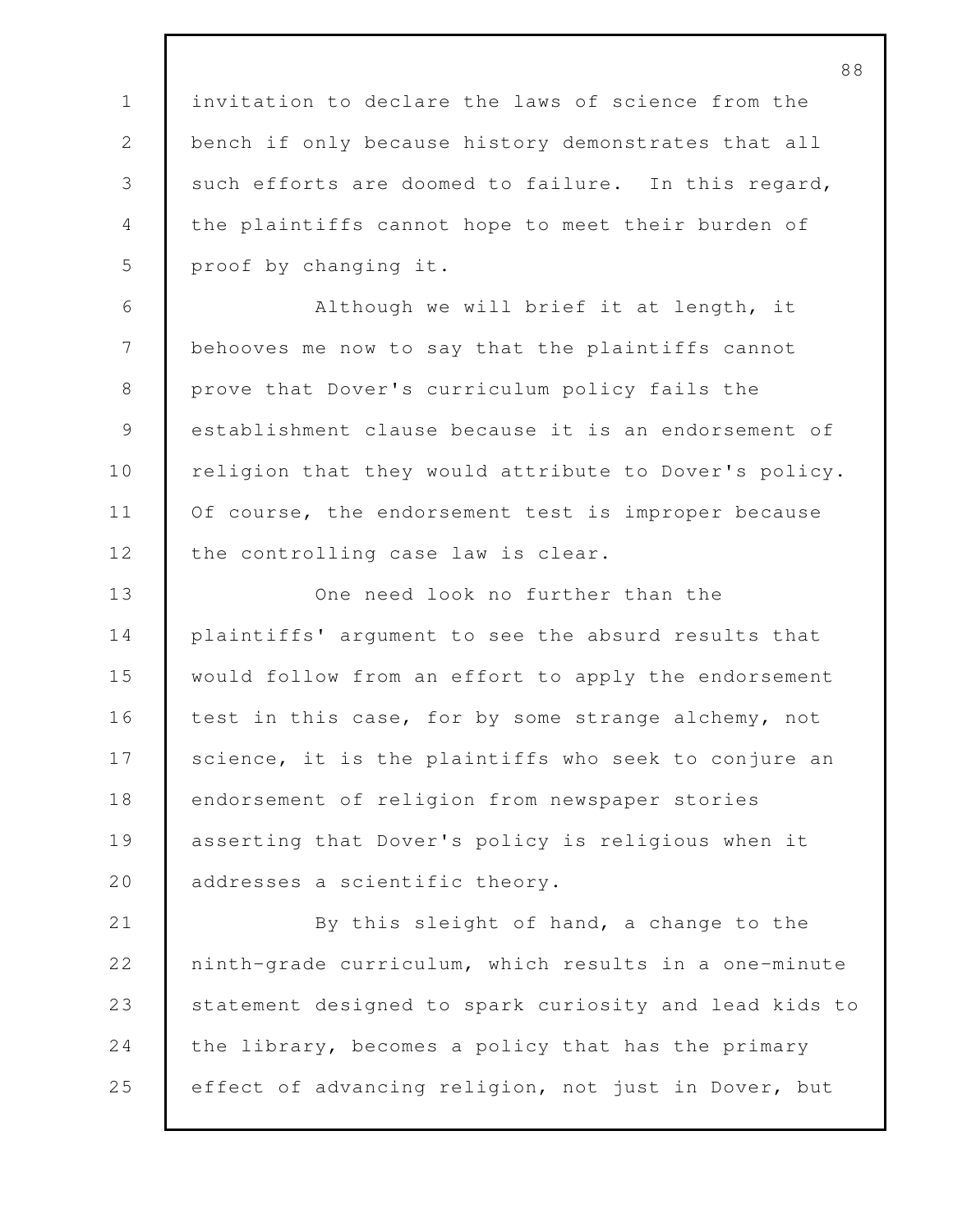1 anywhere the paper is read. The world, the Court, 2 must reject this effort to equate primary effect, 3 butterfly effect, precisely because it has no support 4 in the law and would create chaos.

5 In sum, Your Honor, I respectfully submit 6 that the evidence of record shows that the plaintiffs 7 have failed to prove that the primary purpose or 8 primary effect of the reading of a four-paragraph 9 statement to make the students aware of intelligent 10 design, explaining that it's an explanation for the 11 | origins of life different from Darwin's theory, 12 letting students know there are books in the library 13 on this subject, does not, by any reasonable measure, 14 threaten the harm which the establishment clause of 15 the First Amendment to the United States Constitution 16 prohibits, but, instead, the evidence shows that the 17 defendants' policy has the primary purpose and primary 18 effect of advancing science education by making 19 Students aware of a new scientific theory, one which 20 Steve Fuller, accomplished by any man's measure, 21 believes may well open a fascinating prospect to a new 22 scientific paradigm.

23 This is the very sort of legitimate 24 educational goal which the United States Supreme Court 25 acknowledged in *Edwards versus Aguillard*. For these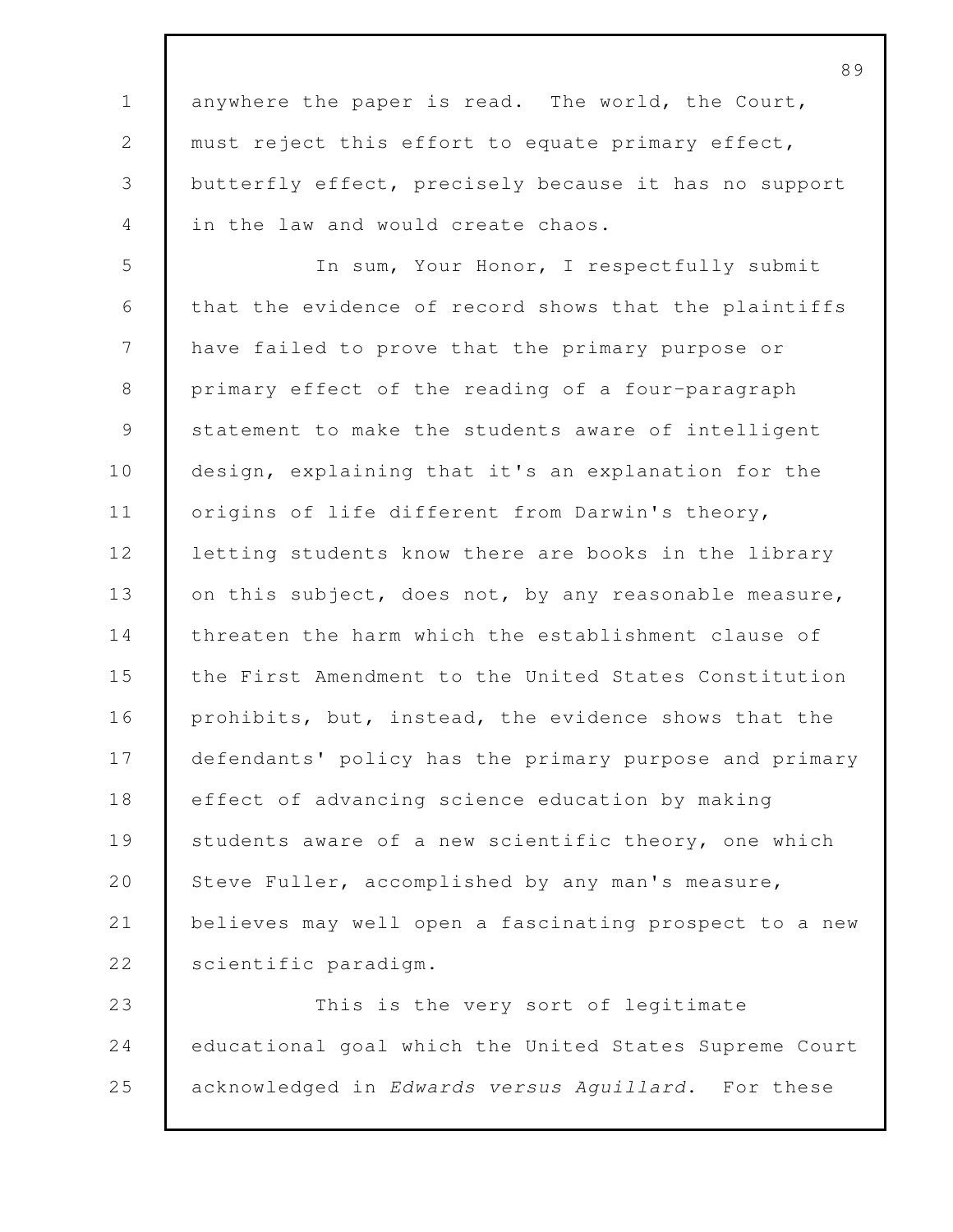90 1 | reasons, I respectfully submit that this Court must 2 deny the plaintiffs' request for relief and instead 3 declare that Dover's curriculum is constitutional and 4 enter a judgment dismissing the plaintiffs' claims 5 with prejudice. Thank you, Your Honor. 6 THE COURT: I thank you, Mr. Gillen, for 7 that argument. Now, any rebuttal from Mr. Rothschild? 8 MR. ROTHSCHILD: No rebuttal, Your Honor. 9 THE COURT: All right. As we conclude this 10 matter then, I'd like to make just several comments. 11 And we will not, as we said, close the record formally 12 for several weeks, but at least this concludes the 13 taking of testimony in the case. 14 I think it's appropriate to say that over 15 the course of this extended trial, the Court has had, 16 we have all had, the assistance of a number of 17 individuals, and it's appropriate to say thanks to 18 those individuals, our good court security officers, 19 the Office of the United States Marshal, our clerk's 20 office here in the United States District Court for 21 the Middle District of Pennsylvania, our very able 22 court reporters, and all of them, my staff, Liz and 23 Adele, for their good work, and all who have worked on 24 the logistical end of this trial. 25 This is -- if it's not the largest trial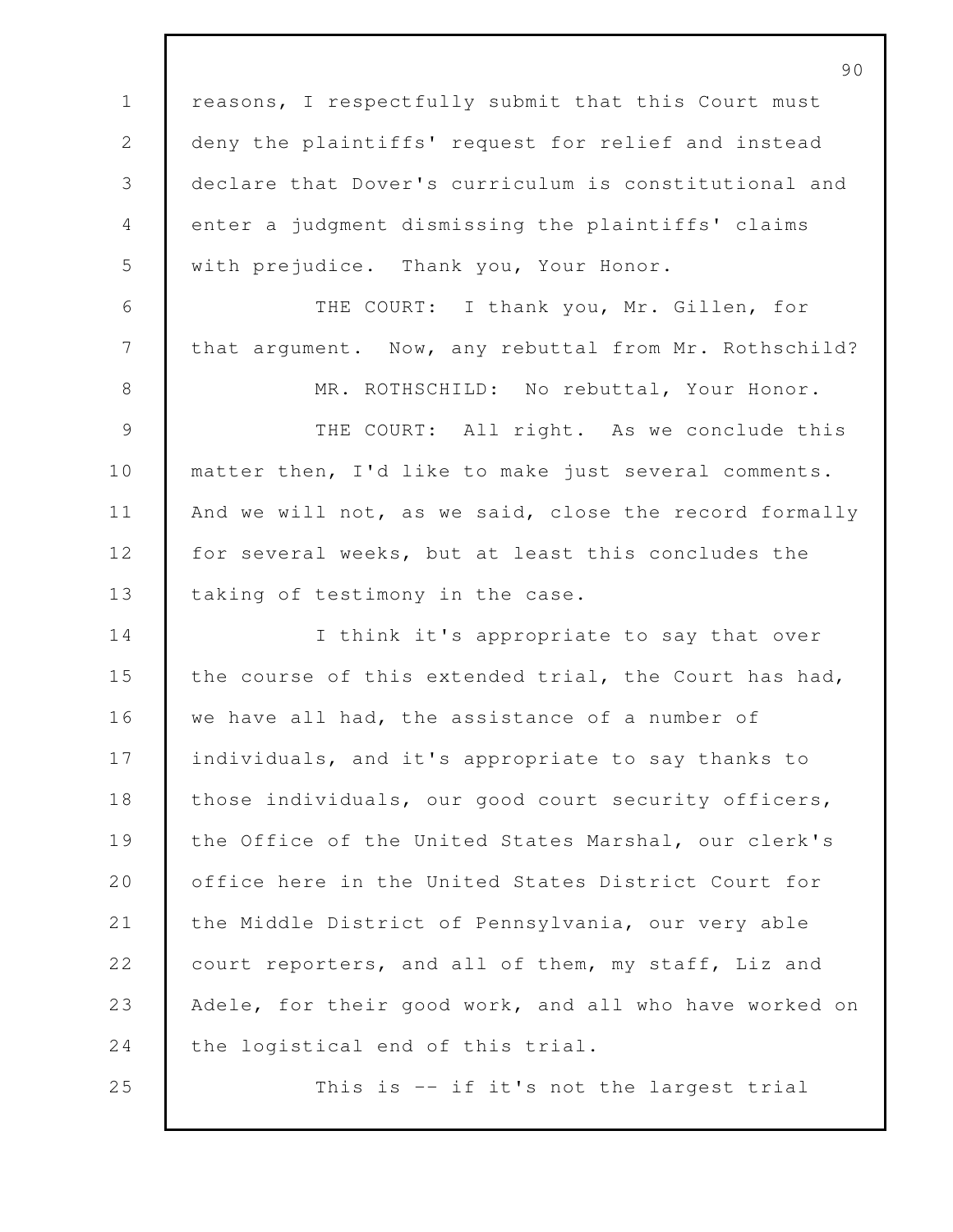that's been heard in the Middle District of 2 Pennsylvania, it equates with the largest trial, certainly in recent memory. And it was no easy undertaking. I had a part in it, but there were so many who attempted to and successfully did make it a much easier enterprise.

7 To the parties in this case and to the 8 assembled spectators, many of whom came day after day, 9 let me say this. It was suggested to me at the outset 10 of this case that I should admonish the spectators 11 that they needed to maintain a certain decorum in the 12 case and during the time that they sat as either 13 parties or spectators, and I declined that advice, and 14 I did that because I generally live by the belief that 15 people will behave themselves unless I see otherwise.

16 And I must note that at no time during this 17 trial, this very long trial, did I have to admonish 18 anyone in the courtroom. I am struck by the 19 Solemnity, the dignity, the appropriateness that all 20 of you had, and I'm talking about parties and 21 spectators. And I appreciate that deeply. It was 22 **befitting a court of law where important issues are** 23 being discussed, and I thank you again for that. 24 To the press, let me say that I recognize

25 that it is not easy to do what you do and to cover an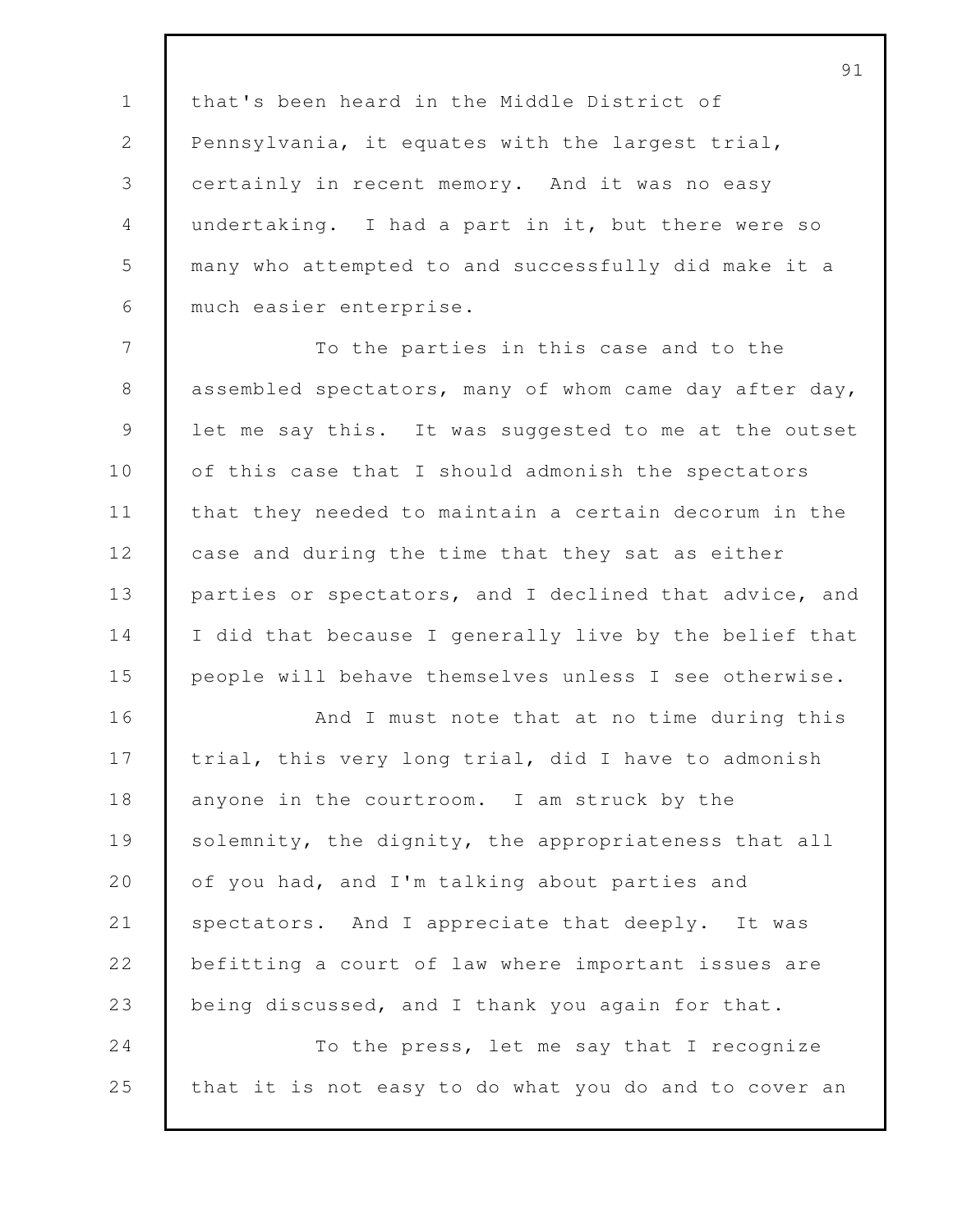extended trial. We attempted to make certain 2 accommodations to facilitate that. I hope that they were useful to you, and I appreciate your living within those accommodations and constraints for the duration of this extended trial and again for your professionalism in doing so.

7 And last but not least, let me say a word to 8 | counsel. I will say to all of you that watching you 9 during this trial, every single one of you, made me 10 aware of why I became a lawyer and why I became a 11 judge. Your advocacy was so impressive to me, but 12 more than that, your ability to interact and to act 13 collegiately, cordially towards each other in the 14 spirit of cooperation with yourselves, between 15 yourselves or among yourselves and the Court.

16 When I practiced law, it frequently occurred 17 to me that clients and observers would sometimes 18 mistake that spirit of cooperation for a lack of 19 zealousness and advocacy. I assure everyone that it 20 is not that at all. Good advocates, good lawyers, can 21 fight in the most zealous and the most dedicated 22 manner in a courtroom but then shake hands and 23 cooperate and leave in the highest -- keeping in mind 24 the highest ideals of the profession.

25 Going back to the days of William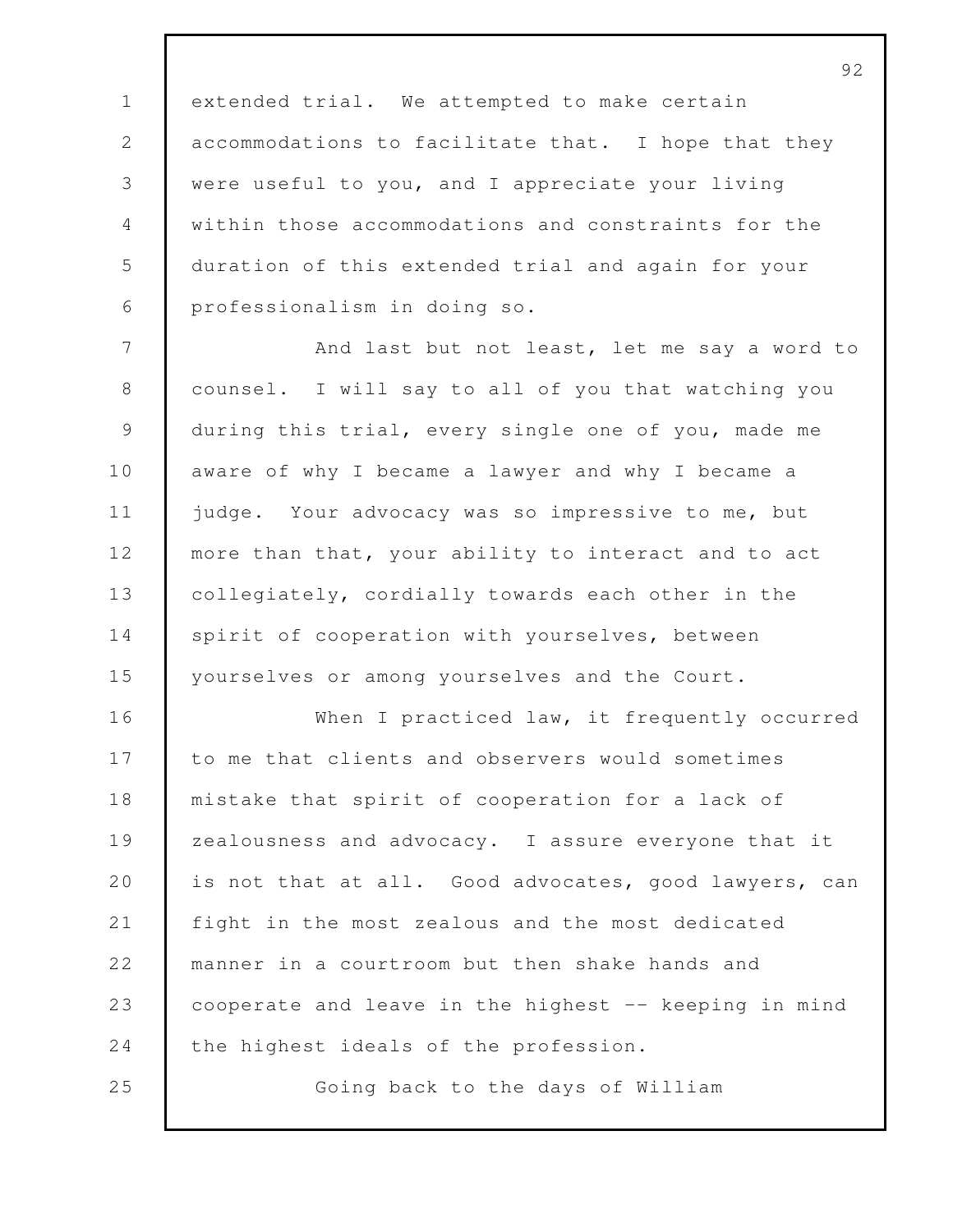1 Shakespeare and beyond that, people have maligned lawyers and judges, and they'll continue to do so, 3 sometimes with justification, but unfairly so in many cases. Those of you who have sat through this trial, parties and spectators, have seen, by each and every 6 one of the lawyers, some of the best presentations, 7 Some of the finest lawyering that you will ever have 8 | the privilege to see.

 And so let me take the opportunity to return 10 the compliments that you've given to the Court and to everyone else, and let me do that times two, because, 12 frankly, it was a pleasure to have each and every one 13 of you and your support staffs before me in this case.

 Fundamentally, it was my distinct and rare privilege and honor to sit through this extended trial. I know that this case is important to the 17 parties. I'm extremely cognizant of that. This case has not ended for me and hard work lies ahead.

**And as I said in my dialoque with counsel, I**  will endeavor to render a decision as promptly as I 21 can, applying the law to the facts as I find them. I assure you of that, and I assure you that I will do my duty in doing so.

 Counsel, do you have anything further before we adjourn these proceedings? From the plaintiffs?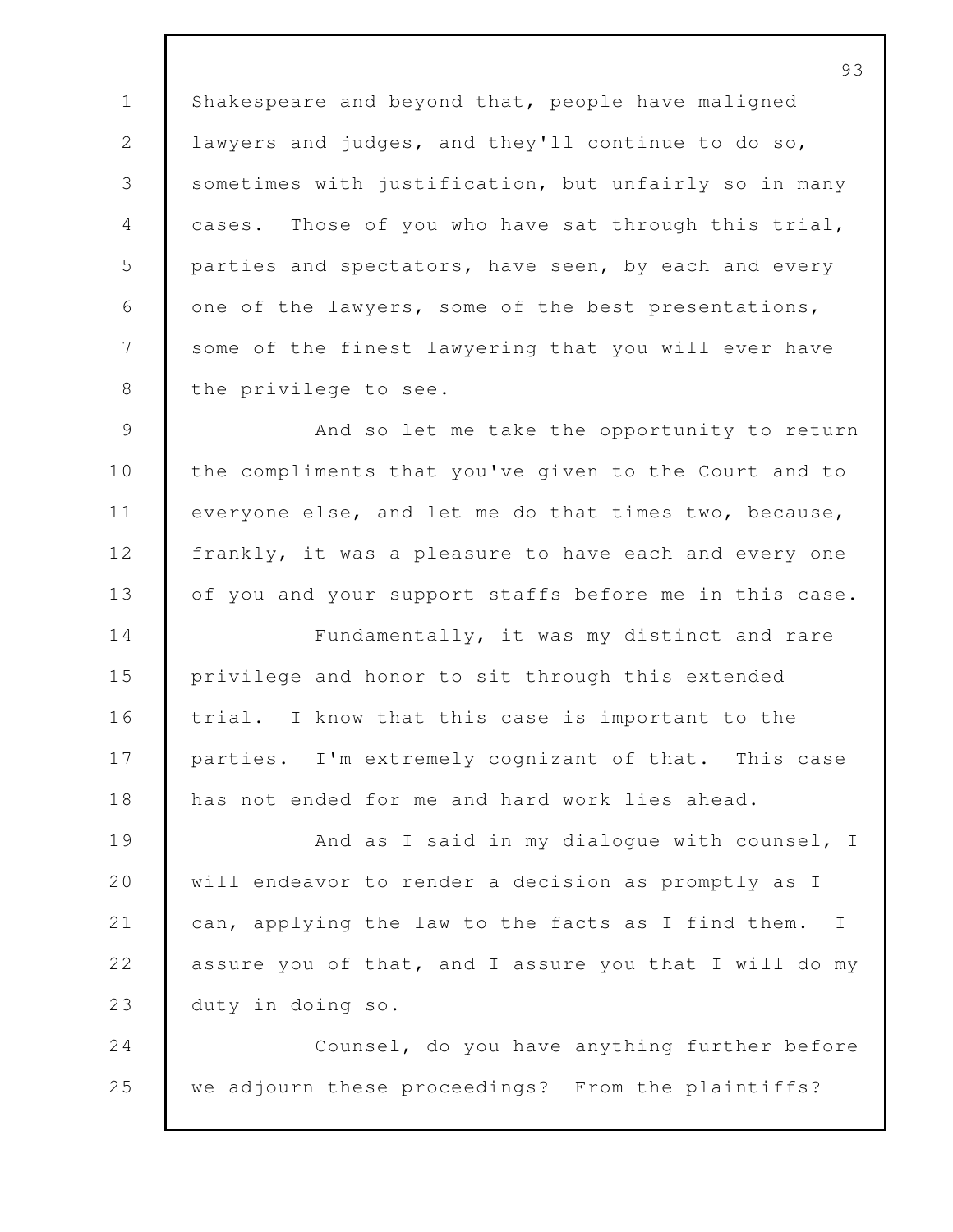|                  | 94                                                     |
|------------------|--------------------------------------------------------|
| $\mathbf 1$      | MR. ROTHSCHILD: No, Your Honor. Thank you.             |
| $\mathbf 2$      | THE COURT: From the defendants?                        |
| $\mathfrak{Z}$   | MR. GILLEN: Your Honor, I have one                     |
| $\overline{4}$   | question, and that's this: By my reckoning, this is    |
| 5                | the 40th day since the trial began and tonight will be |
| $\sqrt{6}$       | the 40th night, and I would like to know if you did    |
| $\boldsymbol{7}$ | that on purpose.                                       |
| $\,8\,$          | THE COURT: Mr. Gillen, that is an                      |
| $\mathcal{G}$    | interesting coincidence, but it was not by design.     |
| 10               | (Laughter and applause.)                               |
| 11               | With that, I declare the trial portion of              |
| 12               | this extended case adjourned.                          |
| 13               | (Whereupon, the proceedings were concluded             |
| 14               | at 3:28 p.m.)                                          |
| 15               |                                                        |
| 16               |                                                        |
| $17$             |                                                        |
| 18               |                                                        |
| 19               |                                                        |
| 20               |                                                        |
| 21               |                                                        |
| 22               |                                                        |
| 23               |                                                        |
| 24               |                                                        |
| 25               |                                                        |
|                  |                                                        |